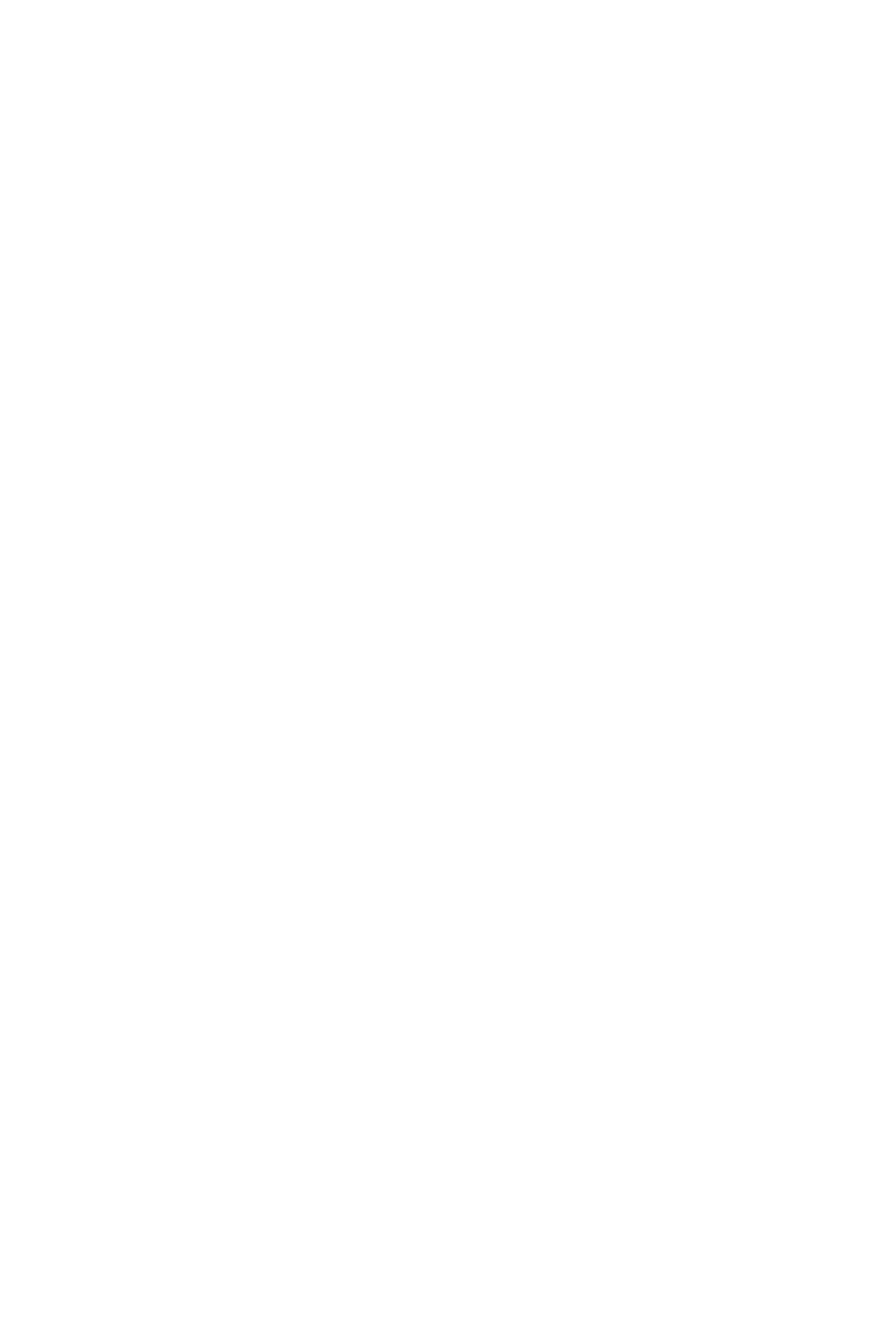# GOD HELPS THOSE Who *Cannot* Help Themselves

# *True Life Stories of God's Amazing Miracles*

# C. Wayne Pratt Foreword by Tom Dant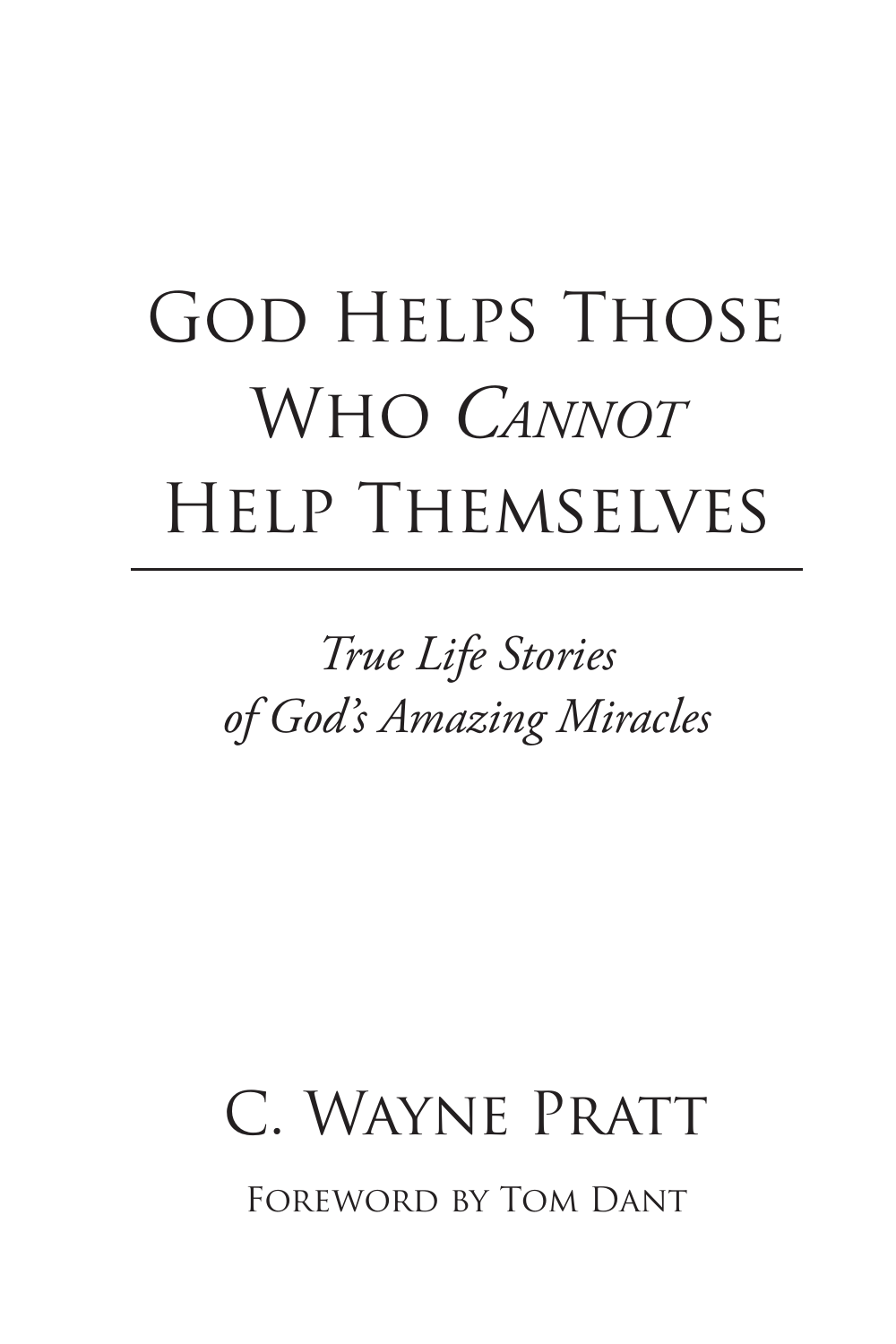Copyright © 2015 by C. Wayne Pratt.

| Library of Congress Control Number: |           | 2015913083        |
|-------------------------------------|-----------|-------------------|
| ISBN:                               | Hardcover | 978-1-5035-9518-7 |
|                                     | Softcover | 978-1-5035-9517-0 |
|                                     | eBook     | 978-1-5035-9516-3 |

All rights reserved. No part of this book may be reproduced or transmitted in any form or by any means, electronic or mechanical, including photocopying, recording, or by any information storage and retrieval system, without permission in writing from the copyright owner.

Unless otherwise noted, Scripture quotations are taken from the Holy Bible, New International Version®. NIV® Copyright © 1973, 1978, 1984, 2011 by Biblica, Inc.® Used by permission. All rights reserved worldwide.

Scripture quotations marked kjv are taken from the King James Version.

Scripture quotations marked msg are taken from The Message. Copyright © 1993, 1994, 1995, 1996, 2000, 2001, 2002. Used by permission of NavPress Publishing Group.

Scripture quotations marked nas are taken from the New American Standard Bible®, Copyright © 1960, 1962, 1963, 1968, 1971, 1972, 1973, 1975, 1977, 1995 by The Lockman Foundation. Used by permission.

Scripture quotations marked NKJV are taken from the New King James Version<sup>®</sup>. Copyright © 1982 by Thomas Nelson. Used by permission. All rights reserved.

Any people depicted in stock imagery provided by Dreamstime are models, and such images are being used for illustrative purposes only. Certain stock imagery © Dreamstime.

Print information available on the last page.

Rev. date: 08/14/2015

#### **To order additional copies of this book, contact:**

Xlibris 1-888-795-4274 www.Xlibris.com Orders@Xlibris.com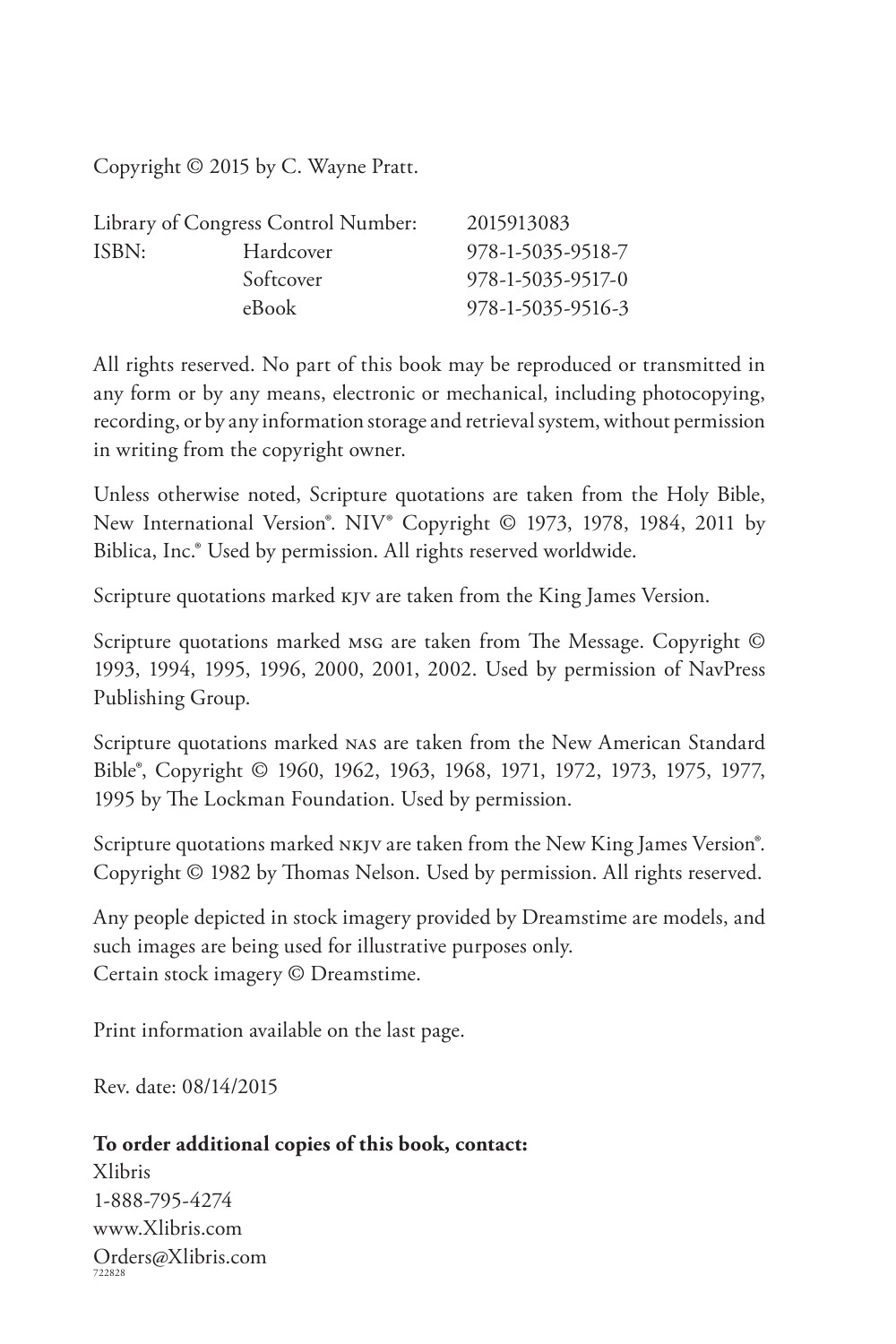When you pass through the waters, I will be with you; And when you pass through the rivers, They will not sweep over you. When you walk through the fire, You will not be burned; The flames will not set you ablaze. *—Isaiah 43:2—*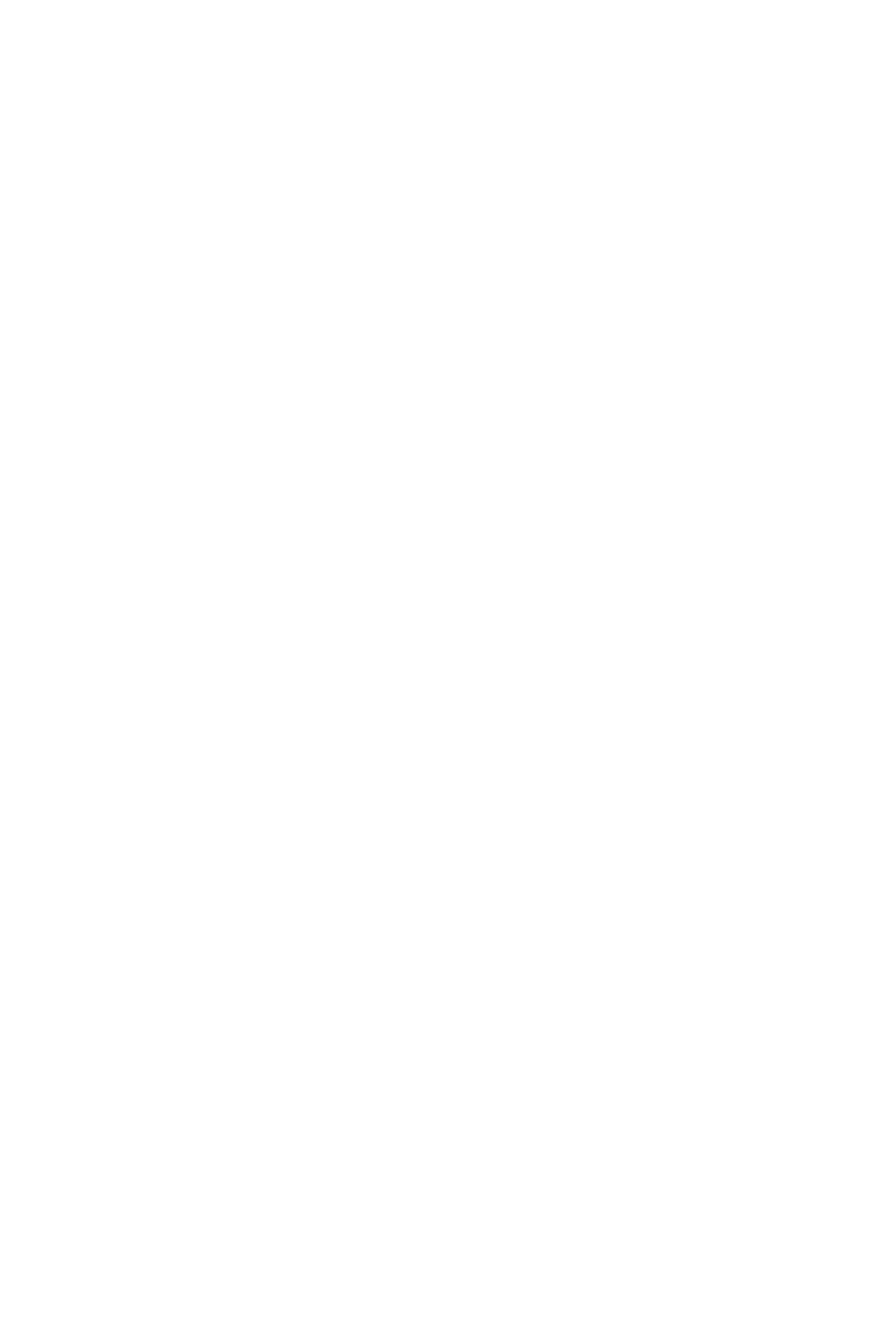## **Contents**

| $\mathbf{1}$ |                                            |  |
|--------------|--------------------------------------------|--|
| 2            |                                            |  |
| 3            |                                            |  |
| 4            |                                            |  |
| 5            |                                            |  |
| 6            | If You Were Arrested for Being a Christian |  |
|              |                                            |  |
| 7            |                                            |  |
| 8            |                                            |  |
| 9            |                                            |  |
| 10           |                                            |  |
| 11           |                                            |  |
|              |                                            |  |
|              |                                            |  |
|              |                                            |  |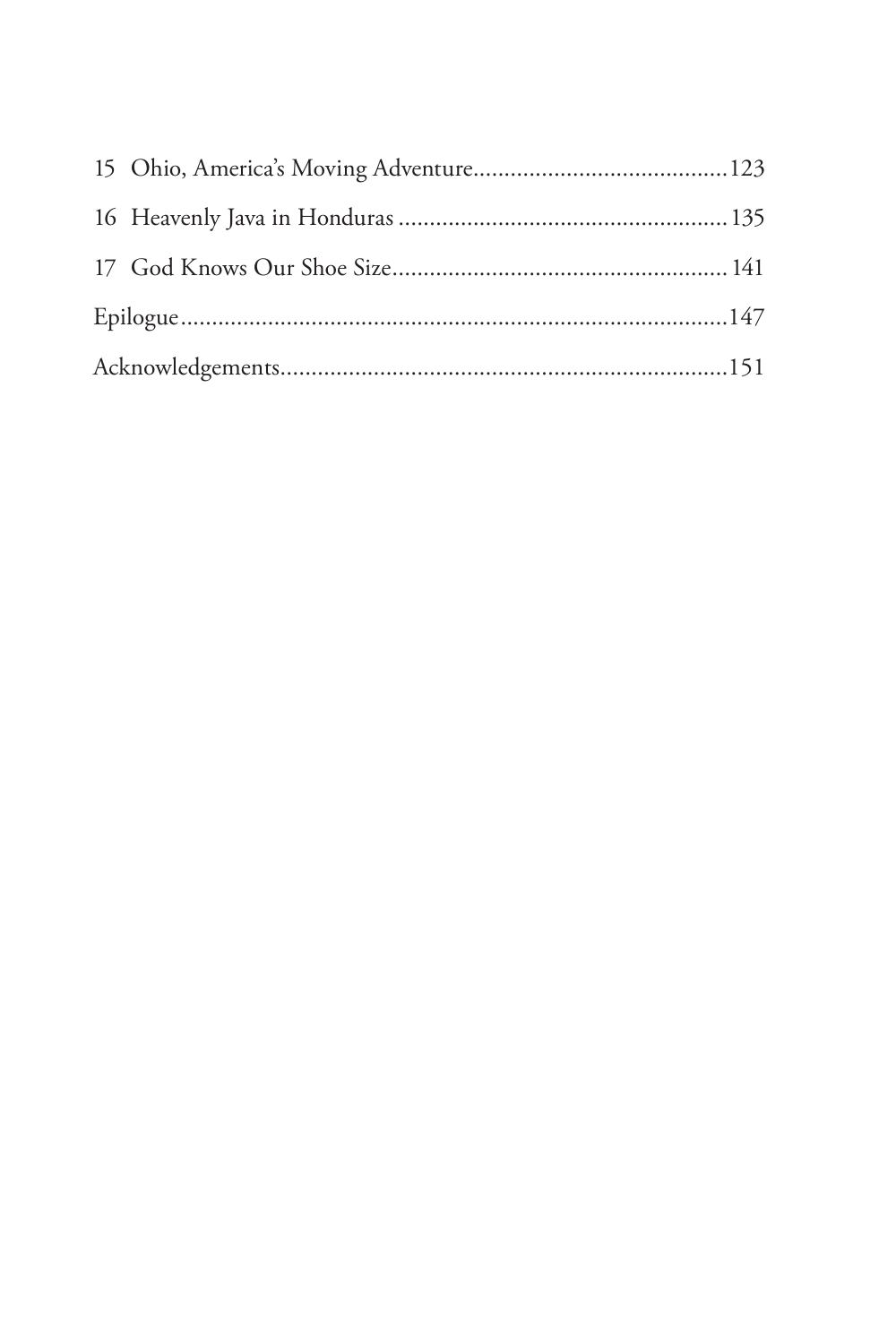I would like to dedicate this book to…

Those who choose to walk by faith and not by sight…

Those who trust in the Lord, and lean not on their own understanding…

Those fixing their eyes on what is unseen, not on what is seen…

Those willing to follow the Lamb wherever He goes, even when it means not knowing where they are going…

Those who dare to boldly tell the world, "The Lord is my helper."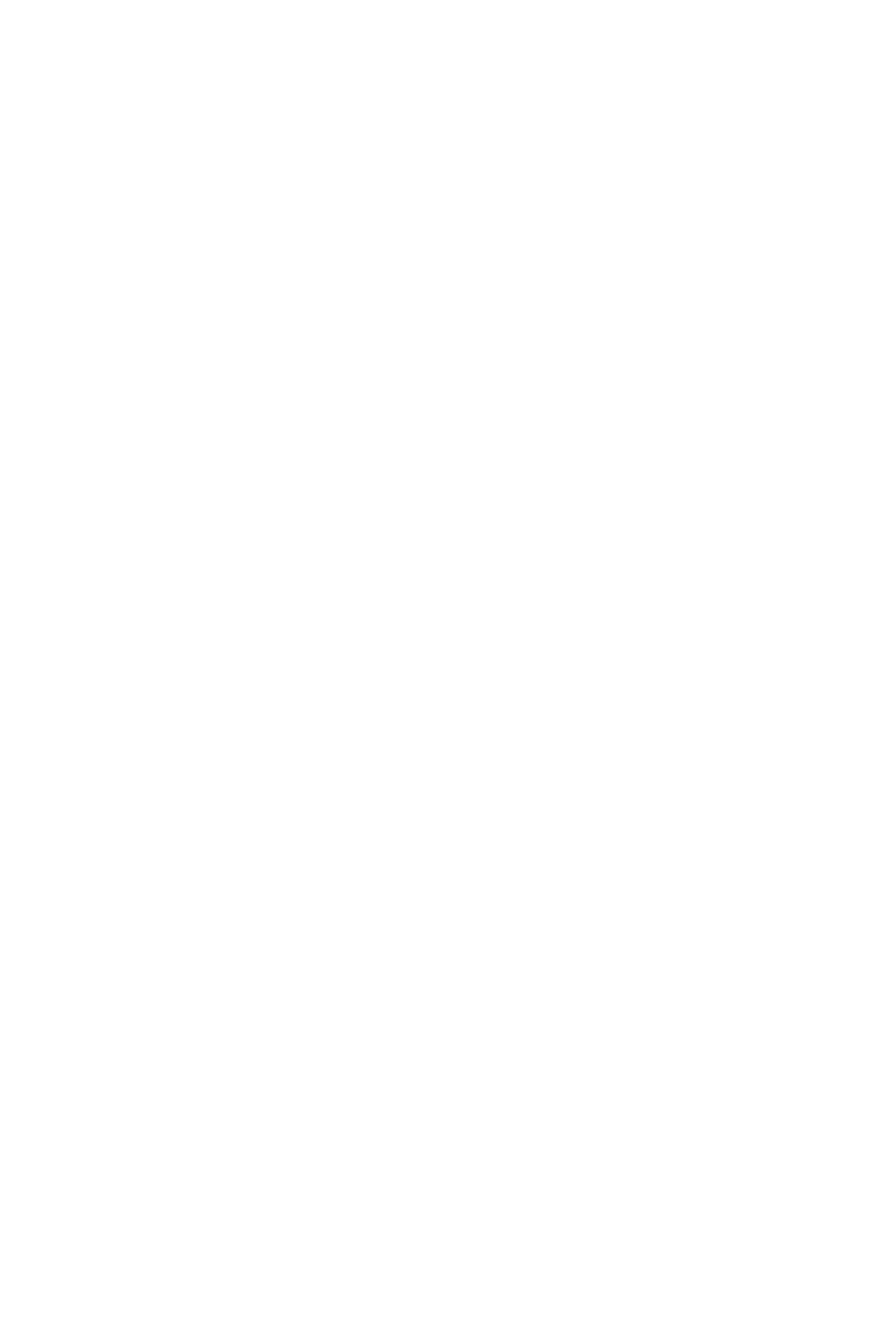People who share their testimonies are helping others to see how we are all involved in the demonstration of the gospel of Jesus  $\mathbb{C}^1$  in  $\mathbb{C}^1$  in  $\mathbb{C}^1$  in  $\mathbb{C}^1$  in  $\mathbb{C}^1$  in  $\mathbb{C}^1$  in  $\mathbb{C}^$ Christ. *God Helps Those Who Cannot Help Themselves* is a book that was written years before it flowed through the pen and onto the pages you are about to read. These stories have already impacted many lives. I got goose bumps the first time I heard Pastors Wayne and Tom talking about some of these faith experiences which revealed how visible God had been in the circumstances of their lives. Each time they told their stories, I recognized what a valuable book they were carrying around in their hearts. I could not help but pray that one day, one or both of them, would settle down to write that book so that others could also be inspired by their amazing experiences.

Finally, here it is in your hands.

I can promise you that this book will take your faith to another level! It will help you to recognize how God's hands are steering you through life in little things and also in great things. According to Pastor Wayne, "You just can't make these stories up!" I will now leave you to read it all for yourself.

> Pastor Kwesi Oginga Associate Pastor New Life Ministries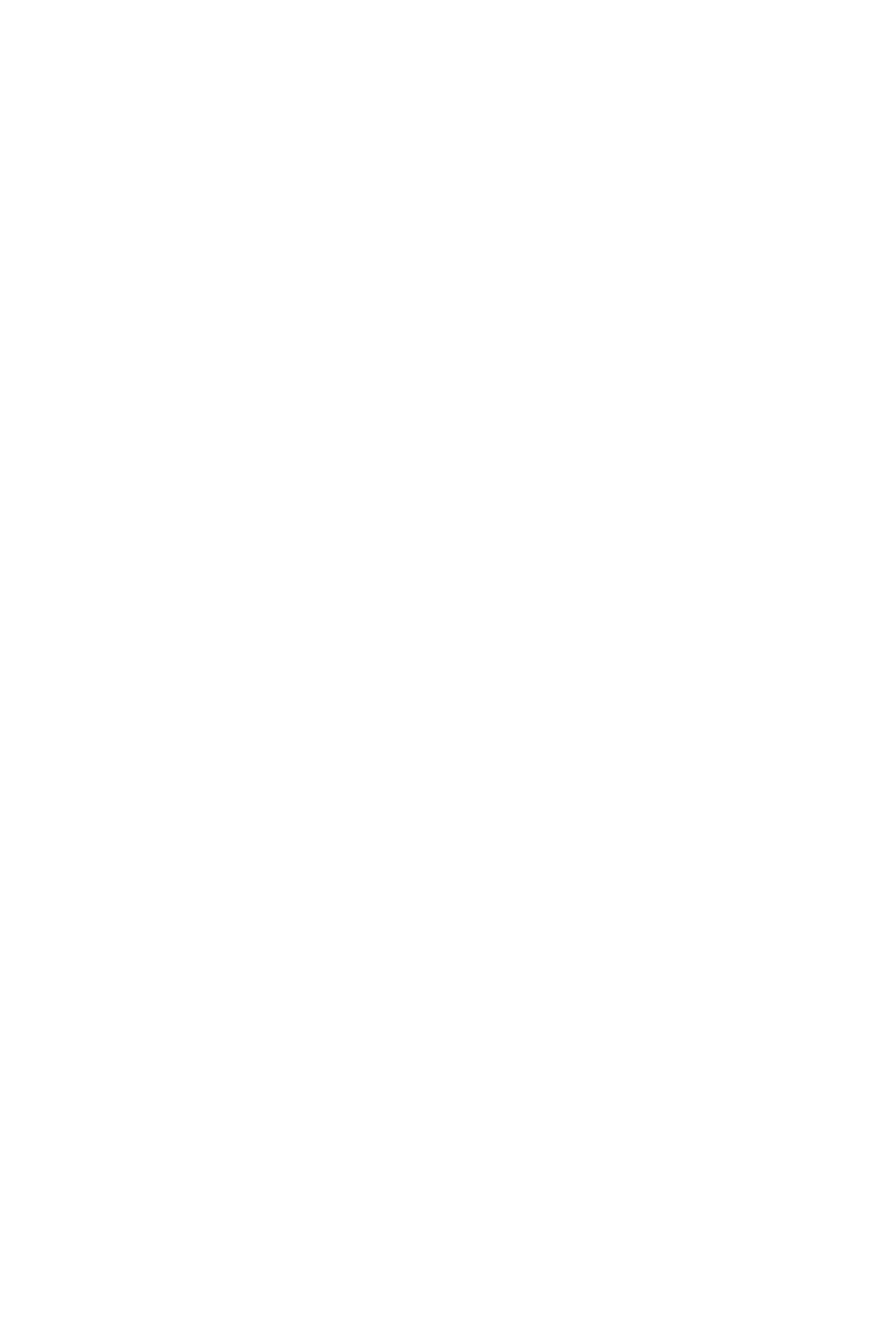### **FOREWORD**

#### **By Pastor Tom Dant**

**I COUNT IT A GREAT PRIVILEGE to be asked by my dear friend,**<br>Pastor Wayne Pratt, to write the foreword for this book. As you will see, *God Helps Those Who Cannot Help Themselves* gives testimony to the fact that God is alive and working in the lives of people today. Miracles still happen for those who put their trust in Him. You will be greatly blessed and uplifted by the stories of God's amazing works accomplished through this man's life and ministry.

I first met Pastor Wayne over 41 years ago at a Christian retreat. God seemed to knit our hearts together, but what a peculiar pair we were! Wayne used to be a long-haired hippie protesting the Vietnam War, while I was a short-haired marine just back from the Vietnam War! But, God has a sense of humor, and His ways are perfect. And it wasn't long before the Lord had the two of us enlisted in *His* army serving Him.

As I worked alongside Pastor Wayne, his sincere love for God's word, his trust and belief, his compassion for souls, and his thankfulness for what God had done in His life were all quite evident. This was also very contagious. We spent many hours passing out tracts and ministering in high school Bible studies.

I will never forget the night when Wayne returned home to our house in Arlington (you'll hear much more about that house later in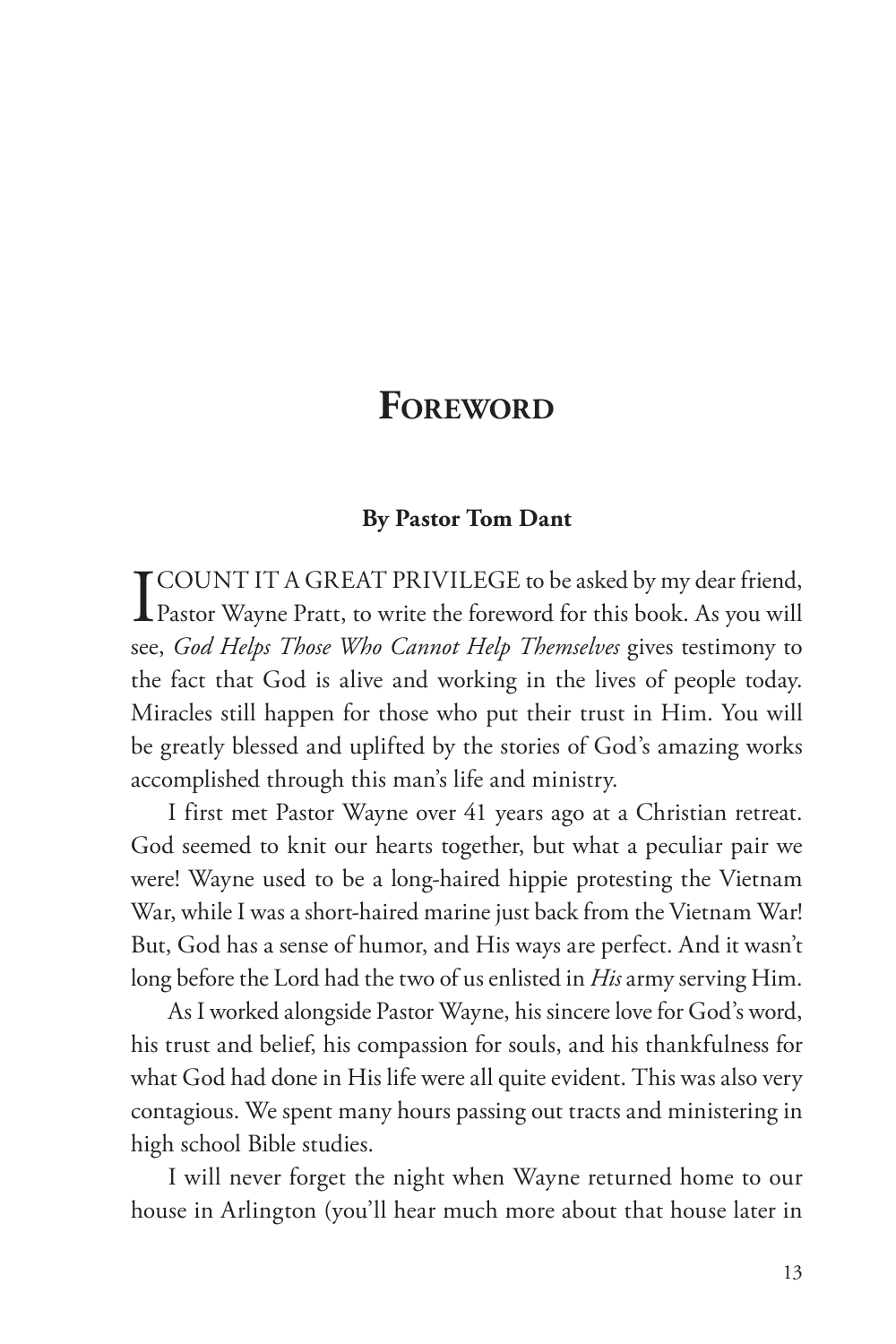#### 14 Foreword

the book!) with a man he had found living under a bridge. This was no ordinary man—he was a paint sniffer (this was all new for us—we had never heard of such a thing!). This poor man was covered with spray paint and high as a kite! But Wayne had brought him home to give him some food and a bed. The man lived with us for a month, and each morning, Wayne would rise up early and share God's word with him. He would explain how God wanted to help him and try to show him from the Scriptures what the Lord could do for him. In the end, this man found a new life in Jesus Christ and was reunited with his wife!

Through the years, Wayne's gift of teaching became clear to all who sat under his ministry. The Lord has truly given him a wonderful ability to expound on the Word of God—what a blessing and gift to the Church! His depth of knowledge, revelation, and grace could only come from many hours spent with the Lord.

Jesus said in Mark 9:23 (nkjv), "If you can believe, all things are possible to him who believes." This book is about a pastor who truly believes in Jesus Christ and His promises for us today. I can testify that for 41 years of ministry, Wayne has not slowed down, and it seems now he is running even faster toward the day when he can be found in His Master's arms.

As you read the various accounts of miracles in *God Helps Those Who Cannot Help Themselves*, you may hear my name mentioned from time to time. I want everyone reading this book to know that every miracle took place exactly as it is described. I can truly say before God and His angels that this was the Lord's hand at work. And the Lord is still working today.

Reading about the astounding miracles described in the pages of this book, I found that it brought new hope to my heart. My prayer for those reading *God Helps Those Who Cannot Help Themselves* is that new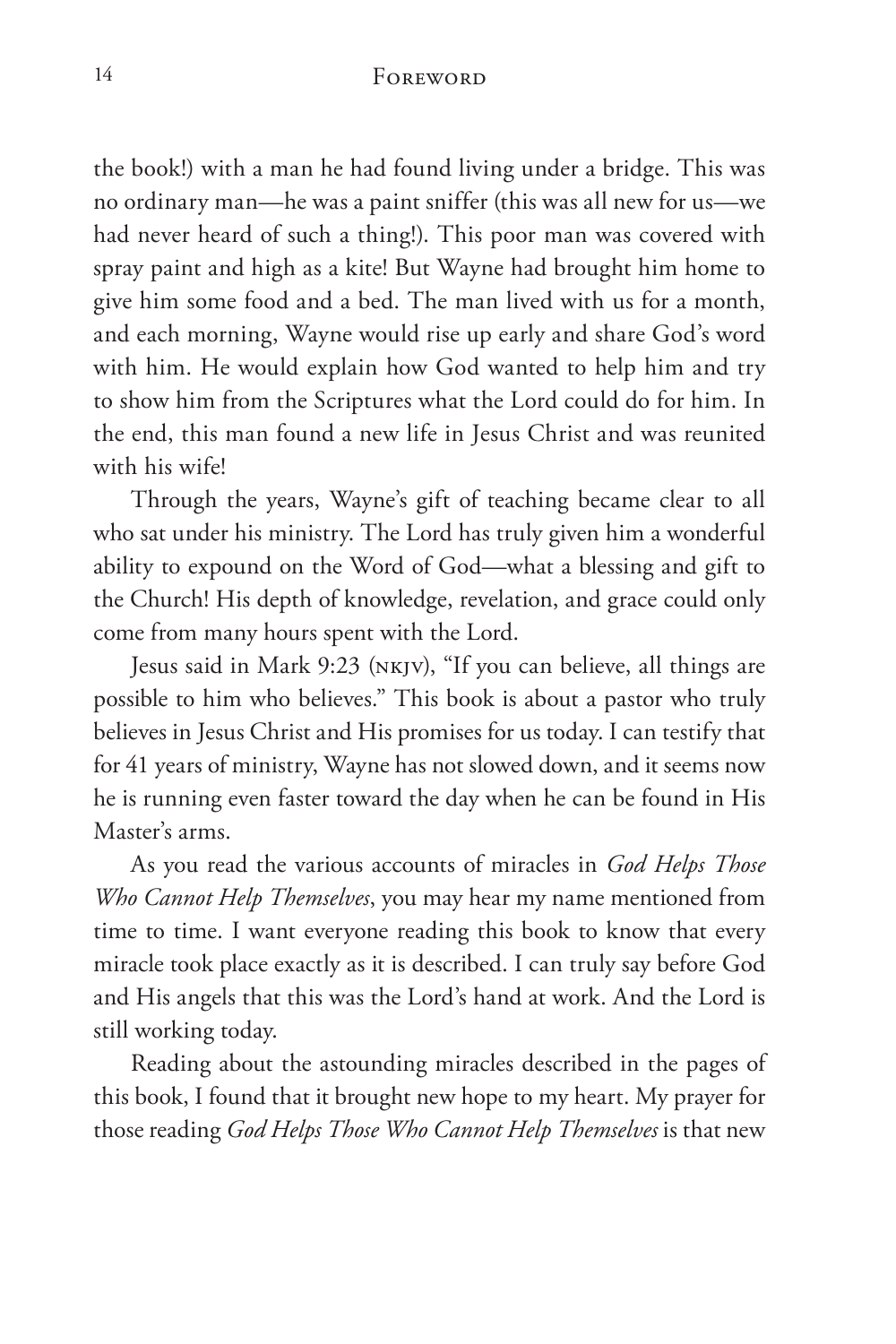hope will fill your heart also. Indeed, "All things are possible to him who believes"—your miracle is near.

> Tom Dant Senior Pastor Pentecostal Renewal Ministries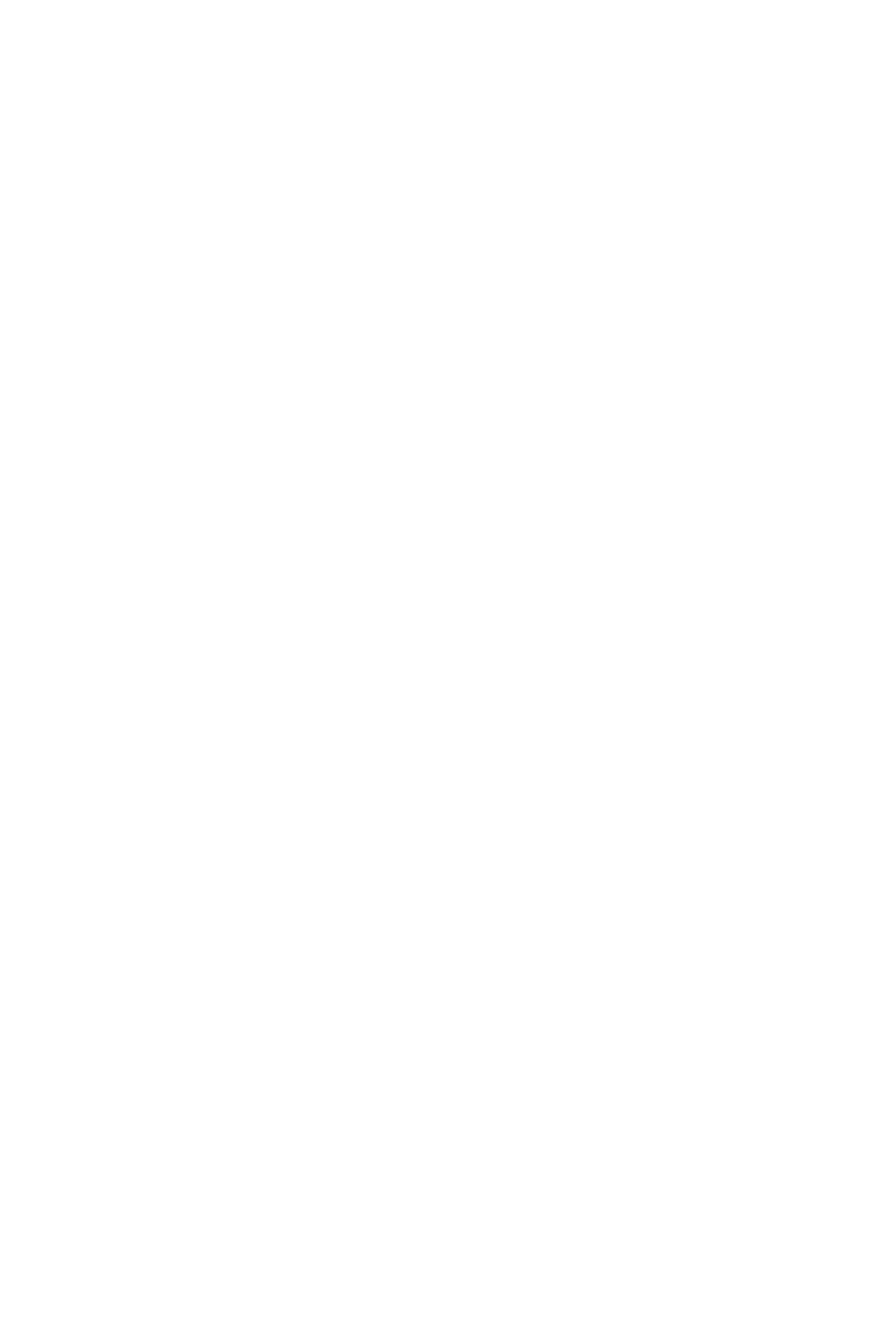### **INTRODUCTION**

Let your conduct be without covetousness; be content with such things as you have. For He Himself has said, "I will never leave you nor forsake you." So we may boldly say: "The Lord is my helper; I will not fear. What can man do to me?"

*—Hebrews 13:5-6 (nkjv)*

ONE OF THE MOST OFTEN QUOTED PHRASES that is<br>nowhere to be found in the Bible is: "God helps those who help themselves." This saying is usually attributed to Ben Franklin, quoted in *Poor Richard's Almanack* in 1757. In actuality, it originated from Algernon Sydney in 1698 in an article titled "Discourses Concerning Government." Whatever the original source of this saying, the Bible teaches just the opposite—God helps the helpless!

There are numerous verses in the Bible that speak of God's help or aid. It is His desire that each one of us would personally experience that help in tangible ways in our day-to-day lives, and to then be able to boldly tell others, "The Lord is my helper." But think about the implications—if we are to receive help from the Lord, one prerequisite must be met—we must first *need* help.

How will we ever know the Lord as our Healer if we haven't passed through a trial of sickness? Jesus said, "It is not the healthy who need a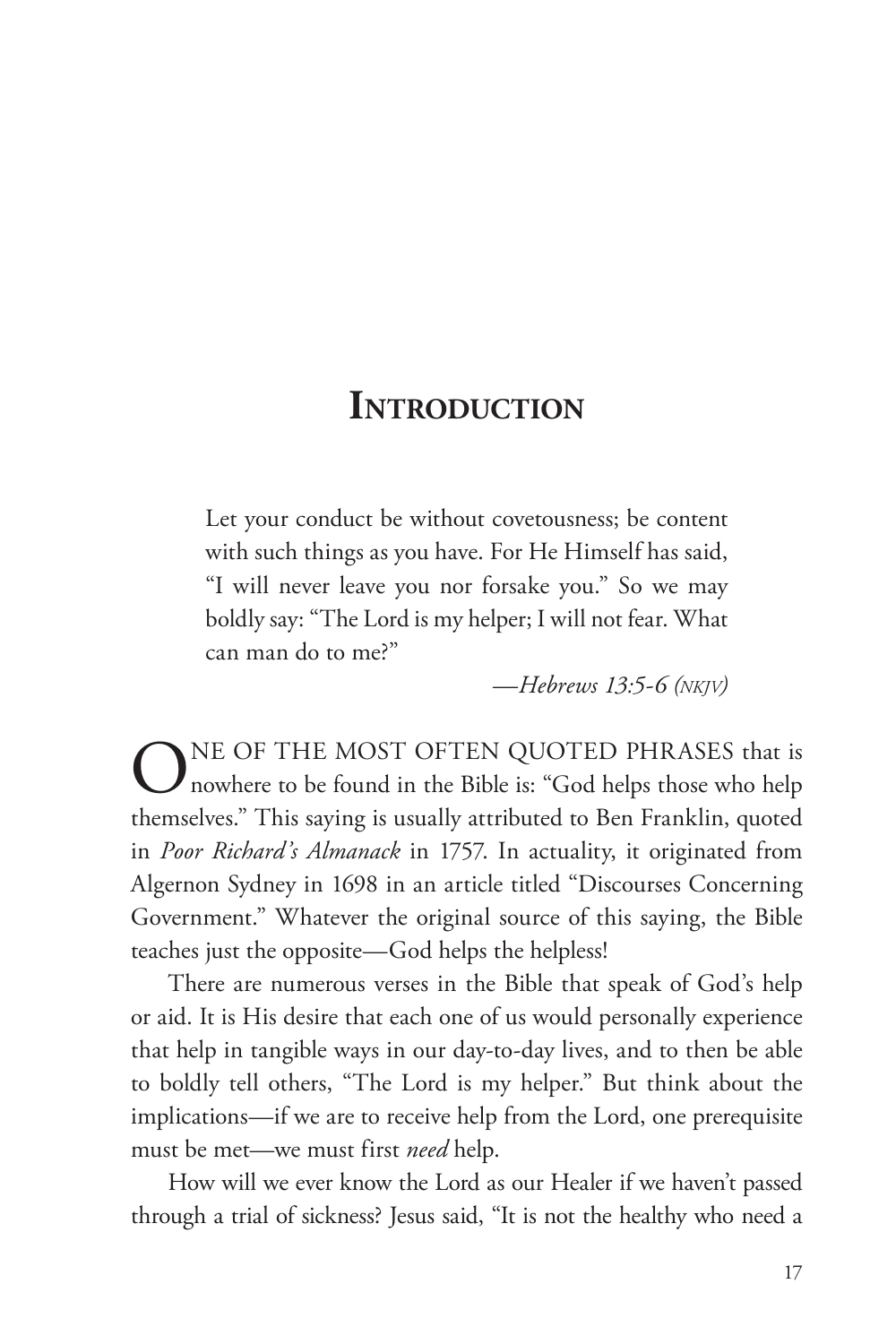doctor, but the sick" (Matthew 9:12). Can we truly sing, "Jehovah-Jireh, my Provider," if we never face necessity? The Scriptures clearly teach that God "fills the hungry with good things but sends the rich away empty" (Luke 1:53). How can I tell others, "The Lord is my Deliverer," if I've never been in trouble? David could confidently sing, "You have delivered me from all my troubles, and my eyes have looked in triumph on my foes" (Psalm 54:7).

While here on earth, Jesus repeatedly affirmed His mission—He was sent for the lost (Luke 19:10), the poor and brokenhearted (Luke 4:18), and for the helpless:

> Jesus went through all the towns and villages, teaching in their synagogues, proclaiming the good news of the kingdom and healing every disease and sickness. When He saw the crowds, He had compassion on them, because they were harassed and helpless, like sheep without a shepherd. *—Matthew 9:35-36*

Man is utterly incapable of saving himself from his sinful, lost condition. That is why he needs a Savior. The Apostle Paul confirmed that Christ's death on the cross was indeed for the *helpless* and *powerless*:

> You see, at just the right time, when we were still powerless ["helpless", nas], Christ died for the ungodly. *—Romans 5:6*

No one wishes for sickness, necessity or trouble—but based on this author's experience, Job seemed to have it right when he stated that "man is born to trouble as surely as sparks fly upward" (Job 5:7). We don't have to go looking for trouble or invent situations where we need help—those situations seem to come along quite naturally in the course of our lifetime. But when they do come, we can turn to the Lord,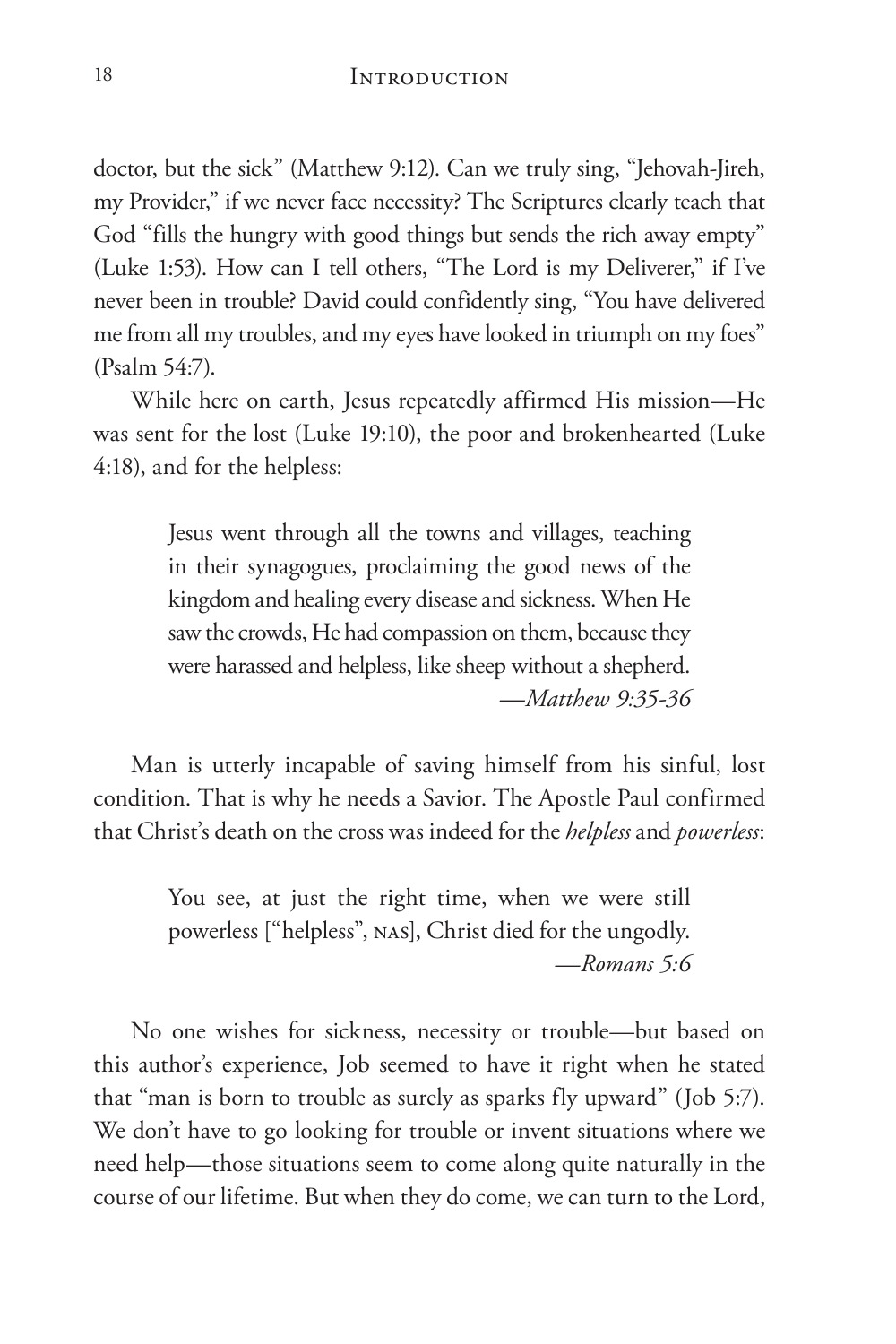knowing that our "help comes from the Lord, the Maker of heaven and earth" (Psalm 121:2).

#### *The Writing of this Book*

In my more than 40 years of Christian ministry, God has graciously allowed me to travel and work in many different places throughout the world, proclaiming the good news of Jesus Christ and the kingdom of God. An integral part of my message often seems to include stories and testimonies of the miracles that I have personally witnessed in my journey with Christ—a journey that began back in 1974. I find that in sharing these experiences, I can boldly say, "The Lord is my helper!"

Over the years, a number of people have entreated me to write a book documenting these "faith stories." In the back of my mind, however, I have often thought: *There are already so many Christian books, especially those recounting people's miraculous experiences and testimonies. Why write another book?*

Indeed, I have wanted, in some humble way, to record a few of the more remarkable works of God that I have observed with my own eyes over the past four decades. But one lesson that I am slowly learning after 40 years is to *wait on the Lord*. And I am painfully aware that, unless I am connected with Christ and aligned with His will, all of my best efforts will fail to produce the fruit that He desires:

> Abide in Me, and I in you. As the branch cannot bear fruit of itself, unless it abides in the vine, neither can you, unless you abide in Me. I am the vine, you are the branches. He who abides in Me, and I in him, bears much fruit; for without Me you can do nothing.

> > *—John 15:4-5*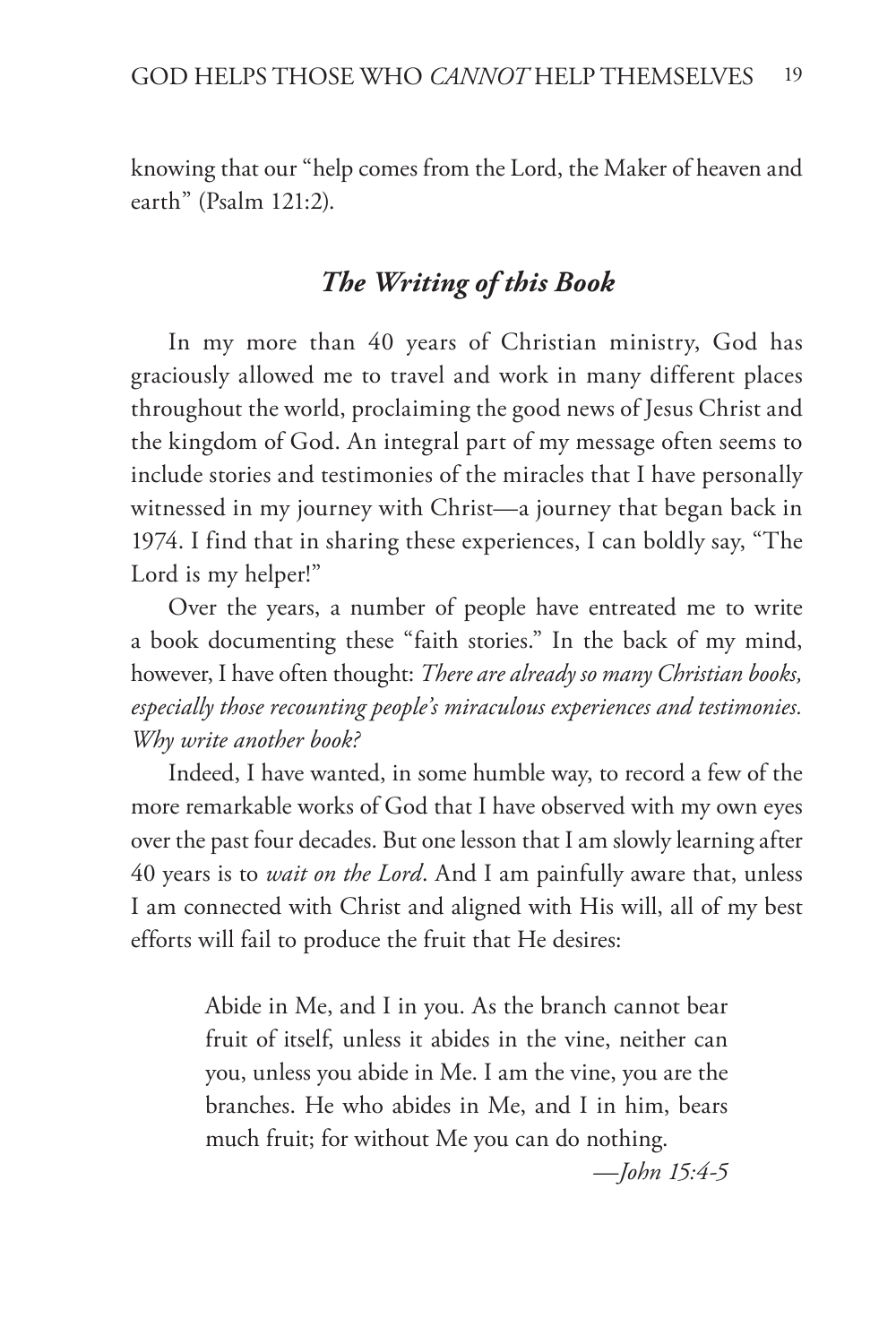#### 20 INTRODUCTION

After waiting for a long time, I can confidently affirm that I finally heard the Lord say, "Now it is time for you to write!" I had gone to sleep around midnight, July 8, 2015. Though exhausted from a long day, I found myself restless, tossing and turning in the bed. Suddenly, it was as if God began reading an audio book to me: He gave me the theme, title, chapter headings, and content for this entire book over the next few hours! It was time to write!

The following morning, I sat down at my computer and began to write—it was actually more like taking dictation! I was embarking on the most incredible journey that lasted for the next seven days (and nights!). The Holy Spirit literally transported me back in time and allowed me to relive each one of these stories as if it were happening all over again. Sometimes I found myself overwhelmed with emotion as I wept, contemplating the goodness and love of God. At other times, I was shouting and praising God for His mighty power and great faithfulness.

At the end of seven days, I thought my assignment was finally completed. I printed out a rough draft of the entire manuscript in order to begin the editing process. Then, that Wednesday, July 15, ten minutes before I was to begin our weekly church Bible study (at 7:30 p.m.), God began to give me more… more chapters, additional stories, and specific characters that I needed to include in the book.

One of those new characters to be added was the "IRS accountant," whose amazing story is told in chapter 2, "God Will Never Pay Your Rent," beginning on page 35. I had not seen this brother for four or five years. To my surprise (and delight!), after the Bible study, I discovered that he had texted me during my study to say hello at 7:48 p.m. Confirmation!

When we are moving in the will of God, He often gives us signs and confirmations to assure us that we are on the right track (see the section on confirmations in chapter 15, "Ohio, America's Moving Adventure," on page 123). Three days after the Bible study, I received yet another amazing confirmation. My wife and I were attending the funeral of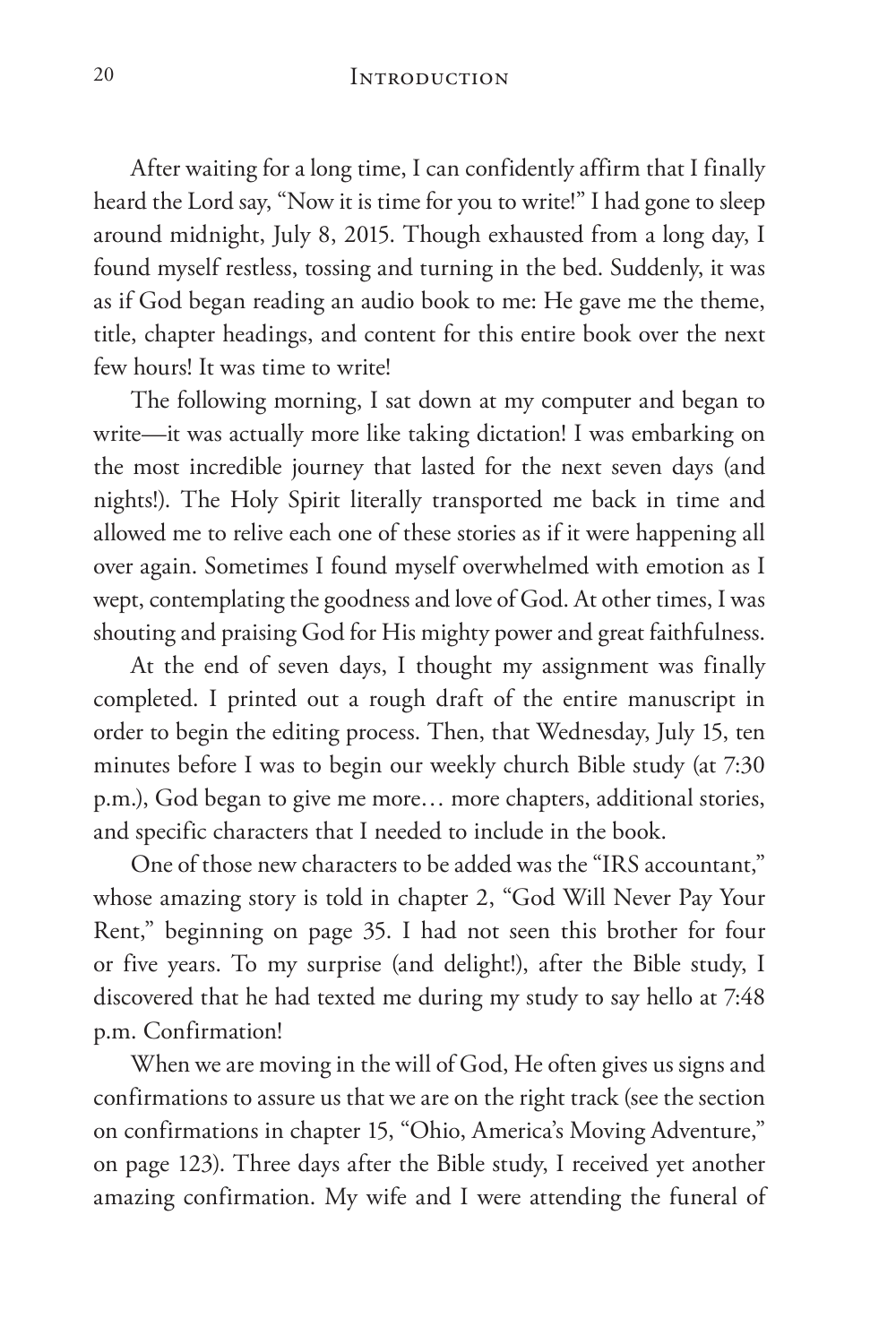a dear pastor's mother-in-law. The pastor spoke at the funeral, and in his message, he shared how he had had a serious conversation with his mother-in-law some months before about salvation and her need for God's grace and free gift of forgiveness. The pastor then told how she had brought up the well-known argument against grace, saying, "Yes, but 'God helps those who help themselves.' God won't do *everything* for us!"

He corrected her saying, "NO, NO… God helps those who *cannot* help themselves!"

*That's the title of my book… the pastor just quoted the title of my book! This is crazy!* Confirmation! You can't make this up!

The purpose of this book is to give an account of a few of the amazing miracles that I have experienced in my brief lifetime. Like the Prophet Samuel, I want to set up my "Ebenezer Stone" and declare:

Thus far has the LORD helped us.

*—1 Samuel 7:12*

Many of these narratives and stories are so incredible that from time to time, you may find me repeating the same refrain: "You can't make this stuff up!" Indeed, God's truth is often stranger than fiction.

My prayer is that these testimonies will encourage you to trust God in any and every situation, knowing that "God is our refuge and strength, an ever-present help in trouble" (Psalm 46:1). And you will then be able to boldly say…

"The Lord is my helper!"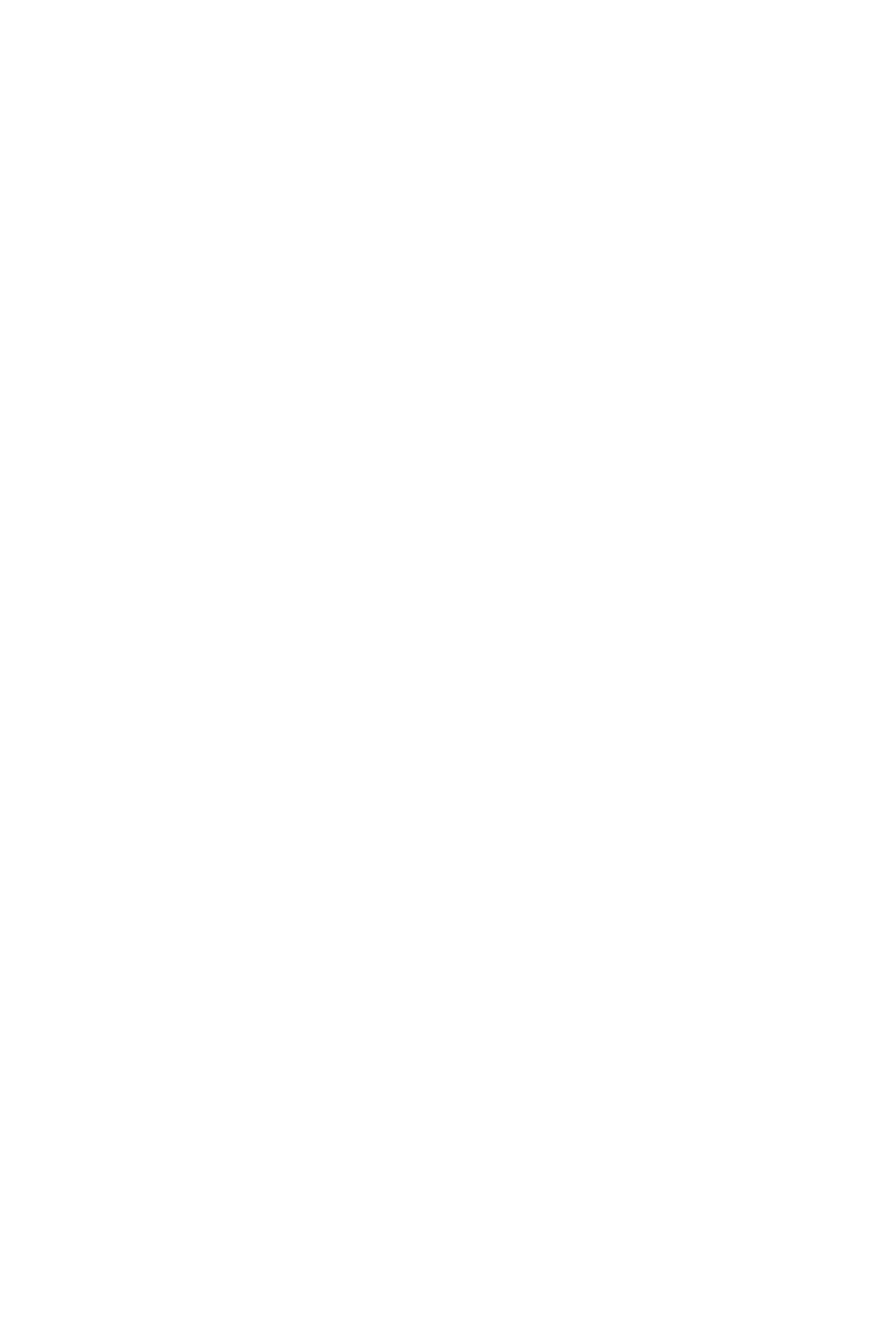**1**

### **Date with Destiny**

For we will surely die and become like water spilled on the ground, which cannot be gathered up again. Yet God does not take away a life; but He devises means, so that His banished ones are not expelled from Him. *—2 Samuel 14:14*

IT WAS THE SPRING OF 1973. My dream life was truly beginning<br>to take shape. I had completed my undergraduate studies in biology TT WAS THE SPRING OF 1973. My dream life was truly beginning at the University of Maryland and earned a scholarship to enter graduate school at Virginia Tech. When things are going this well, who needs God?

Although I grew up in a nominal Christian home, suffering the agonies of boredom and reciting meaningless liturgies Sunday after Sunday in an Episcopal church, by the time I was 16, church was a memory from the distant past. I had started playing guitar at the age of 12, and was now in a rock band that performed regularly at high school and college dances, parties, etc. I was plunged into the whole hippie subculture of the late 1960s—alcohol, drugs, sex, and rebellion.

In college, my thinking and worldview were radically transformed by the constant exposure to evolutionary and humanistic philosophies.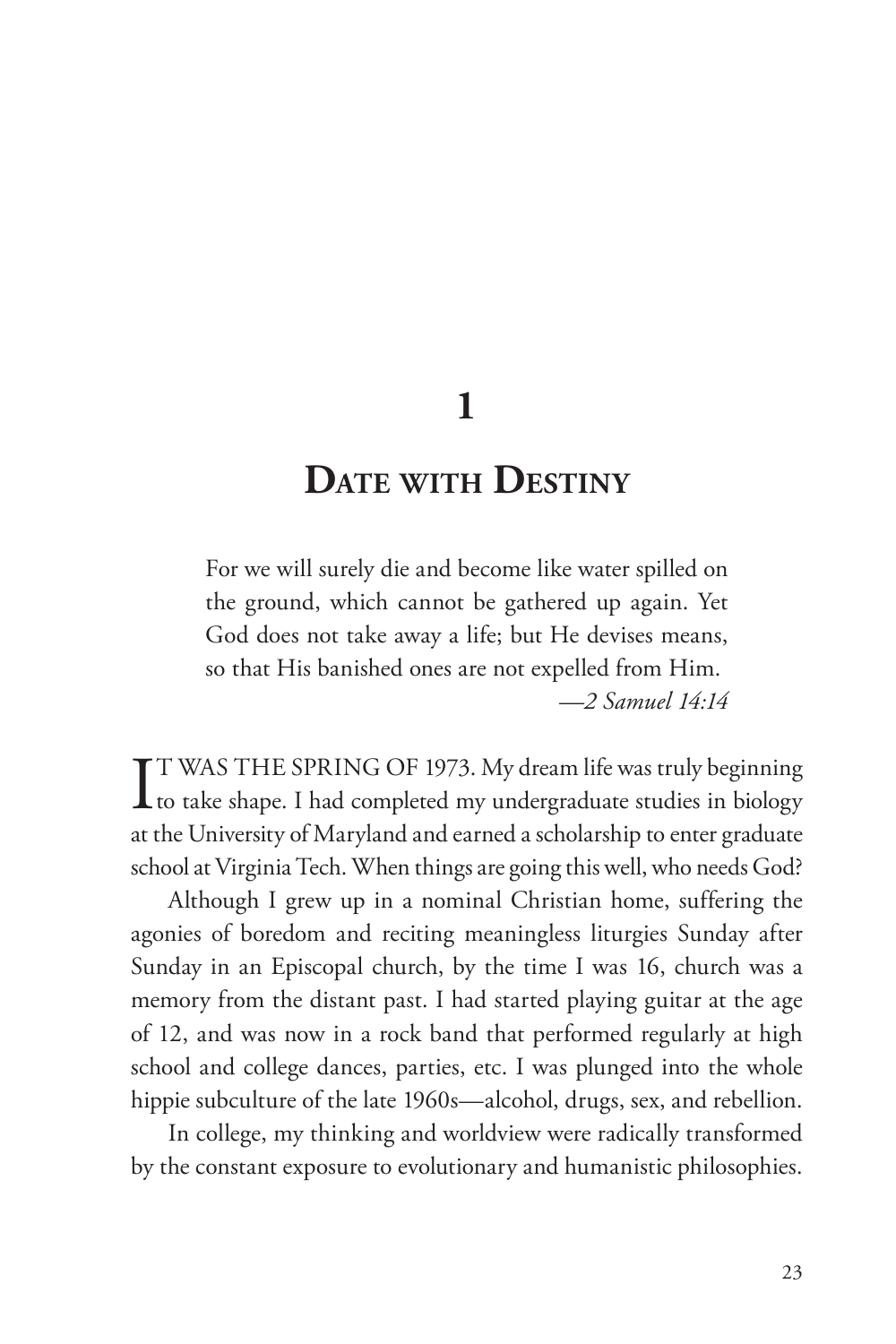By the time I was entering graduate school, I had fully embraced the pop notion that "God is dead."

Ah, but God knows how to "devise means" to bring a banished one back to Himself. Just three months into the first semester of graduate school, my perfect little world began to rapidly unravel. My first marriage ended in divorce, and the feelings of depression were so overwhelming that I was forced to leave school and move back into my parents' house in Maryland.

Shortly after that, I began working as a Park Naturalist at the Gulf Branch Nature Center, a part of the Arlington County Parks Division in Virginia, and continued there until the fall of 1974. I was doing so well that I was offered a promotion to be Park Manager for all of Gulf Branch. But I was becoming increasingly restless, troubled, and confused.

On the day my supervisor spoke to me about the promotion, it was such an attractive offer that I'm sure he thought my acceptance was a "done deal." But he was speechless when I replied, "Thank you for the offer, but I cannot accept. I have many nagging questions that I must find answers to. Otherwise, I honestly don't want to live anymore. I am giving my two-week notice today, and I will be leaving by the end of September."

#### *A Ride to Remember*

Drugs, alcohol, sex, rock music, yoga, and meditation—all of these had left me feeling empty. Increasingly, I found myself asking, "Is there anything worth living for?" I had a new girlfriend, and one day, we were in Charlottesville, Virginia, trying to hitchhike back home—about a two-and-a-half-hour drive. The sky suddenly became black from an approaching thunderstorm, and just in time, a man stopped to pick us up, and informed us that he was heading in the same direction we were.

After some brief small talk, I asked our driver what he did for a living. "I am the ambassador for the King of Israel," he replied. I looked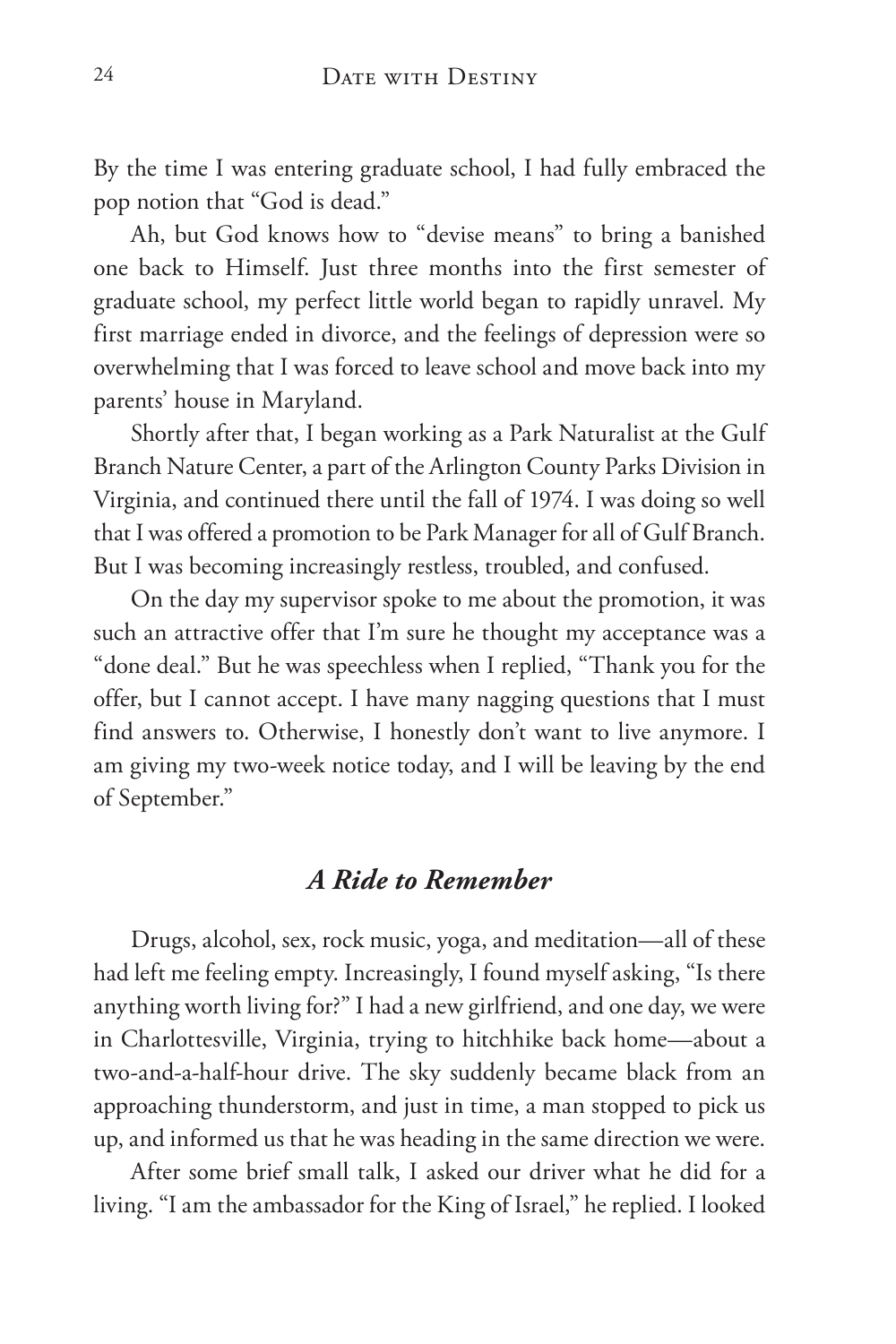at my girlfriend and we both realized we were going to be stuck in the car for two and a half hours with this nut case; I called such people "Jesus freaks."

For the entire trip, the man went on and on about Jesus, the cross, salvation, and the need to be born again. I was amazed at his knowledge of the Bible, as he quoted verse after verse from the Scriptures, many from the Gospel of John:

> For God so loved the world that He gave His one and only Son, that whoever believes in Him shall not perish but have eternal life. For God did not send His Son into the world to condemn the world, but to save the world through Him.

> > *—John 3:16-17*

When Jesus spoke… He said, "I am the light of the world. Whoever follows Me will never walk in darkness, but will have the light of life."

*—John 8:12*

Jesus said, "I am the door. If anyone enters by Me, he will be saved, and will go in and out and find pasture. The thief does not come except to steal, and to kill, and to destroy. I have come that they may have life, and that they may have it more abundantly. I am the good shepherd. The good shepherd gives His life for the sheep." *—John 10:9-11 (nkjv)*

Jesus answered, "I am the way and the truth and the life. No one comes to the Father except through Me." *—John 14:6*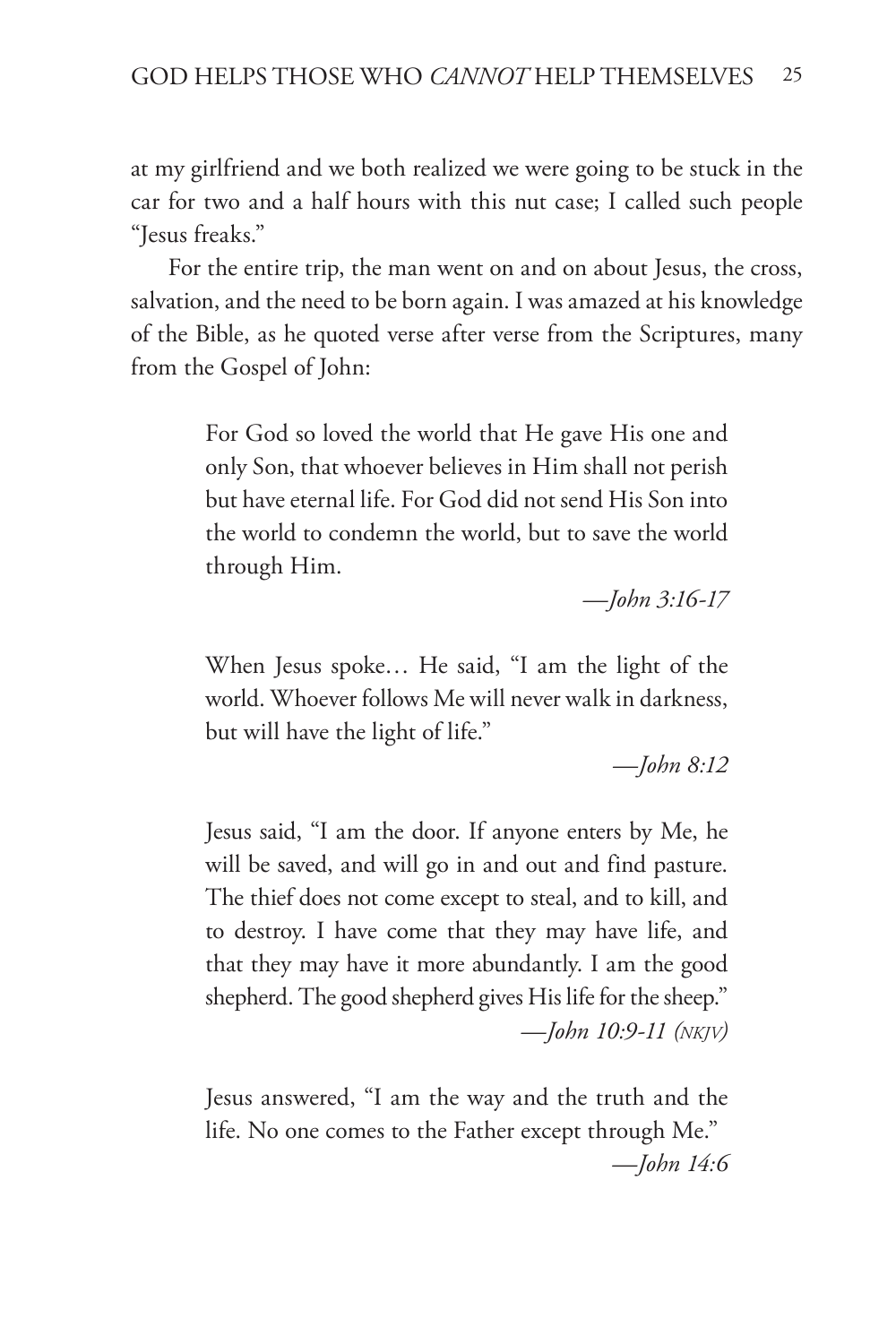Then, as we were nearing our destination, and our preacher friend was getting ready to make his final appeal, he quoted the well-known passage from Romans:

> If you declare with your mouth, "Jesus is Lord," and believe in your heart that God raised Him from the dead, you will be saved. For it is with your heart that you believe and are justified, and it is with your mouth that you profess your faith and are saved.

> > *—Romans 10:9-10*

When he finally stopped the car to let us off, he posed the allimportant question, "So, are you ready to receive Christ into your hearts now? Make Him Lord of your lives, and be born again?"

To his utter disappointment, I snapped, "No, but thanks for the ride. Bye!"

And that was that! *Whew, we dodged another religious kook!* I thought. I often wonder if that man was an angel (more about angels in chapter 4, "Angels Watching over Me" on page 55); he must have been so discouraged after preaching his heart out to us and getting such a cold response. But the story doesn't end there…

The Bible tells us in Hebrews 4:12 that "the Word of God [the Scriptures] is living and powerful, and sharper than any two-edged sword." From that day on, the words that man spoke to us in the car kept replaying in my head over and over like a tape recording.

#### *Go West Young Man*

Where can I go from Your Spirit? Or where can I flee from Your presence? If I ascend into heaven, You are there; If I make my bed in hell, behold, You are there.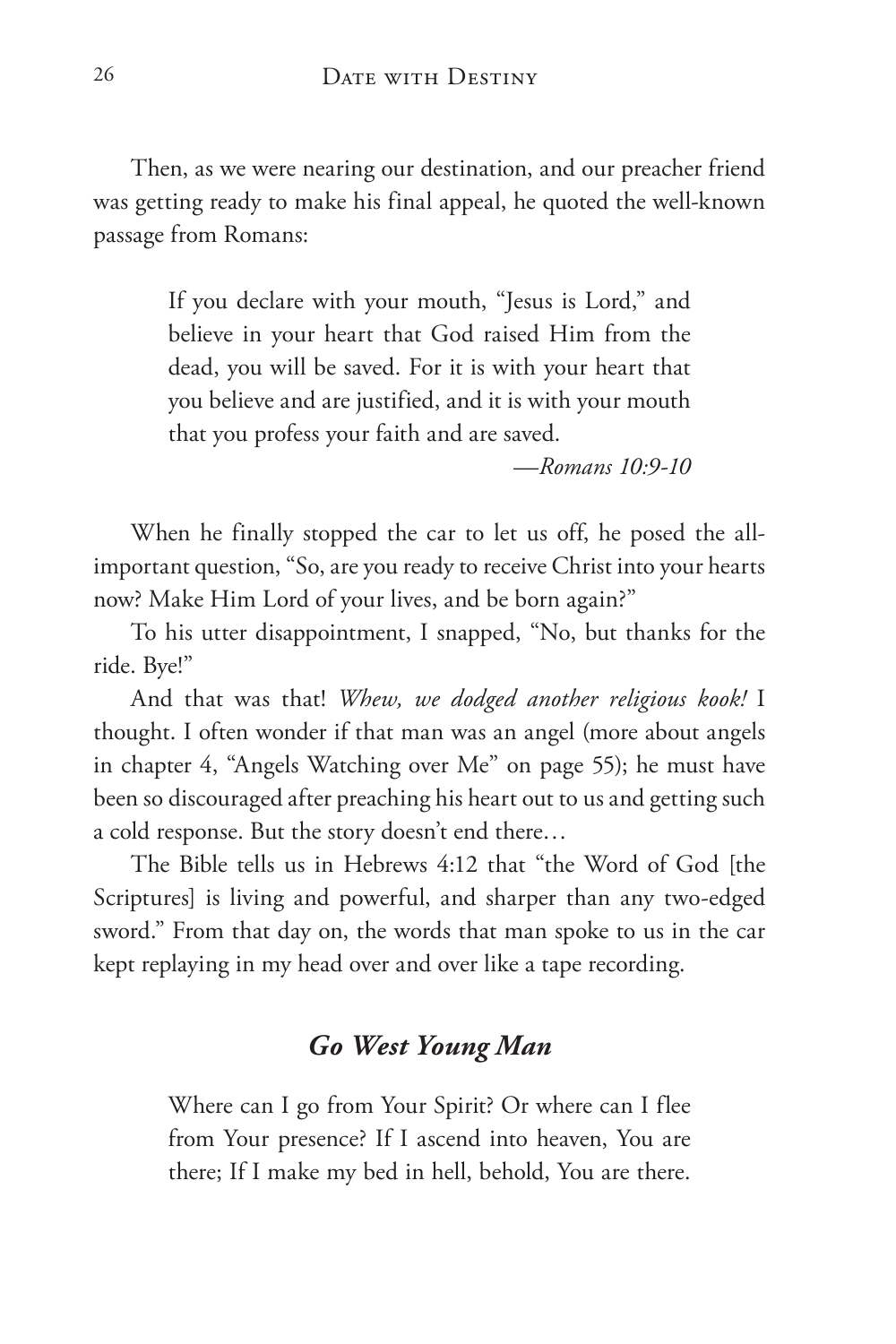If I take the wings of the morning, and dwell in the uttermost parts of the sea, even there Your hand shall lead me, and Your right hand shall hold me.

*—Psalm 139:7-10 (nkjv)*

So, by the end of September, I was finished with my job. I loaded my few belongings into my VW beetle, and headed off to California to join my girlfriend, who had already gone ahead a few weeks earlier. But driving solitary across the country, there were many lonely hours to think, contemplate, and reflect—and many hours to keep hearing the recording of that "Jesus freak" preaching inside my head!

I questioned everything: *Is there a God? Is this story true about Jesus being born in a manger, dying on a cross and being resurrected after three days, or is it just a fairy tale?* This went on for several days until I finally reached the state of Wyoming. As I continued driving along hour after hour, these questions were still rattling around in my brain: *Is there really a God? Is the Bible true?* That day I finally made up my mind: *No, God doesn't exist and the Bible is just a book that man invented.*

Thankfully, what ensued shortly thereafter doesn't happen to everyone who decides to be an atheist. As I was travelling along at about 75 miles per hour on a two-lane highway just outside the small town of Worland, Wyoming, I came up over a rise and quite unexpectedly, I was met by an eighteen-wheel tractor trailer crossing the road and blocking both lanes of traffic. I had a split second to react. I swerved to the right, avoiding a collision with the truck, but plummeted off the highway and went down a 10-foot embankment. All of a sudden, everything seemed to be in slow motion. The car began to roll over and over—two and a half times before finally coming to rest upside down. And yes, as I had heard in others' accounts of near-death experiences, in that split second of time, I saw my whole life pass before me.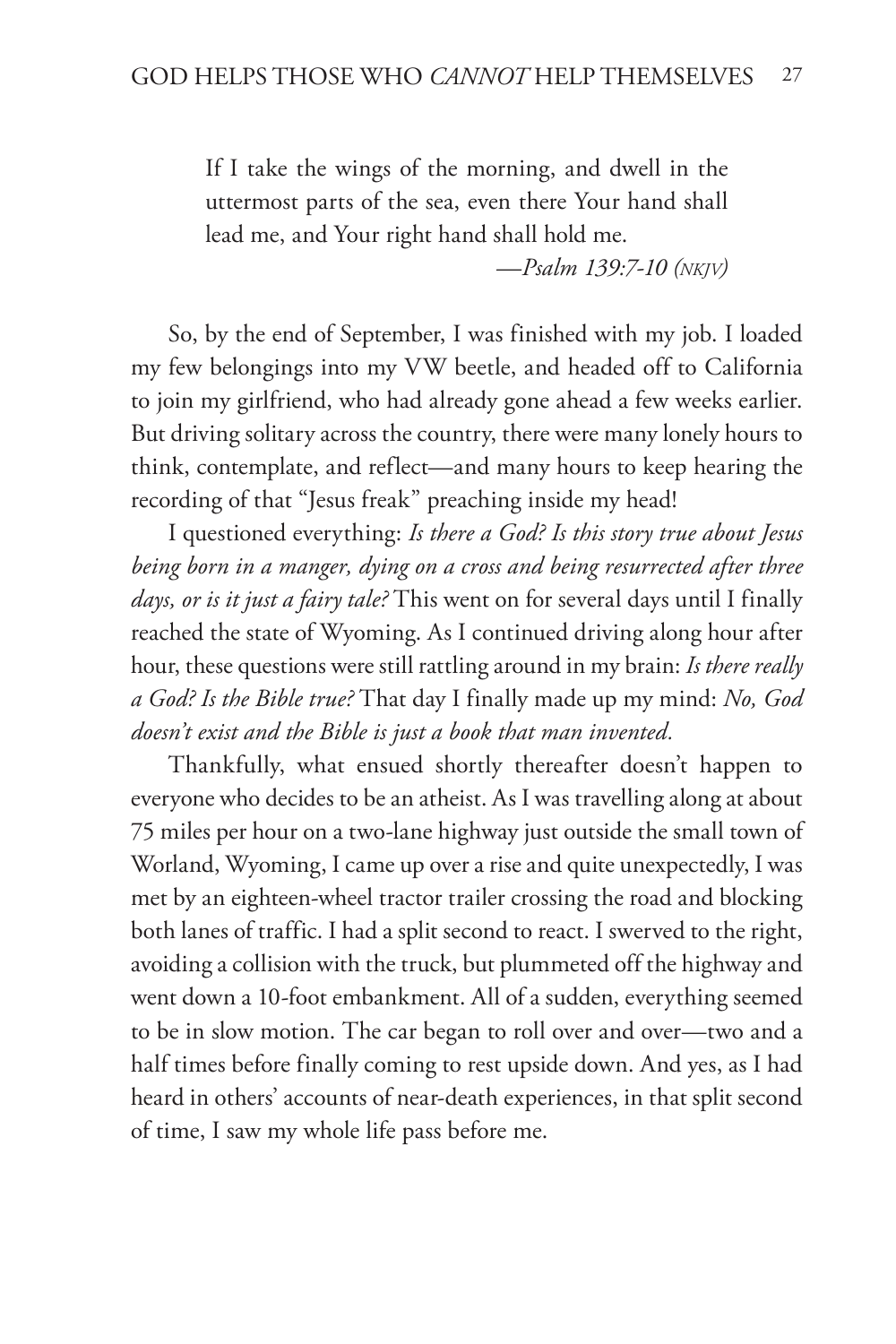More importantly, in that critical moment, I was certain of two things:

- 1. I was definitely going to die (there was no way I was getting out of this alive).
- 2. I was definitely going straight to hell.

It is not difficult to understand the first revelation, but the second is more puzzling. Remember, just moments before the accident, I had decided that God was a myth, the Bible was a fiction book, and heaven and hell were figments of man's imagination. How is it that I was *now* so sure about hell?

When the car finally stopped tumbling and came to a halt, the interior was filled with dust and smoke. For a brief moment, an indescribable terror filled my heart as I truly believed that I had died and gone to hell. But I soon realized I was still very much alive, and proceeded to extract myself from the wreckage. I was covered with dirt and glass, as every window in the car had been smashed out. The VW was flattened like a Coke can that someone had crushed underfoot. It was hard to imagine anyone surviving such a horrendous crash.

As I was climbing out of the debris, the driver of the tractor trailer came running over to the scene of the accident. Surprised to see me alive and moving around, he asked, "Are you alright?"

"Yeah, I am fine," I replied. Amazingly, I did not have a single scratch or bruise on my body (You can't make this stuff up!).

I'll never forget the truck driver's next words: "Well, thank God."

*Thank God? Why should I thank God?* I thought. My heart was so stubborn and hard, I gave no more thought to God that day. I caught a bus back to Maryland, bought a second VW, and in a matter of weeks, I was on my way once again to California! Yes, but God "devises means"… He plots and plans to bring lost souls to Himself.

The second cross country trip went without a hitch—until I reached California, that is. Soon after coming to the place of my dreams—the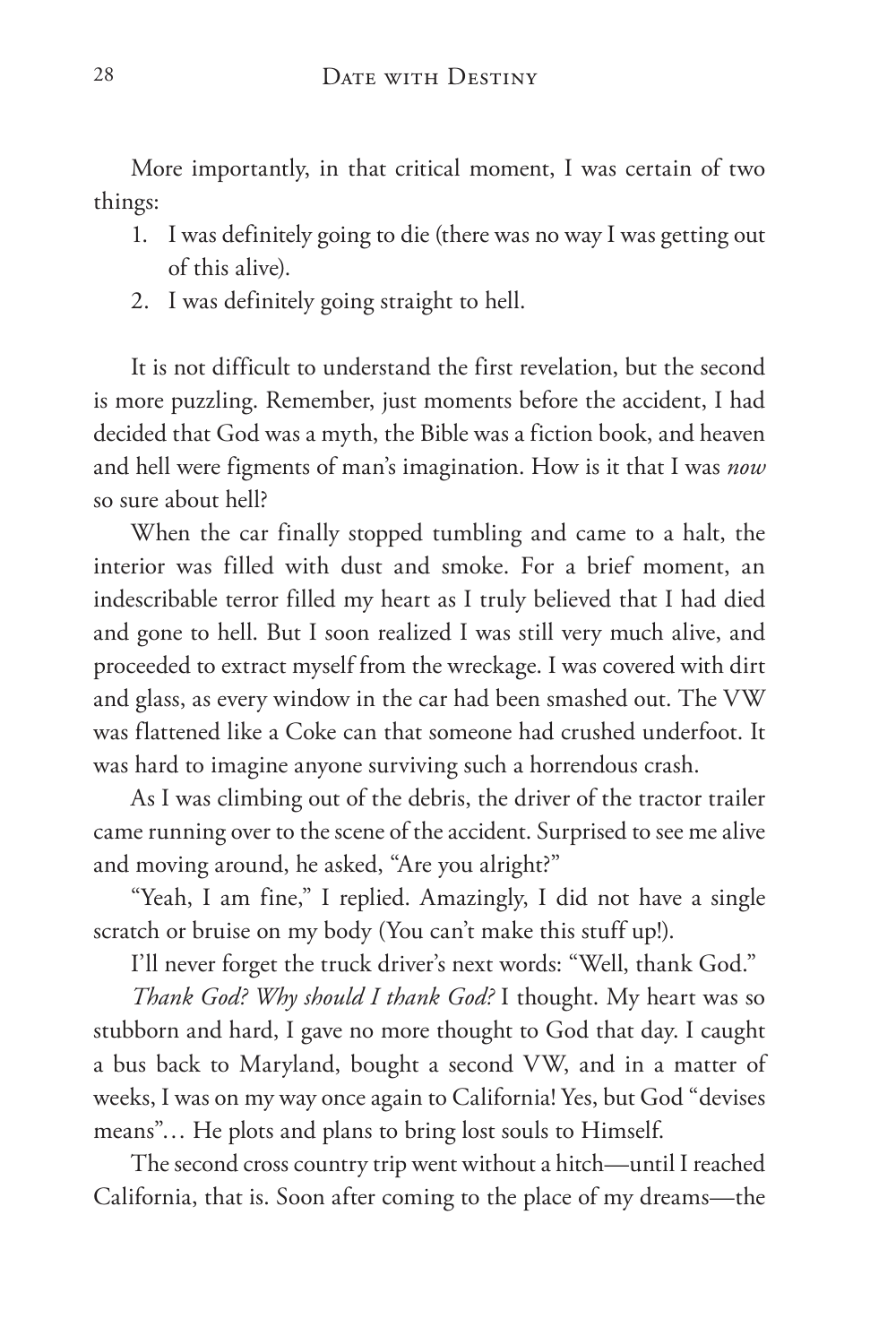Golden State—the relationship with my girlfriend ended. I felt very confused and alone.

#### *My Golden Bridge*

No one can come to Me unless the Father who sent Me draws them, and I will raise them up at the last day. *—John 6:44*

After careful deliberation, I reached the startling conclusion that I was 3,000 miles from home. I had no place to stay—I had no job or future. I felt like a fool, a total loser. Suddenly, I remembered my own words from a few months before: "If I can't find something worth living for, I don't want to live anymore." *Suicide*! Ending my life now seemed to be the only option. The feelings of despair and hopelessness overwhelmed me to the point that I knew I meant business.

I made my way out onto a bridge over the San Jose Freeway, and was preparing to jump when a total stranger came out onto the bridge and began to strike up a conversation with me. I wondered, *here I am trying to kill myself, and this guy wants to talk? I wish he would just leave.*

This stranger, I would soon learn, was a Christian named Burt Fong. He was so persistent that I finally made a deal with him just to get rid of him. I agreed to go into the nearby Denny's and have a cup of coffee with him on the condition that he would then leave me alone. It was probably late afternoon when we entered the restaurant, and we were still sitting there at 4:00 a.m. the next morning!

Burt shared many things about his own personal life. It seemed to be a carbon copy of mine, except for the last part—the part where he received Christ and found forgiveness, salvation, and true joy. Having exhausted every question in my mind, to my own amazement, I found myself asking one final question that fateful morning in Denny's: "Burt, what do I have to do to be saved like you?"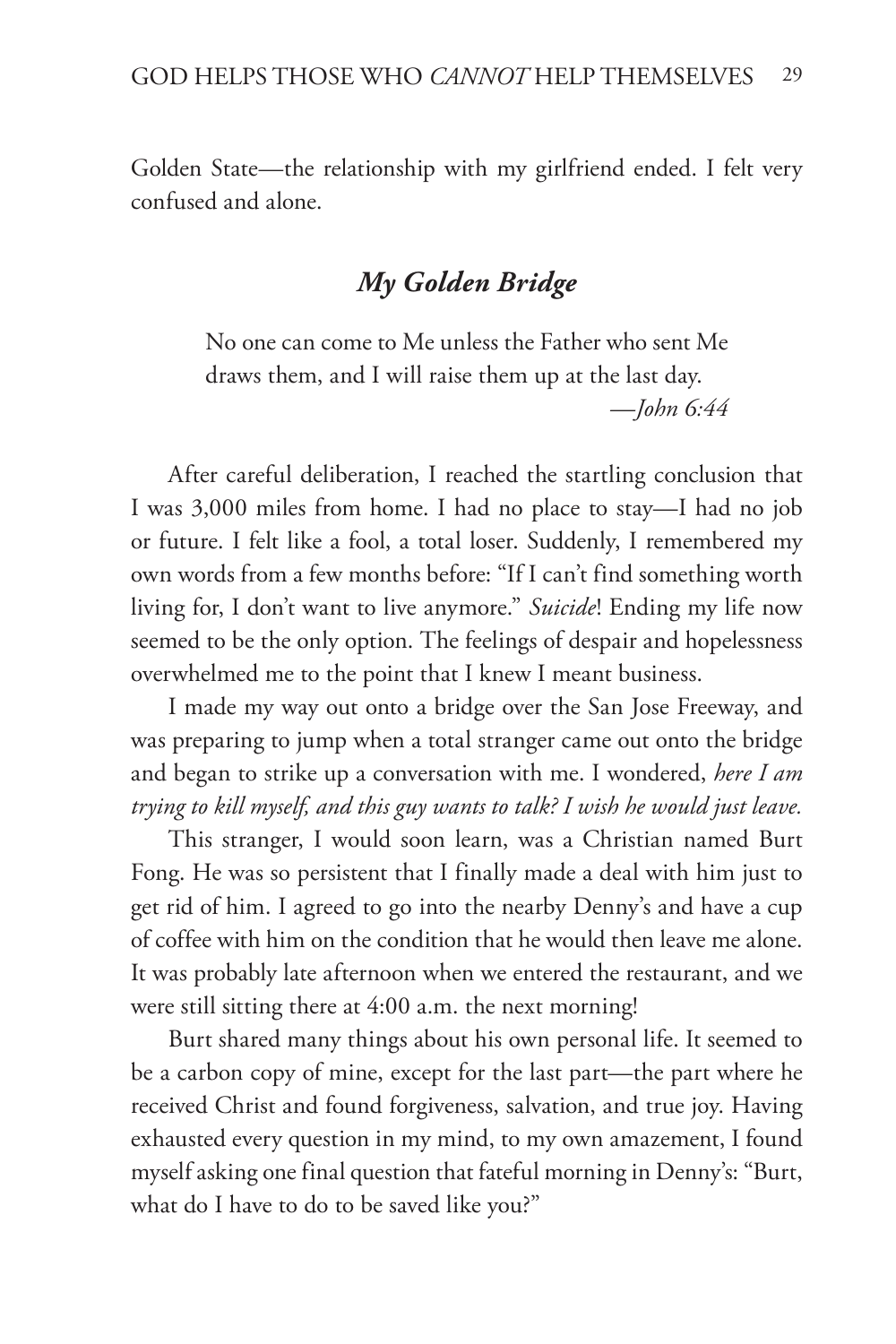"Wayne, salvation is a free gift of God's grace," Burt explained. "Jesus already paid for all of your sins through His death on the cross. God raised Him from the dead three days later to prove to all mankind that He is the Savior of the world. All you have to do is repent, ask God to forgive all of your sins, and receive Christ into your heart. It's that simple. We can pray together right now."

"OK." Burt led me in a short prayer there at the table. All this was like a dream… standing on the bridge, meeting Burt, and now, praying and committing myself to be a Christian. Something, or more accurately, *SOMEONE*, was changing my heart! I was becoming a very different person.

> Therefore, if anyone is in Christ, he is a new creation; old things have passed away; behold, all things have become new.

> > *—2 Corinthians 5:17 (nkjv)*

Shortly after that, as we were leaving the restaurant, Burt asked me, "So where are you staying, Wayne?"

"I don't know… actually, I don't have a place," I answered.

Burt's response floored me: "OK then, you come and stay with me for as long as you need to."

I ended up staying with Burt for the next month. We prayed and read the Bible together, we went to church just about every night of the week, and he tried to answer my many questions.

#### *Evolution or Monkey Business*

One of the questions that hounded me incessantly was the question of origins—where did everything come from? The controversy over creation versus evolution raged on in my mind. I had been brainwashed with evolutionary philosophy for four years in college. How could I now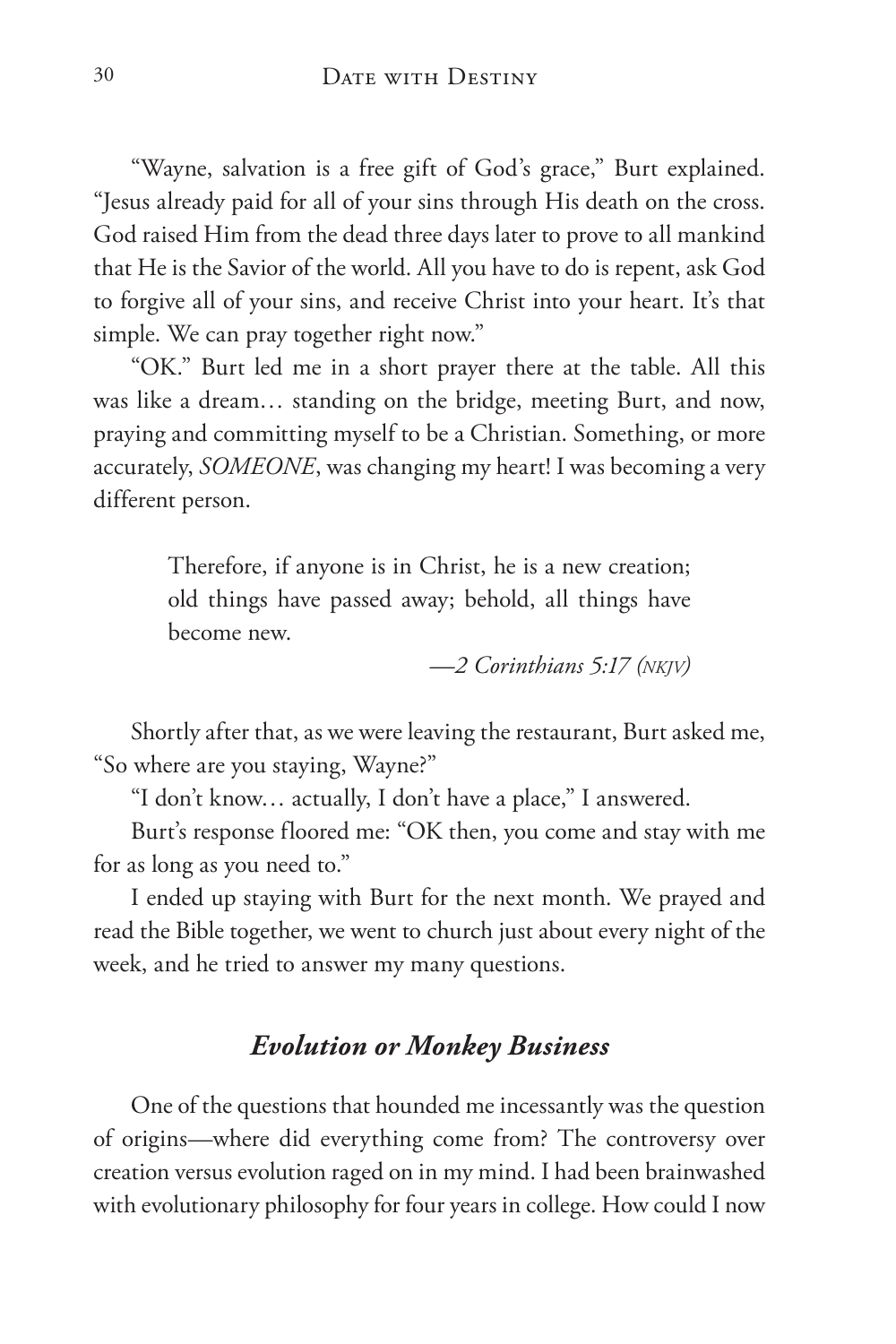believe anything in the Bible, when the very first verse emphatically stated, "In the beginning God created the heavens and the earth (Genesis 1:1)?"

When God starts to work in our life, it is a "good work" (Philippians 1:6). He arranges circumstances and divine appointments to let us know that He is there. And He promises that anyone who is sincerely looking for Him will find Him:

> "You will seek Me and find Me when you seek Me with all your heart. I will be found by you," declares  $the LoRD...$

> > *—Jeremiah 29:13-14*

One day Burt, knowing the struggle I was having in my mind over evolution, came home from his school (San Jose State University) with great excitement. He showed me a flyer advertising a two-day debate on campus on the topic, "Evolution vs. Creation." I honestly cannot remember the name of the scientist arguing for evolution, but the creationist was the late Dr. Duane Gish, creation's "bulldog" and the former vice president of the *Institute for Creation Research*. The rules of the debate prohibited any mention of religion or the Bible—only empirical, scientific facts were allowed. By the end of the debate, I was 100% convinced that science was in perfect harmony with the biblical account of special creation, as described in the Book of Genesis! I realized that I had been duped "big time" in school by all the "science falsely so called" (1 Timothy 6:20, kjv) that my professors had taught me.

That weekend proved to be a watershed moment in my life. Little did I know at the time that I would one day be teaching science to high school kids, presenting to them "many infallible proofs" for divine, special creation. And through my exposure to Dr. Gish that weekend, I would end up reading scores of books published by the *Institute for Creation Research,* and listening to hundreds of radio broadcasts from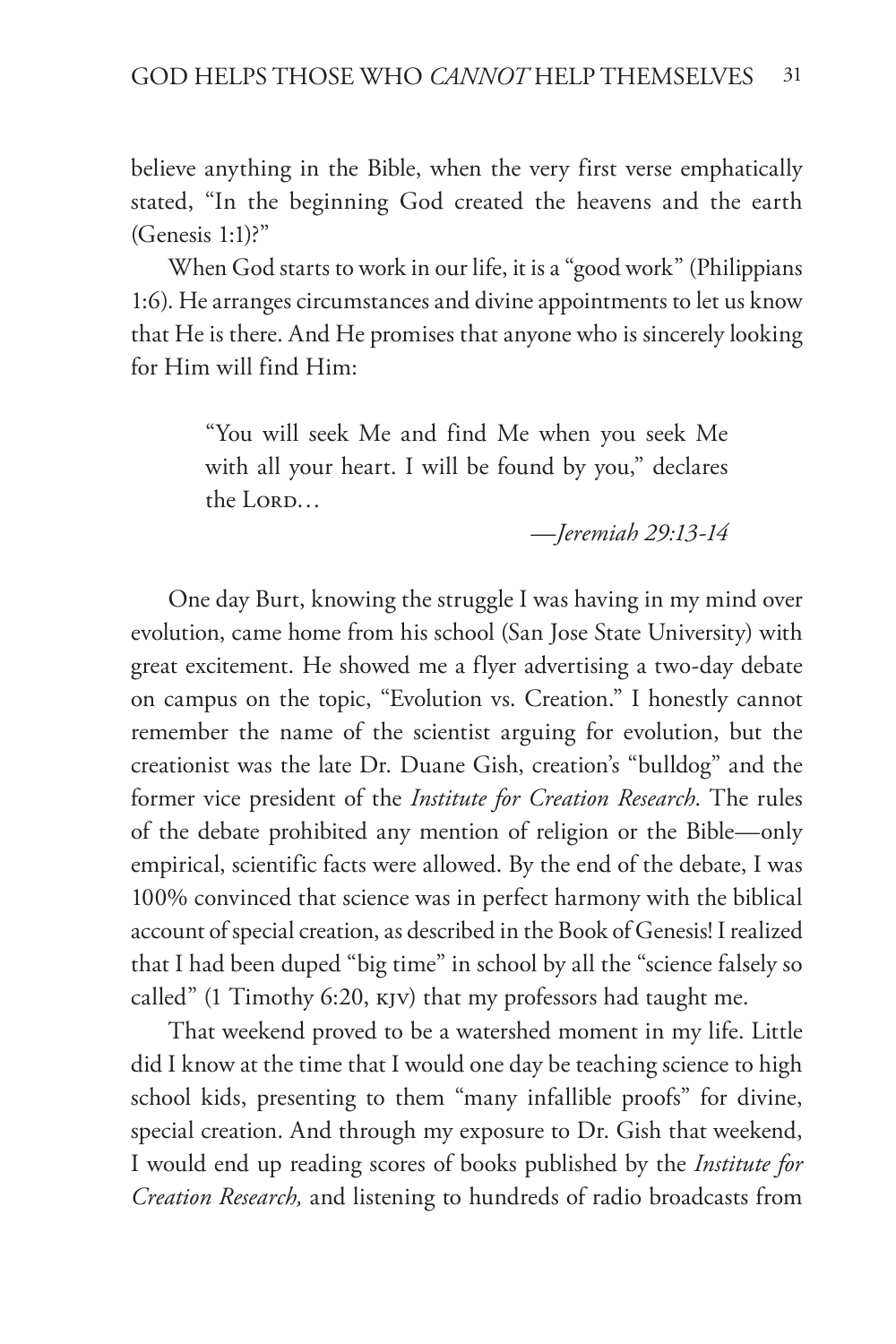their *Science, Scripture, & Salvation* series. Was it a coincidence that I should attend that evolution debate? I don't believe so. Could meeting Dr. Gish that weekend have been happenstance? You tell me.

#### *Charismatic… What's That?*

The following week, Burt invited me to a church that he said was "charismatic."

"What is a *charismatic* church?" I asked. "I've never heard of that before."

"Well, they have a lot of joy… they sing and jump around… I think you'll like it," Burt said.

"OK. Let's go." *I want all the joy I can get*, I thought.

When we arrived at the church, which in those days was known as Calvary Gospel Temple, the service was in full swing. I had never seen this kind of excitement in a church service. There were people dancing, singing exuberantly—the joy was real and palpable.

At this stage in my brief Christian experience, there were a few things I was certain of: I knew that I was a saved, born-again believer; Jesus had transformed my life; I didn't curse anymore, and I no longer had any desire for alcohol or drugs. But looking around the church that night, I recognized that these people had something I wanted. I just didn't know *what* it was.

The pastor of the church who ministered that night was Rev. Emanuele Cannistraci. He spoke about the gift of the Holy Spirit and the experience of being baptized in the Holy Spirit. At the end of his message, Pastor Cannistraci invited all those who wanted to receive the Holy Spirit to come forward. I ran to the altar! If God had more of His love and power for me, I wanted it. I expected the pews to empty out and dozens to respond to his invitation.

To my surprise, when I got up front, I realized that I was all alone! Here was this recently saved, long-haired hippie (and probably still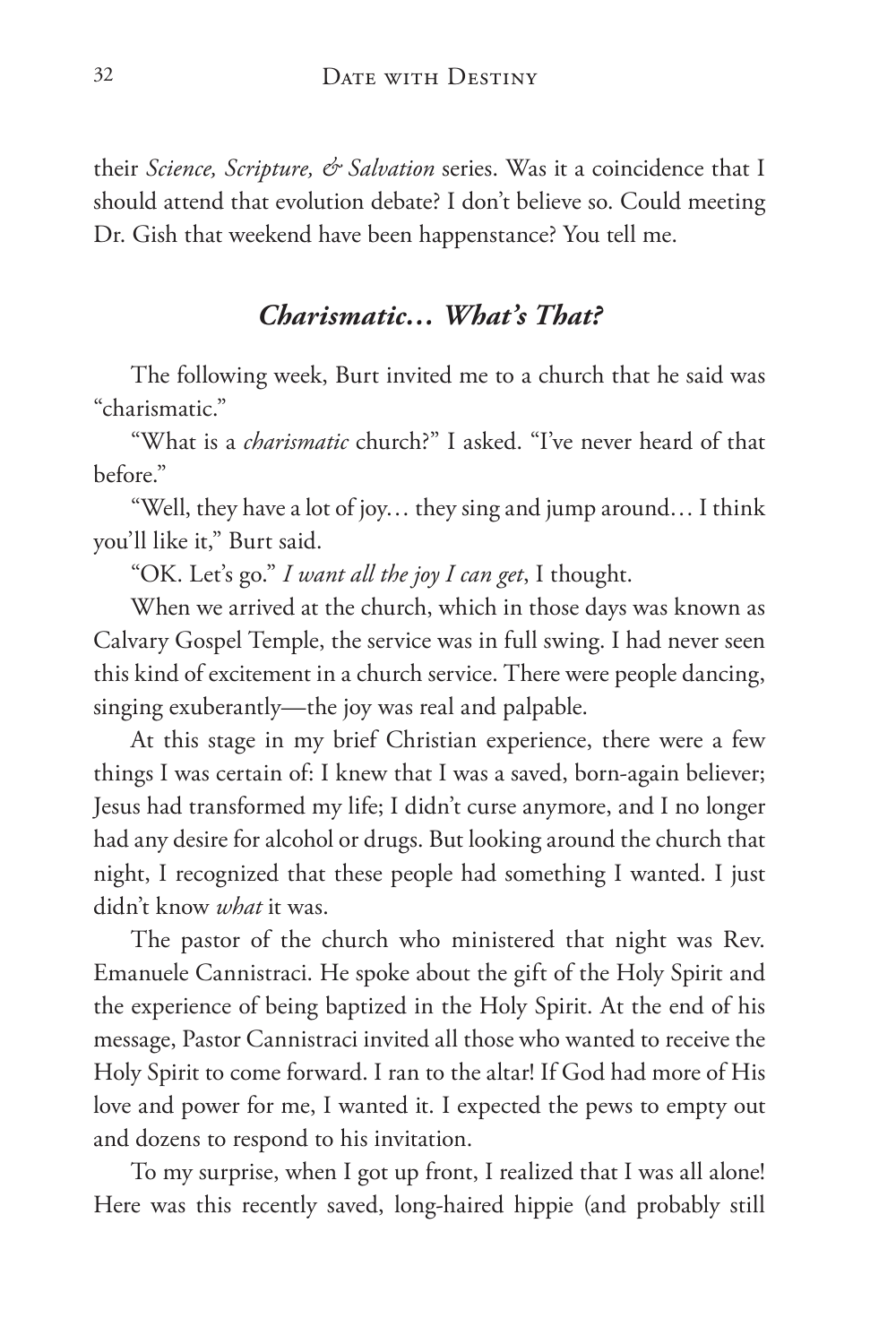smelling of marijuana!) standing in front of the whole church. I'll never forget what ensued next. Pastor Cannistraci took a set of keys out of his pocket and handed them to me. Instinctively, I reached out my hand and took the keys. He then explained, "Receiving the Holy Spirit is just that simple. God has already given you the gift. Now all you have to do is reach out in faith and receive it."

The pastor then laid his hands on me, and within seconds, I was speaking in a language that I had never learned. I found out later that the Bible called it "speaking in tongues" (Acts 2:1-4). I was filled with so much love and joy that night, that after the service, I couldn't stop hugging people in the church.

In researching some of the details of this story, I discovered that Pastor Cannistraci, now better known as Apostle Cannistraci, is still very active in ministry after 60 years! Calvary Gospel Temple has now grown into the GateWay City Church in San Jose, California.

Burt Fong literally saved my life. Of course, the *Lord* did, but He used Burt as His instrument to bring it all about. I am eternally grateful to him for his Christian kindness. I often wonder where I would be if Burt hadn't obeyed the prompting of the Holy Spirit to go out onto the bridge and speak to me that crucial day. I was helpless and hopeless, but God sent help and now I can boldly say, "The Lord is my helper."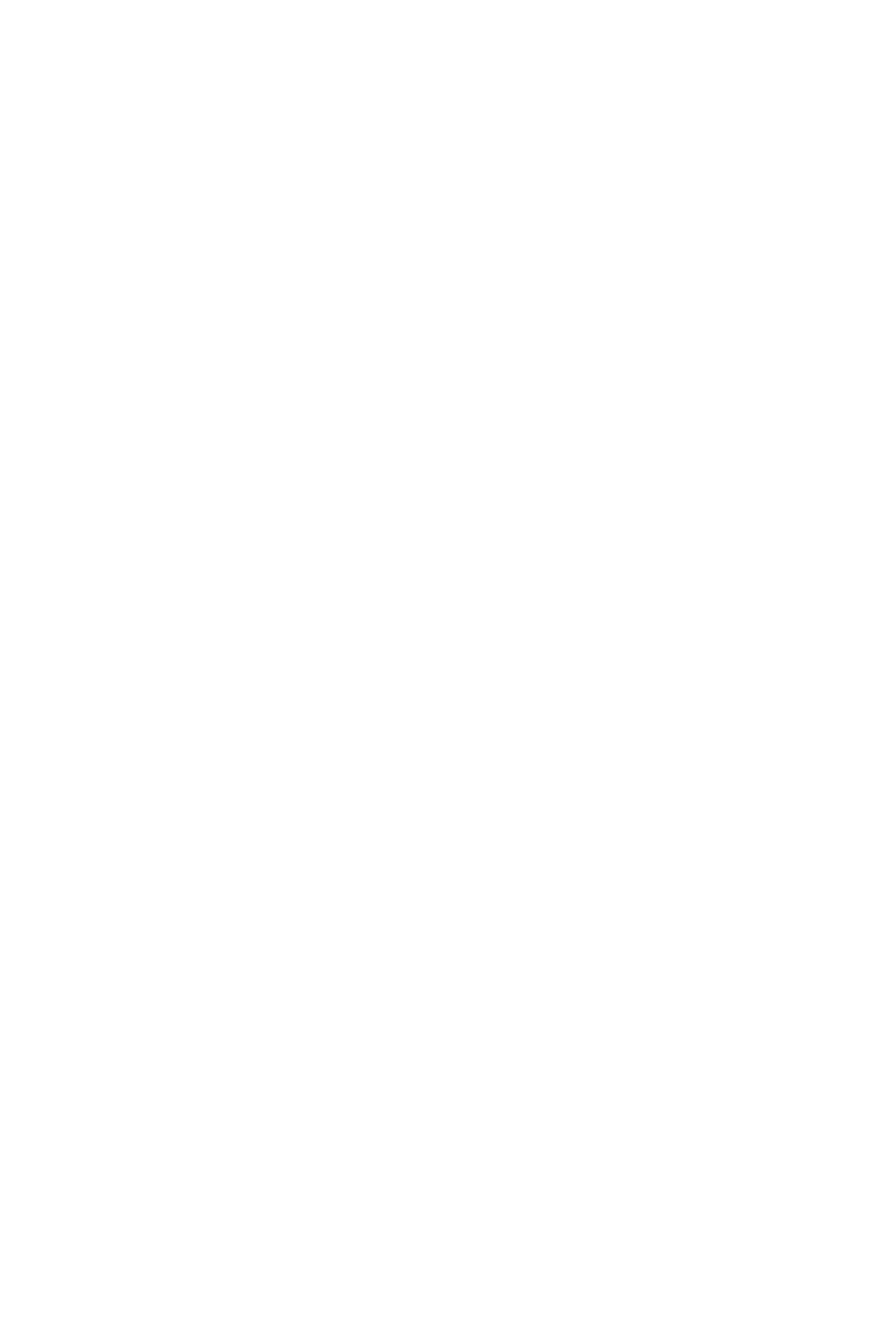**2**

## **God Will Never Pay Your Rent**

Look at the birds of the air; they do not sow or reap or store away in barns, and yet your heavenly Father feeds them. Are you not much more valuable than they? So do not worry, saying, "What shall we eat?" or "What shall we drink?" or "What shall we wear?" For the pagans run after all these things, and your heavenly Father knows that you need them. But seek first His kingdom and His righteousness, and all these things will be given to you as well.

*—Matthew 6:26, 31-33*

THOSE WHO CAN HELP THEMSELVES don't need any help. God helps those who *cannot* help themselves. He feeds the birds, clothes the lilies of the field, and the Lord loves to care for His children. Jesus taught His disciples that only pagans run after material sustenance. Peter, James, John, and the others needed to learn the secret of running after God and His kingdom, and He would in turn add everything that they needed to their lives.

After spending a month with Burt Fong in California, it was time for me to return home to Maryland. My cross-country trip back east was very interesting. Driving alone, I had hours and hours of time to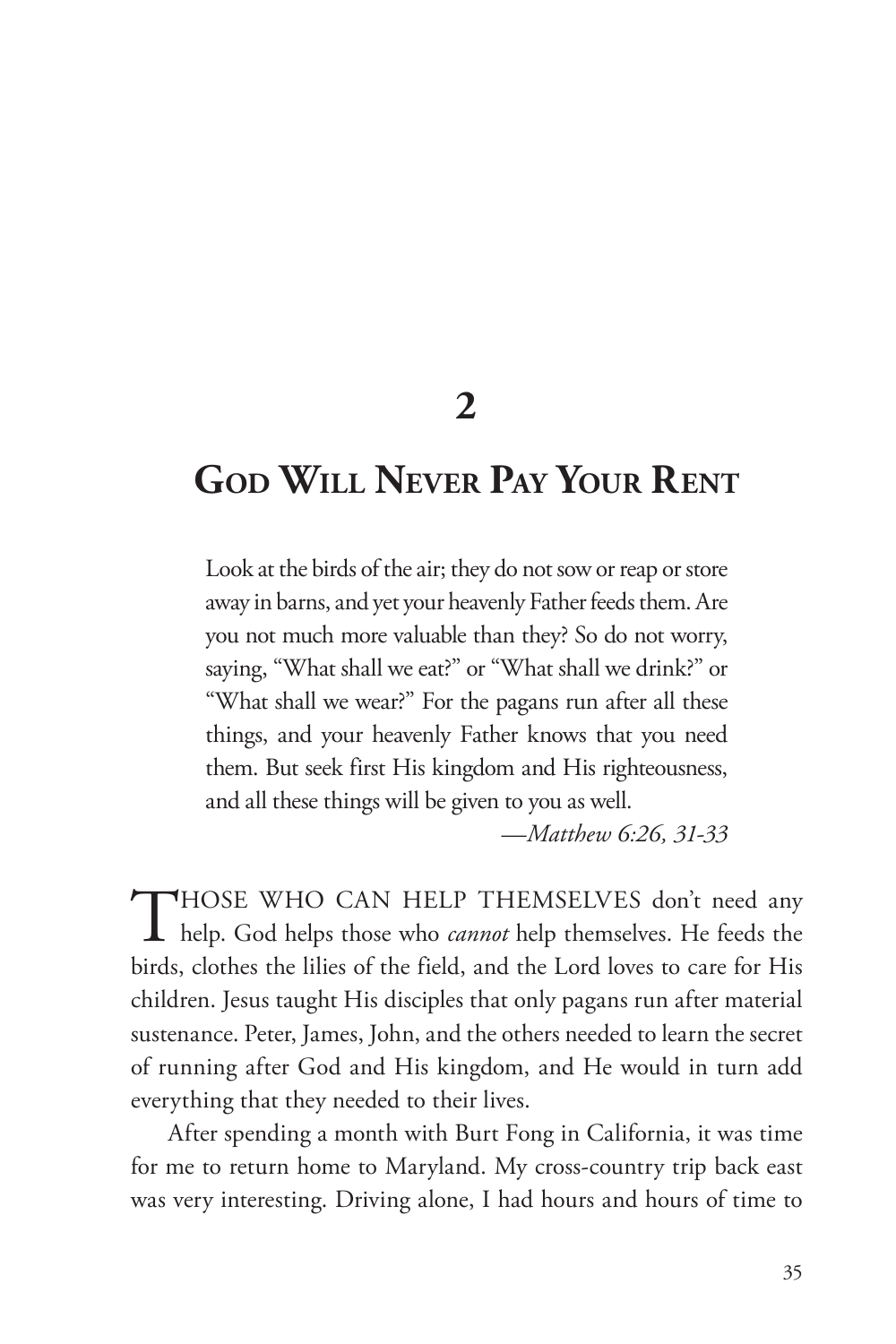pass in my VW. And as a "newborn baby" in Christ (1 Peter 2:2), I had an insatiable hunger for the word of God. I had a small, red pocket New Testament that Burt had given me. Driving from California to Maryland, I held the steering wheel with my right hand and the New Testament in my left, reading all the way! I don't know if an angel guided the car, but it scares me to even think about it now. I don't recommend any of my readers trying this!

I assumed it was now time to look for a job and get back to "normal." I tried to go back to work at the Nature Center, but every door seemed to close. God's plans are often different from ours…

> "For I know the plans I have for you," declares the LORD, "plans to prosper you and not to harm you, plans to give you hope and a future."

> > *—Jeremiah 29:11*

"For My thoughts are not your thoughts, neither are your ways My ways," declares the LORD. "As the heavens are higher than the earth, so are My ways higher than your ways and My thoughts than your thoughts."

*—Isaiah 55:8-9*

Shortly after my arrival in Maryland, I attended a weekend Christian retreat in Pennsylvania, where I met a brother named Tom Dant. He and I were sharing the same cabin, and a very special bond immediately formed between us. This was truly a divine appointment, but we had no way of knowing at the time what the Lord was up to.

Tom and I were the most unlikely pair of guys to become best of friends. Tom had been a sergeant in the U.S. Marine Corps, recruiting soldiers to go fight in the Vietnam War; I was a long-haired hippie and an anti-war protestor! At this writing, forty-one years later, I can tell you with the greatest joy that Tom and I are still the best of friends!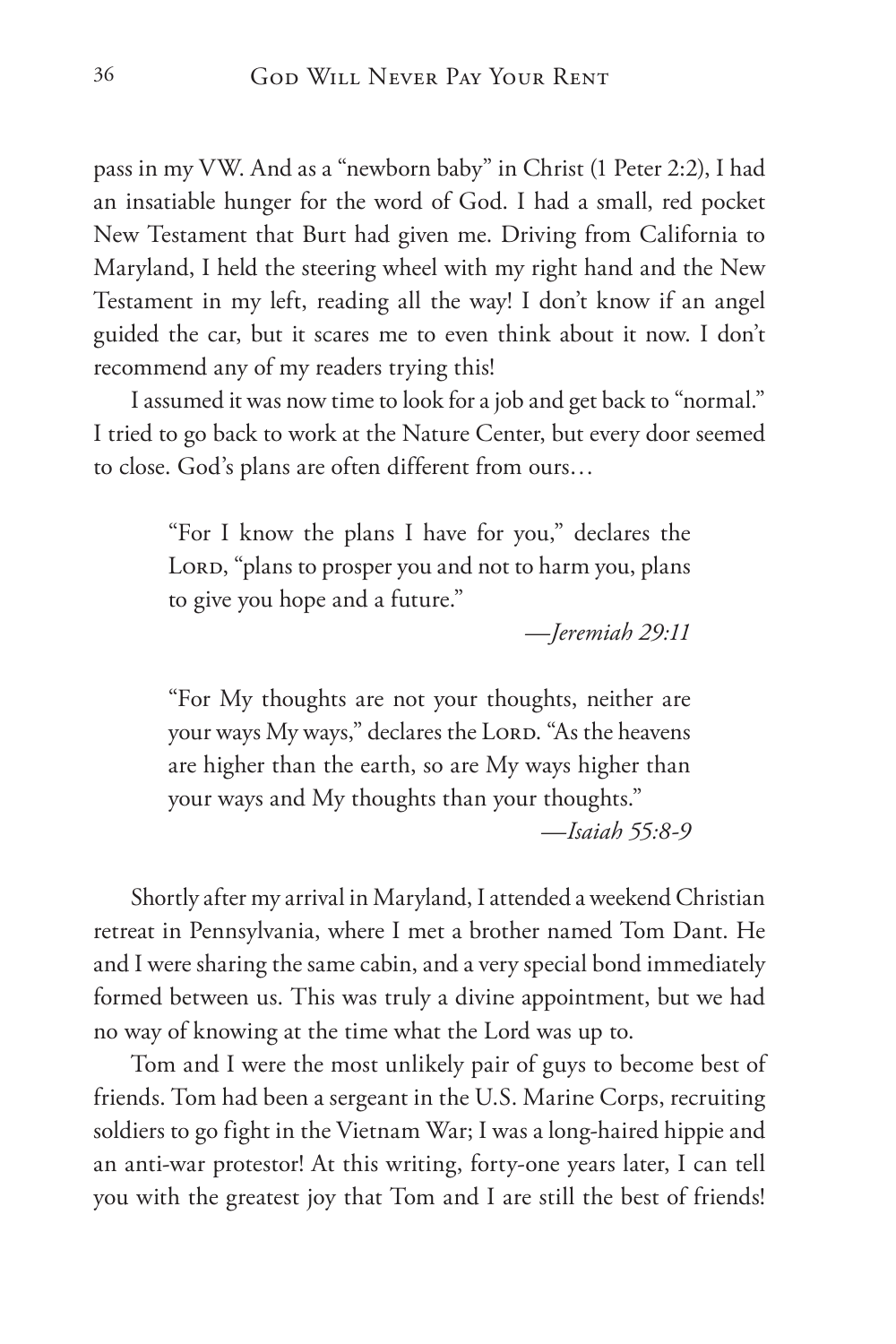He has been a faithful pastor and missionary for four decades, and we have had some of the most amazing adventures together in the Lord. God is good!

## *Selling out for Jesus*

As Jesus started on His way, a man ran up to Him and fell on his knees before Him. "Good teacher," he asked, "what must I do to inherit eternal life?" "Why do you call Me good?" Jesus answered. "No one is good except God alone. You know the commandments… "Teacher," he declared, "all these I have kept since I was a boy." Jesus looked at him and loved him. "One thing you lack," He said. "Go, sell everything you have and give to the poor, and you will have treasure in heaven. Then come, follow Me."

*—Mark 10:17-21*

Tom and I discovered that we lived about 10 minutes away from each other, so once the retreat was over, we began to meet on a regular basis for fellowship. As we prayed and studied the Scriptures together, we sensed a strong call to follow Christ the same way His first disciples did—they left their fishing boats and businesses, sold all that they had, and followed Him. They lived by faith and God miraculously took care of them. We kept hearing the Lord whisper to our hearts, "Leave all and follow Me."

> So likewise, whoever of you does not forsake all that he has cannot be My disciple.

> > *—Luke 14:33 (nkjv)*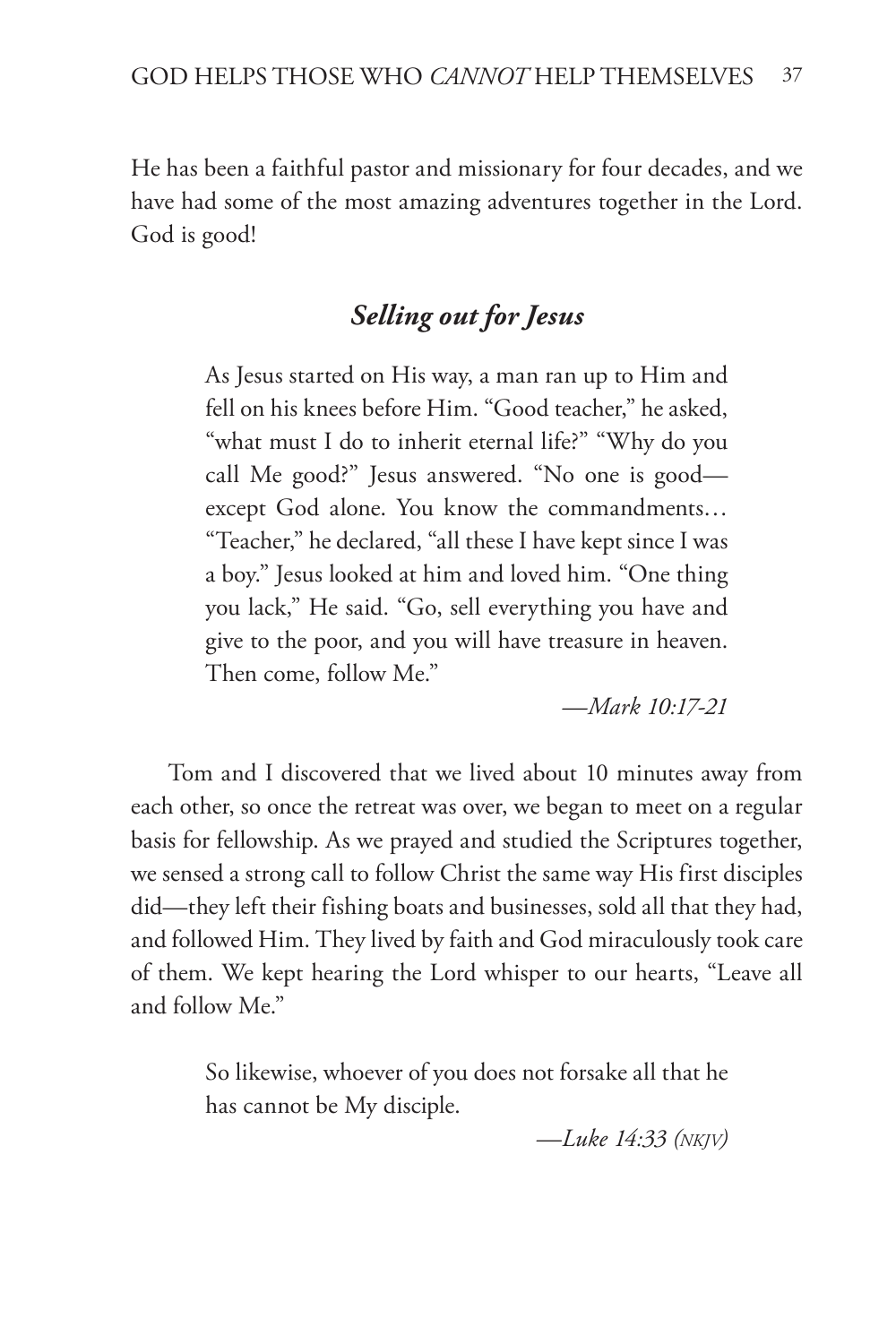As this call burned more intensely within our hearts, we went around to different churches and sought counsel from various pastors and leaders. They all cautioned us not to be too radical or fanatical; they stressed that people just didn't forsake all to follow Christ anymore.

But the more we prayed and sought God, the louder the call became: "Sell all and follow Me." One day, I shared these feelings with my parents. This was obviously quite disturbing for them; the son they had helped put through college now seemed to be throwing his life away. My dear father, who was an accountant, asked me: "Wayne, how do you expect to live, following Jesus? God will never pay your rent." Famous last words!

A few days later, long before yard sales had become popular, we loaded up all of our possessions—golf clubs, cameras, the works—and set up tables on the side of the road with a big sign that read, "Selling out for Jesus!" While one of us was selling items to passersby, the other was on a megaphone preaching the gospel. By the end of the day, everything was gone.

#### *The Arlington House of Faith*

Around that same time, I received a very interesting phone call from a former co-worker at the Gulf Branch Nature Center. The conversation went something like this: "Wayne, as you may remember, there was a vacant house situated on the park property here. Recently, there has been a lot of vandalism on the house, and the Parks Division is looking for some responsible people to live in the house as caretakers—rent-free. Do you know of anyone that might be interested?"

"Hmm, I think I might," trying to catch my breath and contain my excitement. The next day, Tom and I arrived at the house early as we awaited the arrival of my former boss, Mr. Hughes—the director of the entire Arlington County Parks Division.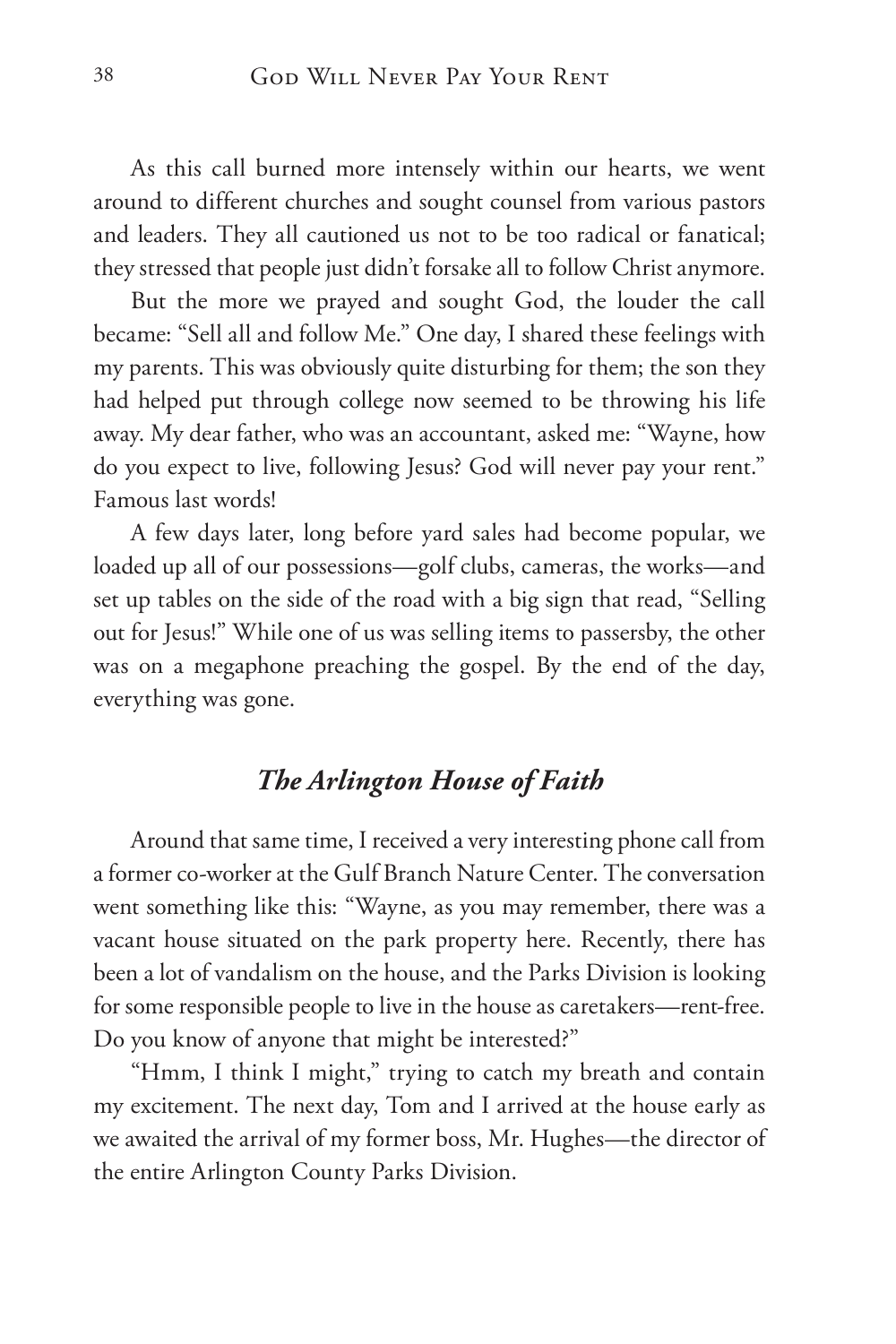The house was situated on about 10 acres of pristine forest, with a private driveway that was a quarter mile long, and a trail that led all the way to the Potomac River! It had six bedrooms, two living rooms with fireplaces, a separate guest house, and a pool in the foyer that we would eventually use for baptisms… but I am getting ahead of myself in the story!

As Mr. Hughes pulled up in his official county car, I felt my stomach tighten. *What were we going to tell him? He didn't even know that I had become a Christian. What if he laughed at us and turned us away in shame?* Suddenly this seemed like a very bad idea.

Mr. Hughes got out of his car, and proceeded to give us a tour of the property; it was very impressive. Finally, we paused in one of the living rooms beside the billiards table (yes, it even had a pool table!). Mr. Hughes stared at us and asked, "So, what do you young men have in mind? What do you plan to do with this house?"

Thankfully, Tom spoke up first, because I honestly couldn't utter a word: "Well, Mr. Hughes, Wayne and I have recently become bornagain Christians, and we believe God is calling us to follow Jesus and serve Him full time. And we believe this house is an answer to our prayers; we plan to use it as our base of ministry."

I held my breath, bracing myself for either an angry tirade or mocking laughter. To my utter amazement, Mr. Hughes broke out into a huge smile, reached out his hand to shake ours, and exclaimed, "Praise the Lord, boys. I too am a born-again Christian! Here are the keys to the house—it's all yours. The phone and all utilities will be paid for by the county; my men will deliver firewood to the house whenever you need it; you can use all the furniture that is here, and there is even food in the cupboards!"

We felt like the children of Israel coming into the Promised Land. God had provided everything we needed!

> When the LORD your God brings you into the land He swore to your fathers, to Abraham, Isaac and Jacob, to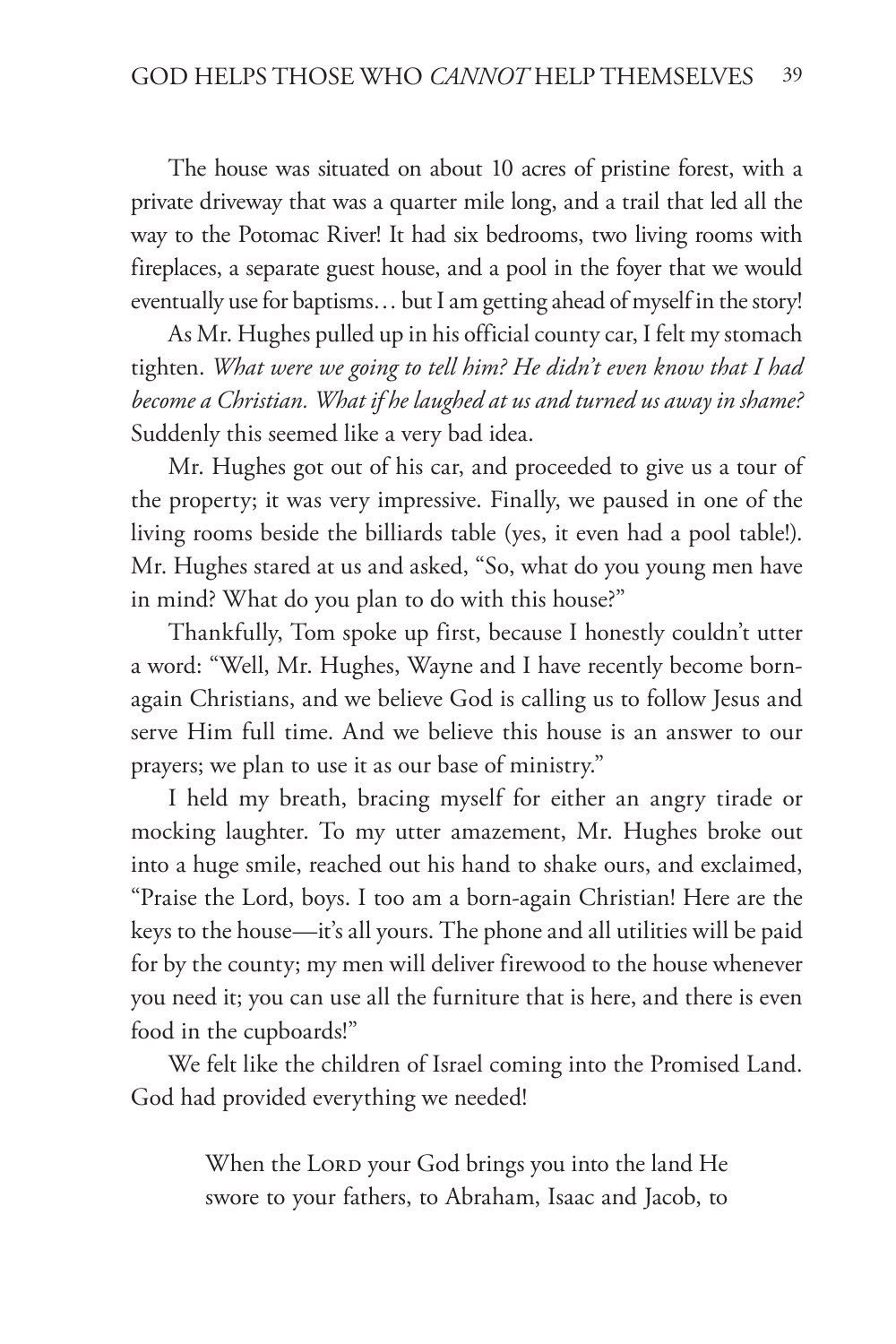give you—a land with large, flourishing cities you did not build, houses filled with all kinds of good things you did not provide, wells you did not dig, and vineyards and olive groves you did not plant—then when you eat and are satisfied, be careful that you do not forget the LORD, who brought you out of Egypt, out of the land of slavery. *—Deuteronomy 6:10-12*

Several weeks after we moved in, we invited all of our parents over for dinner one Sunday. After the meal was over, my dad couldn't contain himself any longer: "Alright, Wayne, would you please explain all of this to us. How in the world did you get this house?"

"Dad, do you remember what you told me several weeks ago, how God would never pay my rent? Well, He is paying for this one!" We then proceeded to explain the entire story of God's miraculous provision, boldly testifying that the Lord had been our helper!

You can't make this stuff up! We ended up staying in what came to be known as the "Arlington House of Faith" for exactly one year to the day. The very day after we moved out, the county brought in the bulldozers and completely demolished the house!

#### *The Ministry Begins*

During our stay in Arlington, we ministered to many different people who were in desperate need. We brought home drug addicts, paint sniffers (I'm not making this up!), homeless people, and other troubled souls; we fed them, prayed with them, and tried to show them the love of Jesus.

One night I scared everyone when I brought home a man named Richard, whom I found living under a bridge. He was wearing a leather jacket that had a big cobra on the back, and he had a tattoo that read, "Barabbas." After receiving Christ as his Savior, Richard finally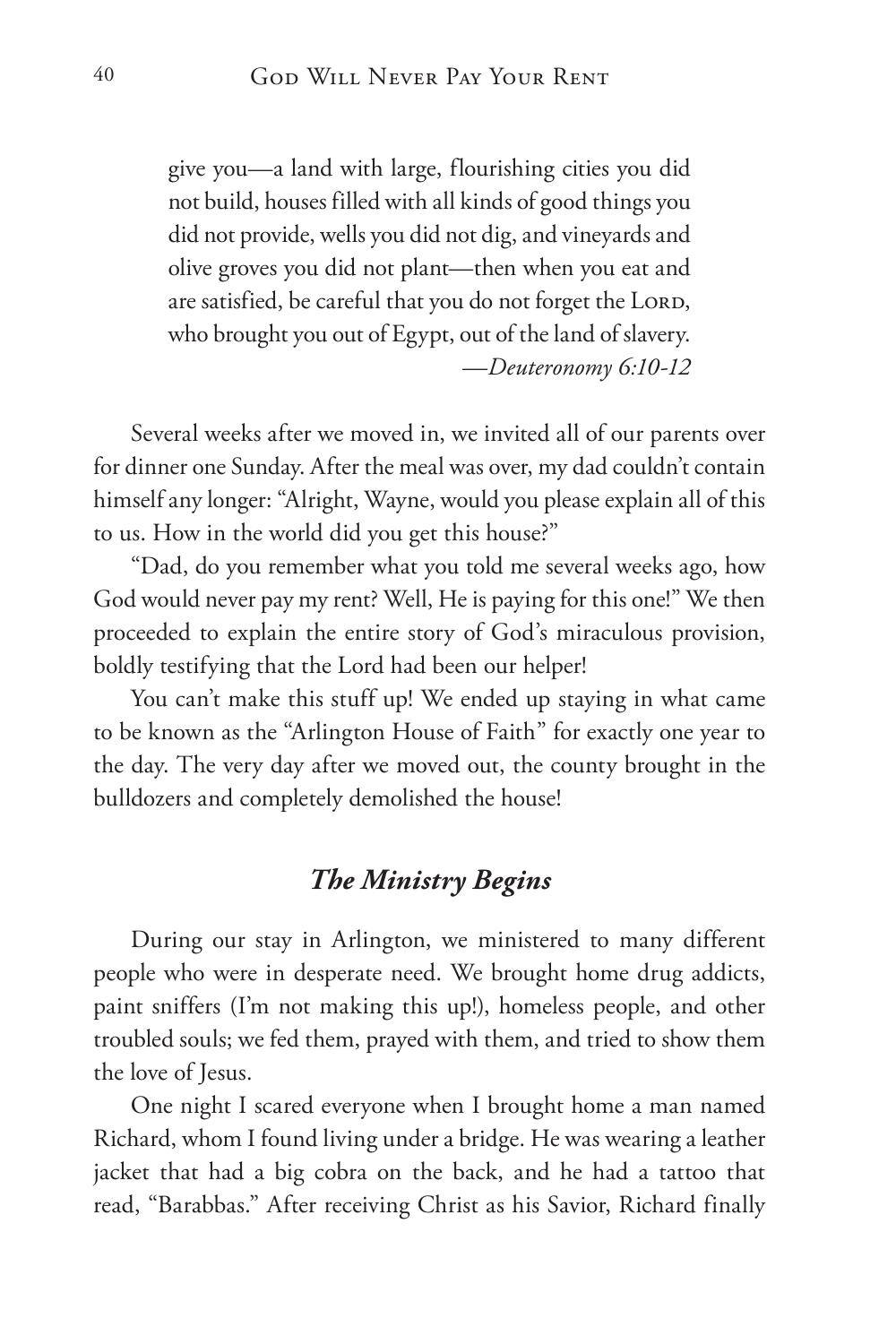confessed to us one day that in the past, he had been a contract killer! God turned that hardened criminal into a gentle lamb. Richard lived with us for months before finally going his way, a changed man.

Then, there's the miracle of Tom's parakeet. That's right, his parakeet. One day, we found our feathered friend lying on the bottom of his cage—dead. (You will have to trust me on this one—I *am* a biologist!) The little guy was dead—stone cold, stiff as a board.

"Brother, I feel inspired to pray for the bird," Tom said. "I believe God can raise the dead—He raised Lazarus, and He raised Jesus, didn't He?"

*Oh my*! I thought. *I've never heard of anyone praying for God to resurrect dead pets! I guess it's worth a try.*

"OK, why not?" I responded.

Well, you can't make this stuff up... we picked up the parakeet, prayed for him in Jesus' name, and God brought him back to life! Hallelujah, He's a miracle-working God!

On a different occasion, a couple of brothers were out evangelizing, and they brought a crazy man back to the house. We prayed for him and God marvelously delivered him. He started attending our church, and God began to work in his life. One day, I was speaking about the need for making restitution for sins in our past, including things like stealing or cheating. He came to me afterward and explained, "Pastor, you're saying that we should pay back whatever we have stolen? Look, I have my own business, and I have not paid taxes in 15 years! What should I do? Do I have to make restitution for all of the back taxes?"

I told him, "I'm not going to tell you what to do; it's a matter of your own conscience. But whatever you decide, I'll help you."

"Should I go to the IRS?" he asked.

"Well, they might put you in jail, but then we can start our prison ministry," I joked.

"OK. I want to put this right. Let's go to the IRS."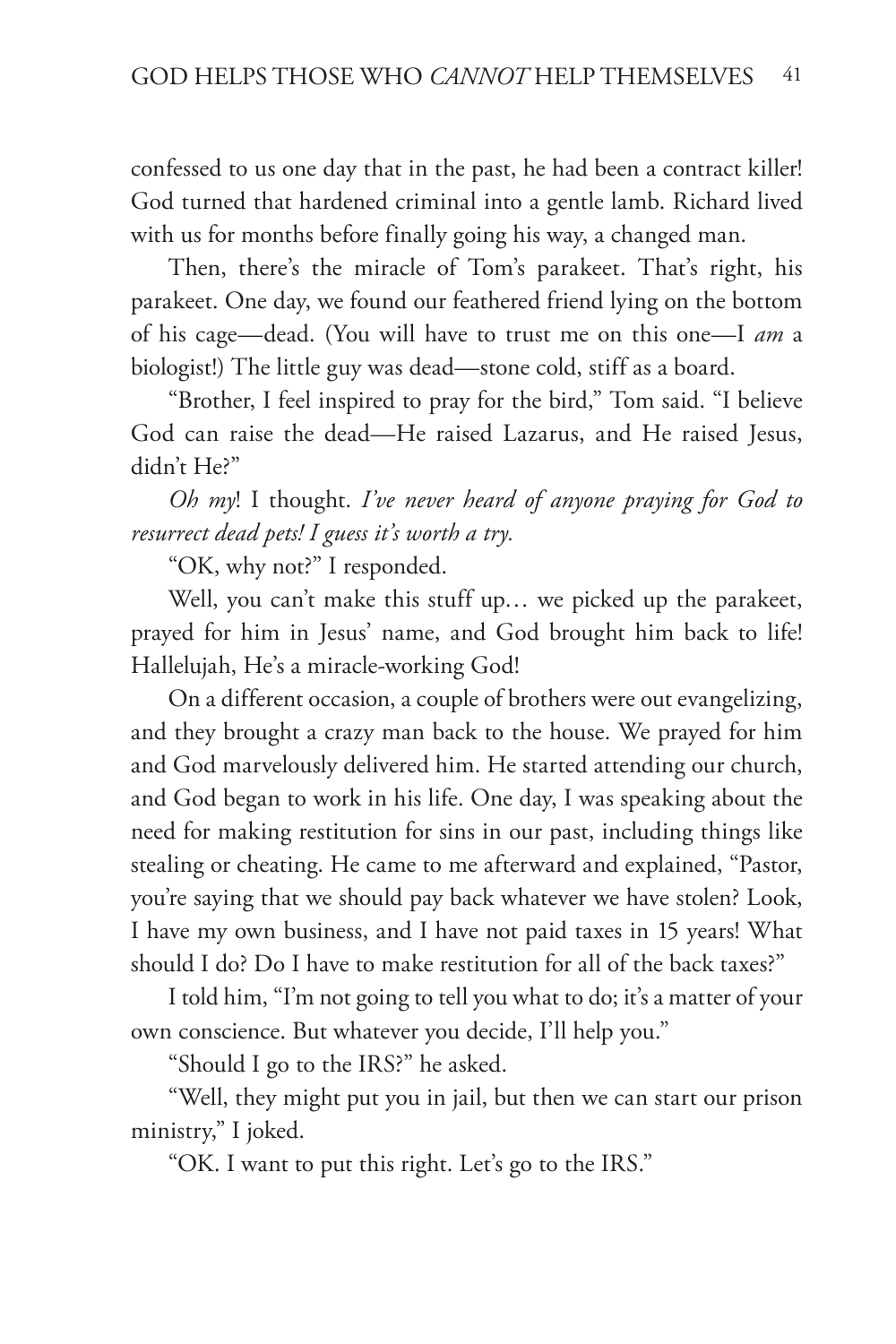I called the IRS and made an appointment for us to go talk to someone. I told the brother to bring any pertinent documents or paperwork with him. On the morning of our appointment, he came in his pickup truck. The entire bed of the truck was full of loose papers, boxes of receipts, and cancelled checks—it was total chaos! As we were about to enter the IRS building, he asked me if he should bring any of the papers inside that he had brought with him. I told him not to bother. We were going to have to cast ourselves on their mercy.

When we met the IRS official, I explained that I was a pastor, and my friend had been delinquent in paying his taxes for more than 15 years. The official was very understanding, and worked out a reasonable payment plan for the brother to start getting his affairs in order.

Shortly after that, my friend moved to a different part of town and I lost touch with him for the next five years. When we finally met up again, I asked him how everything was going. He told me that God had helped him pay off all of his debts, he had gone back to college and finished his degree in accounting, and he was now working for… come on, you can't make this up… he was working as a tax accountant for the IRS!

That same year that we lived in Arlington, Tom felt inspired to open a Christian coffee house in Takoma Park, called "The Way Coffee House." It was open seven nights a week—we had special music events, evangelistic meetings, and regular fellowship.

One night, we decided to have a slide show of God's beauty in nature and in natural wonders. We invited people from the entire community. There was a newcomer that night who we'll call "Big Jim." He had many doubts and questions, particularly about the baptism in the Holy Spirit and speaking in tongues.

As we were moving through various slides of colorful flowers, snowcapped mountains, and stunning sunsets, we came to a photo (that I had taken while I was in California) of a friend standing in front of a giant sequoia tree. The person seemed unusually small, dwarfed by the sheer size of the enormous tree behind him. For some reason, the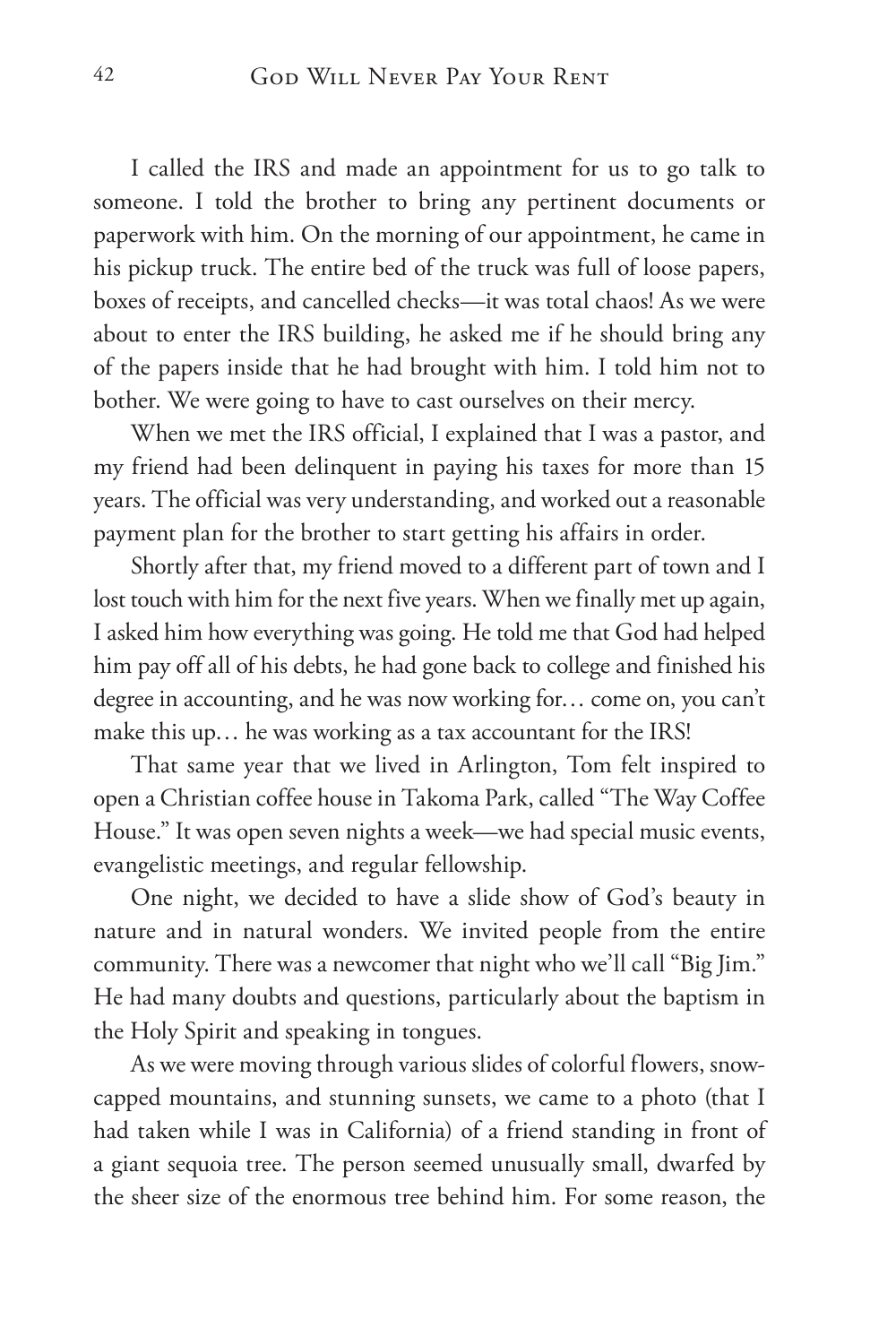projector got stuck on that one slide and we couldn't advance to the next frame for several minutes. I was getting quite perturbed when, all of a sudden, the projector finally started functioning properly again.

As we were closing the meeting, Big Jim started making his way toward the front immediately. When he reached us, he was already speaking in tongues! He went on to tell us that when the image of the giant sequoia tree stayed up on the screen for such a long time, he received a revelation of how small he was and how great God was. Right there, God filled Big Jim with the Holy Spirit, and he burst into other tongues. The Lord froze the projector just so He could baptize Big Jim with the Holy Spirit and with fire! I love it!

## *Jehovah-Jireh our Provider*

And when you pray, do not keep on babbling like pagans, for they think they will be heard because of their many words. Do not be like them, for your Father knows what you need before you ask Him.

*—Matthew 6:7-8*

During that year in the Arlington house, we witnessed miracle after miracle of God's provision. We often had a house full of people to feed, and somehow God always provided. One day, Tom and I were sent to the grocery store with a long shopping list with specific details such as the brand of diapers and peanut butter, etc. On the way, we got sidetracked preaching and praying for people, and forgot all about going to the grocery store. When we returned home, the entire hallway was lined with bags of groceries. We learned that two Christian ladies (whom we had never met before) were directed by the Holy Spirit to "buy the groceries and deliver them to My servants"—right to our front door!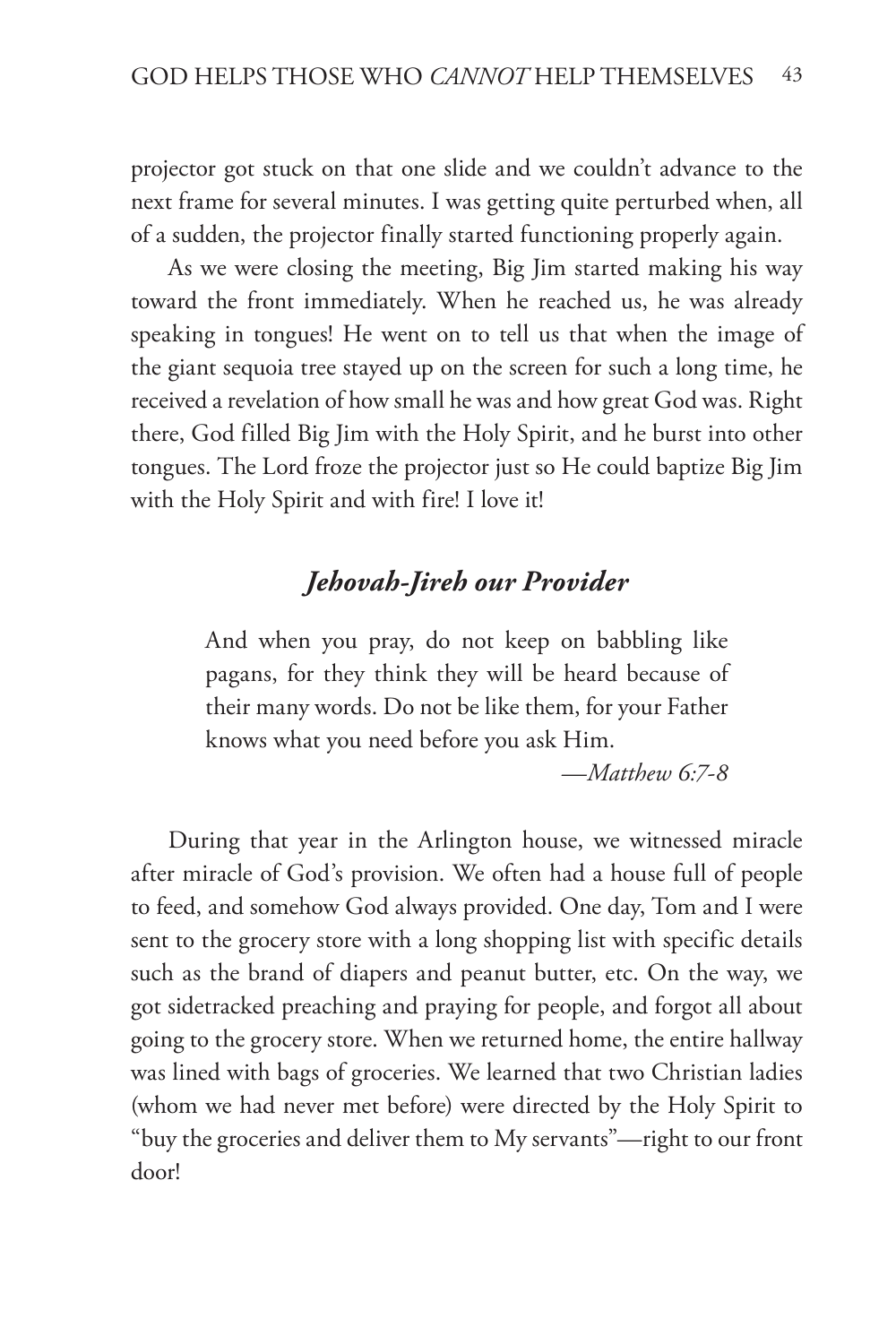That is pretty amazing, but it gets better. Tom and I suddenly remembered the shopping list in our pocket. When we took out the list and began to unpack the groceries, *EVERY* item on the list was there, right down to the exact brand of diapers and peanut butter! You can't make this stuff up! We literally fell to our knees and began to weep, overwhelmed with the goodness and faithfulness of our God. Our Father knew what we needed before we asked Him!

Mealtimes in Arlington were always interesting. It wasn't uncommon for us to have 12 or more people at the dinner table every night. One evening, as we began saying grace before our meal, the glory of God fell so strongly on all of us that, one by one, everyone began leaving the dining room and retiring to their respective rooms to pray. No one ate—the food sat on the table and got cold! It was several hours before people began to come back and eat their food.

I'll never forget Thanksgiving that year. We had a man named Meredith staying with us at the time, and he never seemed to get enough to eat. But that day, Meredith certainly enjoyed himself. He ate and ate, and finally, with a turkey drumstick in each hand, he said he was going for a walk through the park. He never did return! We still laugh about that day. I think Meredith finally got enough to eat!

#### *Can God Heal a Car?*

In Arlington, we only had one car that worked. It was a blue Datsun station wagon. (My VW had run over a large boulder in the road on my trip back from California, which had bent the front axle. We had gotten an estimate of \$600 from the mechanic to repair it, so it had been sitting idle behind the house for more than six months.) Well, the Datsun wagon needed some work done on it, and one of the ex-drug addicts staying with us told us he was a mechanic. (We found out later that his statement was only partially true—he had worked on cranes and heavy equipment, not cars!) In any event, while the brother was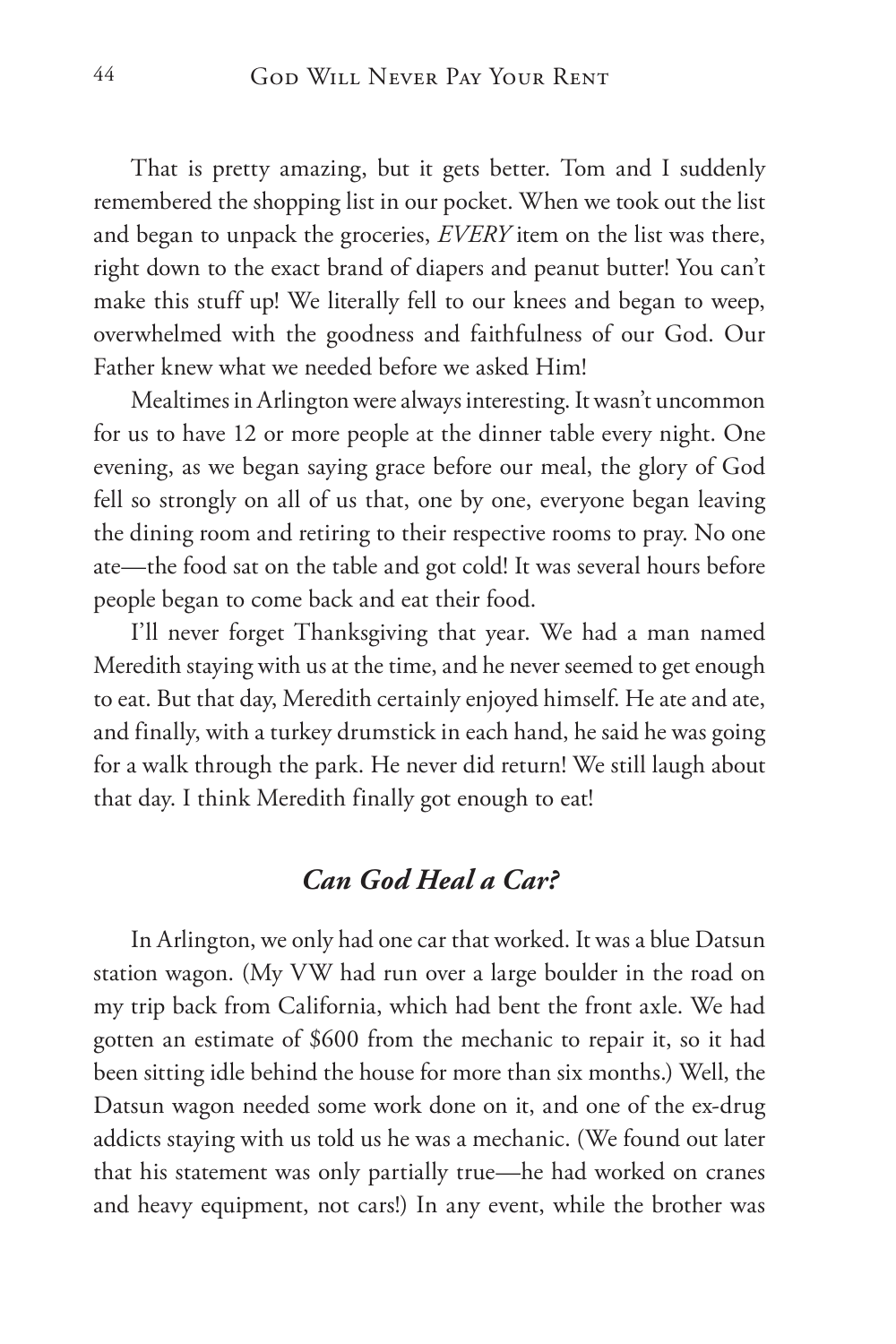trying to repair the Datsun, it caught fire and became a "burnt offering" for the Lord!

Now what would we do? We didn't have any money and we needed some form of transportation. Suddenly, Tom remembered my junked VW. "What about the VW, Wayne? Can we use it?" I reminded him about the bent front axle and told him the car was not drivable.

But Tom has the gift of faith. It is a supernatural faith for impossible miracles. So he said, "Let's do a "Jericho march" around the car. We will pray and shout the victory, and the walls will have to fall down." After circling the car seven times, praying and hollering at the top of our lungs, I looked at Tom and said, "Now what?"

He said, "Get the keys and start her up."

But my natural reasoning got the better of me, and I retorted, "Tom, the car has been sitting for six months without being started. The battery is probably dead. It won't start."

Well, to my utter amazement, on the first turn of the ignition key, the engine started right up. We took the car for a spin, and there was no wobble in the front end. God healed my VW! But in my heart, I still wasn't convinced. The following day, without telling anyone, I quietly took the car to a mechanic and asked him to check out the front end. He called me by midday, saying the car was ready for me to pick up. I freaked out and yelled at him, saying, "I only wanted you to give me an estimate for the repairs. I didn't want you to fix it before getting my authorization. How much is it?"

The poor mechanic replied, "The total for everything is \$29.

All it needed was a front end alignment." Hallelujah, God is amazing!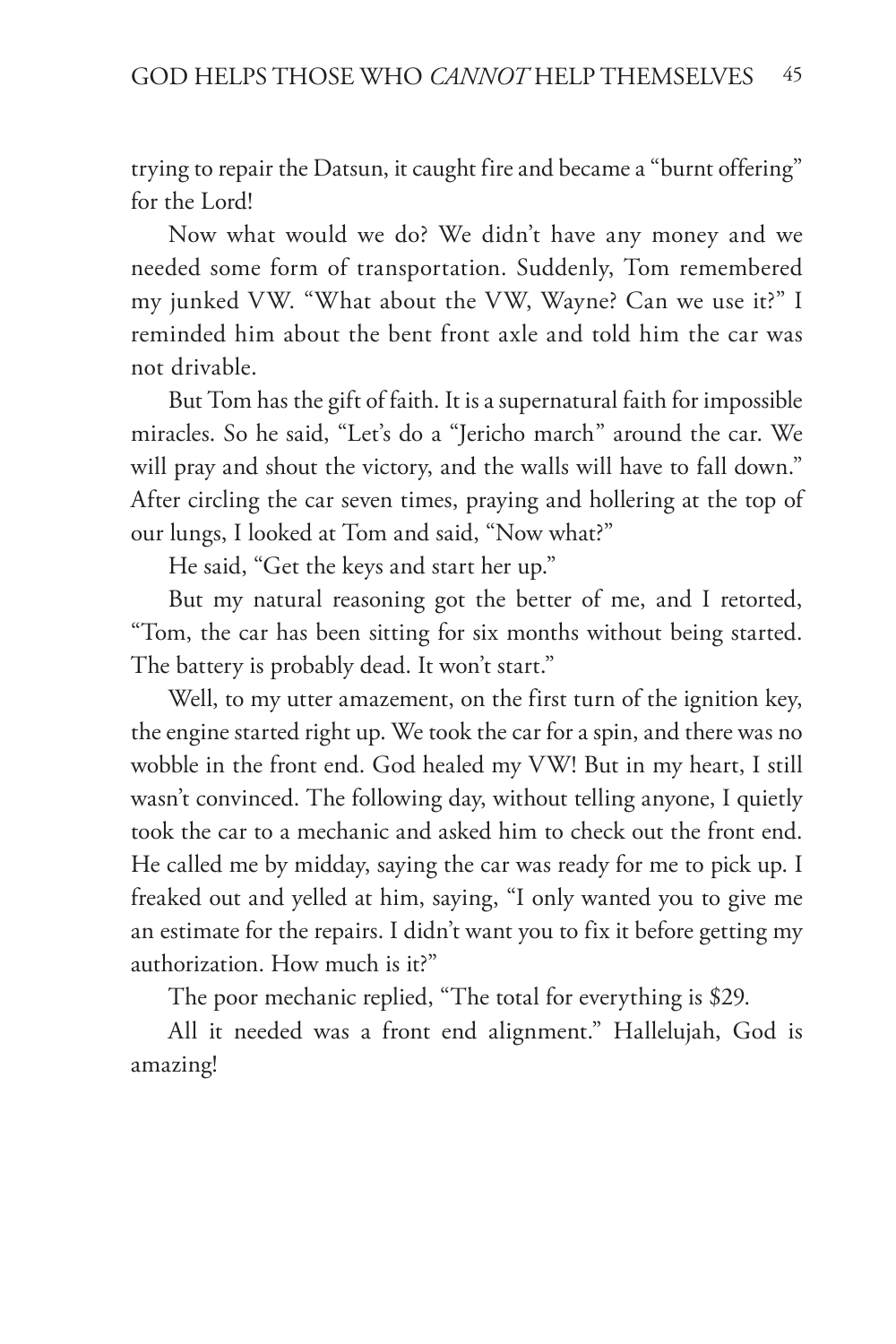## *Judge's Shoes*

Tom and I wore out shoes pretty fast; we did a lot of walking and street witnessing in those early days. One night, we were in a prayer meeting, and someone noticed holes in the bottom of Tom's shoes. They mockingly asked him, "I thought you lived by faith. Looks like God forgot to buy new shoes for you." This bothered Tom, and he went to the Lord in prayer, saying, "Lord, You promised to provide all our needs. You have always been faithful, but I really need a pair of shoes."

That same week, a well-dressed lady came to our door. She introduced herself as Mrs. Moore, and told us that she was a neighbor down the road from us and, more importantly, that she was a Christian. She went on to explain that her husband, who had been the Circuit Court Judge for Arlington County, had recently passed away. She was now in the process of giving away a lot of his clothes, and when she found some of his brand-new shoes in the closet, she felt the Lord urge her to bring them to our house. They were a perfect fit for Tom! For weeks after that, Tom would go around pointing down to his feet and saying, "Judge's shoes. I've got my judge's shoes on!" (Note: Be sure to read a recent update to this story in chapter 17, "God Knows Our Shoe Size*"* on page 141.)

Time and paper would fail us if I were to go on with all of the testimonies of God's miraculous provision at the Arlington House of Faith. There was the can of rice that never ran out after a year (and we ate rice every day!), the plague of flying ants that completely disappeared in minutes after a prayer of faith, and most importantly, lives that were forever changed by the power of a living God.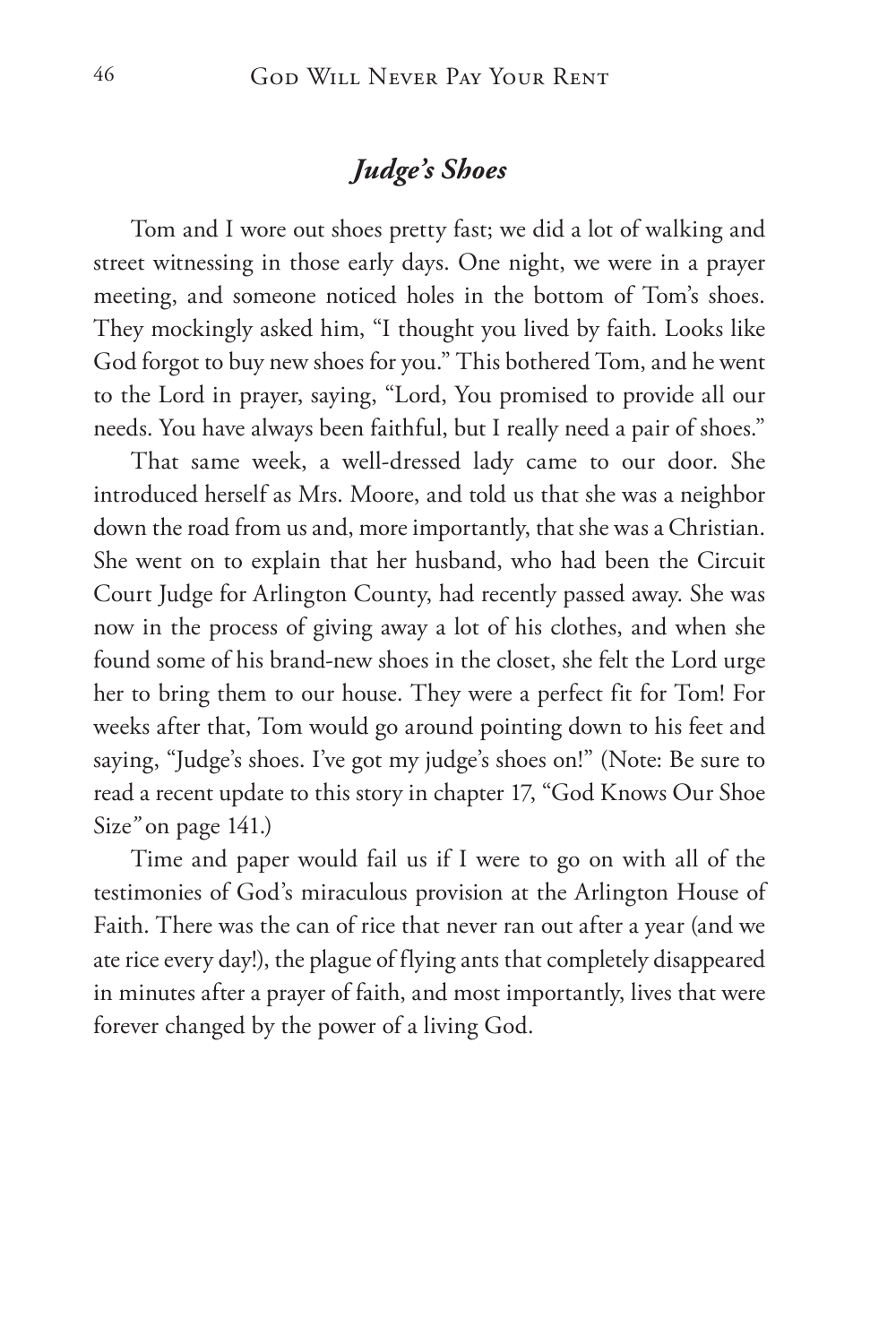**3**

# **Christ Comes to Esther's High School**

You are the salt of the earth. But if the salt loses its saltiness, how can it be made salty again? It is no longer good for anything, except to be thrown out and trampled underfoot. You are the light of the world. A town built on a hill cannot be hidden. Neither do people light a lamp and put it under a bowl. Instead they put it on its stand, and it gives light to everyone in the house. In the same way, let your light shine before others, that they may see your good deeds and glorify your Father in heaven.

*—Matthew 5:13-16*

PUBLIC SPEAKING WAS NEVER MY FORTE. I was an extremely shy person, so after becoming a Christian, the prospect of having to stand up and publicly witness or preach for Christ was quite unsettling for me.

The lowest grade I ever received in school was in my public speaking class at the University of Maryland. I dreaded each time that I would have to stand in front of my 20 classmates and deliver a five-minute speech. I would break out into a cold sweat and my stomach would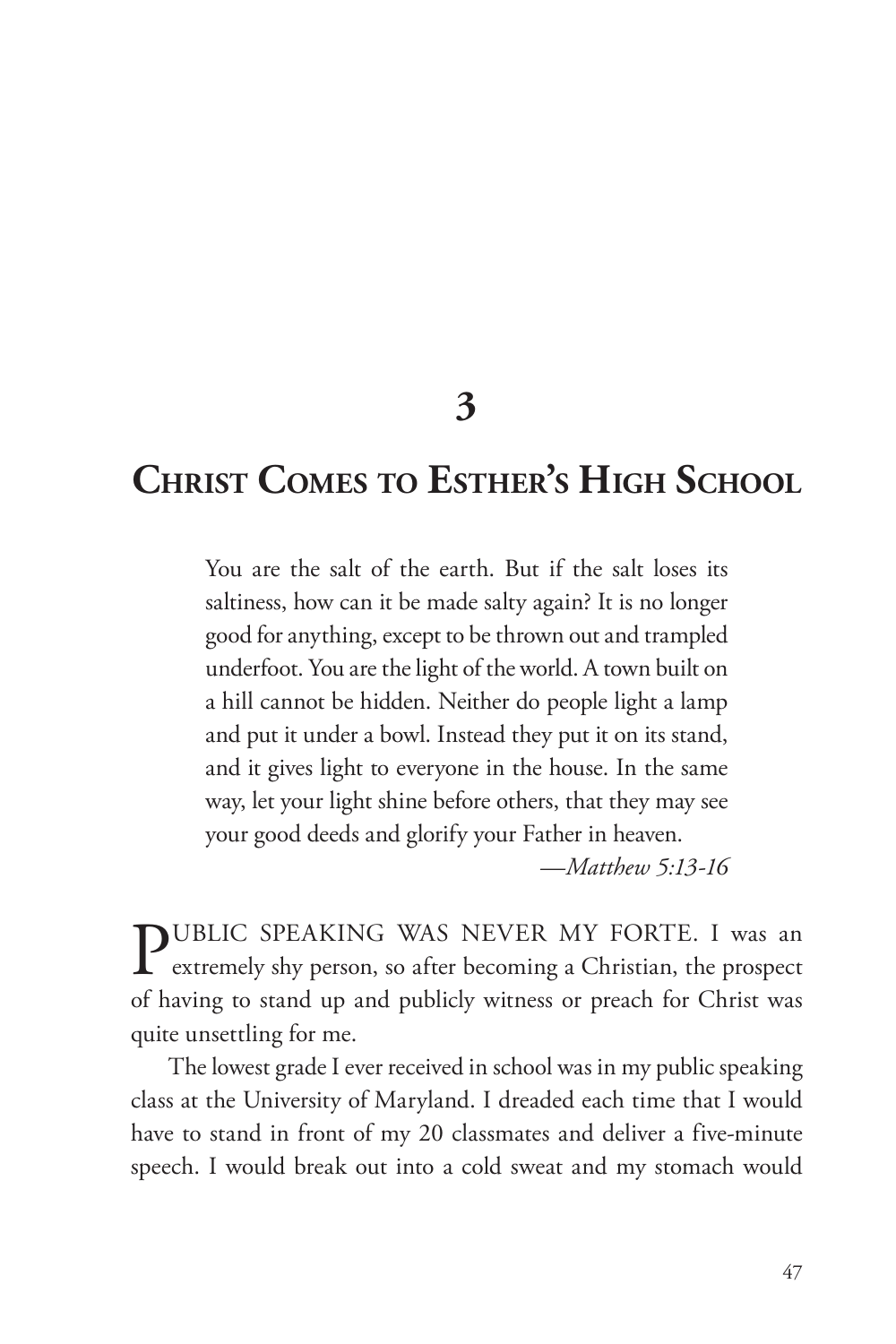be in knots; I would nervously fumble my note cards, and in the end, completely forget what I wanted to say—it was a total disaster!

All of that was about to change just a few months after I had become a Christian. When I had worked as a Park Naturalist at Gulf Branch Nature Center, one of my duties was to supervise a group of 10 high school volunteers that worked in the park during the summer. When we were off duty, I would regularly party and hang out with these kids, often bringing my guitar along and singing for them. They thought I was the coolest boss on earth!

But now, after going to California and becoming a Christian, I had come back to live in the Arlington house on the very park property where these volunteers used to work. One of those high school workers was a young lady named Esther. She found out that I was back in town and actually living in the park, so one day she called me. Esther was in charge of organizing the all-school assemblies at her high school, and she wanted to know if I could come and sing at her next assembly. Without thinking, I told her I would be happy to come.

After getting off the phone, I realized we had a major problem: Esther had no idea that I had become a Christian, and I absolutely could not go to her school and sing the old worldly songs I used to sing. I picked up the phone to call her back and tell her that I couldn't do it, but the Lord would not let me dial her number. Finally, I heard the Holy Spirit clearly say, "You *will* go and sing My songs, and you *will* tell all of them about Me."

"No, no, no, Lord. I simply cannot do that. There is no way I can stand in front of 2,000 high school students and sing Christian songs and preach about Christ." Well, this struggle went on for days, but in the end, God prevailed. The big day of the assembly finally arrived, and I was terrified. It was hard enough giving a five-minute speech in front of 20 fellow college students, but this was going to be a throng of wild high school kids!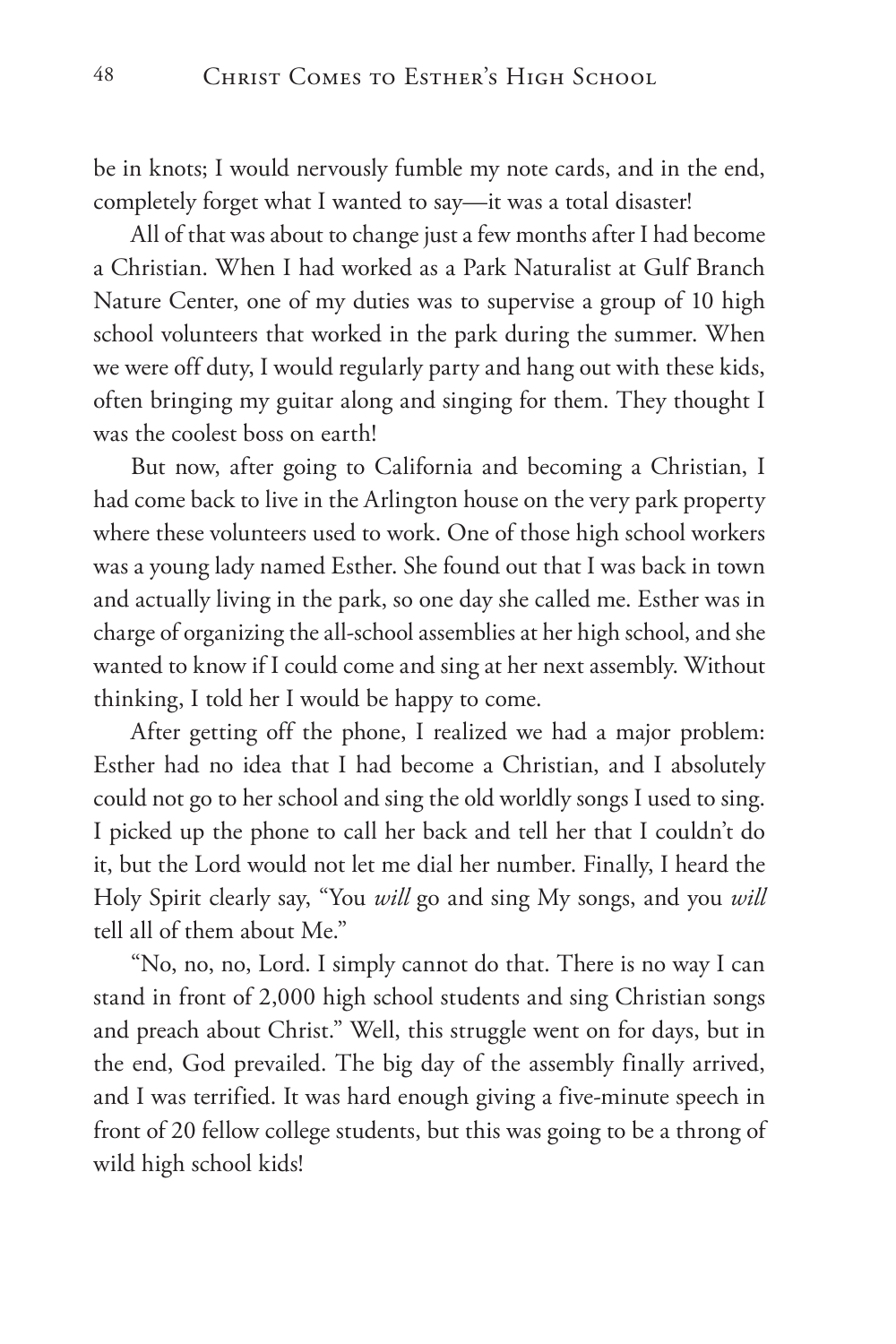I prayed like I had never prayed before. To this day, I can't explain what God did, but a supernatural boldness and confidence filled me as I walked up onto the stage to sing for those 2,000 young people packed into the school gymnasium. After singing, I gave a brief testimony about my conversion and invited everyone there to receive Christ into their hearts. I prayed a quick closing prayer, left the stage, put my guitar in the case, and ran as fast as I could to my car!

Later that afternoon, the telephone rang. It was Esther. She was absolutely livid! She went on and on, screaming and yelling at me, saying, "Why did you do this to me? What is wrong with you? Now I am the laughingstock of the whole school! All the kids are mocking me, saying, 'Oh, Esther brought her Jesus friend to preach to us and get us all converted!' What in the world happened to you, Wayne?"

After 20 minutes of nonstop venting, Esther finally paused and said, "That's it, Wayne. I am coming over to your house to continue this conversation! I'll be there in 10 minutes."

As you can well imagine, I was not looking forward to "continuing this conversation" with Esther. I wasn't sure if this was going to get violent, but I prayed and asked the Lord for His peace and wisdom.

When Esther arrived at the house, thankfully Tom was also home to give me moral support. (It didn't hurt that he had been a sergeant in the Marine Corps either!) She picked up right where she had left off on the telephone, ranting and raving and fuming with anger at me. After about 15 or 20 minutes, we could see that Esther was becoming noticeably exhausted! Finally, she slumped down into the couch and stared at me for a long time. Then, in a very low voice, she asked me, "Wayne, what happened to you?"

Once again, I shared my testimony with Esther of how I had come to Christ, and found love and joy that I could never find in the world. Tears began to roll down her cheeks, and that afternoon, Esther surrendered her life to the Lord Jesus Christ and she was marvelously born again! You can't make this stuff up!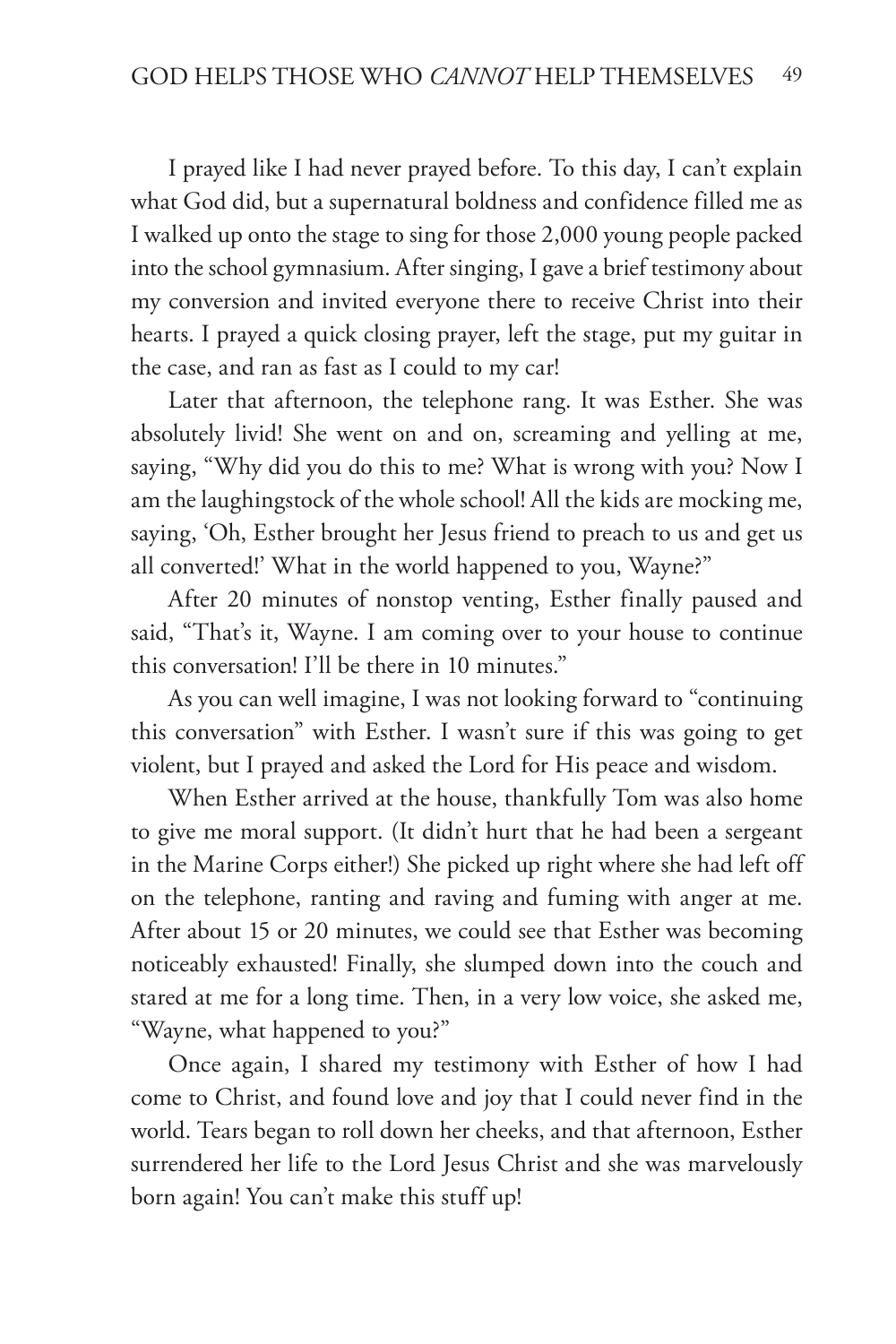In the same way, I tell you, there is rejoicing in the presence of the angels of God over one sinner who repents.

*—Luke 15:10*

#### *A Chain Reaction*

Two days later, Esther brought her sister to the house, and she got saved! The following week, she brought two of her classmates from high school, and they received Christ. That's when we decided to fill up the pond in the foyer and convert it into a baptistry!

A real revival began to break out in Esther's school, so much so that she got permission from her principal to start a Bible Study group after school once a week. Tom and I continued to go there every week for a long time, and we soon had a group of 25 young people coming regularly to study the Scriptures together and learn about this great God we serve!

> Turning around, Jesus saw them following and asked, "What do you want?" They said, "Rabbi" (which means "Teacher"), "where are You staying?" "Come," He replied, "and you will see." So they went and saw where He was staying… Andrew, Simon Peter's brother, was one of the two who heard what John had said and who had followed Jesus. The first thing Andrew did was to find his brother Simon and tell him, "We have found the Messiah" (that is, the Christ). And he brought him to Jesus… The next day Jesus decided to leave for Galilee. Finding Philip, He said to him, "Follow Me." Philip… found Nathanael and told him, "We have found the one Moses wrote about in the Law, and about whom the prophets also wrote—Jesus of Nazareth…" *—John 1:38-45*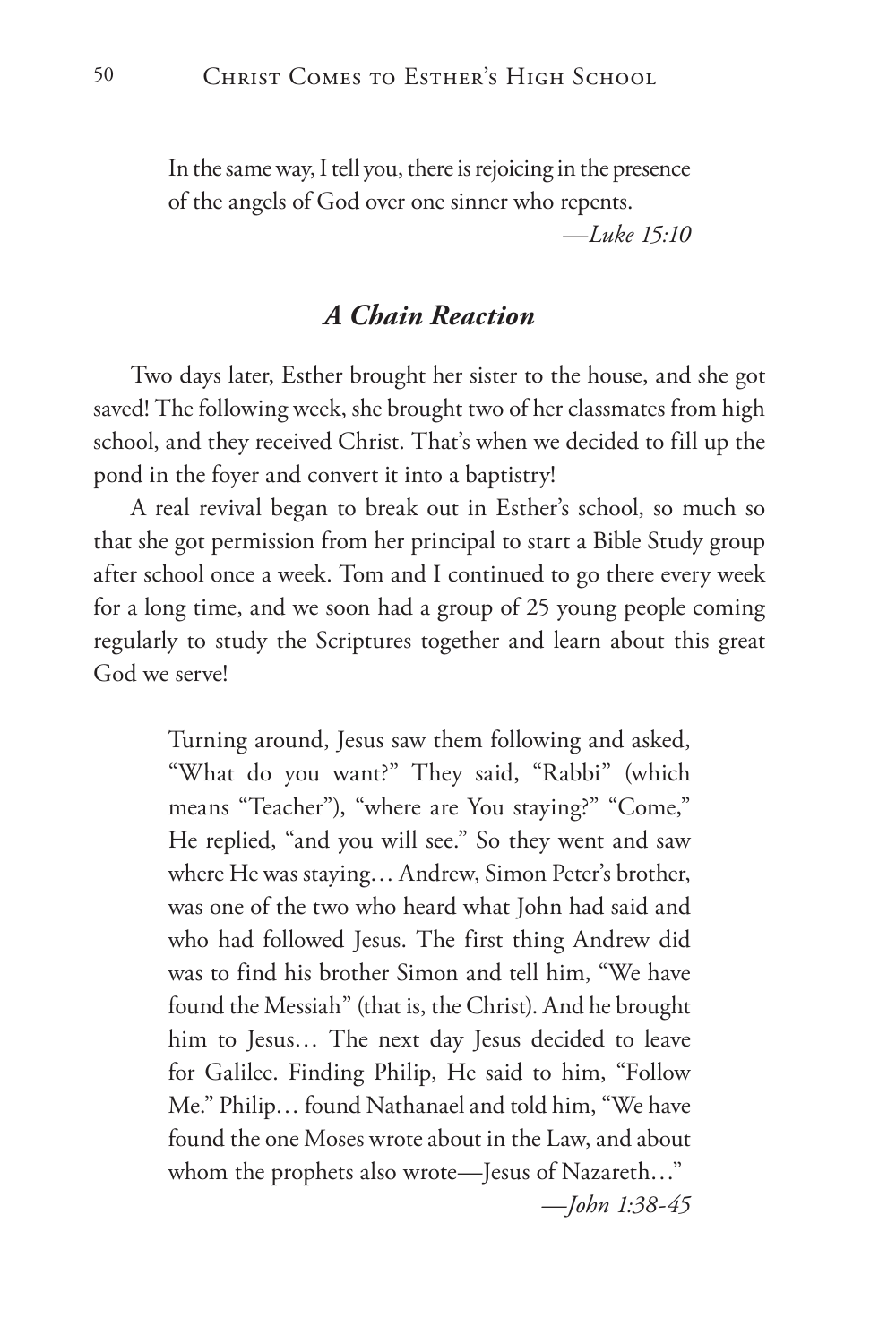#### *God the Great Weaver*

As I look back on the early years of my Christian life and attempt to retrace my steps, I am overwhelmed when I observe how the unseen hand of God was "steering the ship" at every turn. The Apostle Paul expressed this truth with crystal clarity in the well-known passage from Romans:

> And we know that all things work together for good to those who love God, to those who are the called according to His purpose.

> > *—Romans 8:28 (nkjv)*

I often consider the following sequence of events which I had no control over—if any one of them were missing, there would be no chapter about Esther, no chapter about the Arlington house, no chapter about my salvation—and no book period! Here are just a few:

- 1. If I hadn't left graduate school at Virginia Tech and returned to the Washington, D.C. Metro area, I never would have worked at Gulf Branch Nature Center in Arlington, Virginia.
- 2. If I hadn't worked at Gulf Branch, I never would have known Esther nor could I have learned about the vacant house that was to become the "Arlington House of Faith."
- 3. If I hadn't left Gulf Branch and driven to California, I never would have met Burt Fong or Pastor Cannistraci—God alone knows where I would have ended up!
- 4. If I hadn't returned to Maryland from California in December of 1974, and attended the retreat in Pennsylvania shortly thereafter, I wouldn't have met Tom Dant; and here my brain starts to "short circuit" with all of the "what ifs" (that is why the Scripture talks about the "mystery of His will" in Ephesians 1:9).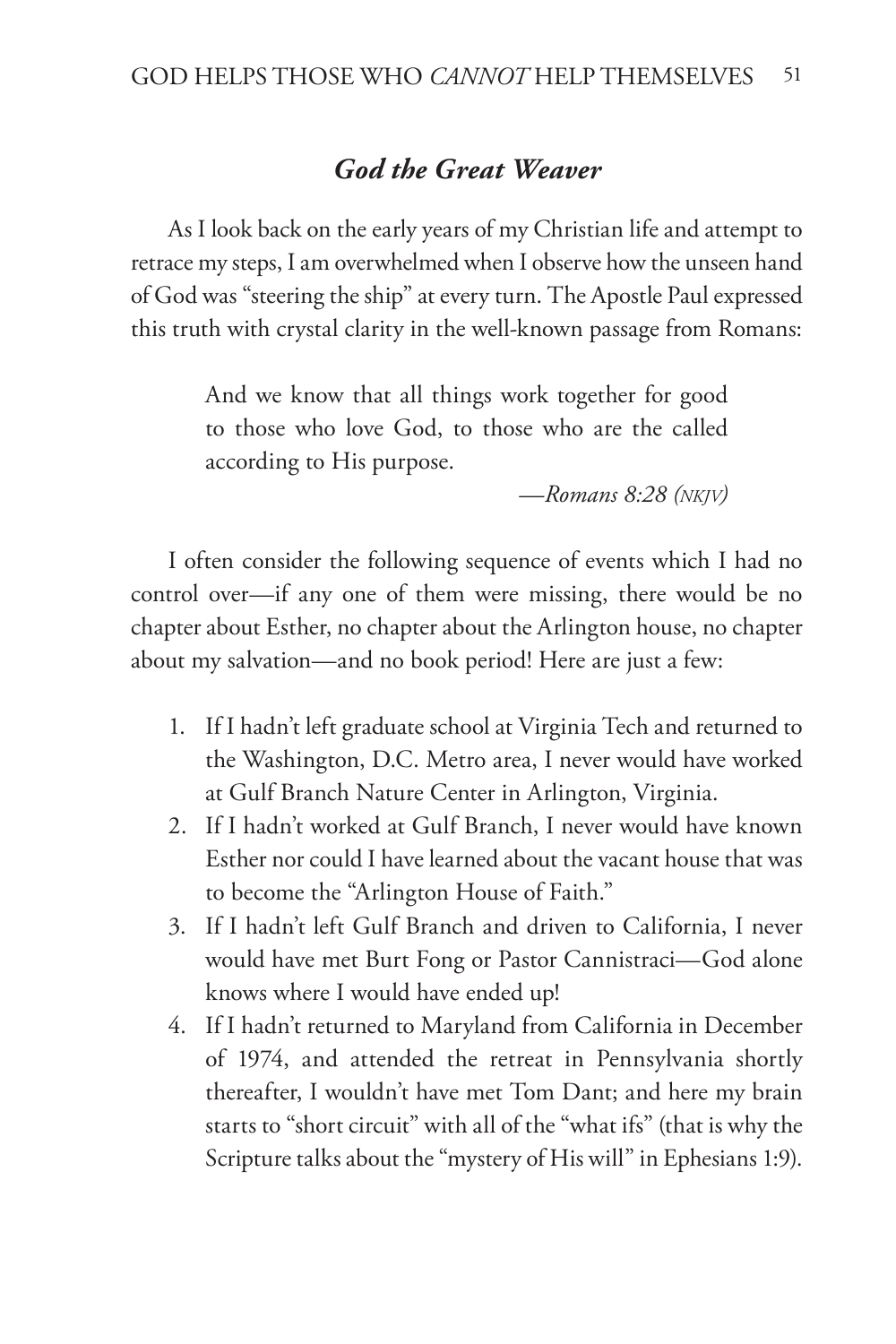It is often after many years that we can finally look back at all of the seemingly random, disconnected circumstances of our lives, and affirm that "ALL things work together for good."

Such was the case with Joseph in the Old Testament. After being rejected by his own brothers and sold into slavery in Egypt, Joseph was able to see the hand of God at work throughout this painful chapter of his life. Instead of being bitter or vengeful about his 13 years in exile, he understood that God had lovingly "woven together" every part of the story to fulfill *His* purposes. When Joseph was finally reunited with his brothers, he made this amazing declaration:

> You intended to harm me, but God intended it for good to accomplish what is now being done, the saving of many lives.

> > *—Genesis 50:20*

In other words, "You had *your* plans, but God had *His*!" The word translated "intended" in this verse is the word *chashab* in the original Hebrew text. The word *chashab* literally means to "weave, fabricate, plot or contrive." It is the very same word that we encountered in 2 Samuel 14:14 (the opening Scripture passage of chapter 1), where it is translated "devises"—God *devises* means to bring the banished ones back to Himself. Joseph realized that his brothers had plotted and connived against him, but he also understood that God was sovereignly plotting and weaving together every circumstance for the ultimate good, not only for his own life, but even for his brothers':

> But God sent me ahead of you to preserve for you a remnant on earth and to save your lives by a great deliverance. So then, it was not you who sent me here, but God. He made me father to Pharaoh, lord of his entire household and ruler of all Egypt.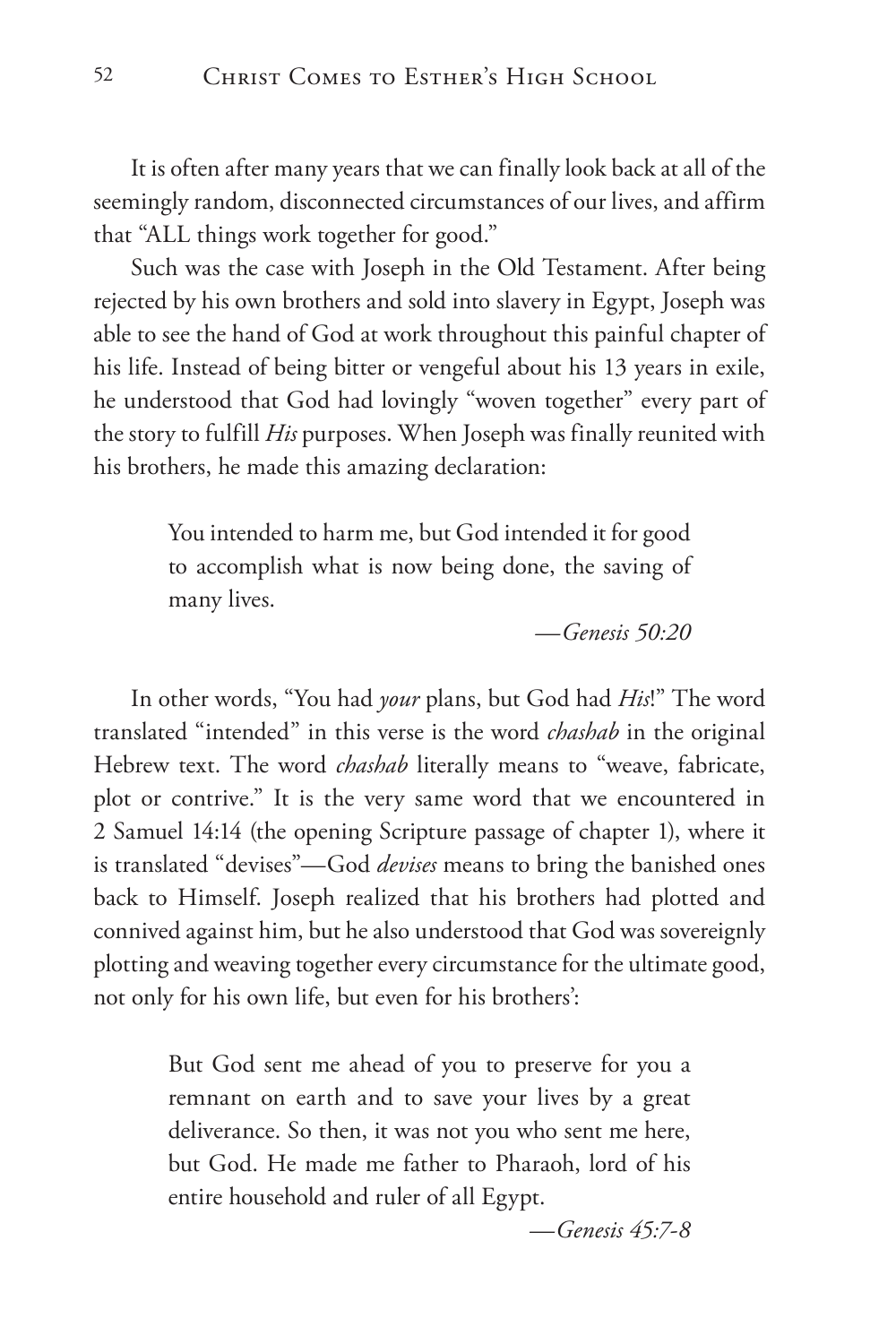What amazing insight God gave to Joseph to be able to comprehend that it was not his brothers' actions or intentions that were steering his life—it was the sovereign hand of God!

My friend, as we bring this chapter to a close, let me encourage you with this simple thought: God has a plan for your life, and even when people try to harm you, and circumstances seem to be working against you, know that *He* can make *all things* work together for your good!

Interestingly, the same Hebrew word *chashab* is translated "thoughts" or "plans" in a separate Scripture that we examined earlier in this book, namely, Jeremiah 29:11. There, God assures us that He has good *plans* for us, plans to prosper us and not to harm us, plans to give us hope and a future. Like a master playwright or movie script writer who artfully weaves together the complex plot and subplots of his/her story, so God is behind the scenes, plotting, scheming, and contriving the most amazing story—your life!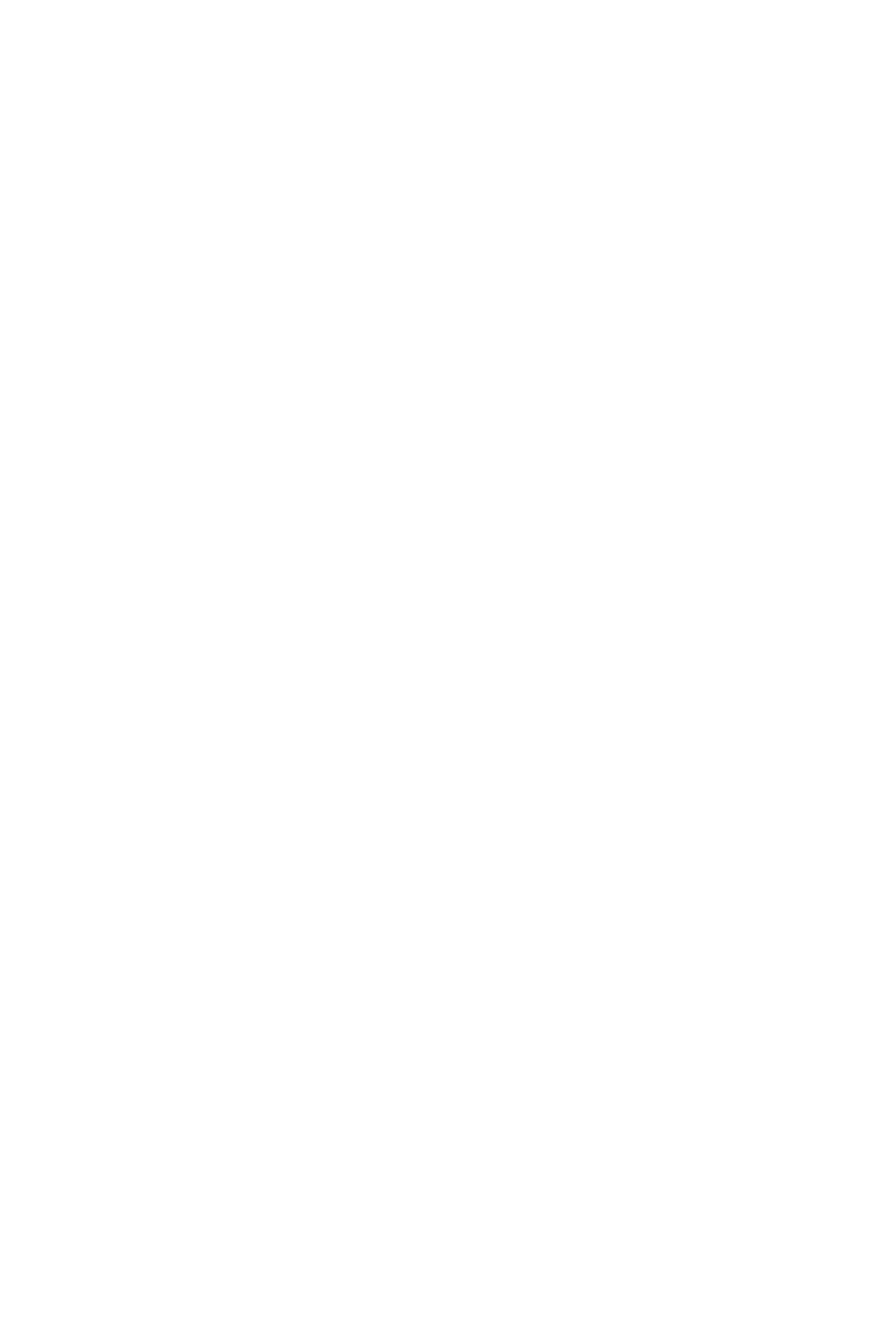**4**

# **Angels Watching over Me**

Are not all angels ministering spirits sent to serve those who will inherit salvation?

*—Hebrews 1:14*

But you have come to Mount Zion, to the city of the living God, the heavenly Jerusalem. You have come to thousands upon thousands of angels in joyful assembly. *—Hebrews 12:22*

Do not forget to show hospitality to strangers, for by so doing some people have shown hospitality to angels without knowing it.

*—Hebrews 13:2*

I AM OFTEN REMINDED OF AMY GRANT'S HIT SONG,<br>"Angels" (©1984: Word Music LLC), in which she described agents TAM OFTEN REMINDED OF AMY GRANT'S HIT SONG, that could not be seen "with human eyes," who were all around her, protecting her from reckless cars, near accidents, and enemy attacks: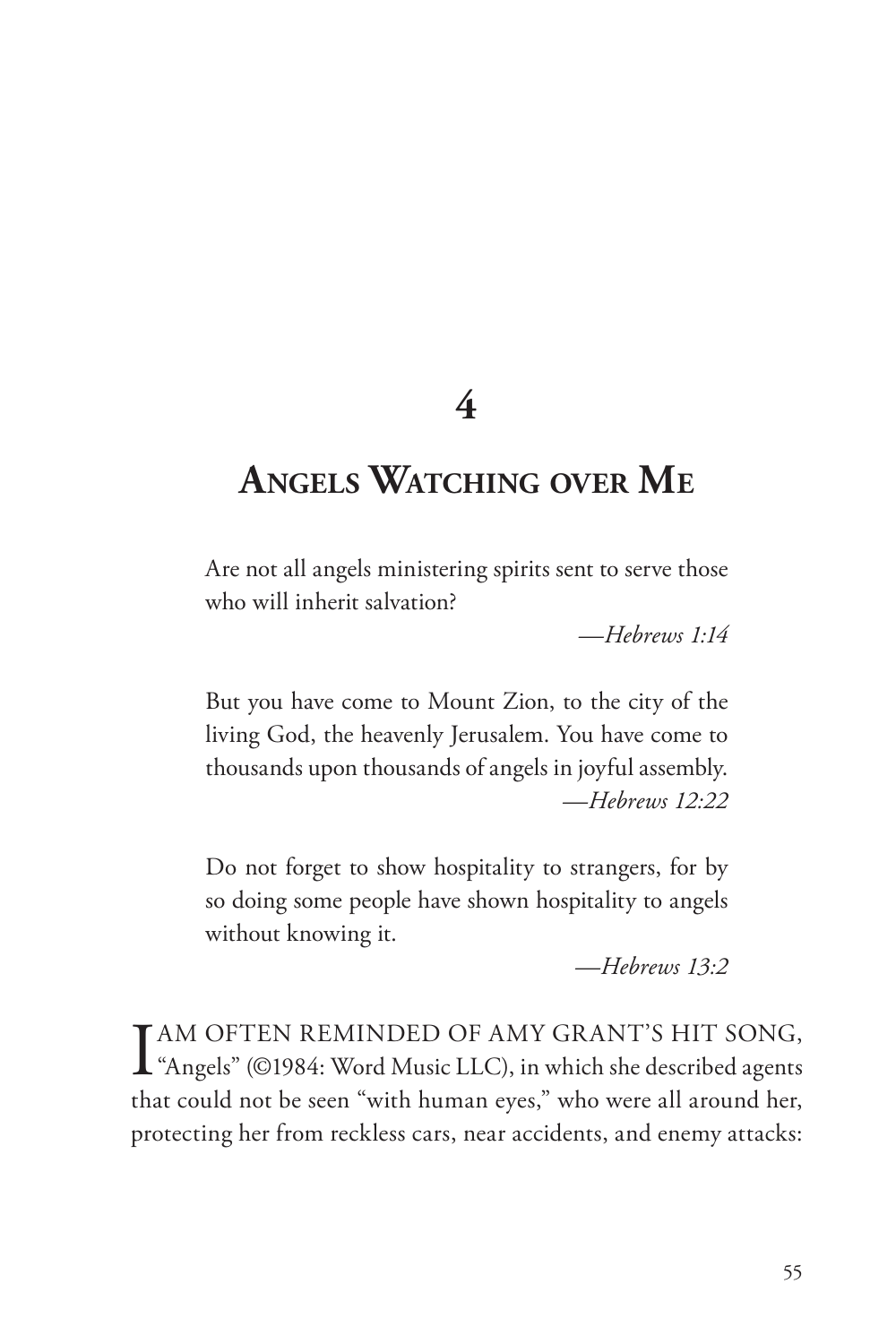Angels watching over me Every move I make Angels watching over me

Even a casual search through the Scriptures reveals that angels are not as uncommon as one might think. And they are very numerous, perhaps numbering in the millions (see Daniel 7:9-10; Revelation 5:11). They can disguise themselves as humans, and at least one occurrence is found in the Bible where angels ate food that was prepared for them (Genesis 19:3).

The word "angel" literally means "messenger." It is clear that angels are the ministers that God often uses to bring help and aid to His people. I can confidently say that I have heard and felt the "brush of angel's wings" on more than a few occasions in my lifetime.

### *A Hand Just Paid Our Toll*

Some years ago, I was driving a group of ministers from Lanham, Maryland, to Baltimore, Maryland, to conduct a house meeting in the home of some Christian friends. As we were approaching the Harbor Tunnel, I suddenly remembered that we needed \$1.00 for the toll. Unfortunately, that was \$1.00 more than all of the ministers combined had to their name!

In a panic of unbelief, I pulled the car off to the shoulder just before the toll booth. I had everyone look for any loose change under the seats and floor mats, in their pockets or purses, or anywhere else in the car. Ultimately, we could only scrape together 57 cents! So I decided we would just have to cast ourselves on the mercy of the toll booth operator; we began to make our way toward the little stall where he was stationed. As we were approaching the booth, everyone in the car saw a hand reach around from behind and toss \$1.00 worth of change into the coin basket. The light turned green, and we were waved on through. For the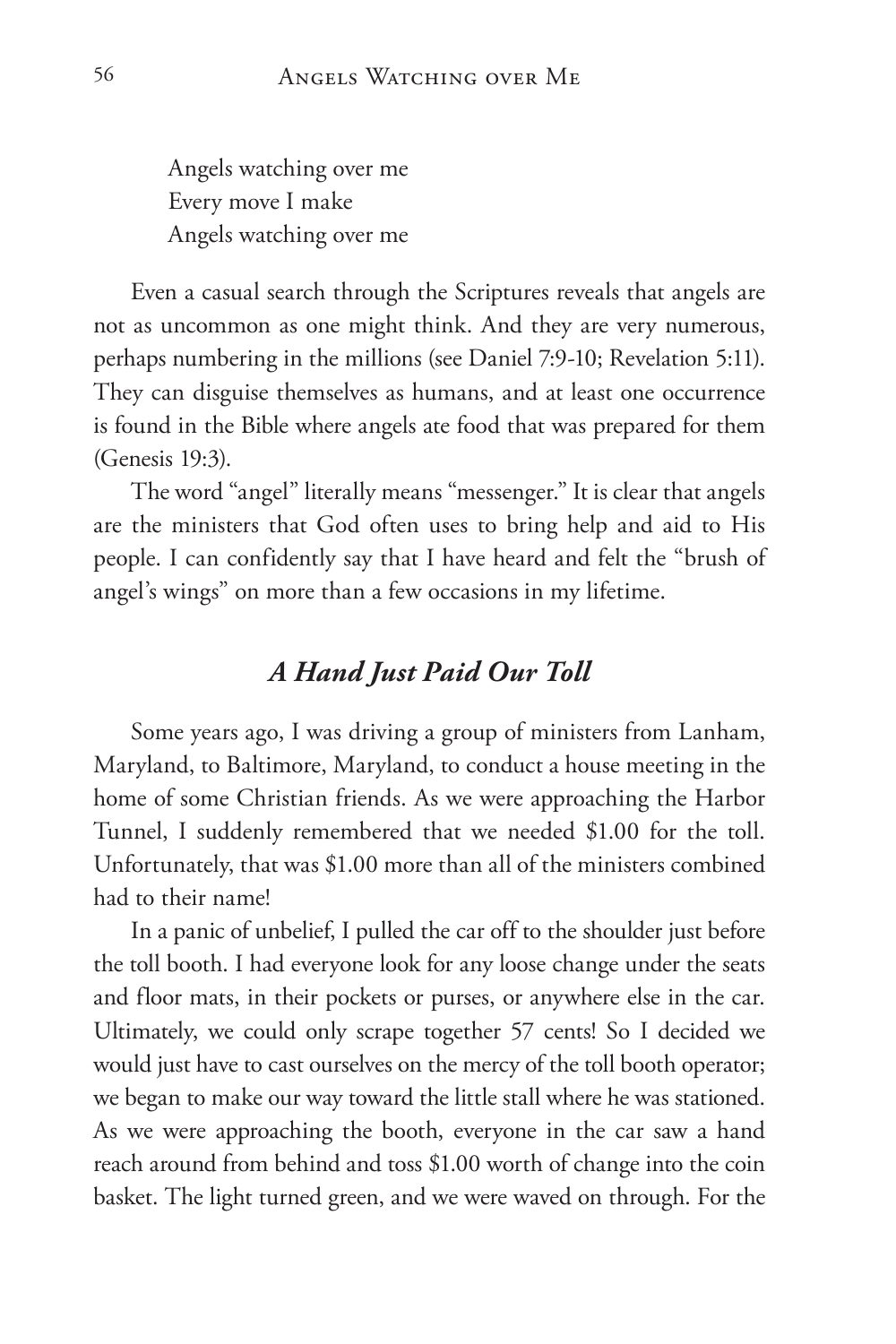next minute or so, we were all speechless—too stunned to utter a word! Finally, we all realized that an angel had paid our toll. You can't make this stuff up!

#### *How to Drive a Car 90 Miles on Empty*

No evil shall befall you, nor shall any plague come near your dwelling; for He shall give His angels charge over you, to keep you in all your ways. In their hands they shall bear you up, lest you dash your foot against a stone. *—Psalm 91:10-12 (nkjv)*

On another one of our road adventures, I was taking a group of young missionaries from Lanham, Maryland, to York, Pennsylvania, a trip of about 90 miles each way. This took place in 1979 during the gasoline crisis, when they instituted odd-even gas rationing. For my younger readers who may be clueless, let me explain. If the last number of your license plate was an odd number, you could only buy gas on odd-numbered days of the month; if it was an even-numbered day and you needed gas, tough luck!

Well, wouldn't you know it—the day of our trip was the wrong day to purchase gas. We had just a little gas in the tank, so we decided to go by faith. We made it safely to York, had a marvelous evangelistic meeting, and started our return trip to Lanham. As we were leaving York, everyone in the car noticed that the gas gauge was already on "E" (empty). I was driving, and I told everyone to pray hard because we needed a miracle. For the final 30 miles of the trip, we literally felt like angels were carrying the car—they took charge of the situation! I have never again experienced anything like what transpired that night!

Miraculously, we reached Lanham safely by around 2:00 a.m. We praised God for bringing us back, and because everyone was so exhausted, we went straight to bed.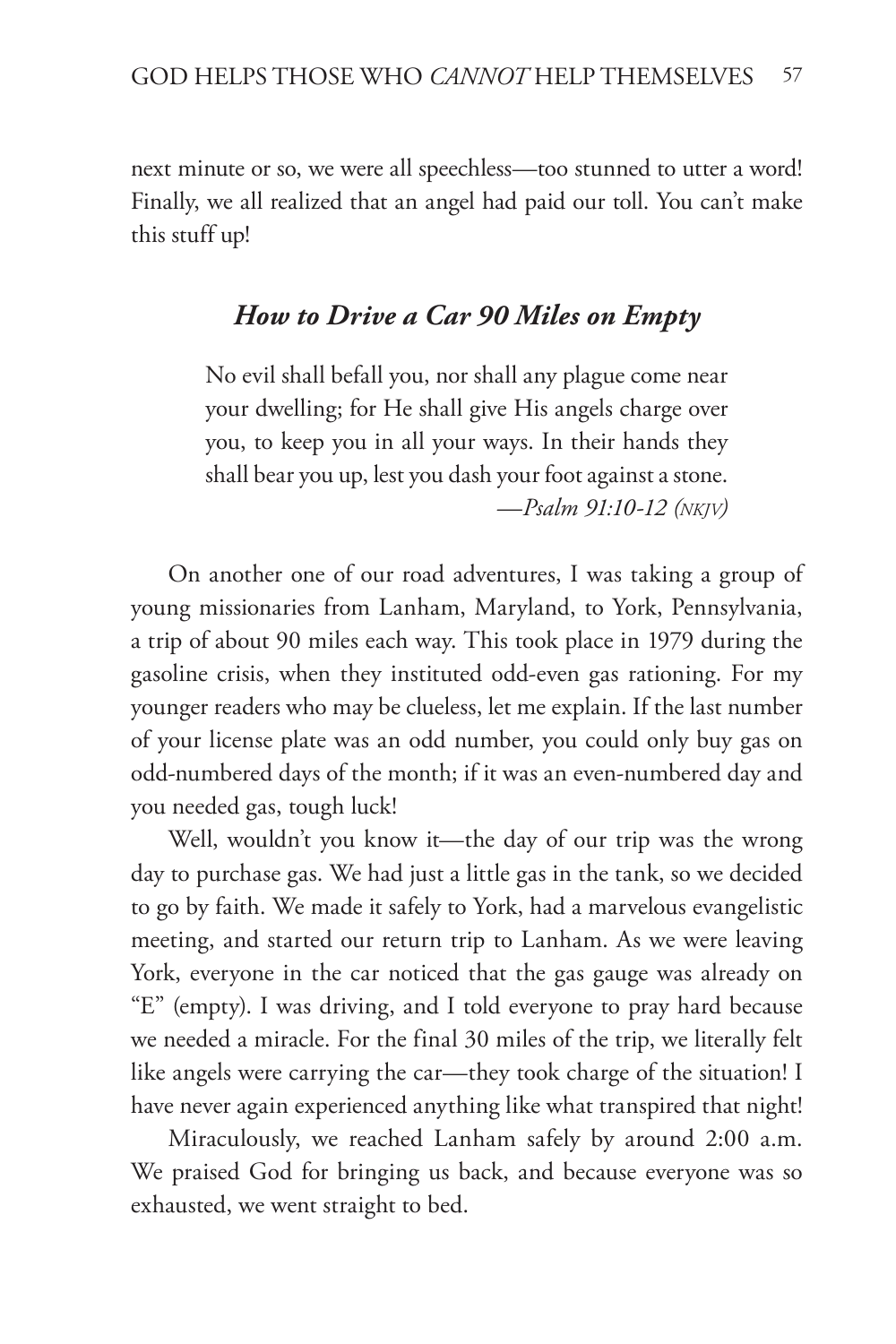The next morning, I had to run an errand, and without thinking, took the same car we had driven to York the night before. I started the car and began to back out of the driveway. Literally, after going about five feet, the car ran out of gas. Only then did I remember our angel escort the previous night and realize the great miracle that God had done. You just can't make this stuff up!

#### *A New Song in Heaven*

On a separate occasion, I was very ill in bed with a raging fever. It so happened that the church was having a prayer meeting that night in the mission house where I was staying. As I drifted in and out of consciousness, I knew everyone would be praying for me.

Suddenly, I was sitting up in bed, tears were streaming down my face, my hands were lifted up in the air, and I was saying over and over, "Thank you, Lord, for the angels! Thank you for the angels!" As I became fully awake, I was conscious of the fact that for some time, I had been listening to the most beautiful music I ever heard in my life. This was unlike any earthly music. There were no refrains, no repetition—it was like a river of sound that was continuously new—it was always a "new song." I desperately wanted some paper or a tape recorder so that I could remember the melodies, but to no avail. Oh, the music that awaits us in heaven!

And just a side note: after my excitement over the angelic symphony began to subside, I realized that I had been completely healed! The fever had left me; I felt completely strengthened and well, so I got out of bed, and went to tell everyone at the prayer meeting what had just occurred. Come on, man, you just can't make this stuff up!

## *Prayer Requests Anyone?*

Pastor Tom Dant and I used to have a landscaping business as our "tentmaker ministry" (see Acts 18:3). One Friday, we had hauled tons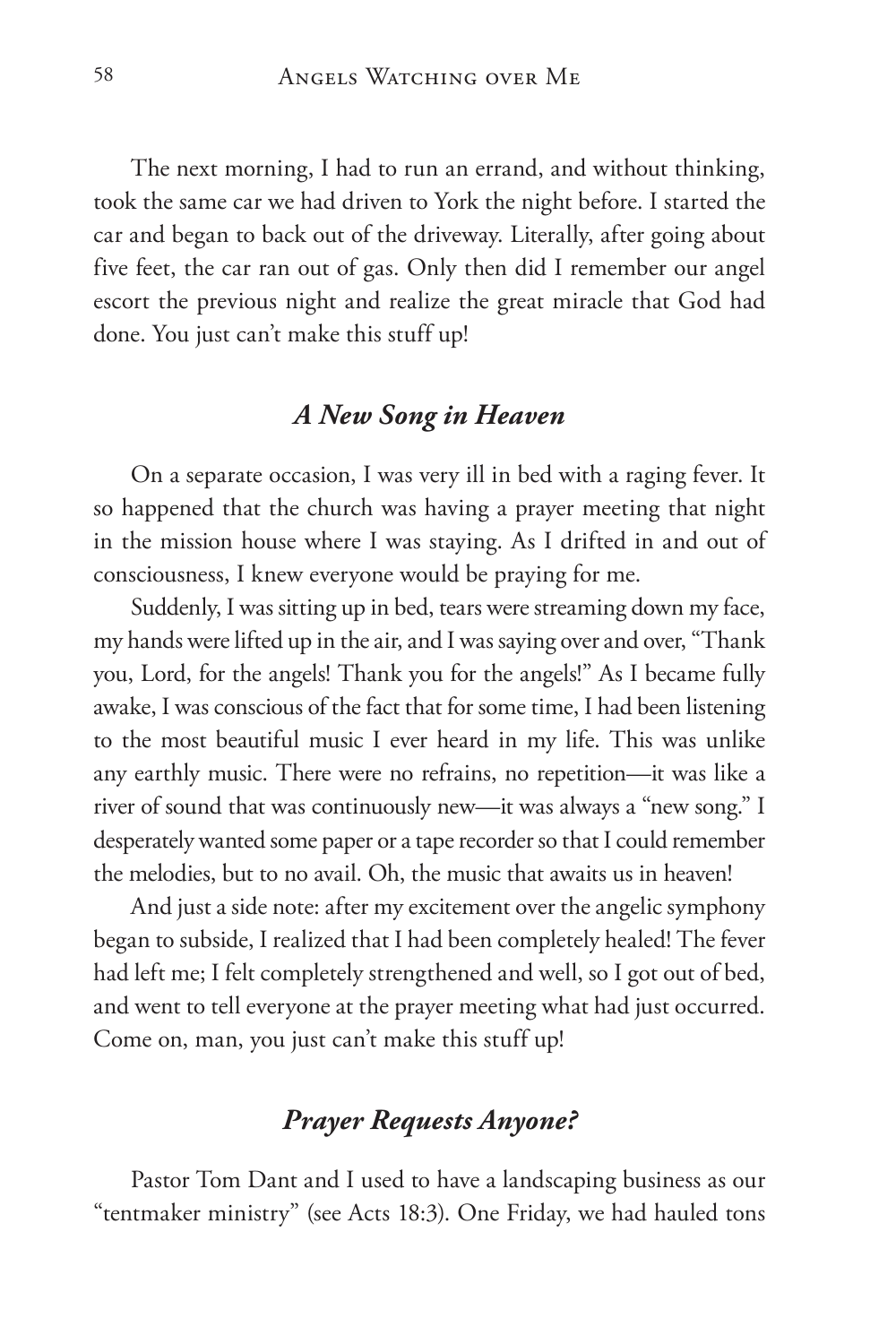of shredded hardwood mulch up a steep hill to landscape a large estate and gardens. It was backbreaking work… literally! Friday night was our church prayer meeting, and when Tom and I walked in that evening, we were bent over like the Hunchback of Notre Dame!

There were already quite a few people in the church, including a visitor whom we had never met before. As he saw us hobbling in, his first words to me were, "Looks like you've got a hot disk in that back of yours." He greeted us and told us he was a chiropractor. I honestly don't remember him giving his name.

As the prayer meeting progressed, there were many prayer requests mentioned, including the pastors' entreaties for their ailing backs. We noticed something very interesting about our first-time visitor—he had a notebook in which he was carefully jotting down every single prayer request. In 41 years of ministry, I have never seen another visitor doing that!

As soon as the prayer meeting ended, our chiropractor friend left, never to be seen again! And what is more amazing, as Tom and I were leaving the church, we both realized that our backs had been completely healed. You can believe whatever you want, but as for Tom and me, we believe that we were visited that night by an angelic chiropractor who wrote down all of our prayer requests and hand-delivered them to our heavenly Father! Can you make up stories like this? I can't! Angels are all around us!

#### *Instant Radiator Repair*

One weekend, I was making a trip from Washington, D.C., to Brooklyn, New York, with my dear friend and brother in Christ, Terry Harris (you will be hearing about him again in chapter 12, "Baptizing Moses in the Red Sea," on page 103). We were driving a beat-up old Ford that probably should have been put out of its misery in a junkyard years before.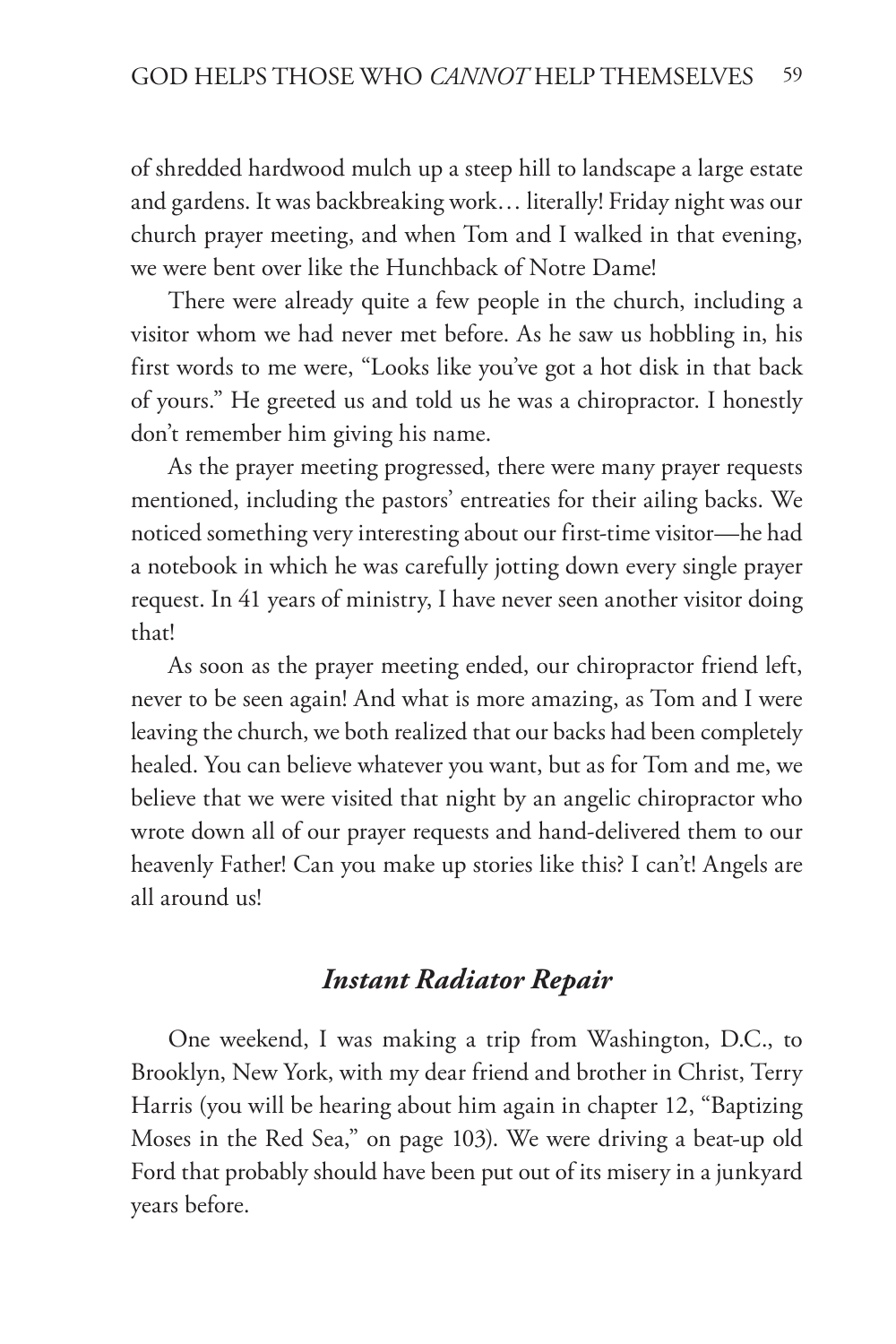After travelling about 70 miles north on I-95, we noticed a large amount of steam coming out of the engine compartment, so we pulled over at the next rest stop. We opened the hood and could see steam coming from the radiator itself, a pretty clear indication that the radiator was blown. As we stood there feeling very helpless (Hallelujah, God helps the helpless!), a very nice man came over and asked us if we needed help. He took one look and told us it looked like we had burst the radiator. But with a gentle, reassuring calm, he told us not to worry… he would take care of it.

He sent us inside to get a jug of water. When we returned with the water, he poured it into the radiator and said, "Everything should be fine now. You're good to go." And off we went, relieved and rejoicing.

"He was such a nice man," Terry commented.

"Yeah, there was something special about him," I added. Suddenly, Terry and I looked at each other and exclaimed simultaneously, "That was an angel! An angel just fixed our car!" Indeed, angels are everywhere—heavenly messengers sent by God in the service of the heirs of salvation!

## *Angel Abe*

One night, a group of us was out witnessing and evangelizing in the streets of Takoma Park, Maryland. It was a cold night and to be honest, we were all a bit discouraged. Suddenly, a very tall, slender man began approaching us. He had a black top hat and looked just like Abraham Lincoln! As he passed by us, he was smiling and seemed unusually joyful; he spoke a few words of encouragement to us, saying, "You guys are doing a great job, keep it up!" And then he kept right on walking. After he had passed by, I kept feeling that there was something very unique about this man. Before I could say anything, Tom came running to me and said, "Brother, did you see that guy dressed like Abraham Lincoln."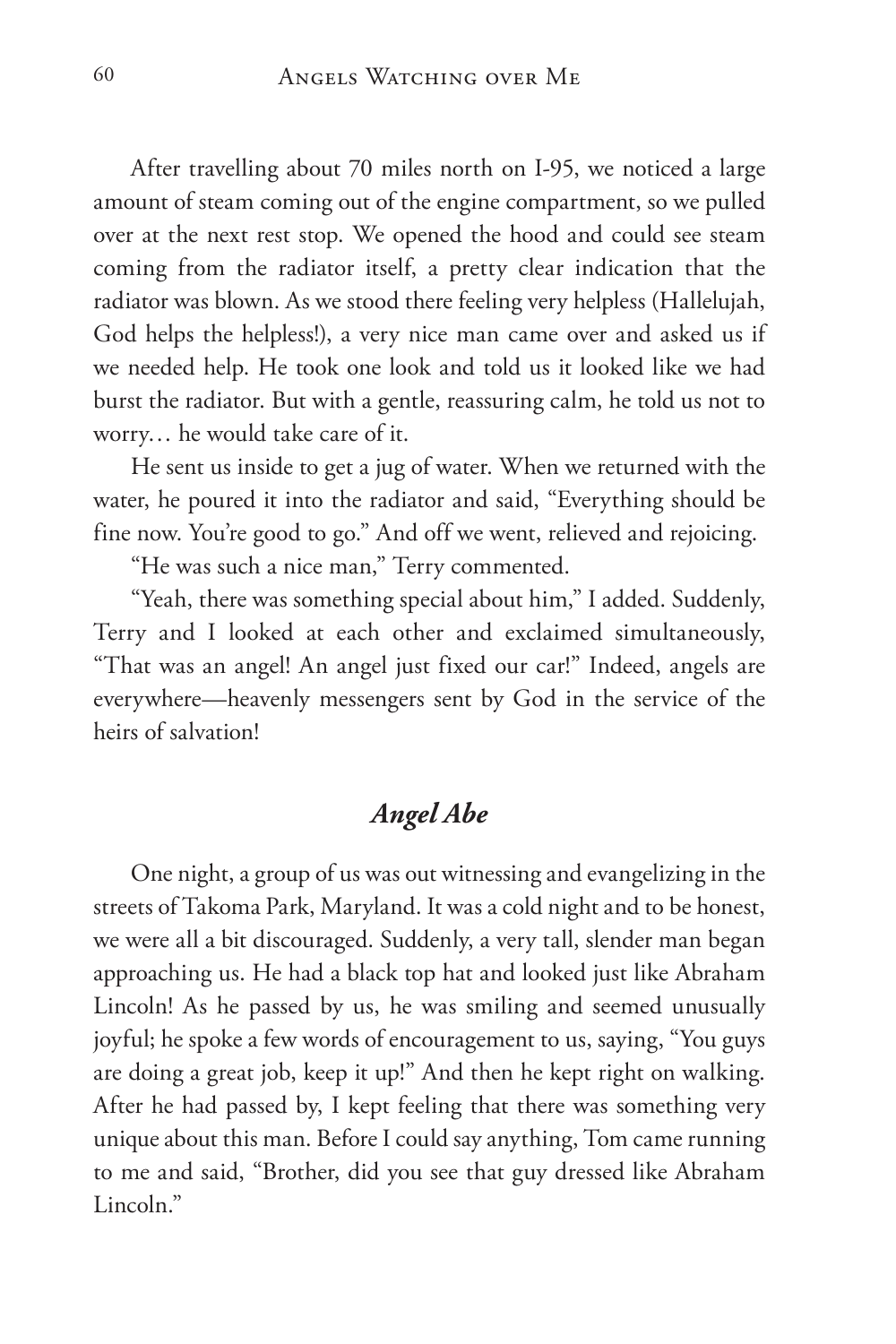"Yeah, I did."

"That was an angel! Brother, I'm telling you, that was an angel!" When we looked down the sidewalk, he had already disappeared! Indeed, "some have entertained angels unawares."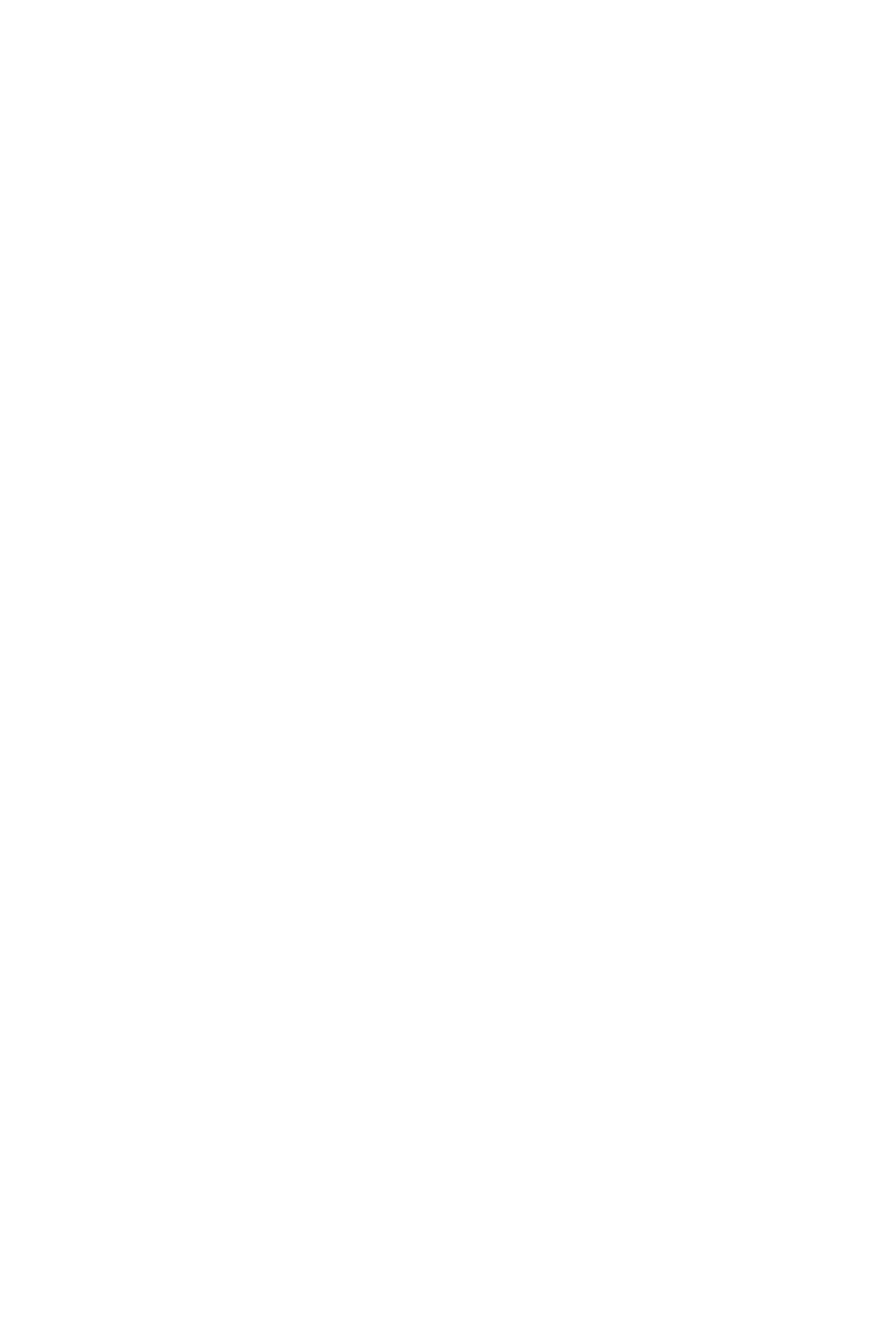**5**

# **Rocking <sup>a</sup> Couple of Rock Concerts**

Jonathan said to his armor bearer, "Come on now, let's go across to these uncircumcised pagans. Maybe God will work for us. There's no rule that says God can only deliver by using a big army. No one can stop GoD from saving when He sets His mind to it."

*—1 Samuel 14:6 (msg)*

**I** SPENT 12 YEARS OF MY LIFE AS A ROCK MUSICIAN; I played lead guitar in bands for dances, fraternity parties, and for a TSPENT 12 YEARS OF MY LIFE AS A ROCK MUSICIAN; I host of other events. I attended hundreds of rock concerts that featured stars like Jimi Hendrix, Janis Joplin, Jefferson Airplane, Iron Butterfly, Led Zeppelin, The Who, Chicago, Grand Funk Railroad, Black Sabbath, Jethro Tull, Pink Floyd… need I go on? I think you get the picture—I was a rock 'n' roll addict before the Lord got a hold of my life!

God often gives you a burden and compassion for people who are trapped in the same addictions or bondages that you were once in. That was certainly the case with me. Shortly after I became a Christian, I had a great desire to reach people who were lost in the rock subculture. I tried to share my faith with all of my former band members, but they thought I had gone off the deep end! Then I began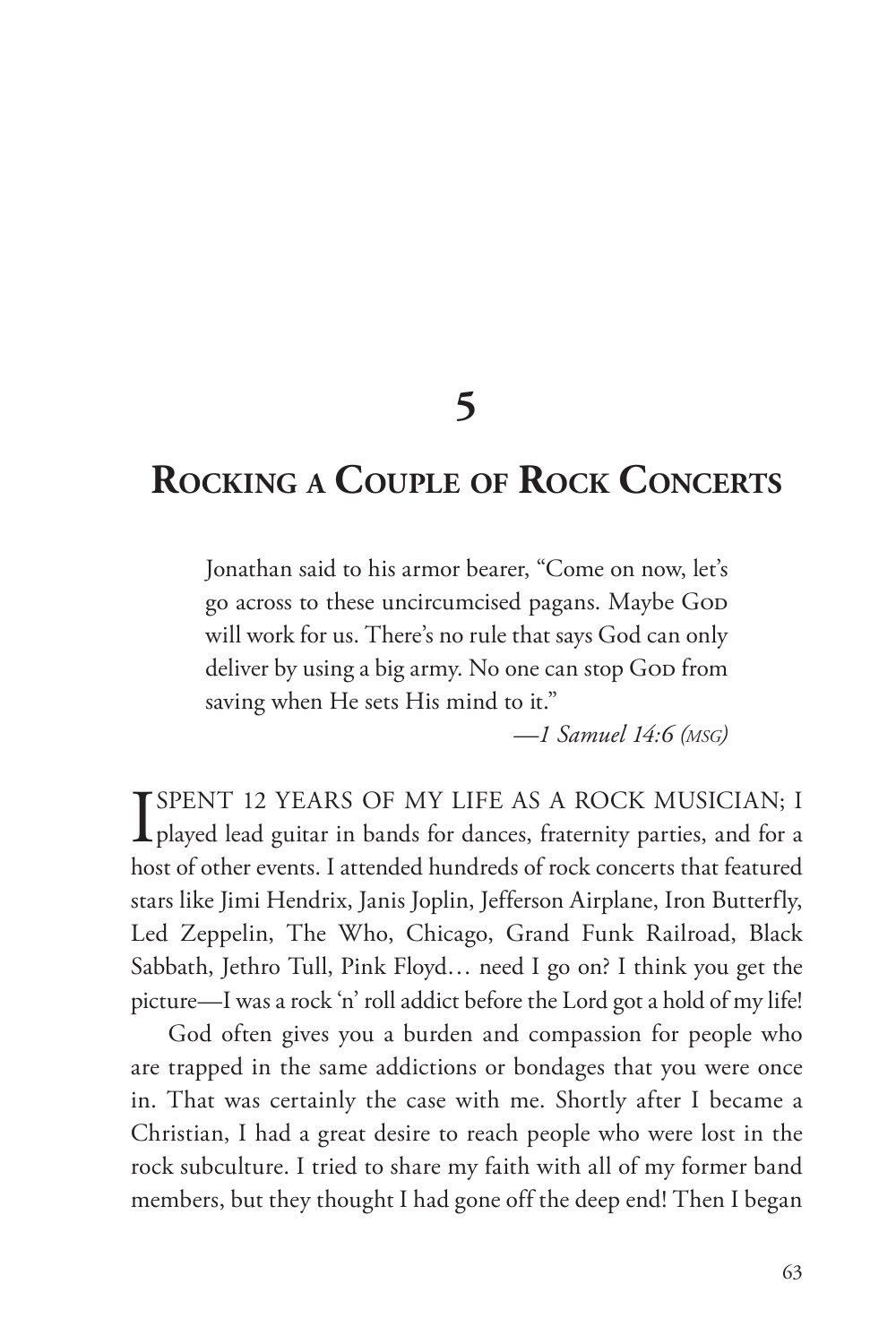to pray for all of the millions of misguided youth who were attending rock concerts and getting caught in Satan's trap of alcohol, drugs, and deception.

## *Clouds of Glory Rain on the Rolling Stones*

One day, I was sharing this burden with Tom Dant, and shortly thereafter, we heard that the Rolling Stones were coming to the Capital Centre in Landover, Maryland, for a concert July 1, 1975. We decided to do something. There were seven of us who joined together for this mission. We spent seven days fasting and praying, right up to the day of the concert. We created our own gospel tract entitled "Repent or Perish," and we printed 10,000 copies to hand out to the rockers as they poured into the parking lot.

We arrived at the Capital Centre parking lot early, and began handing out the pamphlets to people as they were entering the arena. Red alert! The police came and told us we were prohibited from distributing any literature on the arena grounds because it was private property.

Our hearts sank. I felt so discouraged. We had fasted seven days, and worked so hard, all for nothing! As we began to load all of the tracts into the back of our pickup truck and prepare to leave, something astounding began to happen. From all over the parking lot, people began to converge on our truck, requesting one of the handouts. It seems that God fooled them into thinking we were passing out programs for the concert!

In a short amount of time, all 10,000 of the leaflets had been distributed and we were on our way. We were left to wonder… until the following day, that is.

The next day, my brother called me asking me if I had heard what happened at the Rolling Stones concert the night before. I didn't know that my brother was one of the attendees, nor did he know that I was outside in the parking lot!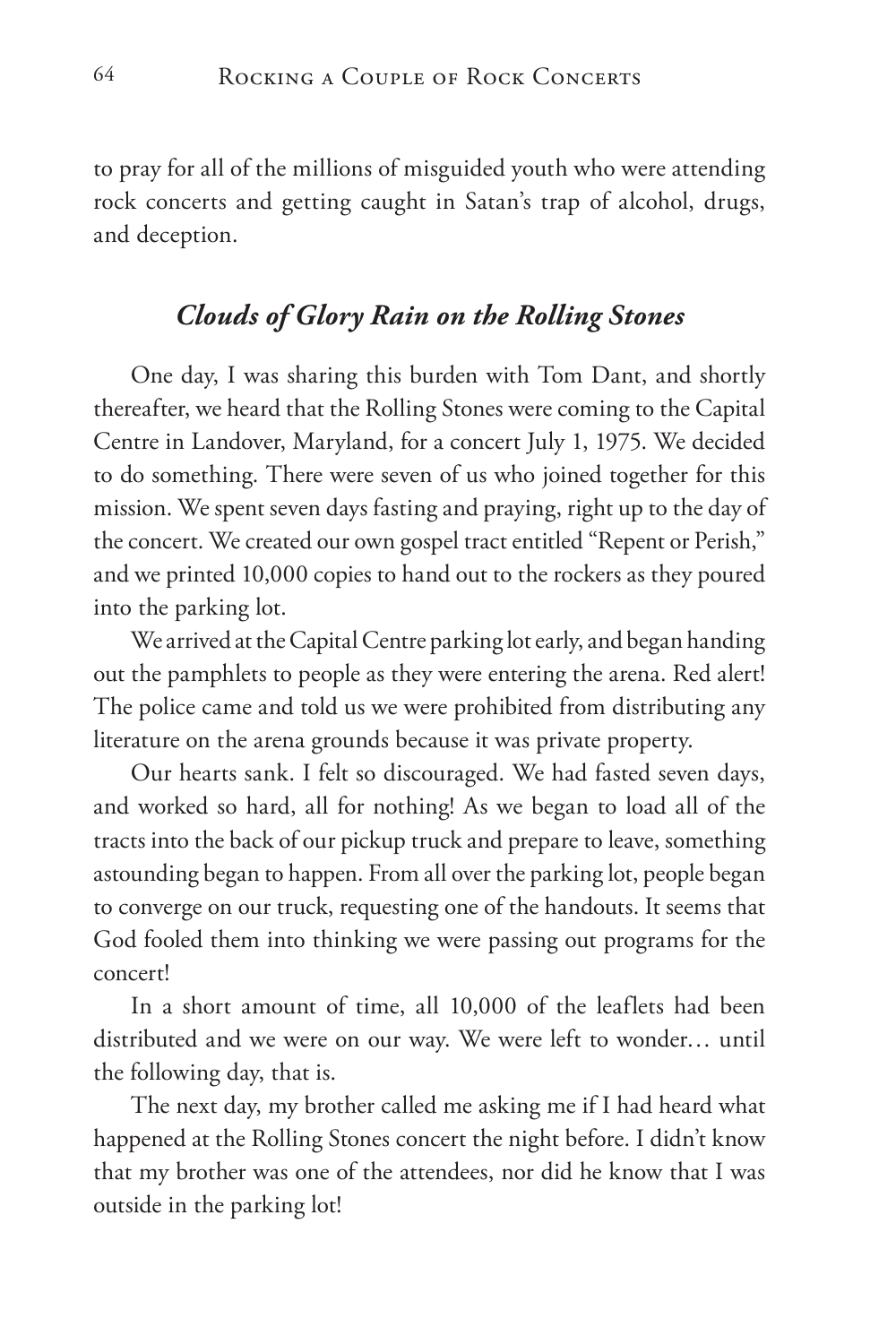I played dumb and acted like I didn't even know there had been a Rolling Stones concert. My brother proceeded to explain how disappointed he was because the hot group, Little Feat, that was to open the concert for the Stones had cancelled at the last minute. Instead, they brought in a gospel singing group called the *Clouds of Glory*! (I promise you, I am not making this up!) They sang and preached the good news of Jesus Christ to the 18,000 adoring Rolling Stones fans inside the arena. And don't forget, 10,000 of the concertgoers had already received their Christian literature outside in the parking lot!

What are the chances of a Christian band opening for a Rolling Stones concert? Nothing is impossible with God! He doesn't need a big army to accomplish His work. He can turn the Capital Centre upside down when a little band of believers calls on His name.

#### *A Divine Encounter with Alice Cooper*

Our next adventure at the Capital Centre was to be totally different from the first. I have found that God likes variety. He rarely does the same thing twice.

I learned that the group called Alice Cooper was coming to the Capital Centre for a big concert. I tried to enlighten Tom ahead of time about Alice Cooper's style of music, which was known as "shock rock." (Known as "The Godfather of Shock Rock," Alice Cooper would regularly employ guillotines, dueling swords, electric chairs, fake blood, and boa constrictors as part of his stage performance.) Understandably, Tom had never heard of such things! He was even more amazed when I told him about Alice Cooper's devoted followers who were called "glitter freaks" (they would cover their bodies with paint and glitter before coming to the concert).

Well, the same "Capital Centre Seven" banded together again for seven days of fasting and prayer. Our faith was a lot stronger after seeing what God had done at the Rolling Stones concert. But God's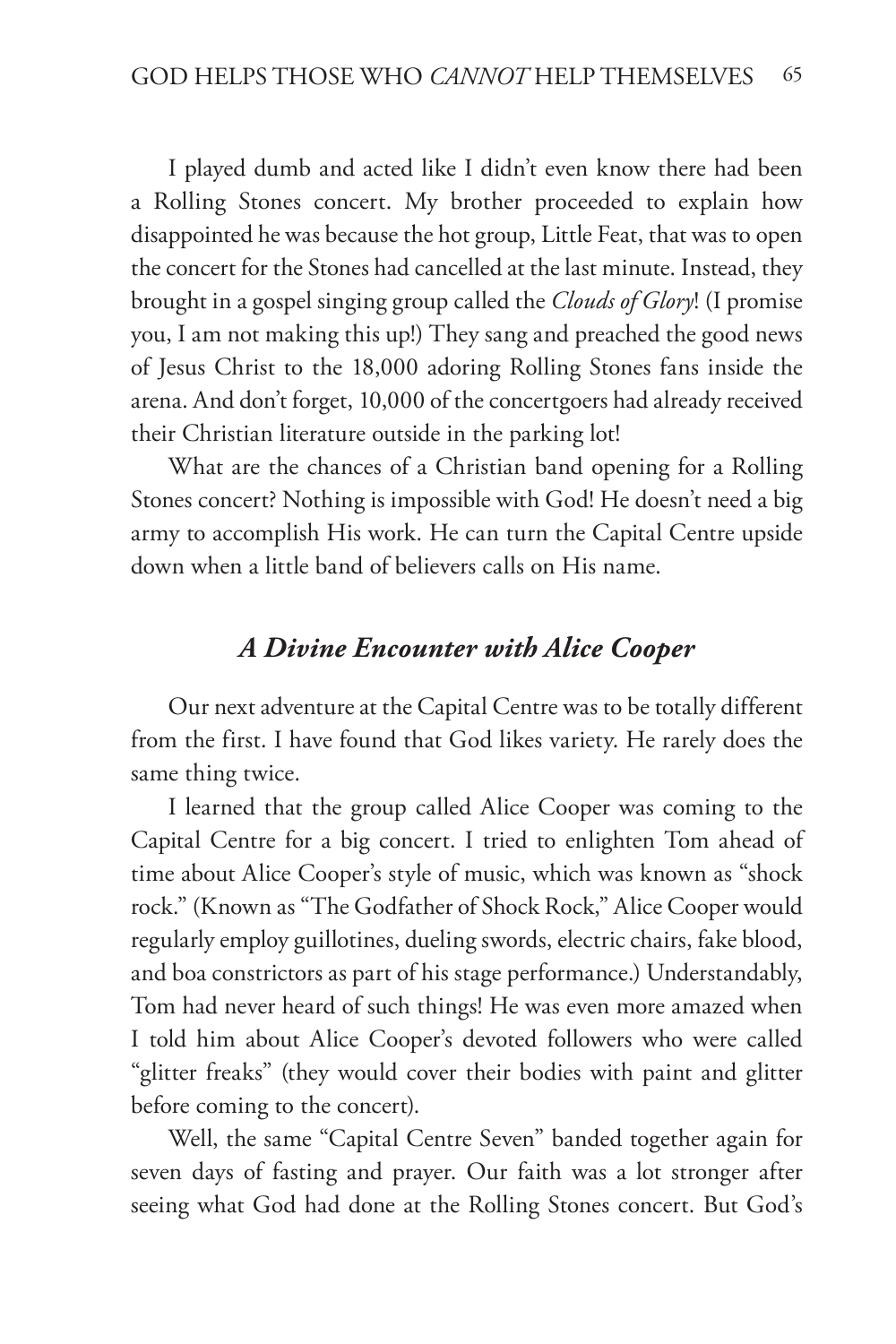strategy was different this time. No pamphlets or literature. We took our guitars and tambourines, and did a "Jericho march" (Tom likes Jericho marches—it sure worked with my broken VW!) seven times around the arena, singing and praising God. As we were completing our seventh lap, we were directly above the underground tunnel where the limos enter to drop off the performers. And there was Alice Cooper! You can't make this stuff up! As he was getting out of the limousine to enter the Capital Centre, he heard our singing and guitars, and stopped. He looked up and understood immediately that we were Christians. He smiled and said, "My dad is a pastor," and went in for the concert.

About 25 years later (from 2006 onward), Alice Cooper began to speak openly to the media about his Christian faith, declaring himself to be a born-again Christian. Indeed, both his father and grandfather were pastors. God answers prayer. How great is His faithfulness!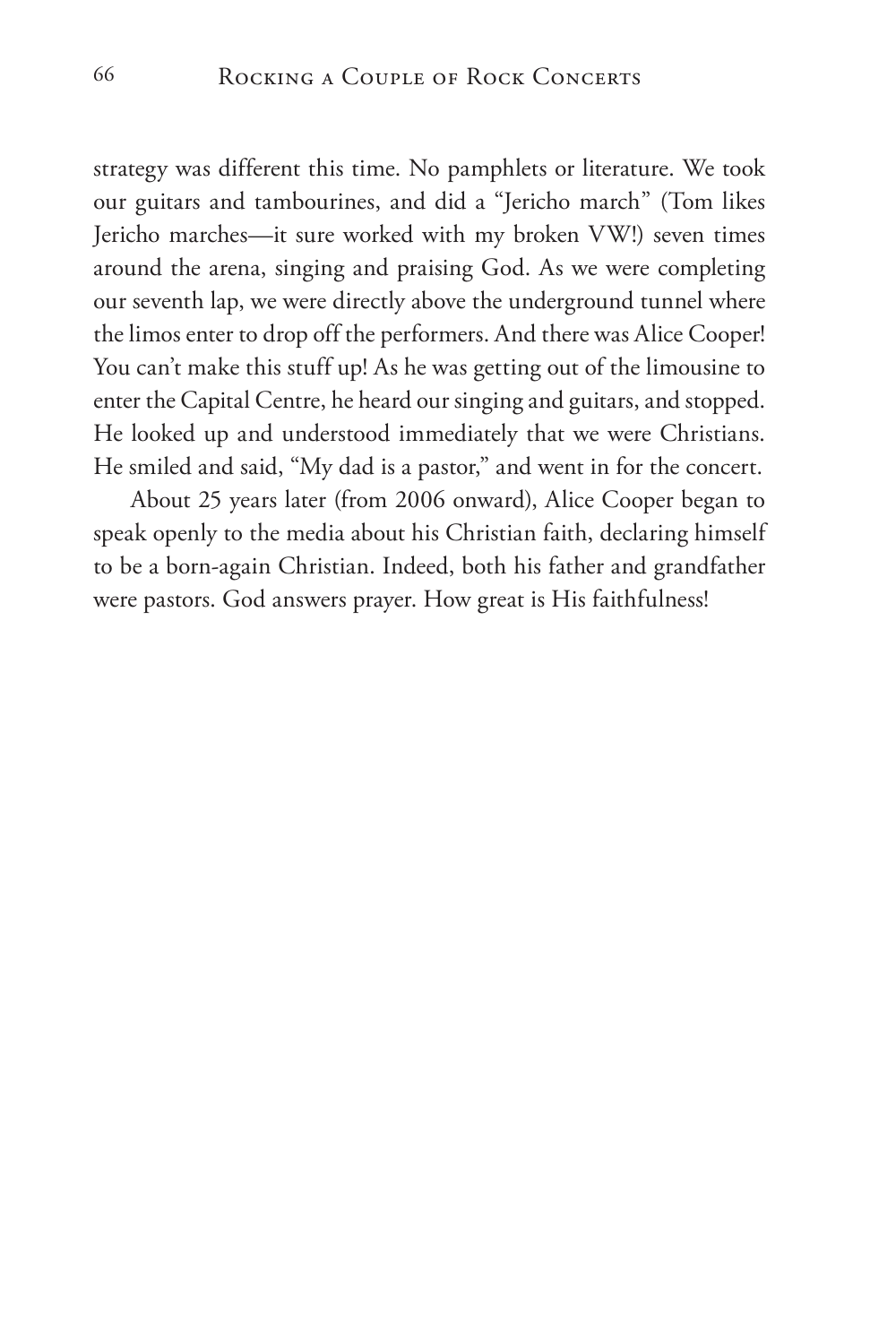# **6**

# **If You Were Arrested for Being <sup>a</sup> Christian… Would There Be Enough Evidence to Convict You?**

Be on your guard; you will be handed over to the local councils and be flogged in the synagogues. On My account you will be brought before governors and kings as witnesses to them and to the Gentiles. But when they arrest you, do not worry about what to say or how to say it. At that time you will be given what to say, for it will not be you speaking, but the Spirit of your Father speaking through you.

*—Matthew 10:17-20*

JESUS PROMISED HIS FOLLOWERS that they would be<br>persecuted and hated for their Christian faith. We don't need to go ESUS PROMISED HIS FOLLOWERS that they would be looking for trouble, but when we choose to serve the Lord with our whole heart, we will face opposition.

In the early years of our ministry, we loved to do street witnessing and evangelism. Sometimes, we would take our guitars and musical instruments, sing and preach in the shopping centers; on other occasions,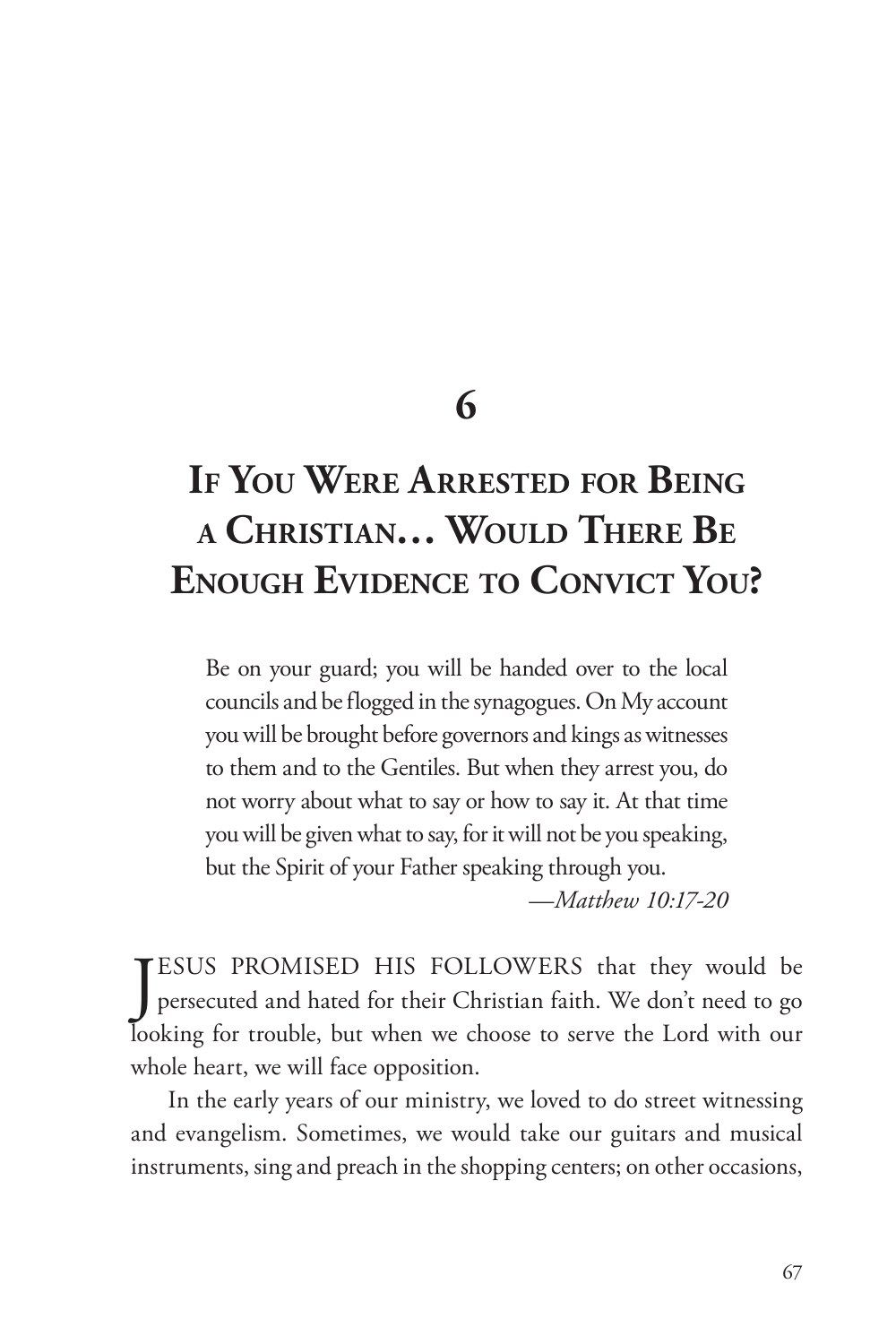we would pass out gospel tracts and literature; and other times, we would go door to door sharing Christ with people.

Occasionally, we were met with resistance and hostility. One Friday night, I was standing out in front of a liquor store, passing out flyers and talking to the people as they were going in to buy their alcohol. A group of young guys pulled up and we became engaged in a rather heated discussion about heaven and hell. As they were leaving, I was standing in between their car and another parked car, still trying to convince the driver of the car of his need for Christ. Suddenly, as this man was backing out the car, he deliberately swerved into me and the parked car behind me, pinning my leg between the two cars. My first thought was that I was going to lose my leg or be paralyzed for the rest of my life. As the car sped away, I could see that the force of the impact pressing my leg against the parked car had left a deep dent in the fender of the car. Amazingly, I had no pain, no bruises or injury to my leg. It seems that the Lord bent the steel fender of the car to make room for my leg so that it would not be crushed!

Sometime after that experience, a dear Christian brother named Jeff visited me and gave me a little card that read, "If You Were Arrested for Being a Christian, Would There Be Enough Evidence to Convict You?" The message stirred my heart, and I kept the card on my dresser as a reminder.

That very week, we decided to take a group of brothers witnessing at the local shopping center in an area known as Langley Park, Maryland. We took a guitar and some evangelistic flyers, and began to have a small open air meeting in front of some of the stores there. Suddenly, a number of police cars converged on us, and the next thing we knew, seven of us were being handcuffed and taken to the Takoma Park jail (these were not the same seven that marched around the Capital Centre except, of course, for Tom and me).

We spent the night in jail, and had the most amazing praise service with the Lord there! There was such an anointing and powerful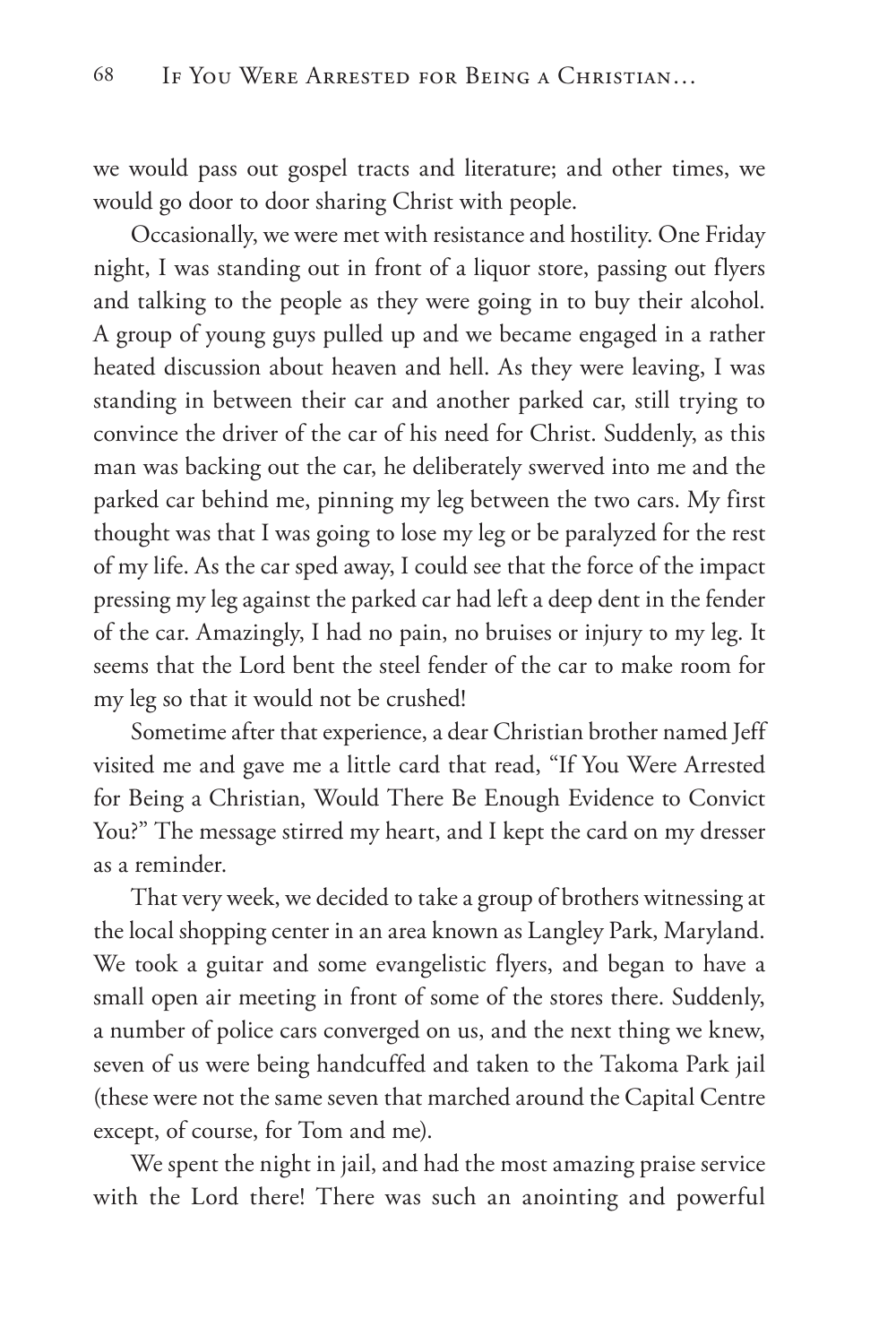presence of God that we couldn't keep quiet. The sheriff kept coming in and telling us to lower our voices, saying we were so loud they couldn't hear the police dispatches as they were coming in. We would try to comply, quieting ourselves for a short while, but within minutes, we were again exploding in praise and song! The Lord gave us just a small taste of what Paul and Silas must have felt in the Philippian jail (Acts 16:25).

The following morning, we were taken across town to stand before a judge. After the charges were explained to us, we were released. It was only later that day, after reaching home, that I saw the little card sitting on top of my dresser, "If You Were Arrested for Being a Christian, Would There Be Enough Evidence to Convict You?"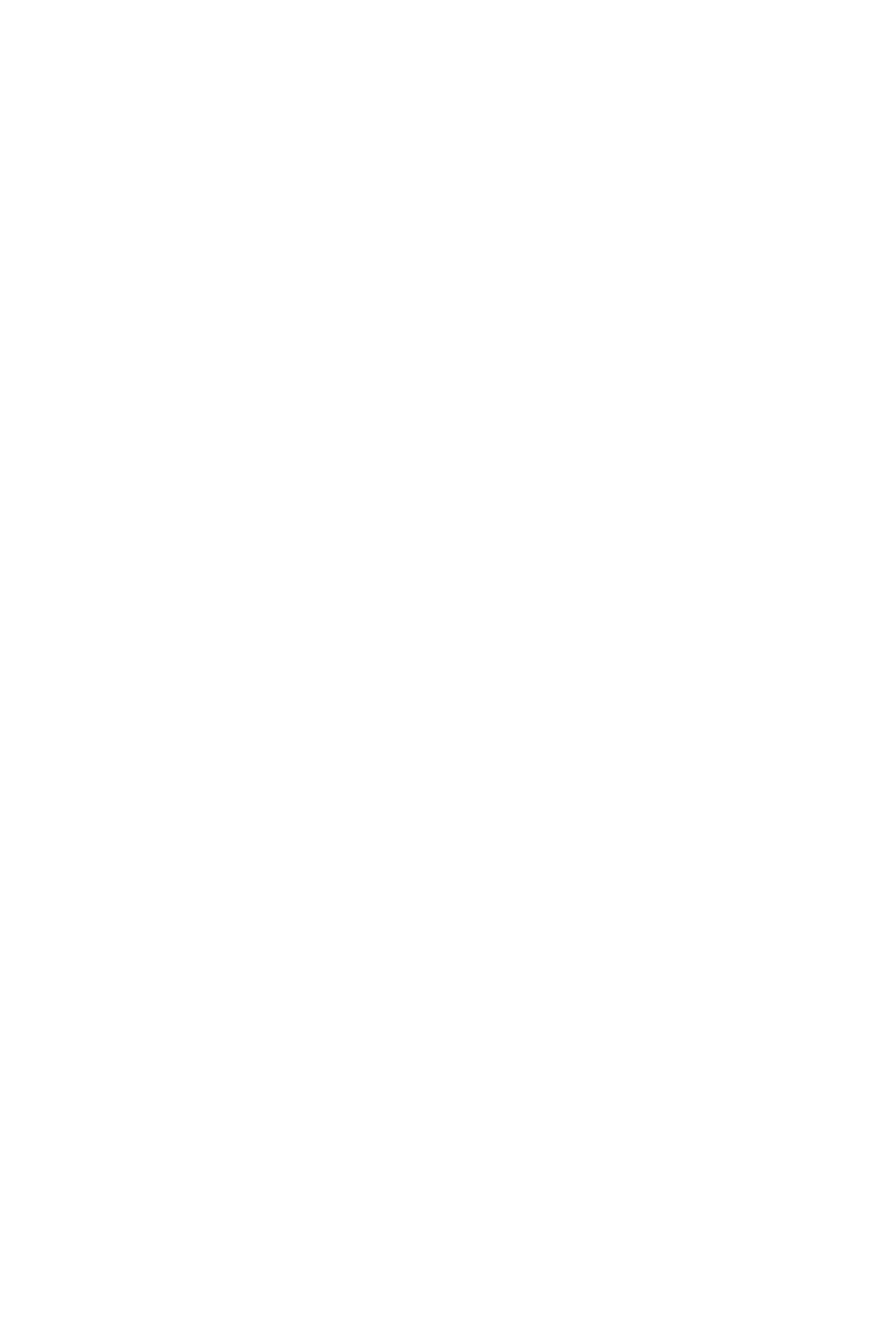**7**

## **God's Fourth of July Fireworks**

And I, if I be lifted up from the earth, will draw all men unto Me.

*—John 12:32*

THE FOURTH OF JULY PARADE has been a long-standing **1** tradition in the city of Takoma Park, Maryland. Floats, bands, crowds of people—it seems like just the kind of event that Jesus would attend if He were in the area.

In the summer of 1975, a group of us decided it was time for Jesus to make an appearance in the Annual 4<sup>th</sup> of July Parade! At the time, Tom Dant was working with Teen Challenge in Washington, D.C. He made contact with Cookie Rodriguez, a former gang member and exdrug addict who was saved through David Wilkerson's ministry of Teen Challenge. Her autobiography, *Please Make Me Cry,* published in 1974, chronicles her miraculous conversion and transformation through the power of Christ. More importantly, she was the founder of New Life for Girls, in Dover, Pennsylvania—a home to help recovering female drug addicts, gang members and prostitutes.

After securing a permit to enter a float in the parade, it was decided that the float would consist of a flatbed truck carrying Cookie's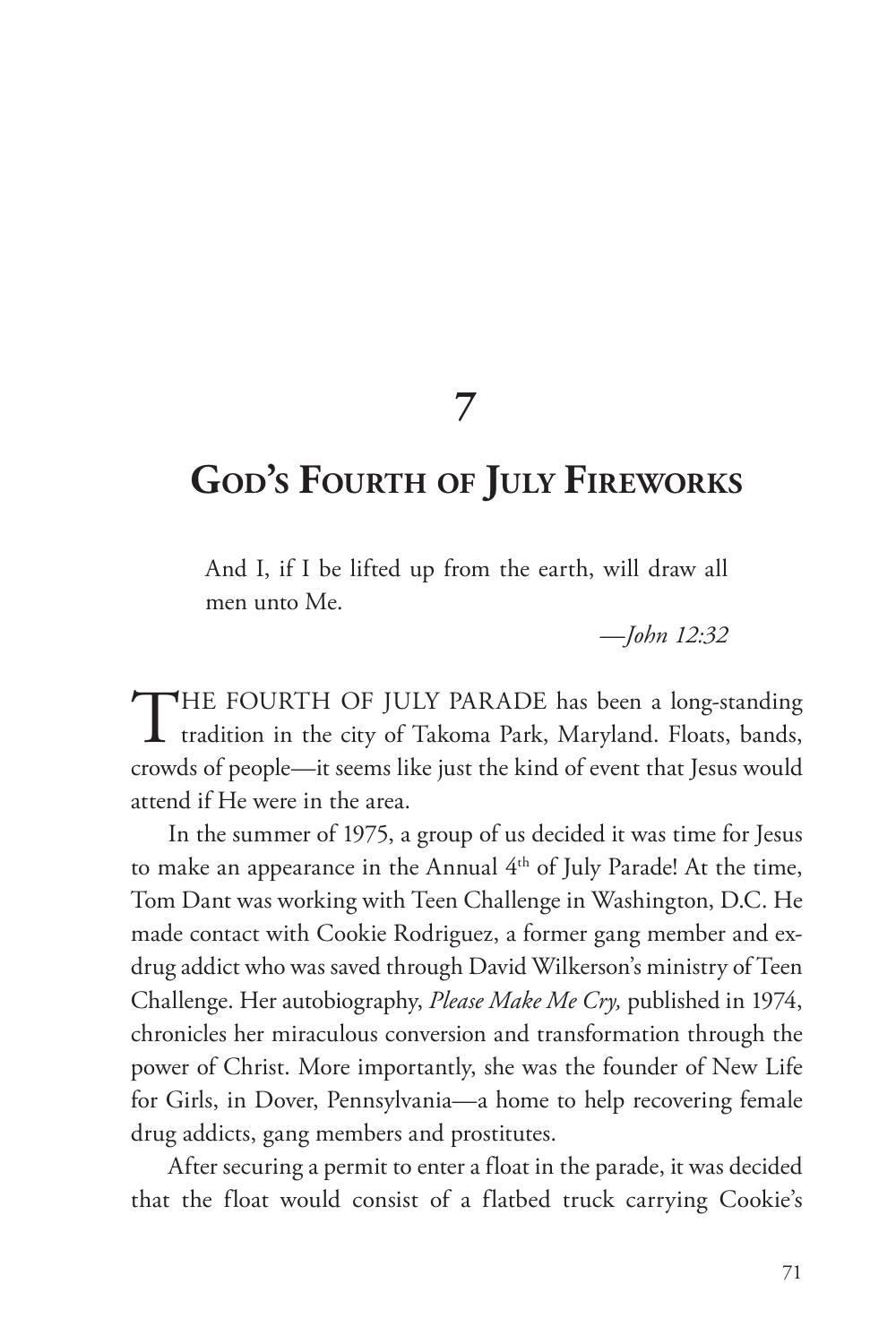Christian band from New York and some of the girls from her New Life for Girls ministry, who would sing praise songs as the float moved along the parade route through the city. Arrangements were also made to have an airplane flying overhead during the parade carrying a big banner that read:

#### "JESUS SAID I AM THE WAY, THE TRUTH AND THE LIFE."

In addition, we organized an "army of foot soldiers" who would walk behind the float, distributing thousands of gospel tracts to the spectators lining the streets and sidewalks.

The day before the parade, Cookie brought her band and a "few of her girls"... 45 ex-prostitutes and ex-drug addicts to be exact! Where in the world were we going to put up 45 young ladies for the night? At our Arlington house, of course!

I am not making this up… I almost lost my salvation (and killed Tom!) the next morning, trying to cook breakfast for a house full of girls! We finally got everybody over to the staging area for the parade. Tom was driving the truck with Cookie's band on the back; I was with the "ground troops" ready to march. Our float was next to last in the parade, just in front of the Buddhists!

It was a hot July day. We waited, and waited, and waited in the blistering sun. Everyone was getting restless, the girls all needed to use the bathroom, and people were starting to complain. And where was the plane? There was no banner in sight. Just when it was looking like a total disaster, the parade began to move. Our float started to go forward, and the praise music began.

But we were two hours behind schedule. The parade was to have commenced at 10:00 a.m., but it was now 12:00 noon. What about the plane that we had spent so much money on? Disappointed, we assumed it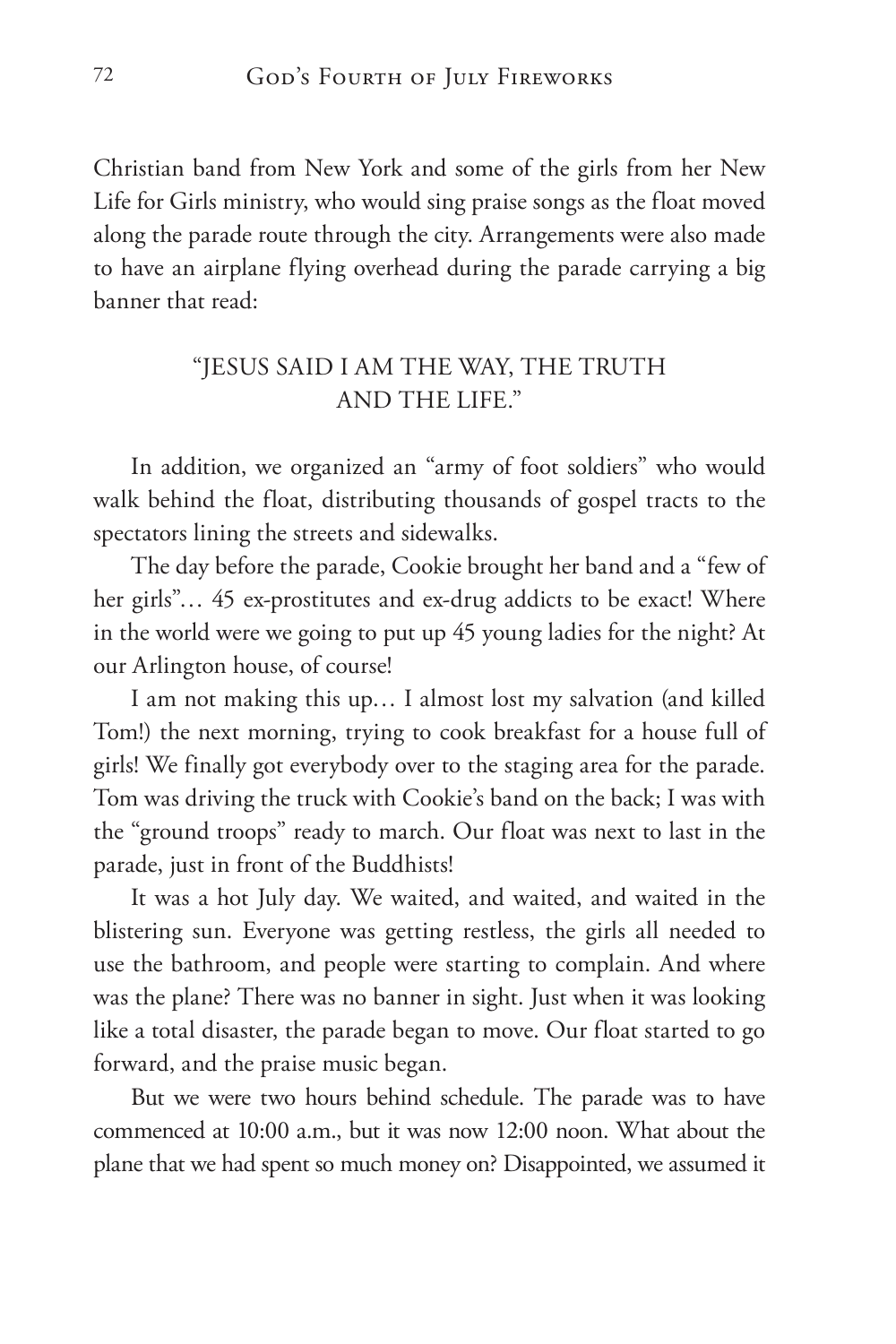had come and gone already. Amazingly, just as our float started to move, the plane arrived with perfect timing, and there was the banner flying overhead:

#### "JESUS SAID I AM THE WAY, THE TRUTH AND THE LIFE."

In an instant, we all looked into the sky and saw the banner; a thunderous roar of praise erupted. Such a power fell on us that we began to run through the streets, passing out tracts and preaching to everyone!

When we reached the end of the parade route, we couldn't stop praising God for the amazing way He showed up that day in the parade. But there is more… (I am convinced that God has a sense of humor!)

Even though it was the last thing on our minds, our float ended up winning a prize for Best Float in the parade! And the next day, the pilot of the plane called, apologizing for being two hours late to the parade. He explained how he had been delayed by some unavoidable challenges, but had come as soon as he was able. Nonetheless, we assured him, "No, you were right on time… right on God's time!"

You can't make this stuff up! I like to think that on that  $4<sup>th</sup>$  of July, the Lord "rode across the sky" to help us:

> There is no one like the God of Jeshurun [Israel], who rides across the heavens to help you and on the clouds in His majesty. The eternal God is your refuge, and underneath are the everlasting arms…

> > *—Deuteronomy 33:26-27*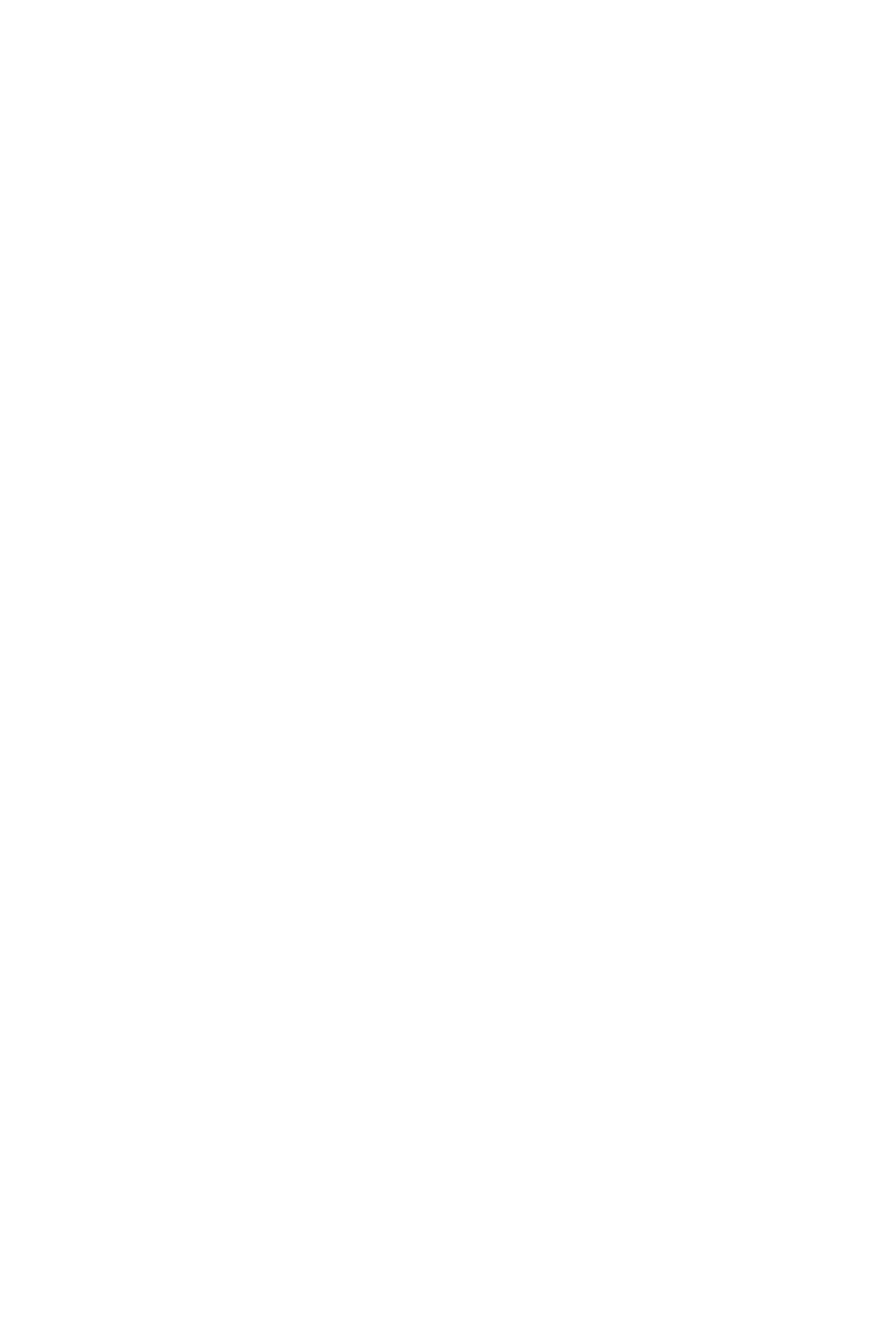### **8**

# **Making Friends in Brooklyn and Queens**

Do not repay anyone evil for evil. Be careful to do what is right in the eyes of everyone. If it is possible, as far as it depends on you, live at peace with everyone. Do not take revenge, my dear friends, but leave room for God's wrath, for it is written: "It is mine to avenge; I will repay," says the LORD. On the contrary: "If your enemy is hungry, feed him; if he is thirsty, give him something to drink. In doing this, you will heap burning coals on his head." Do not be overcome by evil, but overcome evil with good. *—Romans 12:17-21*

DURING THE FIRST 23 YEARS OF MY LIFE, I lived a fairly sheltered existence in green suburbia of Montgomery County, Maryland. When I decided to follow Jesus, I knew it meant going *wherever* He might lead. The call finally came in 1980, when I was sent to pastor a church in Brooklyn, New York. By that time, I had already made missionary trips to England, France, India, Sri Lanka, and Israel. But this was different: this was a one-way ticket, possibly with no return!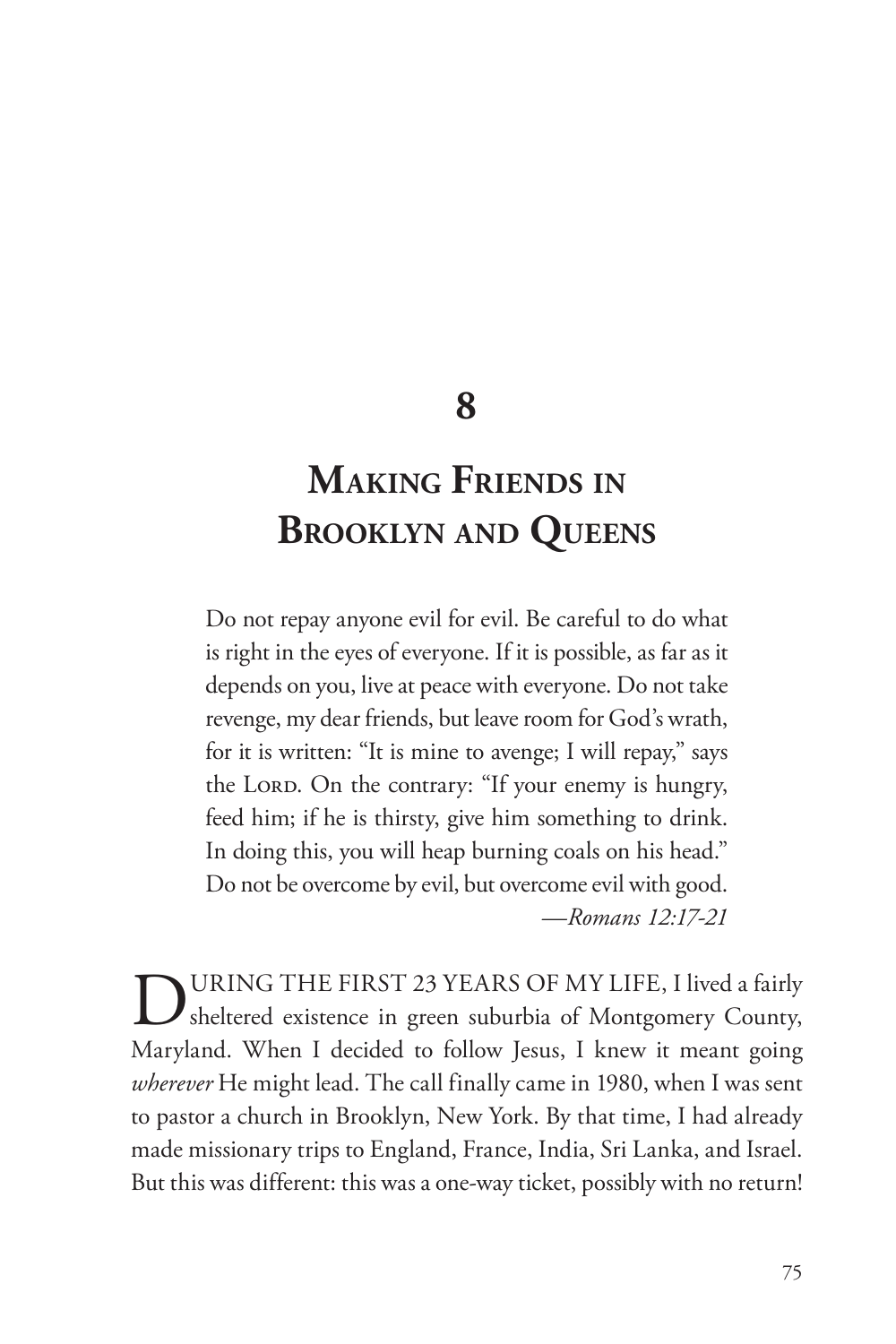I'll never forget my trip to Brooklyn. A fellow minister and I drove from Maryland by car, and by no coincidence, we arrived in New York City on the night of July  $4<sup>th</sup>$ . I honestly could not distinguish between the sounds of fireworks and gunfire! As we pulled up to the ministers' quarters, a brick row house on Lincoln Road, the pastor whom I was replacing (and was close friends with) was standing out on the front porch. He greeted us with a smile and these words: "They murdered the owner of the dry cleaners up at the corner yesterday, and there was a stabbing down at the other end of the street this week. Praise God, I will be leaving at 7:00 a.m. tomorrow. Welcome to Brooklyn!"

That night, I got settled in my new bedroom and quickly crashed into bed, exhausted from our long journey. In the middle of the night, I needed to go to the bathroom, and I made my first big mistake after coming to New York—I turned on the lights. When I flicked on the light switch, it revealed an army of previously unseen inhabitants who were sharing my bedroom—cockroaches! Thousands of cockroaches were scurrying for cover, running up and down the walls, and even crawling over my bed. Right then and there, I cried out to the Lord and told Him, "Lord, there is no way I am going to make it here in this place. Without Your help, I will not last for even 24 hours. Help me, Lord! Please give me strength."

It was only months later that I came to fully appreciate how marvelously God had answered my prayer that night: He helped me! He helped me get rid of the cockroaches, and more importantly, He gave me amazing grace to adapt to my new life in Brooklyn. I fell in love with Brooklyn and the people there, so much so that two years later, when I had to leave on a new assignment, I wept and wept.

#### *Karate Kicks, Big Knives and Fire Escapes*

Every morning, all of the ministers and missionaries who were a part of our ministry in Brooklyn would gather together on the ground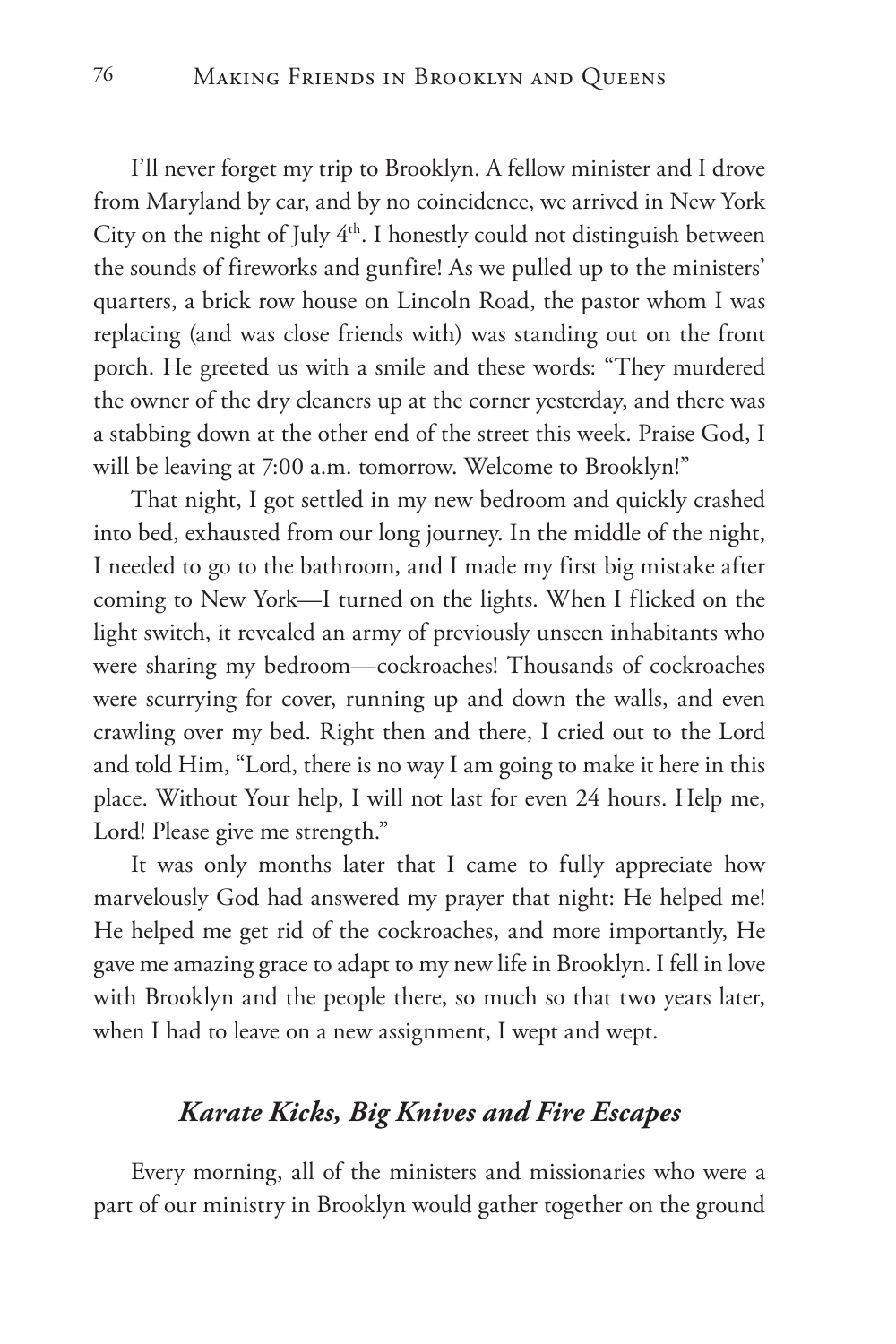floor for a time of prayer, praise and Bible study. Because we lived in a row house, our building was directly attached to our neighbors on either side. Each unit had three floors, and it was common knowledge that all of the people living in the unit on one side of us were drug addicts.

One morning, we were all seated on the floor, praising and worshipping the Lord. I was playing my guitar and having a wonderful time singing and rejoicing. My eyes were closed and I was totally lost in the presence of God. Suddenly and quite unexpectedly, I was laid out on the ground in the middle of the floor, seeing stars and also seeing one of our drug addict neighbors standing over me with a 12-inch butcher knife!

Welcome to Brooklyn! (I later learned that he had come in through the back door, and had run straight toward me, giving me a hard karate kick to the head.) Obviously demon-possessed, the man went on shouting and screaming obscenities; what is more amazing, he was repeatedly trying to stab me with the knife in his hand, but some invisible force was restraining his hand. After numerous failed attempts to lower the knife into my chest, he became frustrated and finally left.

The Lord helped me! I was powerless and helpless, but the Lord helped me. (I doubt you would be reading these lines today if He hadn't!) We read in the New Testament how the Apostle Paul's life was threatened countless times, but he acknowledged that the Lord had always been his helper:

> Some Jews seized me in the temple courts and tried to kill me. But God has helped me to this very day; so I stand here and testify to small and great alike.

> > *—Acts 26:21-22*

Later that day, I was in my room which looked out onto Lincoln Road, and there I saw my demonized, assailant neighbor walking down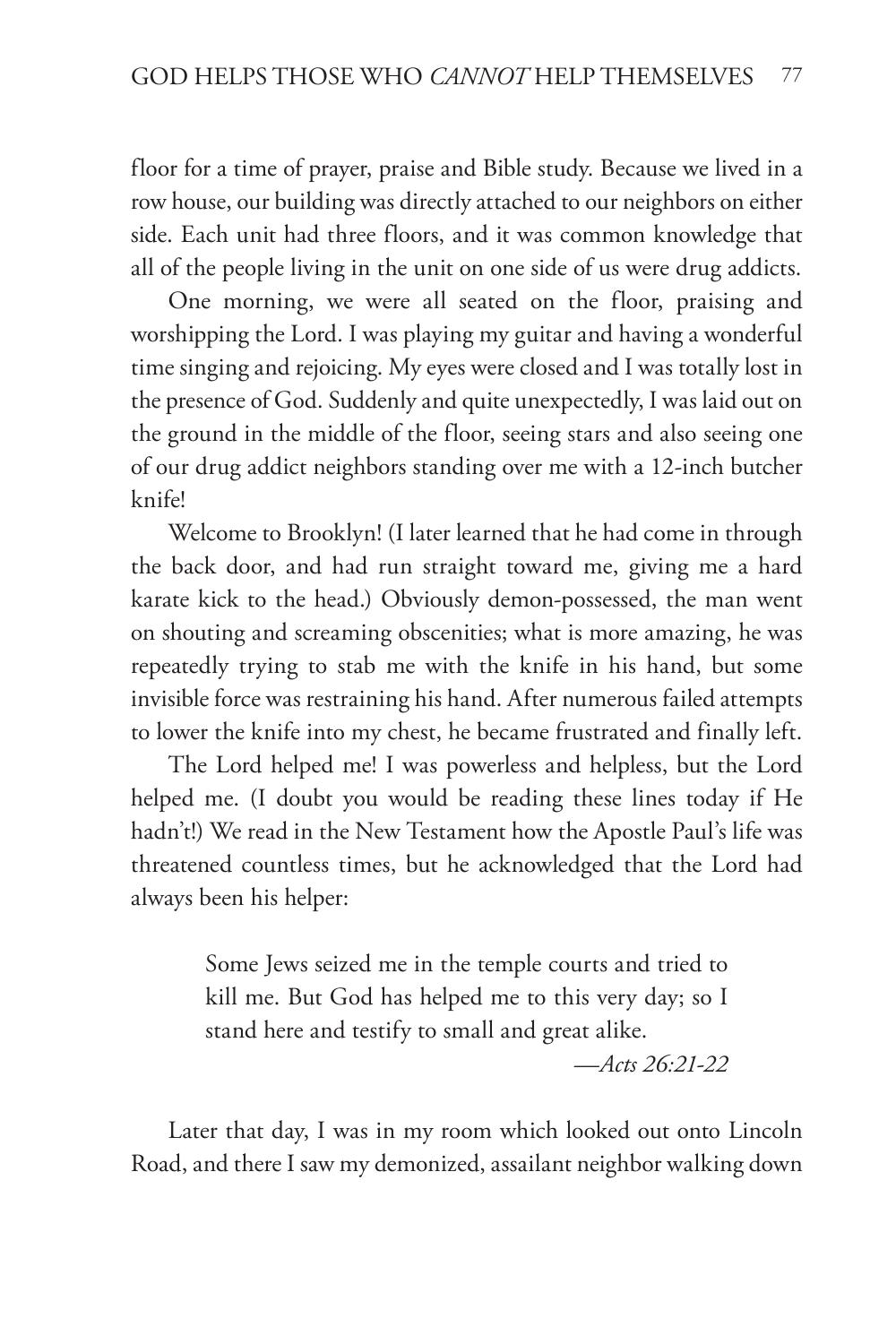the sidewalk. I heard a voice speak clearly to me, "Go out and talk to him."

I immediately responded, "I rebuke you, Satan. Get behind me!"

I heard the voice a second time, "Go out and talk to him."

This time I knew it was the Lord, not the devil, so I reluctantly went outside. Before I could speak, the other man approached me, now like a gentle lamb, saying, "Please forgive me. I don't know what came over me in there this morning, but I am truly sorry." Well, I knew *what* came over him—it was the devil—but I just didn't feel like this was the best time to give him a long Bible study on demonology! So we shook hands, and I assured him that he was forgiven.

But God works in strange ways. When we have enemies, the Scriptures teach us to love and forgive them; we are not to seek revenge or repay evil for evil; but God also says: "Leave room for the wrath of God, for it is written, 'VENGEANCE IS MINE. I WILL REPAY,' says the Lord" (Romans 12:19, nas) and "Do not touch My anointed ones; do My prophets no harm" (Psalm 105:15).

King Herod learned that lesson the hard way. He had the Apostle James executed, and then he imprisoned the Apostle Peter; but it wasn't long before the angel of the Lord struck him down and his body was eaten by worms (Acts 12:1-23)! You really don't want to mess with God's servants!

About a month after the knife incident, late one night, there was a bad fire in the same unit next door. Several of the residents were trapped on the third floor. We heard people screaming and crying for help, and we were able to rescue them by means of the fire escape. Thankfully, no lives were lost, but the entire building was gutted, and God scattered all of the drug addicts from next door! We had peace from that day on. You just can't make this stuff up!

We used to sing a song in Brooklyn that was taken from Psalm 124—the psalmist's words seemed to resonate more powerfully in our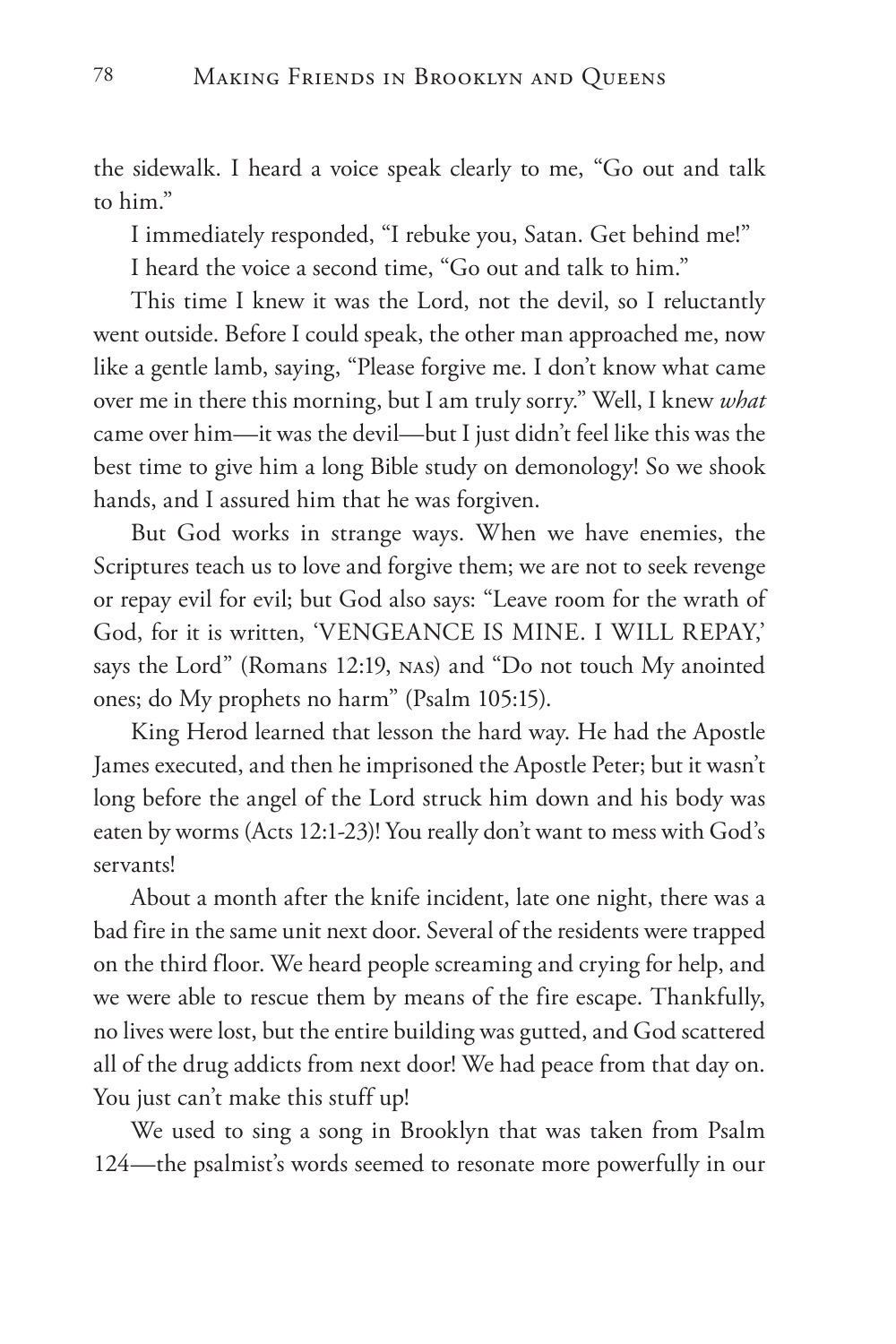hearts after seeing God's amazing hand of protection with us there on Lincoln Road:

> If the LORD had not been on our side-- let Israel say--if the LORD had not been on our side when people attacked us, they would have swallowed us alive when their anger flared against us; the flood would have engulfed us, the torrent would have swept over us, the raging waters would have swept us away. Praise be to the LORD, who has not let us be torn by their teeth. We have escaped like a bird from the fowler's snare; the snare has been broken, and we have escaped. Our help is in the name of the LORD, the Maker of heaven and earth.

*—Psalm 124:1-8*

On a lighter note, one of the ministers with us in Brooklyn had a three-year-old boy who used to love singing the aforementioned chorus. But he substituted a few of his own words, and it was quite humorous to listen to his version:

Instead of… My soul escaped, like a bird, Out of the snare of the fowler… He would sing… My soul escaped, like a bird,

Out of the *snails* on the *flowers*.

Thank God He has delivered us from the "snails on the flowers!"

### *If Your Enemy Is Hungry, Bake Him (or Her) a Cake*

As our ministry in New York began to expand, we had a large group of believers that was raised up in Queens. It was decided to plant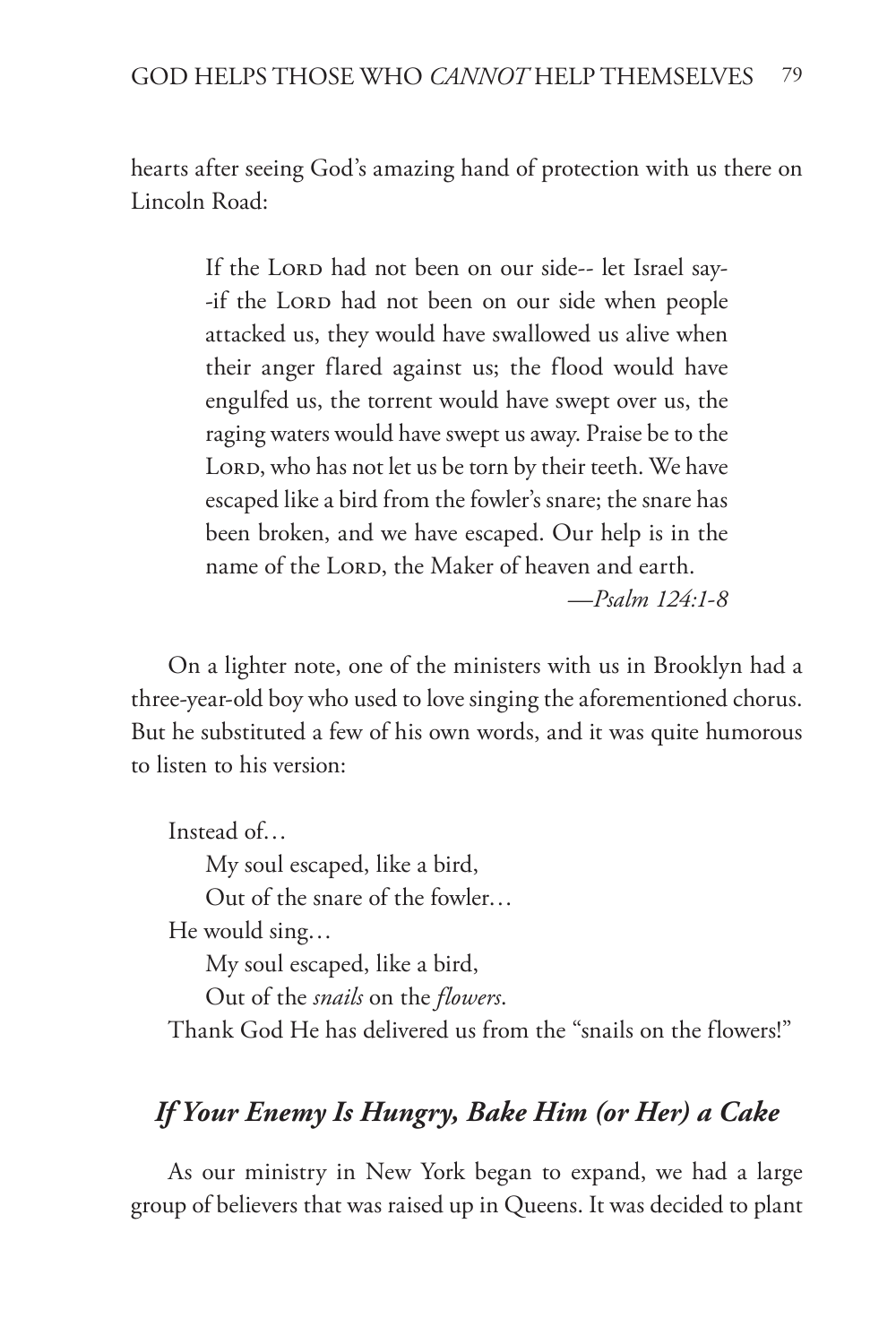a separate church there, and after some searching, we found a suitable location to rent. Once all of the necessary building permits had been secured from the city, we began extensive renovations on the building to get it ready for our church services.

As the work was nearing completion, we announced the date of our first Inaugural Service for the new church throughout the community. Unfortunately, we had a neighbor who was not at all happy about having a church next door. She was a woman of great influence; she filed a complaint with the city, and the city came in and revoked our Use and Occupancy Permit.

Everything came to a halt. We had spent thousands of dollars on the renovations and repairs to the building… all for naught! And we had already advertised our first service quite extensively in the surrounding neighborhoods. Now we had to cancel everything.

I was so discouraged, but more than discouraged, I was downright angry—angry at the woman who was causing all of this trouble. One morning, I was praying about the situation, asking the Lord to deal with this woman ("Lord, call down fire on her like you did in Elijah's day") and to help us to proceed with our church plans. As I was praying, I kept sensing that still, small voice of the Lord inside saying, "Bake a cake for her."

#### *Bake her a cake? That's ridiculous!* I thought.

Again the Lord spoke to me, "Have one of the ladies in the church bake a cake and *you* take it to her." Well, after a long battle with the Lord, I finally surrendered. I had one of the ladies bake a nice cake, and when it was ready, I took it over to our neighbor's house. As I climbed the steps to her front porch, my heart was pounding. I didn't know what I was going to say. I rang the doorbell and waited. No answer. I rang it again and waited. No answer. I was relieved.

Now we would go to Plan B. I had already written out a note to leave with the cake in the event that no one was at home. I placed the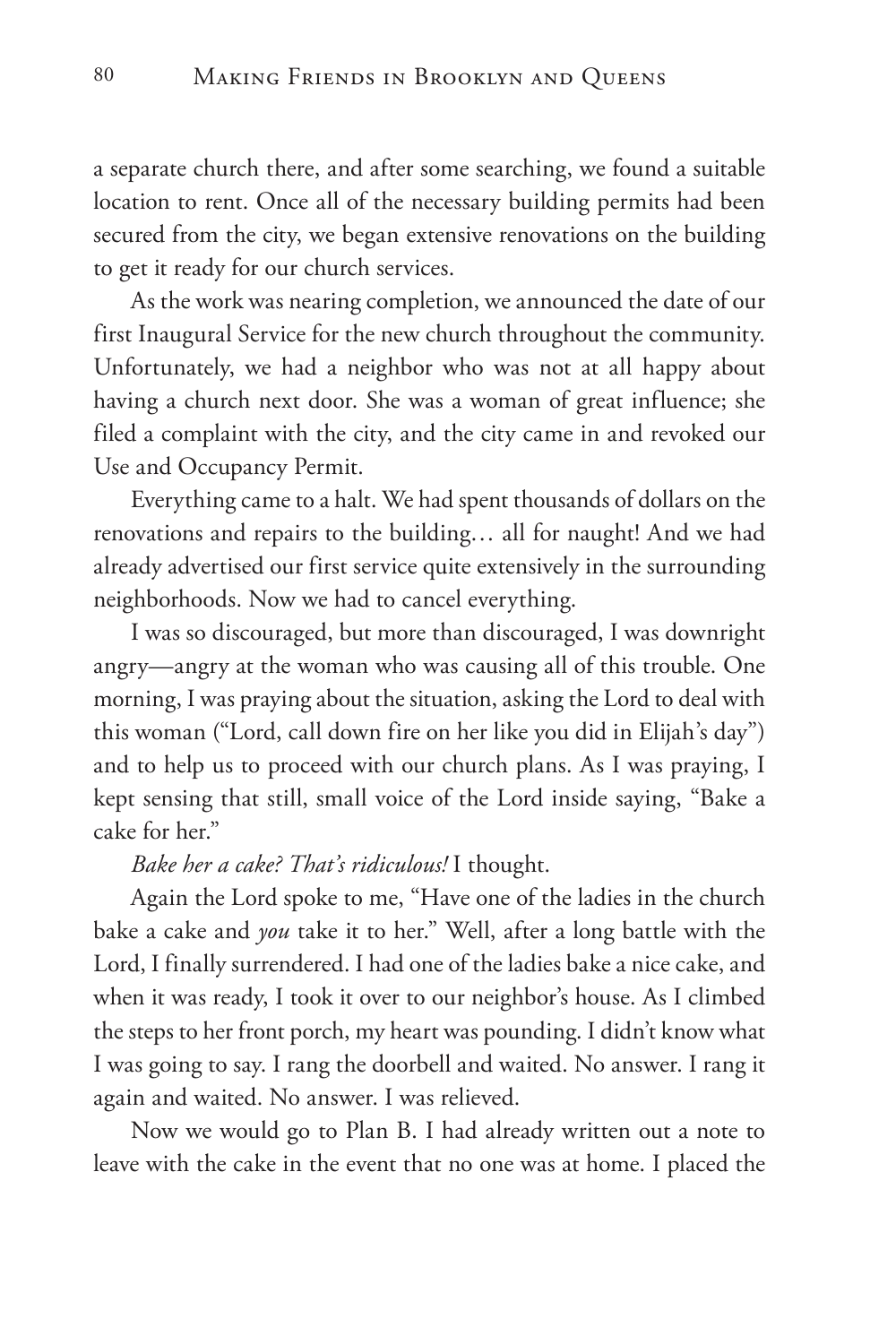cake along with the card in front of the door, and started to walk away. Unexpectedly, I heard the front door creak as it was slowly opening.

"Hello Mrs. X (I honestly cannot remember her name now), I am Pastor Wayne Pratt from the church down the street, and we wanted to express our love and thanks to you for being such a great neighbor; we've brought you this cake. God bless you!" She was literally speechless. That's right. She never uttered a single word! But within 24 hours, the city contacted us, informing us that our Use and Occupancy Permit had been approved. We could go ahead with our church plan! And guess who was seated in the first row for our Inaugural Service there in Queens? Yep, the cake lady! You've got to be kidding me: you couldn't make up a story like this one, even if you tried! God is so good!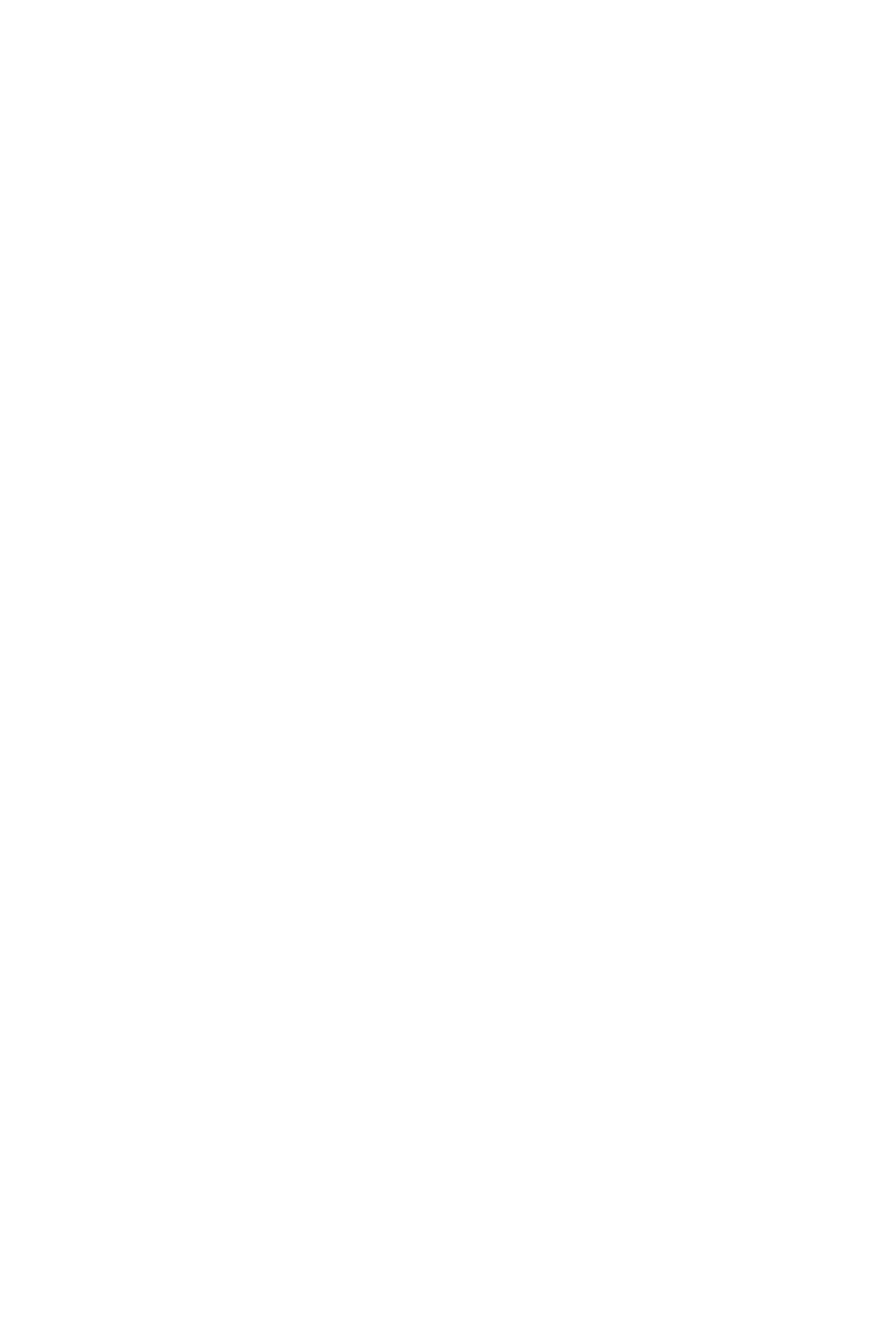**9**

# **I Left My Heart (and Liver!) in San Francisco**

On this rock I will build My church, and the gates of Hades will not overcome it.

—*Matthew 16:18*

OCCASIONALLY, WELL-MEANING BELIEVERS have asked<br>
me, "Pastor, would you please come to our town and help us start a church?"

My answer has always shocked them (which may explain why I am seldom asked anymore): "I don't know how to start a church."

They get that puzzled look, and I can see the "wheels" turning in their heads as they wonder: *You're a pastor… you're supposed to know how to start a church, aren't you?*

Jesus couldn't have been any clearer when He told Peter, "*I* will build *My* church." The Church is a "building from God, a house *not made with hands*" (2 Corinthians 5:1); it will not have a single human fingerprint on it! It will be *His* workmanship (Ephesians 2:10) for the praise of His glory!

So why does God need apostles, prophets, evangelists, pastors and teachers (Ephesians 4:11) if He can do all of the work Himself? Well,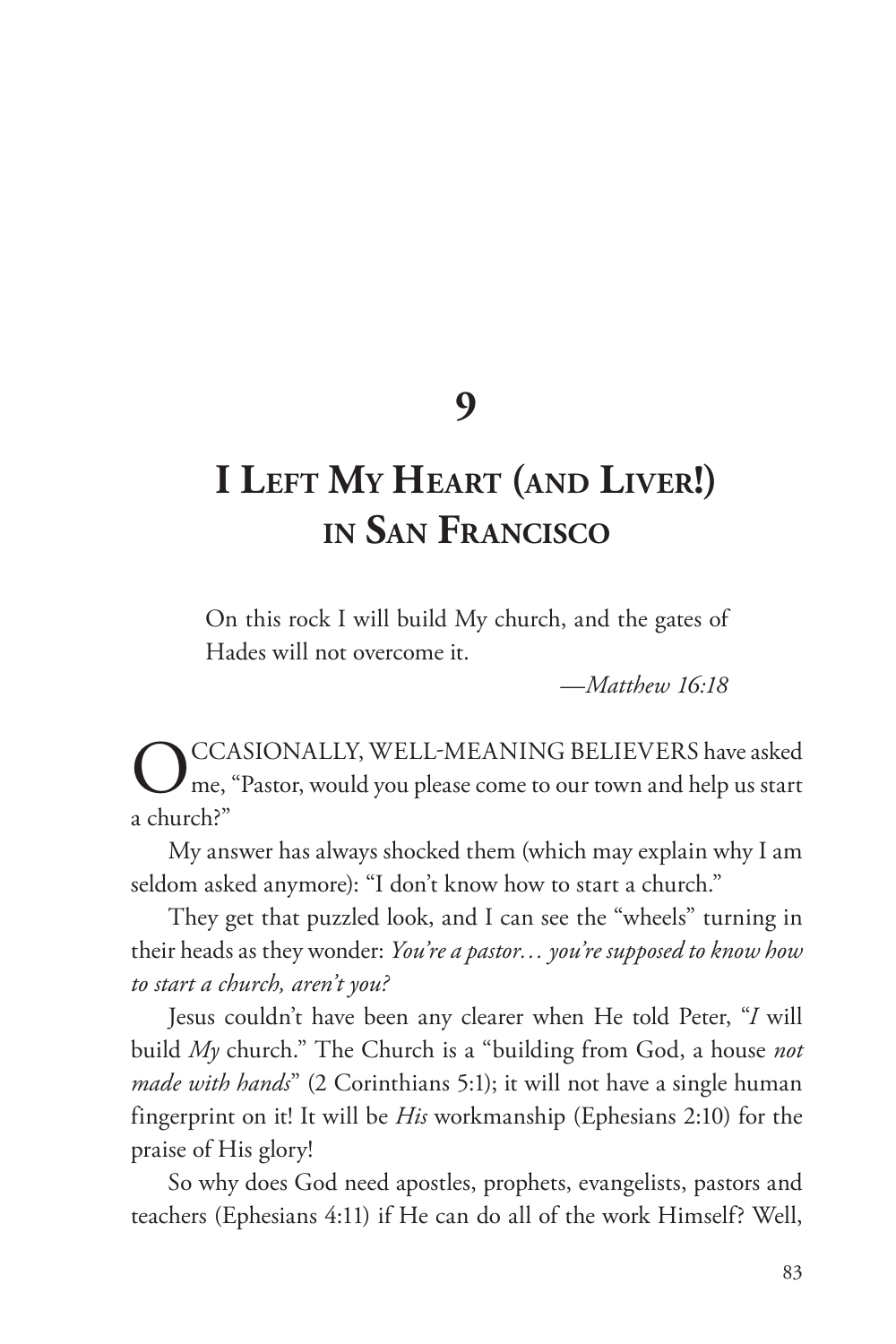the answer to that question is complex, certainly beyond the scope of this little book, but in a nutshell, God wants us to learn to "co-labor" with Him:

> For we are co-workers in God's service; you are God's field, God's building.

> > —*1 Corinthians 3:9*

As God's co-workers we urge you not to receive God's grace in vain.

—*2 Corinthians 6:1*

In other words, we work *alongside* Him. We find out what He is doing, and we work with Him. I often envision our co-laboring with the Lord to be very much like an apprentice son learning a skill or trade under the tutelage of his more experienced father.

Jesus knows how to start a church… read Acts chapter two! The birth of the first church was supernatural: it was not the result of a oneyear demographic study or the formation of a fundraising committee. It came about through the outpouring of God's Spirit. Yes, God used Peter to preach on the day of Pentecost and 3,000 came to Christ, but it is actually the *Holy Spirit* who convicts people of their sins (John 16:8) and it is the *gospel* that is the power of God that brings salvation (Romans 1:16).

A passage of Scripture that has often been a "lighthouse" to me in my ministry is, quite interestingly, ascribed to Solomon, the builder of the most glorious temple ever constructed on earth:

> A song of ascents. Of Solomon. Unless the LORD builds the house, the builders labor in vain. Unless the LORD watches over the city, the guards stand watch in vain.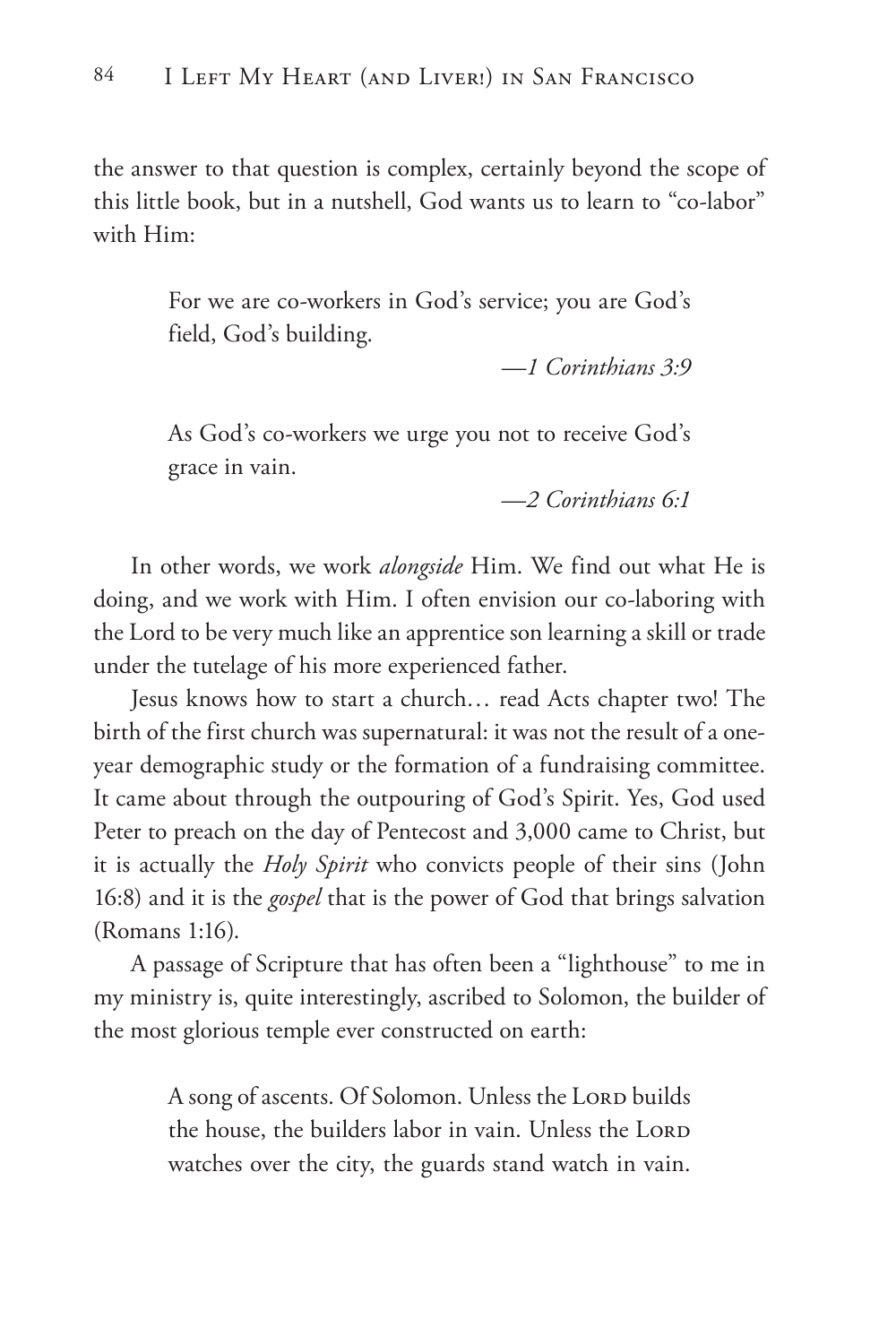In vain you rise early and stay up late, toiling for food to eat—for He grants sleep to those He loves.

*—Psalm 127:1-2*

Unless God builds a church, all of our well-laid plans and hard work are for naught. But it is a beautiful thing to behold when the *Lord* builds *His* church!

#### *A Church Is Born*

In 1983, a Christian lady that I knew in Newark, New Jersey, contacted me and explained that her sister, her mother, and a few other relatives lived in San Francisco, California. She shared the burden of her heart for them to get saved, and pleaded with me to visit them and try to lead them to the Lord.

After praying about it, I felt inspired to go. I stayed in the basement of the house where the sister and mother lived. I didn't know what to expect, but God began to do something truly amazing. The mother and sister both received Christ; then two nieces got saved. After a week, we had 14 new believers who were ready to be baptized. We got permission to use a lady's swimming pool for the baptism, and how cold that water was in the middle of December! (See more about baptism in chapter 11, "Streams in the Desert," on page 97).

God kept adding to the little group (see Acts 2:47), and before long, we had 25 people. Shortly after that, we asked Pastor Luis Lozano and his wife (who were part of our ministry team) to come help shepherd these precious souls. The numbers continued to increase… there were marvelous testimonies of healing, deliverance, and salvation. Before long, we had 40 people gathering three times a week in the house. We had a church! God eventually raised up several full-time pastors and missionaries from the group, and sent them out to different parts of the world. What a blessing!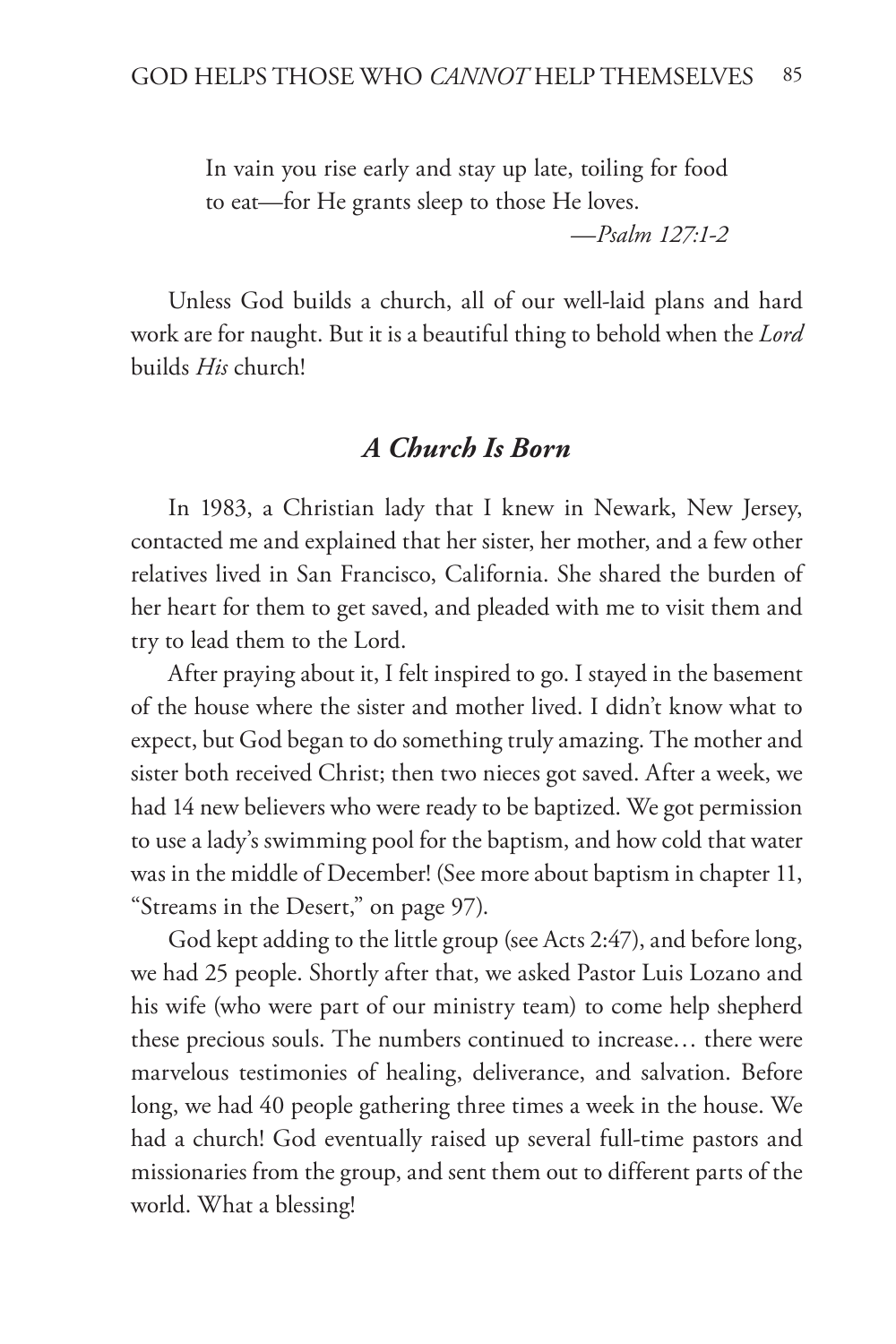I reiterate what I stated at the beginning of this chapter: *I* don't know how to start a church. But I've seen *God* start churches!

#### *In the Shadow of Death*

Jesus said to him, "Let the dead bury their own dead, but you go and proclaim the kingdom of God."

*—Luke 9:60*

Every few months, I would travel from Newark, New Jersey, to visit the group in San Francisco. The church eventually outgrew the house where they were meeting. On one occasion, I flew out to help Pastor Luis look for a proper facility to rent—a place suitable for the church as well as a pastoral residence.

One morning, we found a few properties advertised in the newspaper, so we made necessary arrangements to go and look at them. After viewing several places that were either too expensive or not suitable for our purposes, we were on our way to look at one last building, and we got lost (this was long before GPS!). In the process of trying to return home, we stumbled upon a vacant house for rent that was not even listed in the paper.

We called the realtor, and the next day went to see the place. It was a nice house in a perfect location. And the rent was quite reasonable. Wow, what not to like? We signed the lease and within a day or two, had moved into our new church home which was located in a part of San Francisco known as "Visitacion Valley." The area purportedly gets its name from the fact that, in the 1800s, there was a great *visitation* of God and mighty revival that took place there. (I am not making this up!)

Several weeks later, we were talking to one of the neighbors and began to understand why such a nice house had been vacant for so long, and at such a reasonable price. He asked us, "You *do* know the history of that house you're in, right?"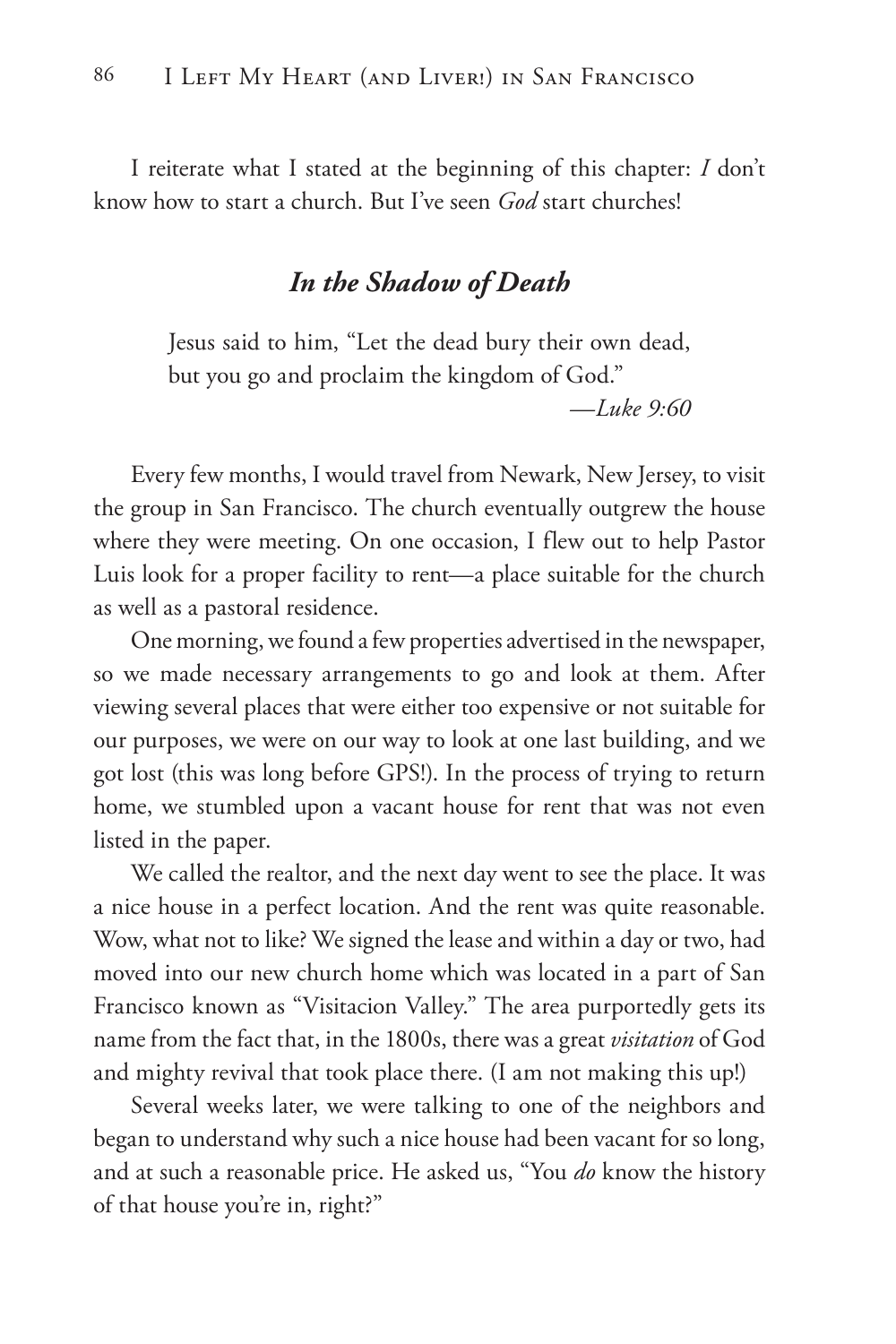"What history?" we asked.

"Someone was murdered in that house about six months ago. No one else wanted to rent it but you!" the neighbor explained.

Well, as the saying goes, "Fools rush in where angels fear to tread." But we were in now, so there was no turning back!

#### *Liver Again?*

I know what it is to be in need, and I know what it is to have plenty. I have learned the secret of being content in any and every situation, whether well fed or hungry, whether living in plenty or in want. I can do all this through him who gives me strength.

*—Philippians 4:12-13*

At this point, you are probably wondering about the "liver" part in this chapter's title. Glad you asked.

After scraping together what little money we had in order to rent our "new" house, we went through a time of great necessity. The house needed a good coat of paint on the outside, but we had no money to buy paint. One afternoon, we were rummaging around in the cellar, and we came across four or five different cans of old paint. We decided to mix them all together and give the exterior of the house a face lift. I can't exactly describe the color, but it was a cross between salmon, pink, purple, and burgundy… whew, it was unique!

More importantly, our food supplies finally ran out except for two things: rice and liver! We ate liver for 10 days… fried, broiled, ground. The pastor's wife lovingly prepared it every way imaginable. At last, I went to Pastor Luis and told him, "Brother, I just can't eat any more liver. You do what you want, but today I am declaring a fast until God sends *something* else for us to eat!"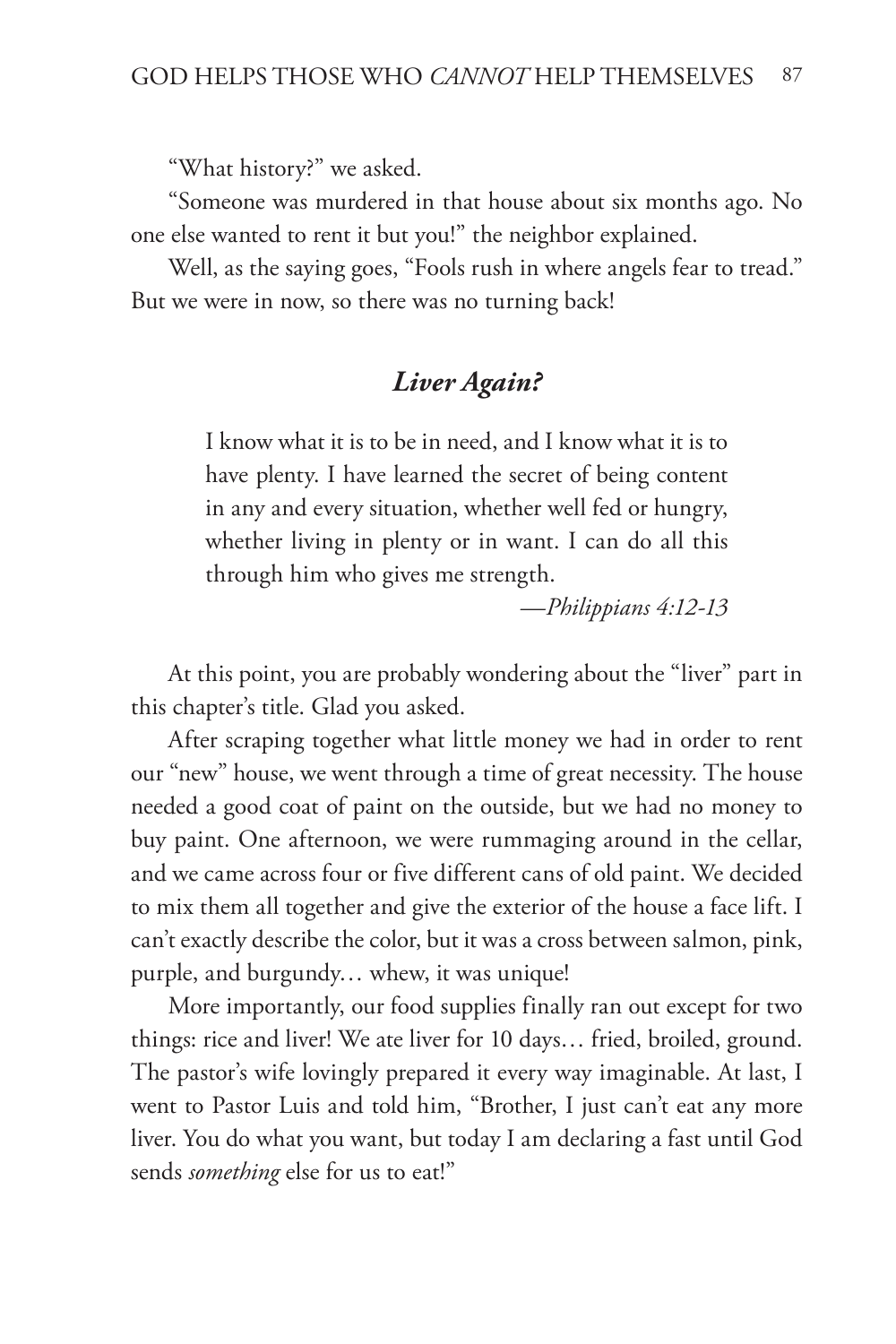Several days later, a brother from the church who had just recently been converted came to the house carrying a McDonald's bag in his hand. The pastor was quite excited, thinking, *Hallelujah, the Lord provides! It must be a Big Mac!* When Pastor Luis asked him what was inside the bag, he opened it, and to Luis' disappointment, no Big Mac! Instead, there was a .38 caliber pistol! The brother explained that before becoming a Christian, he had been a member of a street gang, and his job had been to carry the weapons. Now that he had found a new life in Christ, he wanted to get rid of this emblem of his past. He and the pastor drove to a bridge nearby, and the brother threw the pistol into the San Francisco Bay, screaming, "I don't need you anymore!" (And you think being a pastor is unexciting?)

The very next day, the same brother and his wife brought bags and bags of groceries to the house. Thank You, Lord! Miraculously, God sent us abundance! I don't want to offend any "liver-lovers" who might be reading, but I have never again eaten liver since 1983. I left my liver in San Francisco!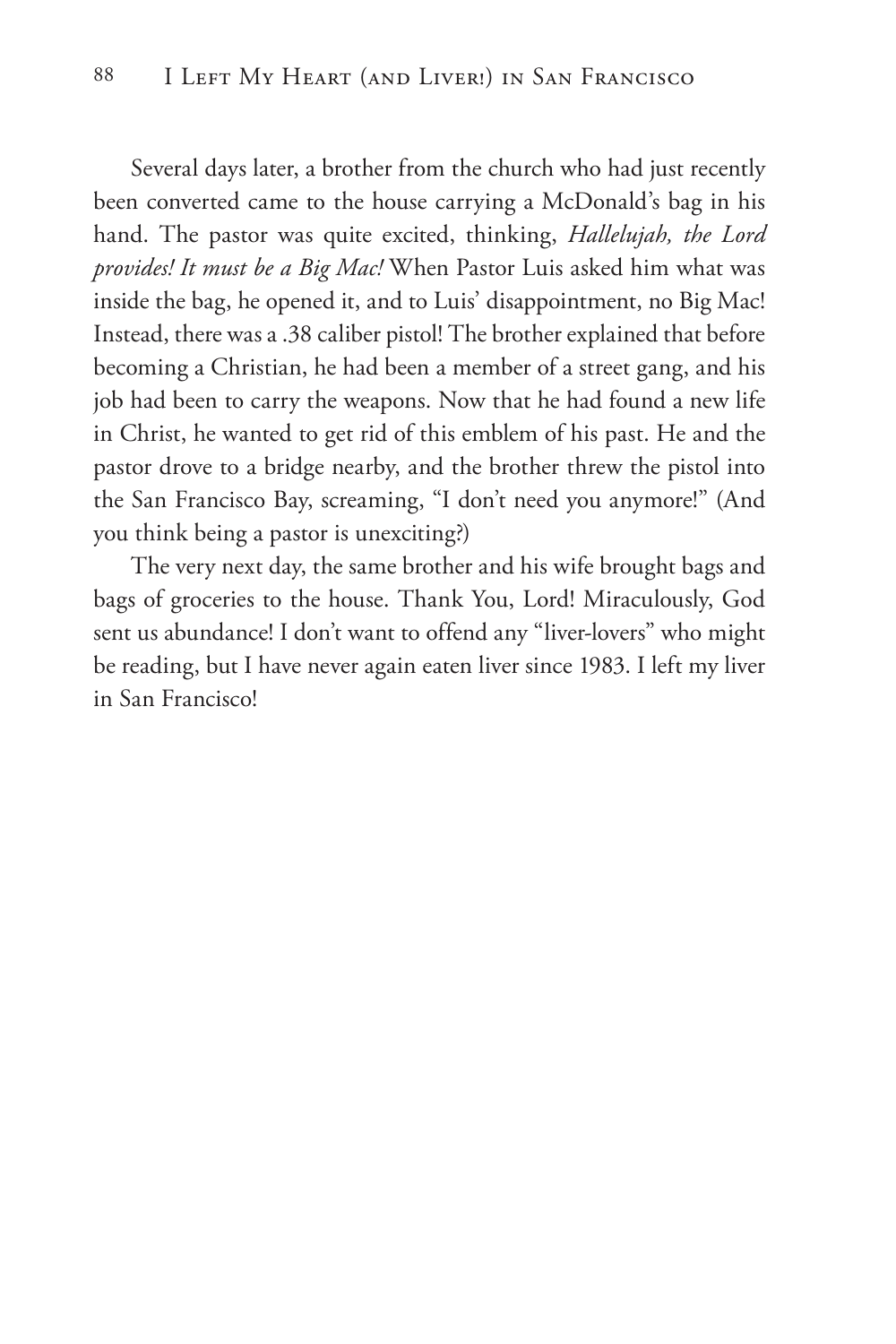## **10**

## **Pass the Garrobo and Cusuco, Please**

The Lorp is my light and my salvation—whom shall I fear? The Lorp is the stronghold of my life—of whom shall I be afraid? When the wicked advance against me to devour me, it is my enemies and my foes who will stumble and fall. Though an army besiege me, my heart will not fear; though war break out against me, even then I will be confident.

*—Psalm 27:1-3*

EL SALVADOR IS A BEAUTIFUL COUNTRY. But from 1980<br>to 1992, the nation was ravaged by a civil war that claimed the lives of more than 75,000 Salvadorans. And because of the U.S. involvement in the conflict, El Salvador was a very dangerous place for Americans during that time. On June 19, 1985, four off-duty U.S. Marines and nine others had been killed at sidewalk restaurants in the Zona Rosa section of San Salvador. To say the least, January 1986 was not exactly the safest time to plan a mission trip to El Salvador. However, when we walk with the Lord, our safety is not dependent on circumstances—*He* is our safety!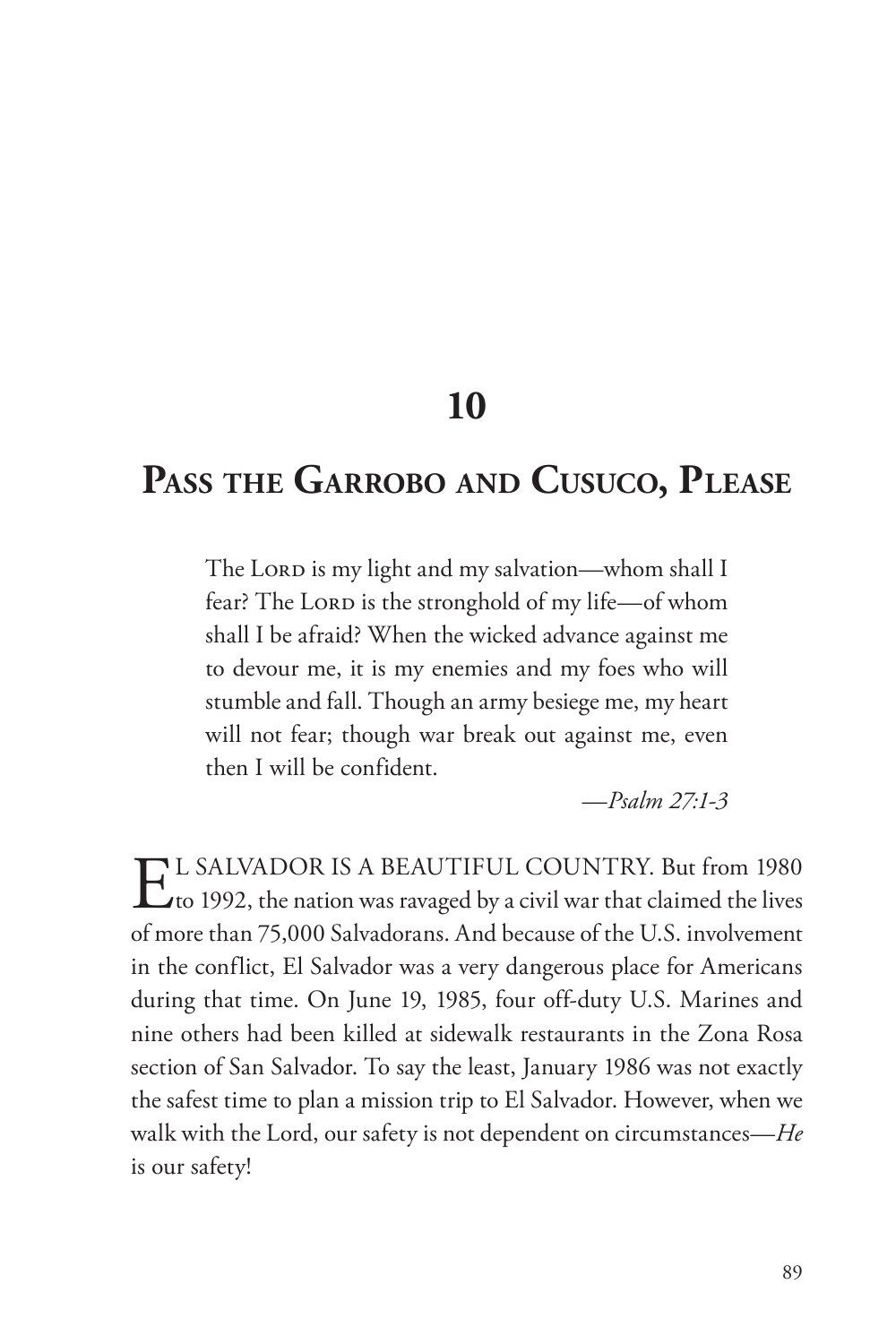I had been invited to join an American pastor and a medical doctor from the Dominican Republic to attend a church conference in San Miguel, El Salvador. Our plane landed at the San Salvador airport without incident, but we then needed to take an internal flight from San Salvador to San Miguel, because all public ground transportation had been halted, and it was far too dangerous to travel by car.

#### *You're the Pilot Now*

Our plane was a small four-seat Cessna of 1945 vintage! These planes were so old, they were literally falling apart! With rapt attention, I watched the plane that was taking off before ours; I could not believe my eyes. As the aircraft was moving down the runway, I saw a young boy running alongside the plane trying feverishly to slam the door shut from the outside! *Oh, this flight is going to be fun!* I thought.

We boarded our plane, ready for takeoff. For some reason, I was seated in the copilot's seat (maybe my two friends knew something I didn't know!). Once we were airborne, I noticed that none of the gauges on the instrument panel were working. I asked the pilot about it, and he chuckled, "Oh, those quit working a long time ago." That made me feel a lot better!

El Salvador has many volcanoes, and at least 20 of them are active. (On a more recent visit to San Miguel in 2012, I was able to hike to the summit of the famous Volcán Chaparrastique, which ended up erupting again on December 29, 2013!). As we were approaching San Miguel, I was marveling at the beauty of El Salvador's landscape. Then I posed a second question to the pilot that turned out to be near fatal. Pointing to the controls in my copilot's seat, I asked the pilot if they still worked. Suddenly, he flicked a switch, and with a mischievous smile, he announced, "You're the pilot now... you are flying this plane!" At first, I thought he was joking, but I soon realized *I* was now the pilot!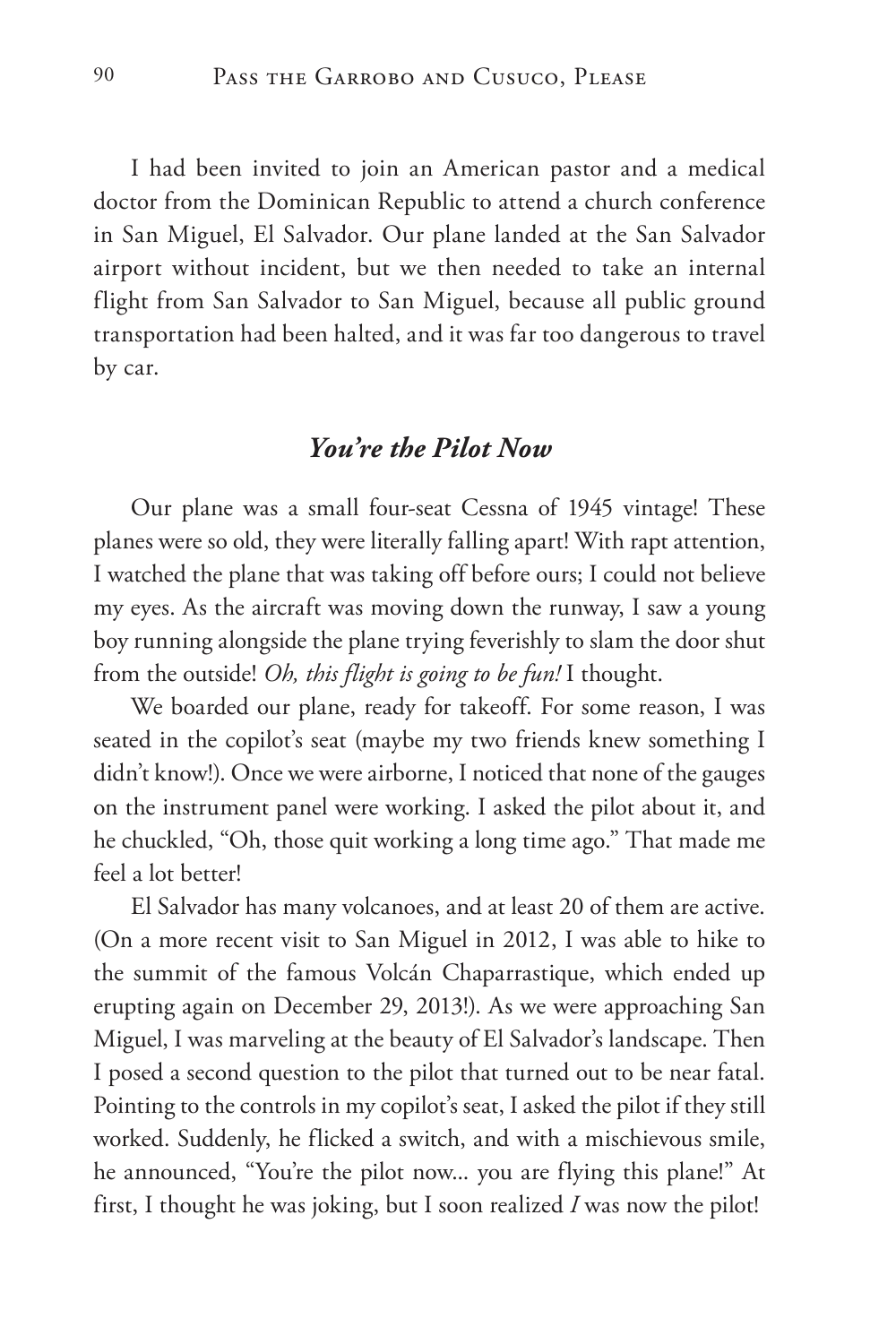I quickly discovered that steering a plane is very different from driving a car, as evidenced by the fact that our plane was now heading straight down into the cone of one of El Salvador's beautiful volcanoes! My two companions both began to scream to the pilot, saying, "Take the controls away from him. He's going to kill us all!" (It's in situations like this that we find out just how much our friends trust us!)

Thankfully, the pilot regained control of the aircraft and landed us safely in San Miguel. We were greeted by Pastor José Rivera, a precious man of God and lifelong friend. The pastor drove us directly to the church, as our first meeting was scheduled for that evening.

#### *Joyride into a Guerilla Camp*

Whoever dwells in the shelter of the Most High will rest in the shadow of the Almighty. I will say of the LORD, "He is my refuge and my fortress, my God, in whom I trust." Surely He will save you from the fowler's snare and from the deadly pestilence. He will cover you with His feathers, and under His wings you will find refuge; His faithfulness will be your shield and rampart. You will not fear the terror of night, nor the arrow that flies by day, nor the pestilence that stalks in the darkness, nor the plague that destroys at midday. A thousand may fall at your side, ten thousand at your right hand, but it will not come near you.

*—Psalm 91:1-8*

We had a wonderful service in the church that night, and afterward I noticed that many of the church members were loading into the back of a large flatbed truck. I asked Pastor Rivera what they were doing. He explained that most of his people had no transportation, so this was the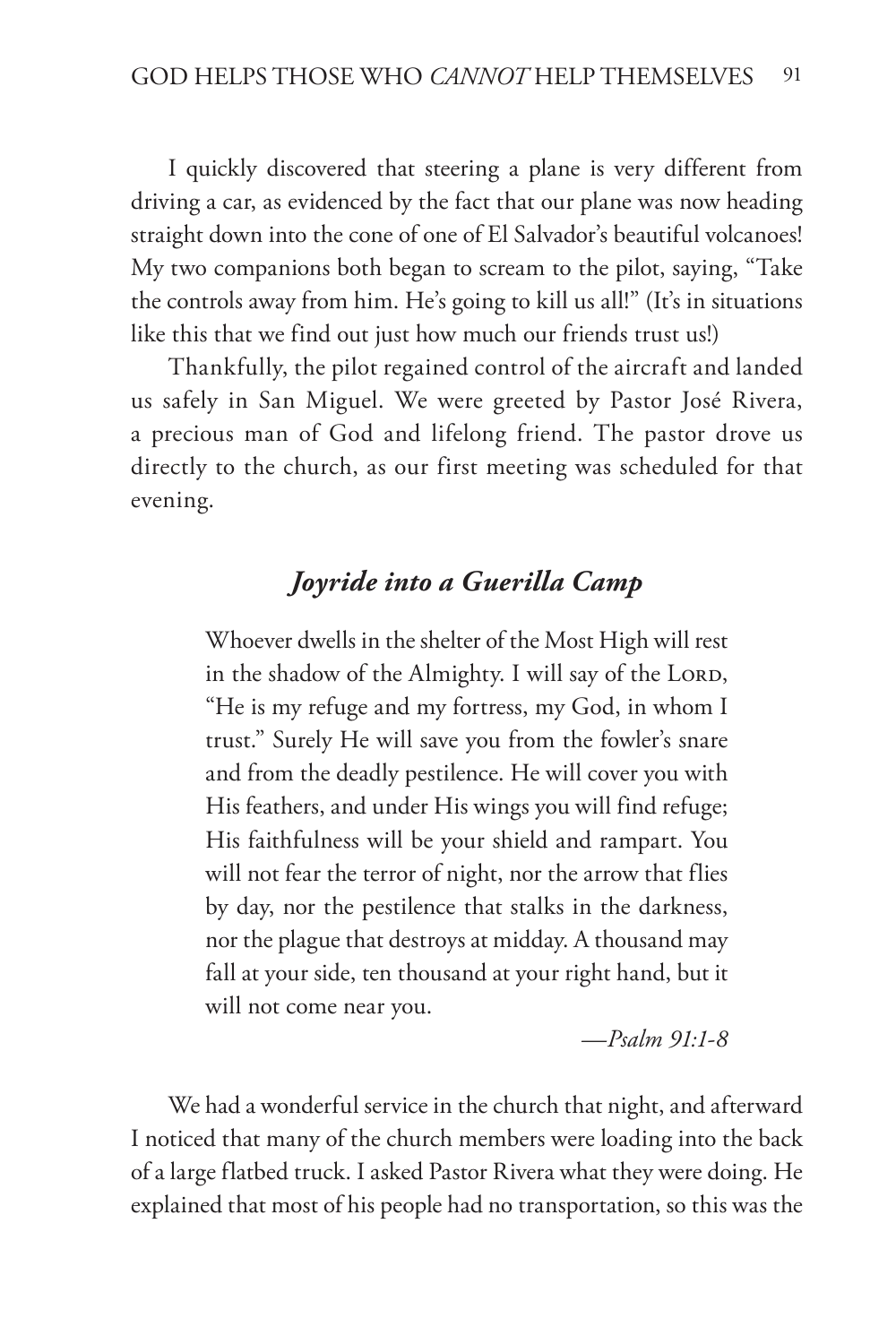"shuttle" that would take them back home. I asked him if I could ride along, and he tried his best to discourage me, saying, "Pastor, it would not be wise. Americans like you are prime targets in the country now, and you would be like a sitting duck on the bed of that truck. Please don't go, it would be too dangerous."

Pastor Rivera was right, but I still insisted in going. So there I was, standing on the back of a flatbed truck with 40 Salvadorans, travelling around in the dark of night in the middle of a civil war! (Sometimes my wife tells me, "You just won't listen, will you!" I often seem to be lacking what one senior man of God used to call "sanctified common sense!")

After we had dropped off most of the people, one mother with several small children still remained on the back of the truck. What took place next left an indelible mark on my life; it still brings tears to my eyes 30 years later. We continued for some distance, and finally stopped in the middle of nowhere: it was a dark, desolate jungle area, with no lights in sight. The driver shut the engine off, and the mother with her children climbed down, said "Good night," and started walking up a steep slope into the darkness.

I couldn't believe my eyes. I asked the driver, "Where are they going?"

He explained, "They live about three more miles up that mountain. There are no roads to their house. She and her children walk that distance each way to come to church; they come faithfully for every meeting—they never miss a service!"

And we can't make it to church because it's raining, or a little too hot outside? Oh, we make so many lame excuses! God help us!

Two days later, we were back in church. After the service, Pastor Rivera introduced me to one of the church members who was an officer in the Salvadoran Army. The pastor explained to him how I had ridden along in the flatbed truck several nights before. The officer was quite shocked, and when he heard about our last stop in the desolate jungle area, he said, "It's a miracle that Pastor Wayne is still alive. That whole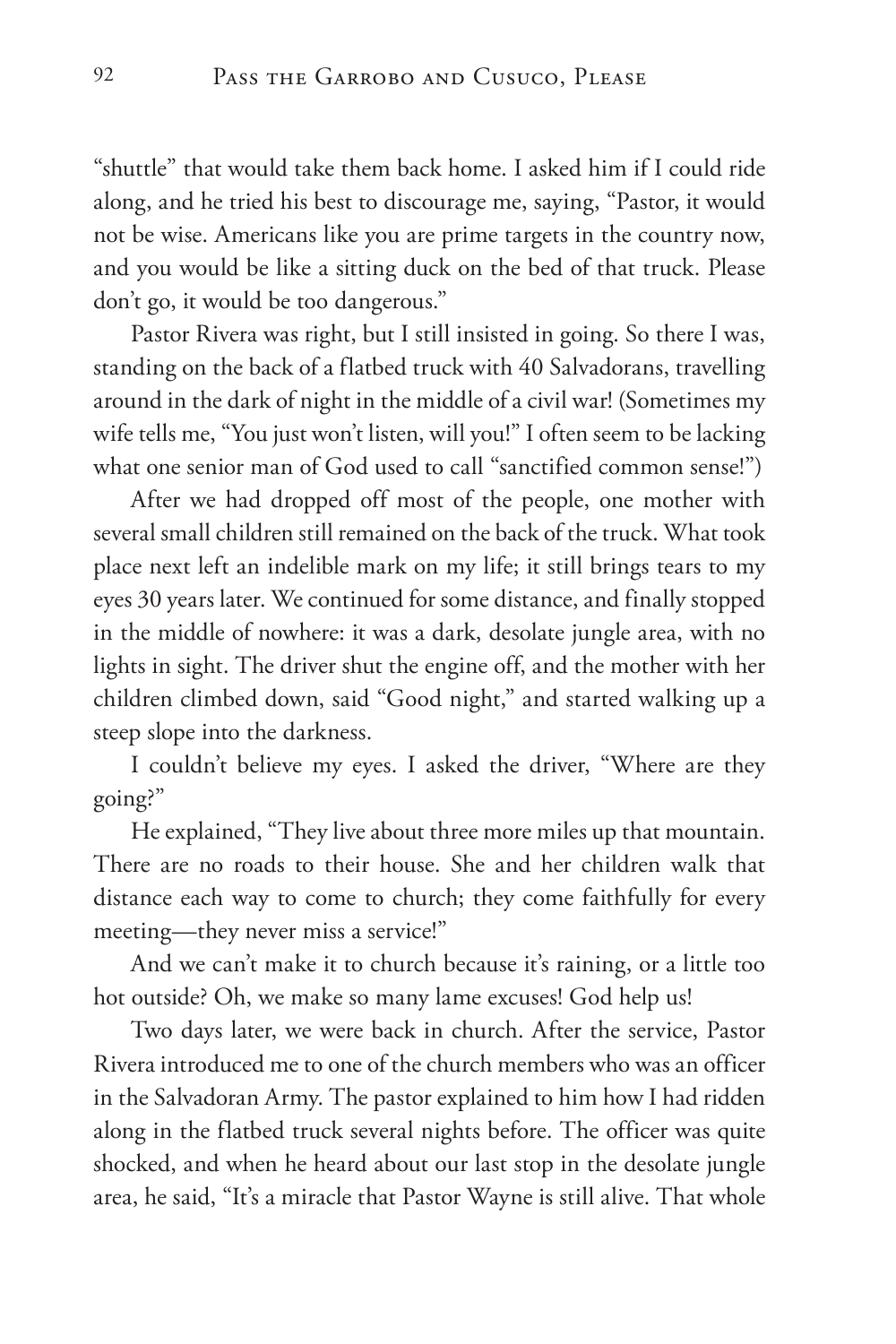jungle area was a guerilla camp, and the army had a major firefight with them there the very next day!"

Thank God for His marvelous protection on my life and for keeping me safe that night. But I want to say a few words about brave men and women like José Rivera: pastors, missionaries, and Christian workers, who literally risk their lives to take the good news of Jesus Christ to the hurting and lost in dangerous places. I was only in El Salvador for about 10 days on that 1986 trip, but José and others stayed there for years, facing incredible hardships and hazards that we can't even comprehend. Several different times, their church compound was right in the crossfire of fierce gun battles between the Salvadoran Army and the guerilla fighters. In one instance, the pastor and missionaries had to take cover under their beds for 12 days in order to dodge the bullets, going without food, and sneaking out at night to get water when there was a break in the fighting.

#### *The Best Cure for Food Poisoning*

During the civil war in El Salvador, there were often long, protracted periods of time called *paros*. These were stoppages in transportation or strikes by workers or companies—basically, all services came to a halt. When we arrived in San Miguel in January of 1986, the country had already been suffering from a 10-day *paro*. Buses weren't moving (that is why we had to fly from the Capital to San Miguel), no food or goods were being transported, and the people were suffering great hardship.

One day, Pastor Rivera told us that he had a surprise for us: he wanted to take us out to lunch to the new fast food burger restaurant in downtown San Miguel. Wow, a cheeseburger! I certainly did enjoy myself… until later that night.

I developed the worst case of food poisoning I have ever had, and I've had more than my share on the foreign mission field! It never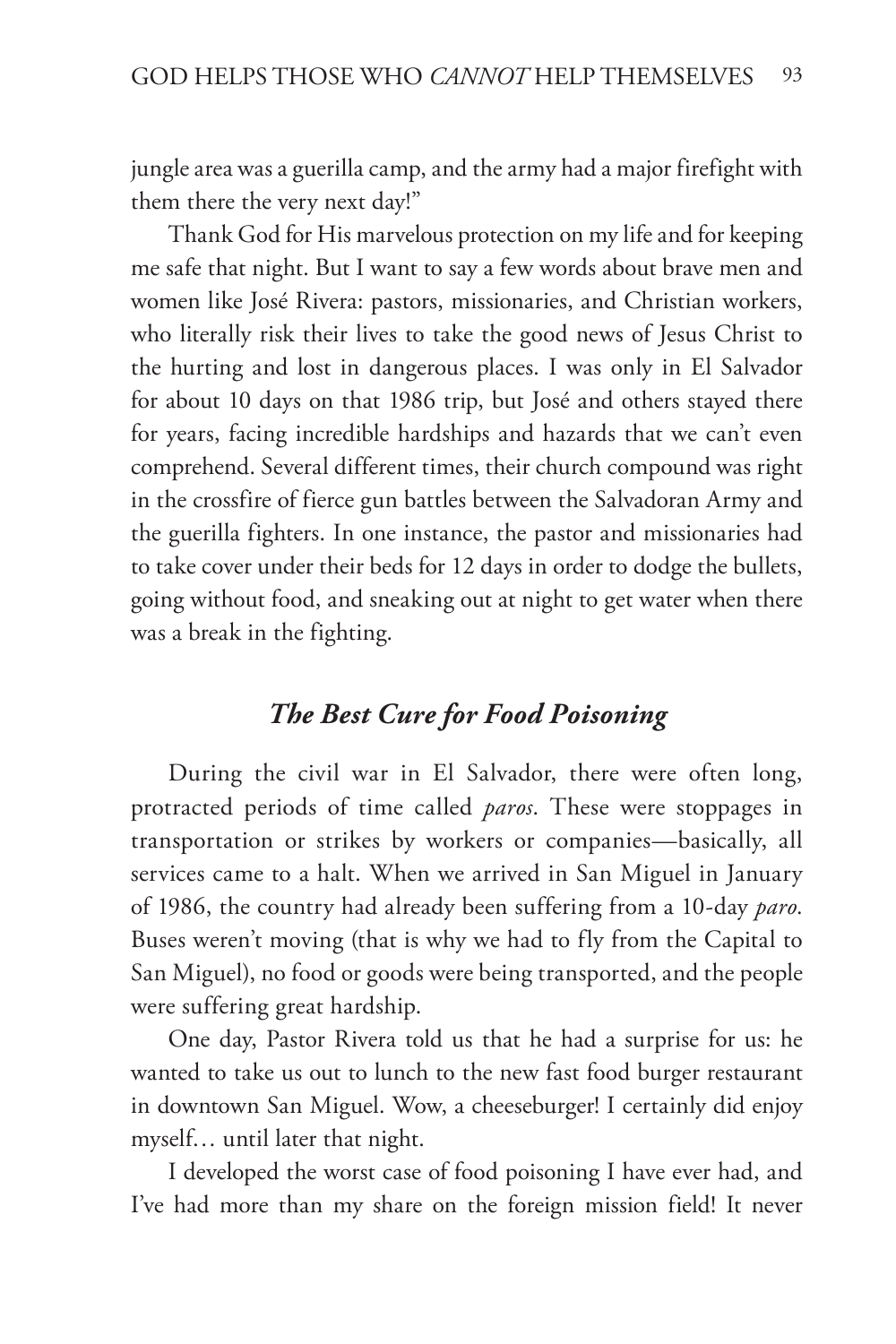dawned on me that, with the extended halt, no fresh meat or food had been coming into San Miguel. Not to mention the frequent power outages that may have caused meat to spoil.

I basically spent the whole night and all of the next day camped out beside the toilet, with severe vomiting and diarrhea. I was sharing a room with the Dominican doctor, but there wasn't much he or anyone else could do to relieve my suffering. Late that second evening, there was a knock at my door. It was Pastor Rivera. Rather sheepishly, he began explaining, "Pastor Wayne, I know you're not feeling well, but one of our poorest families has come from far away with some special food that they have lovingly prepared for you. Just come and eat a little bit so their feelings don't get hurt."

"Ugh… what kind of food is it?" I groaned.

Very diplomatically, the pastor responded, "Well, you don't need to know that, but if you must know, it's called *garrobo*.

"*Garrobo*... what's that?" I inquired.

"*Garrobo* is actually iguana, but don't worry, it tastes like chicken," the pastor smiled. (Why is it that any weird food always tastes like chicken? Poor chickens!)

As I dragged myself out of bed, the Dominican doctor, who had been keenly listening to this whole conversation, followed us to the dining room, muttering under his breath, "This I've got to see!"

After greeting the family who had so affectionately brought this delicacy for me, we prayed and blessed the food. And believe me, I *really* prayed an earnest prayer of faith, claiming God's promise to bless our bread and water, and remove sickness from among us (Exodus 23:25)! I nibbled on the *garrobo* and it tasted quite good (not surprising, as this was the first food I was eating in nearly 48 hours!)—it tasted like fish, not chicken, however! The family went on their way, and I went straight to bed again.

About a half hour later (you can't make this stuff up!), there was an additional knock at the door. It's Pastor Rivera again. "Wayne, I am so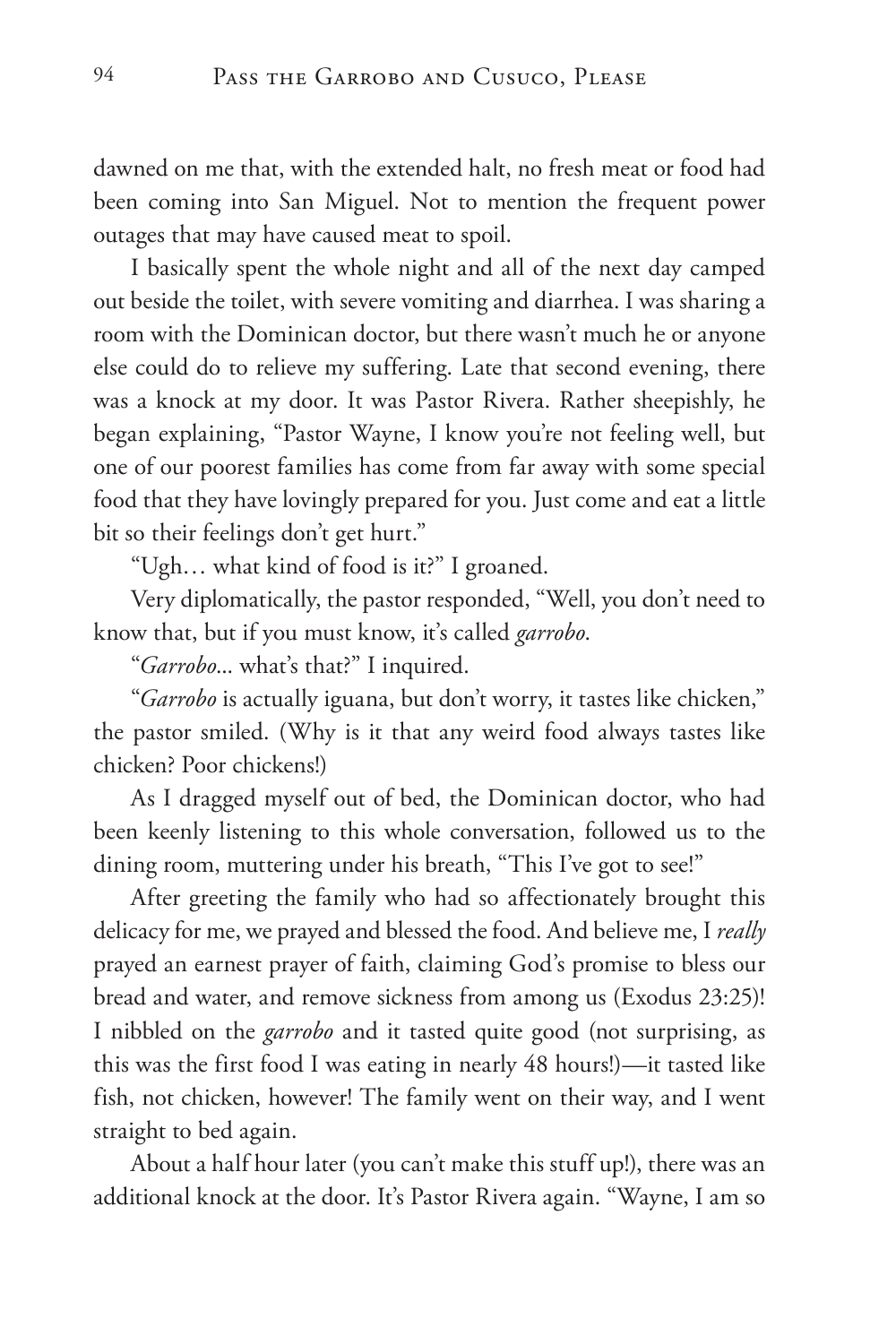sorry to bother you, but *another* family has come from afar with some special food that they have lovingly prepared for you. Come and eat a little bit so that their feelings don't get hurt."

This drill is now becoming quite familiar, complete with the doctor again stating, "This I've got to see!"

"José, do I dare ask what this special food is?" I queried.

"Honestly pastor, it's not important," José replied. "You don't need to know, but if you must know, it's called *cusuco*.

"What in the world is *cusuco*?" I asked.

"*Cusuco* is actually an armadillo, but not to worry… it is quite tasty," the pastor reassured.

By the time I was finished with the *cusuco*, I was surprised to see that I was starting to feel much better. I suddenly began to praise God, telling everyone at the table that I had been healed. To this day, I joke with Pastor Rivera about this whole incident, reminding him that "A cheeseburger made me sick as a dog, but God healed me with *garrobo* and *cusuco*!"

Pass the *garrobo* and *cusuco*, please!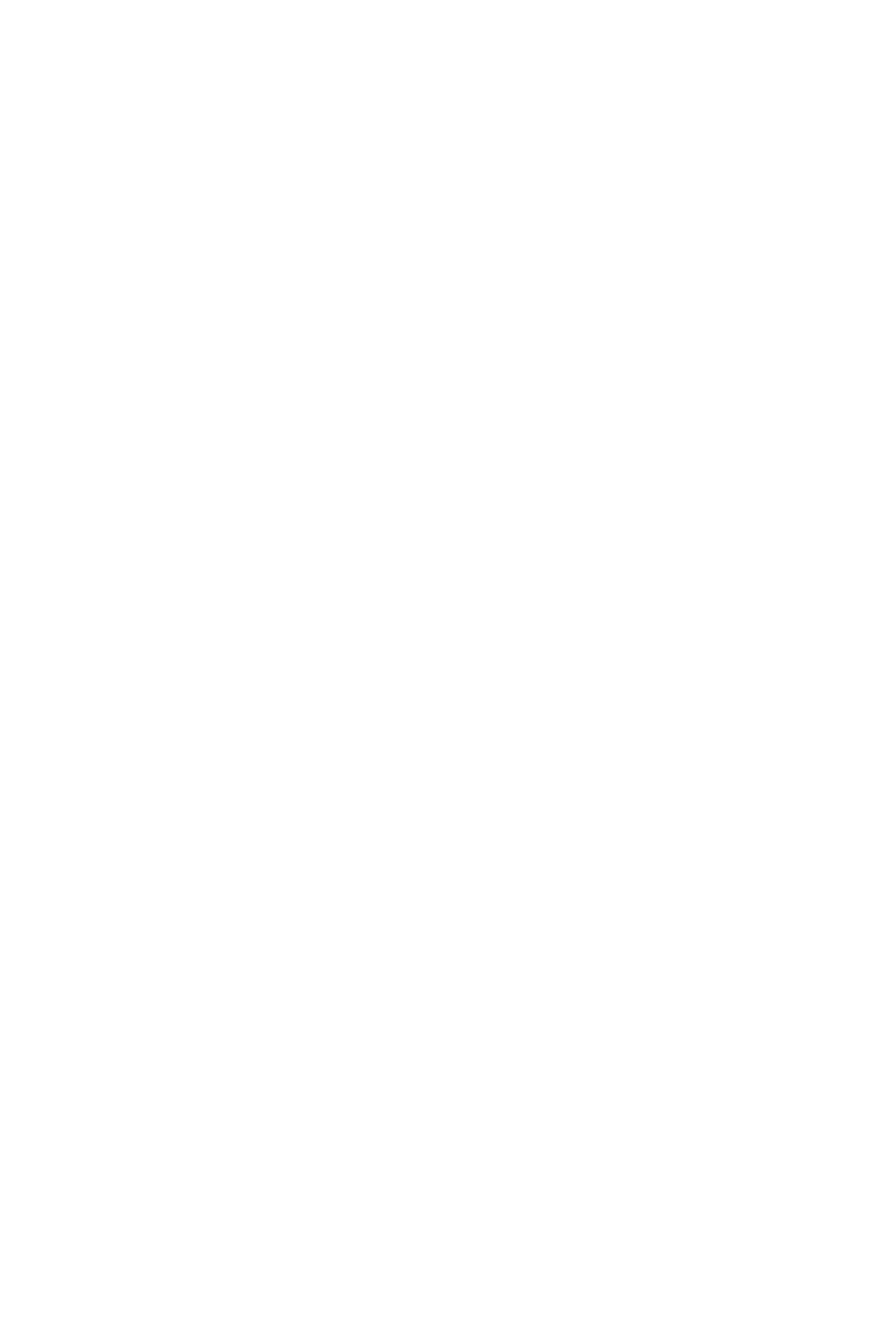**11**

### **Streams in the Desert**

Now an angel of the Lord said to Philip, "Go south to… Gaza." …on his way he met an Ethiopian eunuch, an important official... he was sitting in his chariot reading the Book of Isaiah the prophet. The Spirit told Philip, "Go to that chariot and stay near it." Then Philip ran up to the chariot and heard the man reading Isaiah… "Do you understand what you are reading?" Philip asked. "How can I," he said, "unless someone explains it to me?" So he invited Philip to come up and sit with him. This is the passage of Scripture the eunuch was reading: "He was led like a sheep to the slaughter, and as a lamb before its shearer is silent, so he did not open his mouth…" Then Philip… told him the good news about Jesus… They came to some water and the eunuch said, "Look, here is water. What can stand in the way of my being baptized?" … Philip baptized him… the Spirit of the Lord suddenly took Philip away, and the eunuch did not see him again, but went on his way rejoicing. *—Acts 8:26-39*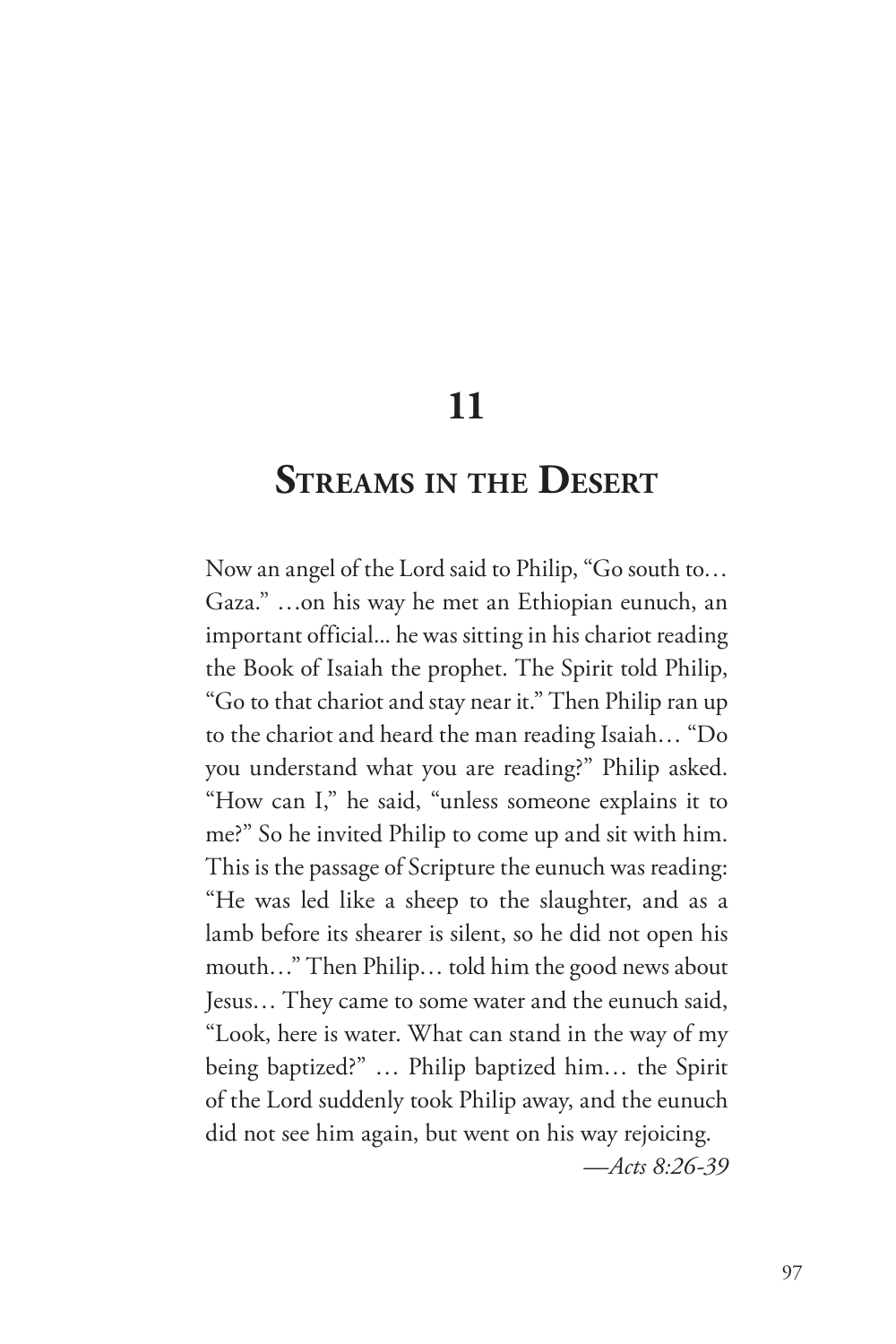OD LOVES PEOPLE. He loves big crowds of people, small  $\mathbf J$  groups of people, and He seems to have the same love for one solitary person.

The evangelist Philip learned this lesson in his experience with the Ethiopian eunuch. Philip was at the height of revival in Samaria—he was preaching to "crowds" in Samaria, and many were being saved, healed, and delivered of evil spirits. There were numerous miracles, signs, and wonders, and many were being baptized in water and receiving the baptism in the Holy Spirit (see Acts 8:6-17). This is the kind of ministry every pastor dreams about!

Then suddenly (and without any explanation), the Lord pulled him out from the revival and sent him down into the desert—for one man. How God loved that Ethiopian! God will move heaven and earth (and His servants) to reach one hungry soul! We read in Psalm 68:6 (NKJV) that "God sets the solitary in families." God is often looking for "one man" who will stand in the gap for Him (Jeremiah 5:1; Isaiah 59:16; Ezekiel 22:30). Surely David was contemplating this mystery of God's amazing love when he wrote:

> When I consider Your heavens, the work of Your fingers, the moon and the stars, which You have ordained, what is man that You are mindful of him, and the son of man that You visit him?

> > *—Psalm 8:3-4 (nkjv)*

What is man—what is *one* man—that the Creator of the universe should care so much for him? What shepherd, but our Shepherd, would leave the ninety-nine sheep to go in search of the one that wandered off, not willing that even one should perish? (see Matthew 18:12-14).

Once Philip had preached Christ to the Ethiopian and baptized him, his mission in the desert was finished. The Holy Spirit literally whisked him away to a different city more than 30 miles away!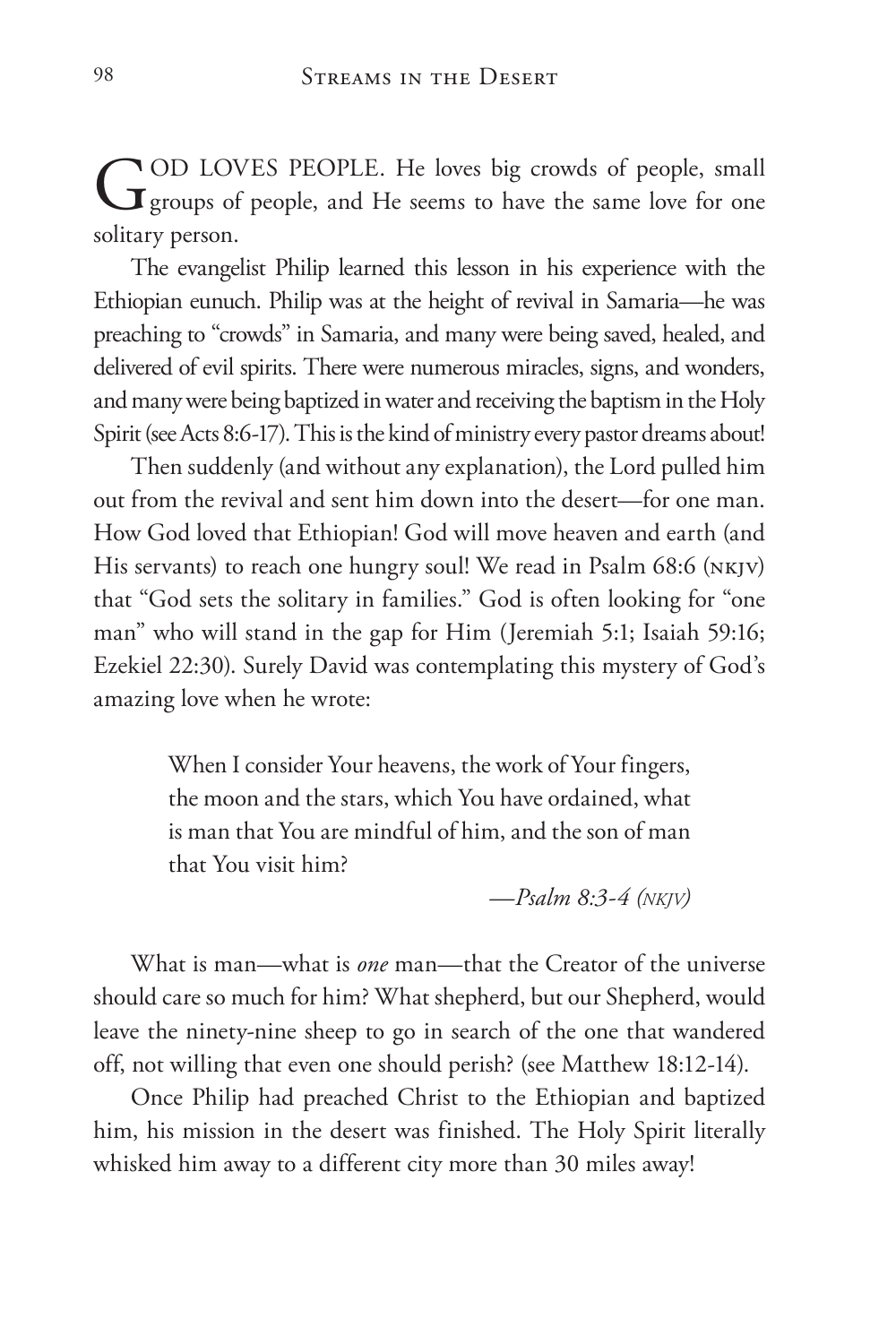#### *Anyone Know Where We Can Find Water?*

Now John also was baptizing in Aenon near Salim, because there was much water there. And they came and were baptized.

*— John 3:23*

In what has come to be known as the Great Commission, Jesus taught His disciples to make other disciples, and specifically, He instructed them to baptize them (Matthew 28:18-20). Over the years, this has at times presented me with some interesting challenges in the ministry, particularly in situations where water was scarce.

I remember one instance in Caracas, Venezuela, where another pastor and I had a group of new disciples who wanted water baptism. But we couldn't find any place to baptize them. Then one of the brothers taking baptism came up with an ingenious idea. He lived on the 14th floor of a high rise apartment building in downtown Caracas. Somehow, he managed to get permission from his building manager to allow us to use one of their large plastic laundry tubs on wheels. We wheeled it out onto the balcony, filled it with water, and had our baptismal service! (Sometimes you have to use both sides of your brain!)

I have baptized in bathtubs, swimming pools, ponds, lakes, and oceans—I even had to break up the ice on a river in Canada one time to baptize a few brave souls. (I never want to do that again!)

In 1987, I was pastoring a church in Houston, Texas. We were supporting a missionary who was working in Ciudad Juarez, Mexico. He contacted me, sharing how he had won a number of young people for Christ there, and requested that I come down to help him baptize this group of new believers.

With great joy and excitement, a small band of us drove from Houston to Juarez for the baptism. Upon our arrival, we were quite impressed with the missionary's work, and decided to move forward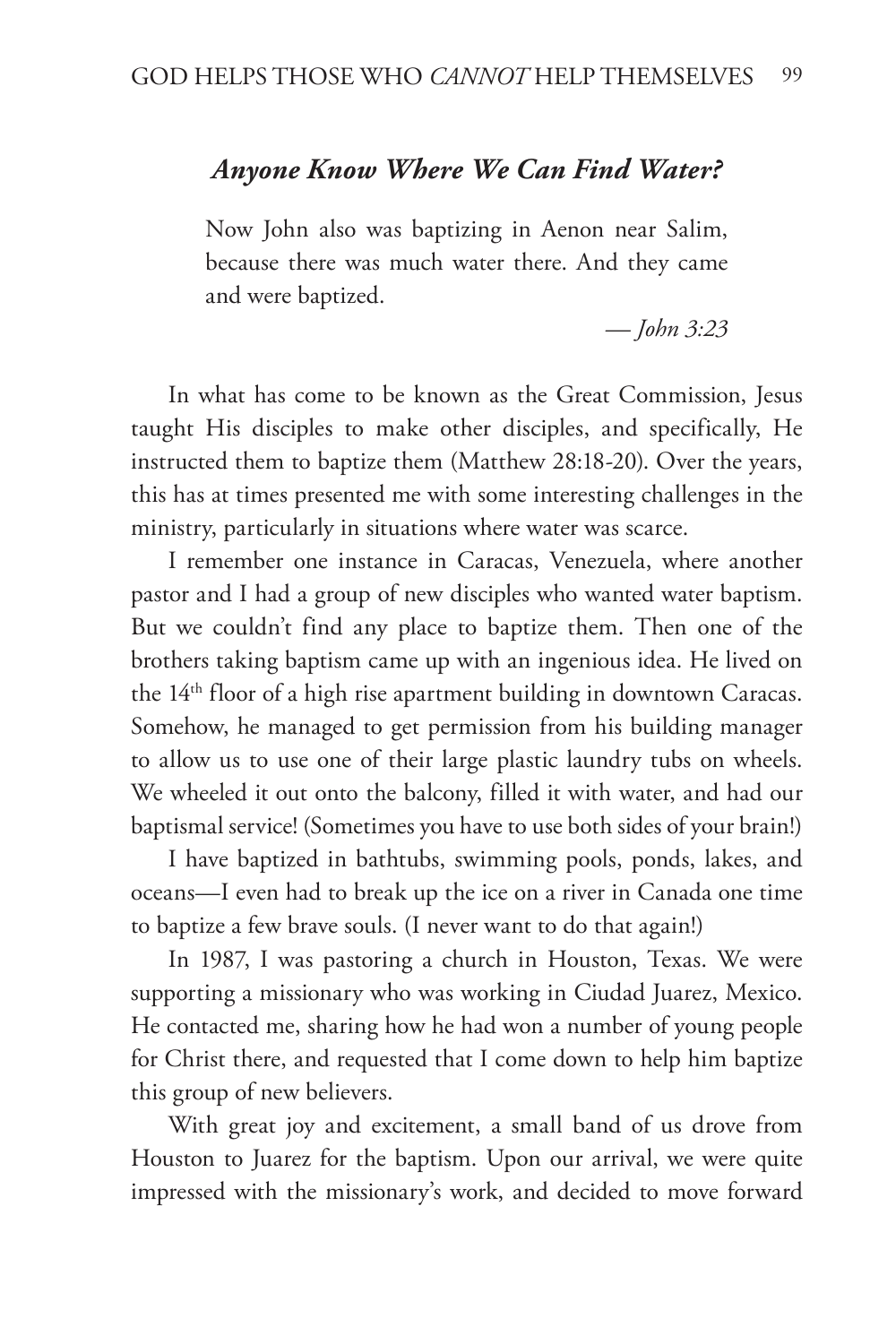with the baptism immediately. Only one problem: no water! We couldn't find any place suitable for a baptism.

Then one of the young people said, "I know where we can go. Follow me!"

In hindsight, I probably should have gotten some more information before we piled into the vehicles and took off, blindly following this young man into the "wild blue yonder!"

We drove, and drove, and drove. We went for miles through the desert, until finally there were no houses, no utility poles… nothing but cactuses and sand! I suddenly remembered movies that I had watched where Americans were kidnapped and taken hostage for ransom (that is no joke now in Ciudad Juarez, which has sadly become a very dangerous home for the drug cartels). *Where was this young man taking us?* I wondered.

All of a sudden, we came upon a large agricultural aggregate in the middle of the desert. We could see lush, green fields, so I understood they were irrigating the crops—they had water! As we got closer, I could see large concrete tanks that held the water, and there was a man named Pedro working near the tanks.

We approached Pedro and I explained, "Sir, I am a pastor from Texas, and we have a group of new Christians here who want to take water baptism. We have travelled from Ciudad Juarez, and I was wondering if we could use one of your water tanks for our baptism. We will only take a short while, and then we will be out of here."

I wasn't sure what his response would be, but I was totally unprepared for what came to pass next. Pedro was a big strong man, but suddenly, there he was, weeping like a baby. I didn't have a clue what was going on.

Pedro finally regained his composure and began to tell the most incredible story: "As you can see, we are out here in the middle of the desert. No one ever comes here to visit us, and we never leave this place. But six months ago, a preacher passed through here, and he gave me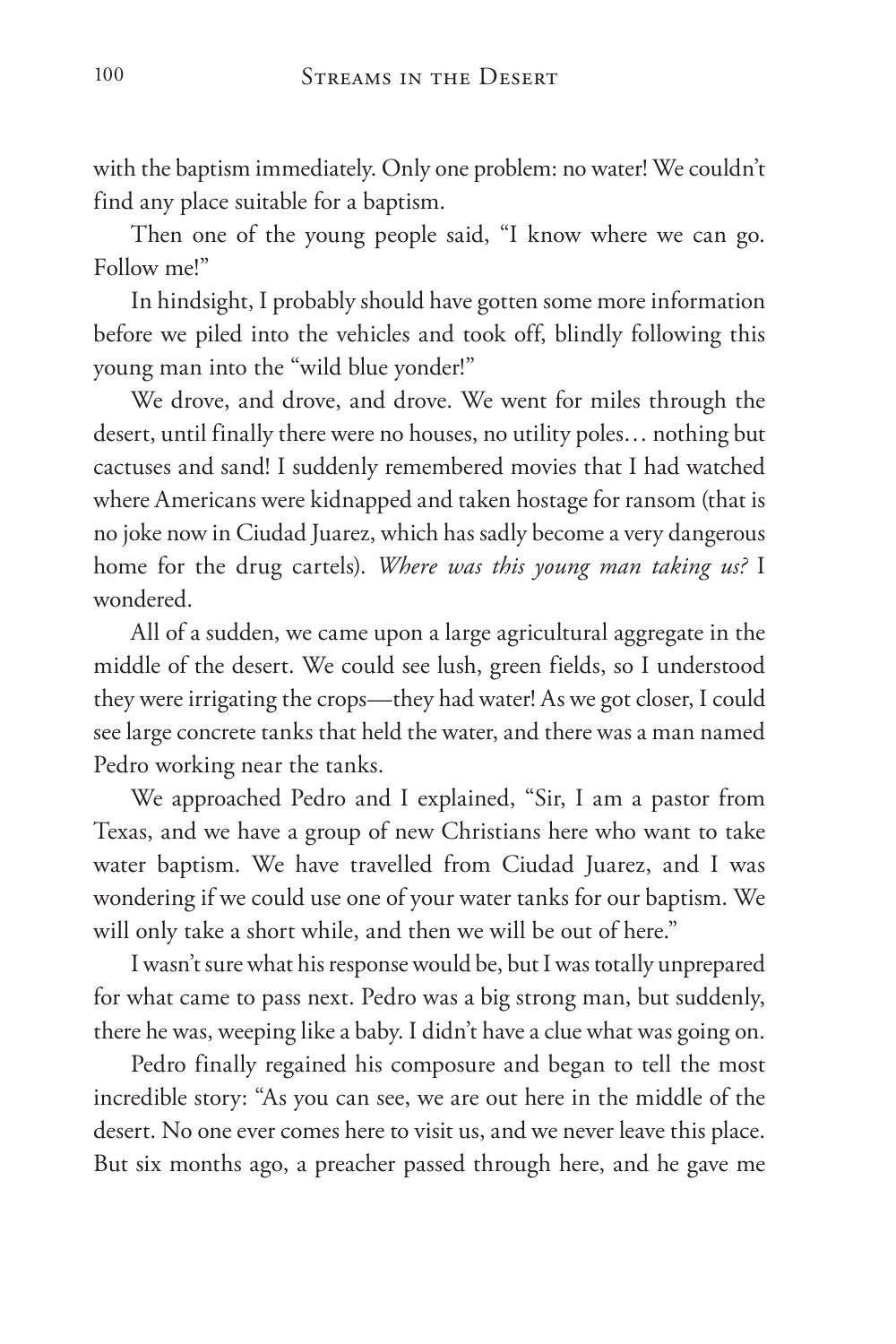a Bible. Every night, my wife and I kneel down to pray, and we read a little bit from the Bible.

"About four months ago, we both invited Christ into our hearts and a miraculous change took place in us. We are now born-again believers, and we truly want to follow Christ. Shortly after that experience, we read about baptism in the Bible, and we began to feel a great desire to be baptized. Ever since then, we have been praying every night and asking God, 'Lord, please send a man of God here who can baptize us.'

"So you see, the reason I am so overjoyed today is because God answered our prayer. I believe He brought you here, all the way from Houston, so that you can baptize my wife and me. Once you have finished baptizing everyone else, do you think that we could also be baptized?"

I melted. I have never experienced anything like that. I cried more than Pedro! We embraced, and I told him, "Get your wife. We will baptize the two of you first!"

What an amazing God we serve. He moved heaven and earth just to answer Pedro and his wife's cries from the middle of the desert. Don't ever think that you are not important to God! He loves you with an everlasting love!

After the baptism was over, Pedro invited all of us to his "home"—a small hut with a dirt floor—for a cup of tea to celebrate this great day. Oh, how we rejoiced there! Sitting on the ground, I was trying to comprehend the "breadth, and length, and depth, and height" of God's great love (Ephesians 3:18-19)!

Now you know what I am going say as I close out this chapter: You just can't make this stuff up!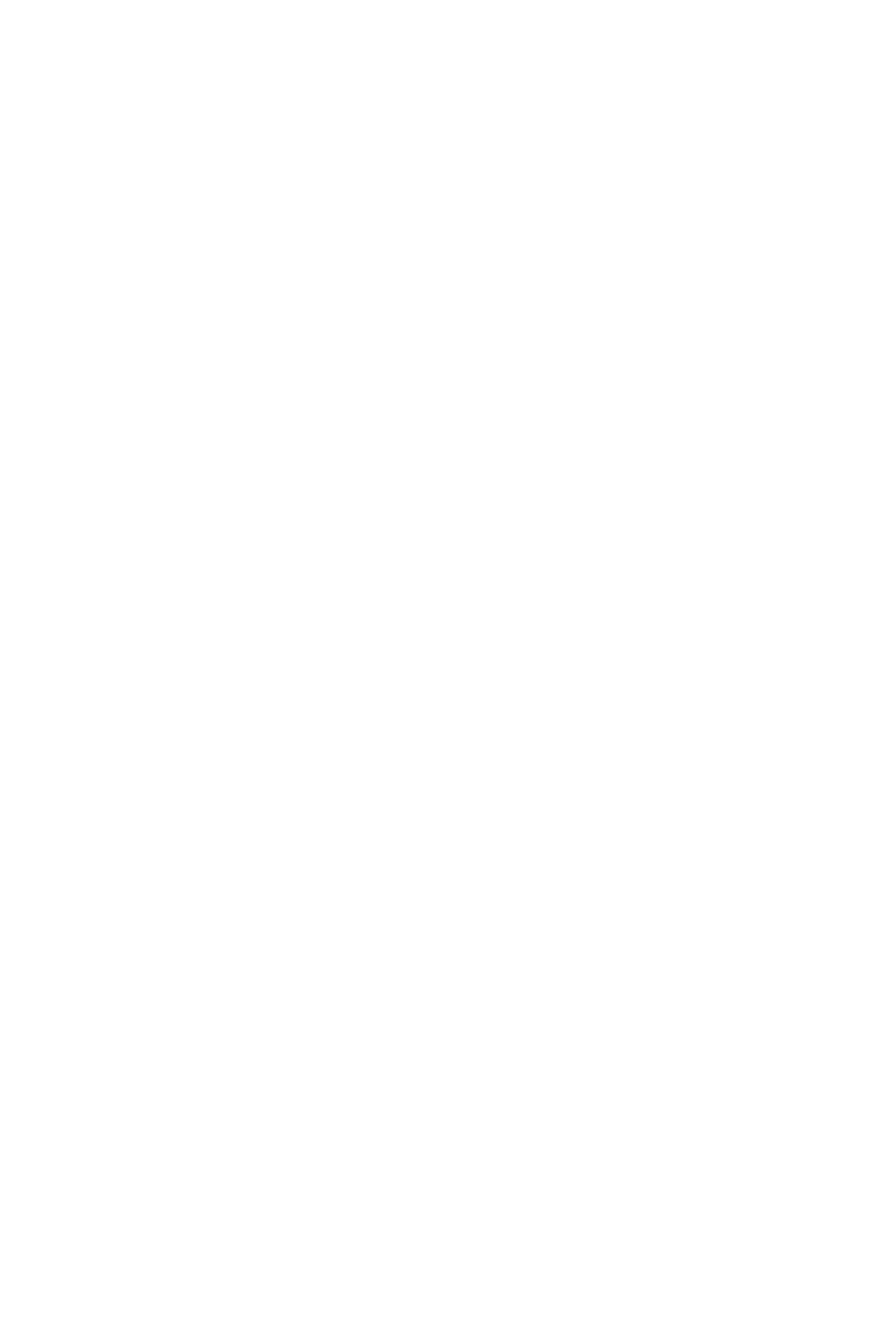### **12**

# **Baptizing Moses in the Red Sea**

For I do not want you to be ignorant of the fact, brothers and sisters, that our ancestors were all under the cloud and that they all passed through the sea. They were all baptized into Moses in the cloud and in the sea.

*—1 Corinthians 10:1-2*

I<sup>F</sup> YOU HAVE JUST FINISHED READING the previous chapter,<br>you may be wondering: *Another chapter about baptism? Haven't we* **T** F YOU HAVE JUST FINISHED READING the previous chapter, *heard enough about that?*

Well, please bear with me, but the story you are about to read is so incredible, it needed its own chapter. With the exception of my own conversion, this is probably the most amazing miracle that I myself have witnessed in my short span of 64 years.

The year was 1977. I had just returned from a four-month missionary stint in India and Sri Lanka. I was tired of trains and boat and planes—I was looking forward to a long "furlough" back home in the USA. But once again, God had other plans!

We had a group of seven young people in our fellowship in Washington, D.C., who had a burden to take the gospel to Israel. They had formed a Messianic Jewish singing group called *Yeshua*, which, of course, is Hebrew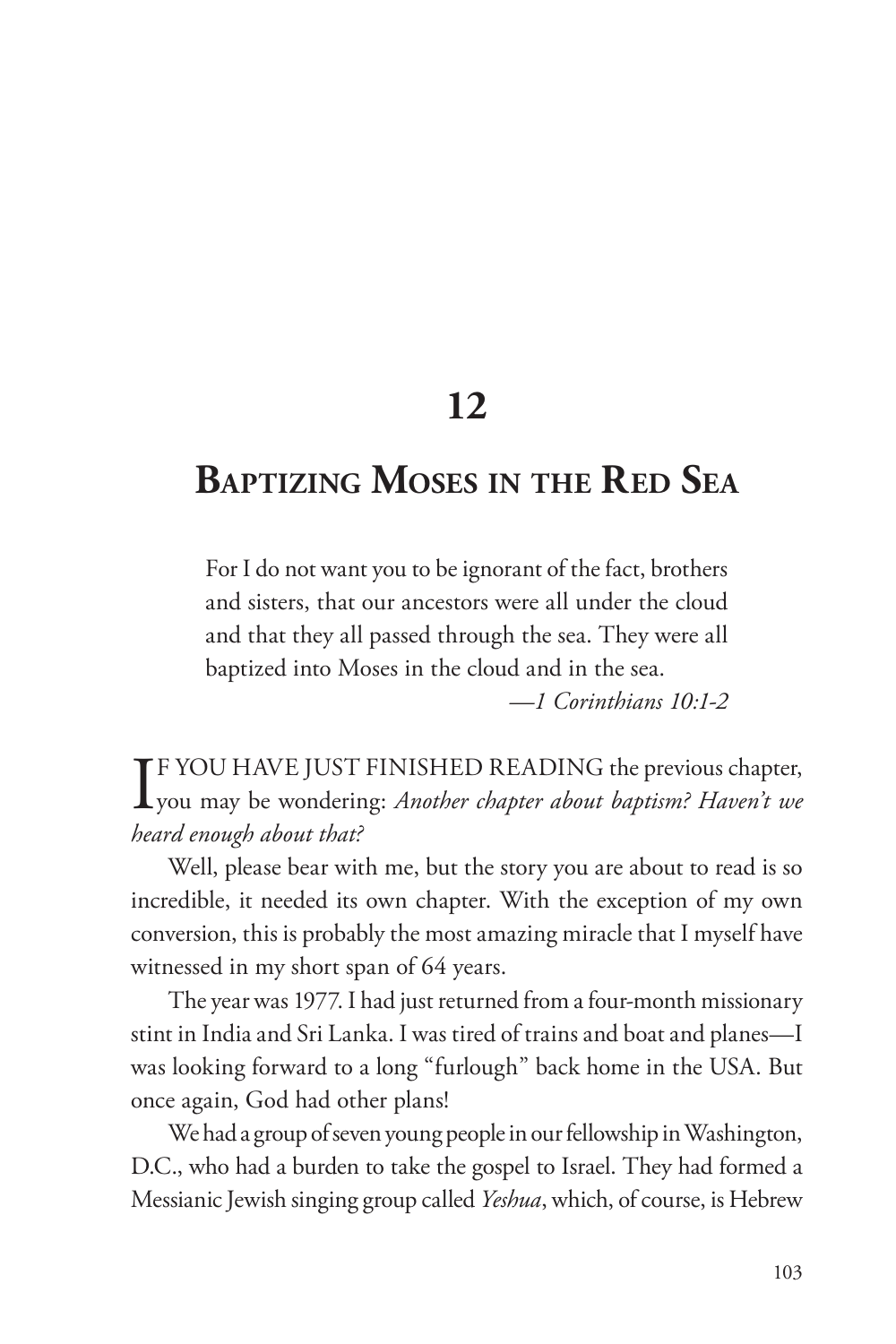for "Jesus." They had learned some Hebrew worship songs, and the group leader, Terry Harris (mentioned back in chapter 4, "Angels Watching over Me," on page 55), had learned quite a bit of Hebrew.

For several months, we gathered together nightly to pray for this mission, and God began to miraculously open doors. Finances for all of the expenses of the trip were provided, contacts were made with key people on the ground in Israel, and a feeling of great excitement began to build.

At the last minute, one of the members of the group was unable to go, and his replacement was chosen—yours truly! I didn't know any Hebrew; I had never played or sung with the group, so I began a crash course, preparing for the upcoming trip.

One weekend shortly before our departure to Israel, the entire Yeshua group went to minister in a church in Dubois, Pennsylvania. We spent the first night with a dear pastor in Jeannette, Pennsylvania. The ladies were given accommodations in the pastor's home, but the eight men had to sleep on the floor of the church sanctuary. It was a very old church that was a little "spooky" looking, but we happily spread out our sleeping bags on the altar and soon dozed off.

In the middle of the night, all eight of us were awakened suddenly… and simultaneously! We all felt something so dark and evil that, without any communication amongst ourselves, everyone began to rebuke the devil and pray out loud. After a few minutes of fervent prayer, we heard a window in the ceiling of the church fly open, and the dark presence left. You can't make this stuff up!

The next morning we headed out to Dubois. All weekend, we had glorious meetings in the church there, and a mighty visitation from God. This was just a preview of coming attractions…

### *Seven Coffins*

At last, the tickets were purchased, all of the arrangements finalized, and the time came for our official sendoff by the church. It would be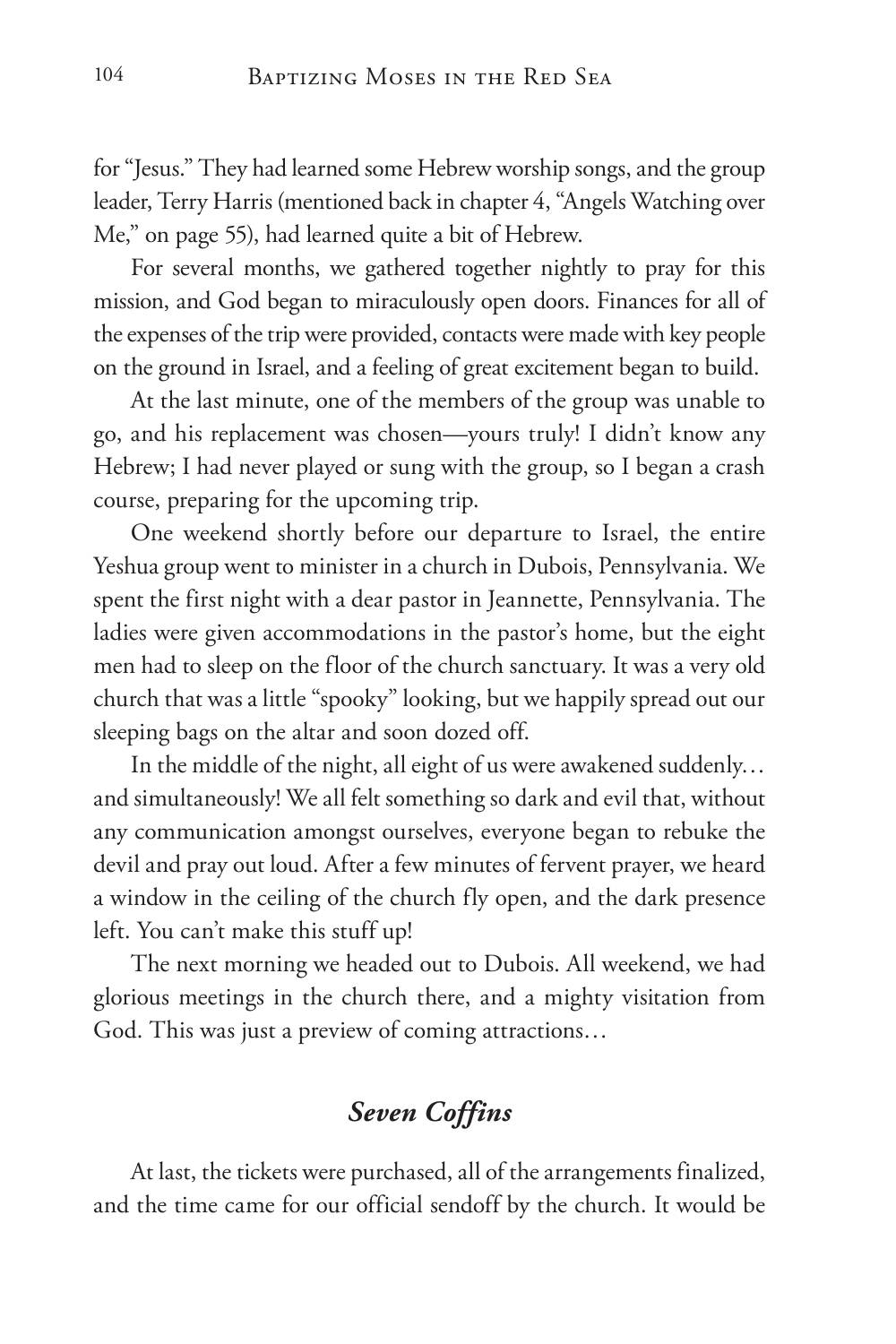our last Sunday service in the U.S. for the next six weeks, and we truly coveted everyone's encouragement and prayers.

That morning in the service, a well-meaning sister stood up to share a testimony: "Last night, I had a dream about a plane that flew out of the U.S., and later returned with seven coffins on board." That is all she had to say, so she went and sat down.

*Oh, now that's encouraging!* I thought. *There are seven of us flying to Israel tomorrow… and we're all coming back in coffins!*

I am now very careful with other people's dreams, visions, and personal prophecies. Please don't misunderstand: I believe that God speaks through dreams, visions, and prophecies, but they are normally a *confirmation* of what God has already been speaking to you, and there will be a witness from the Holy Spirit in your heart that the vision or prophecy is true.

I would be lying to say that the "seven coffin dream" didn't shake me a bit, but thank God, we didn't let fear determine our course. We proceeded with the plans we believed God had been preparing for us over a long period of time. We boarded our El Al flight to Tel Aviv, and after landing safely, we drove on to Jerusalem, where we set up our base in an apartment.

Sometimes at night, such a spirit of intercession would fall on us, we would go down into a bomb shelter to pray, to avoid waking up everyone in the apartment with our loud cries and shouts. God was giving us a taste of what the prophet foretold:

> And I will pour out on the house of David and the inhabitants of Jerusalem a spirit of grace and supplication. They will look on Me, the one they have pierced, and they will mourn for Him as one mourns for an only child, and grieve bitterly for Him as one grieves for a firstborn son. *—Zechariah 12:10*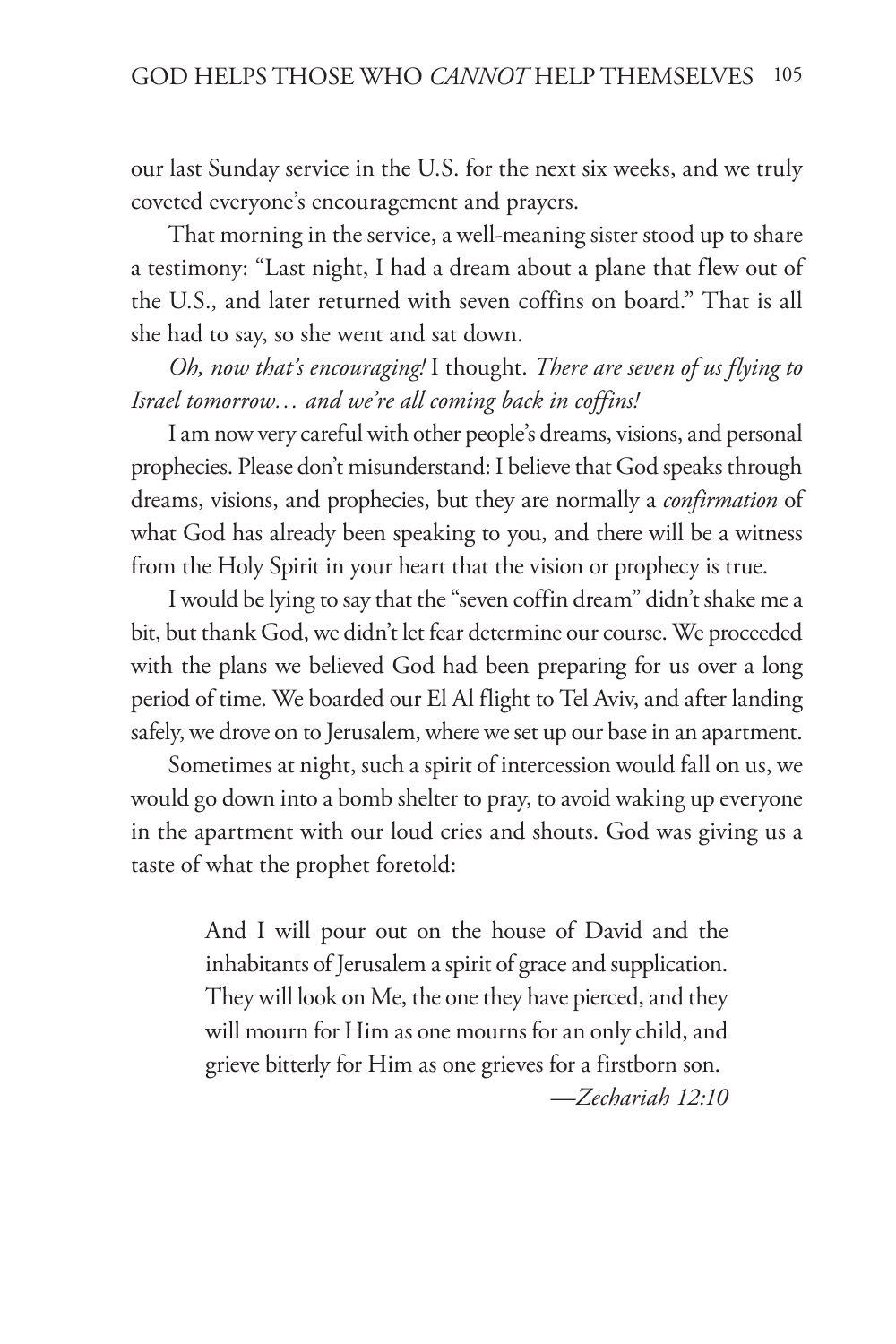#### *A Night to Remember at the Beach*

Our first few weeks in Israel were pretty uneventful. We travelled around, singing and ministering wherever God opened doors, but nothing earth-shattering was taking place. Then one weekend, we decided to go to Eilat, a popular beach resort on the northern shore of the Red Sea. We had learned that many soldiers from the Israeli Army went there on weekends and holidays, in addition to large numbers of vacationers and tourists.

We arrived Friday afternoon, situating ourselves around several tables out on the beach. As we began singing our songs, more and more people were coming out to enjoy the seaside. Suddenly, a large contingent of soldiers arrived. They were in their full army uniform, and all were carrying their rifles.

Quite unexpectedly, the soldiers began to march on top of our tables, stomping their boots in our faces. They obviously understood who we were and what we were singing about, and they became quite enraged. Their commander, we would soon learn, was Sergeant Moshe (*Moshe* is the Hebrew form of "Moses"). Moshe was not at all happy that these Christians from America were ruining his weekend, singing about *Yeshua* the Messiah.

As the soldiers continued pounding their boots on our tables and shouting angry epithets in Hebrew, the air was becoming increasingly tense. I suddenly remembered the sister's dream about the seven coffins. I then heard the devil whisper very clearly in my ear, "All of you are going to die tonight. You should have listened to the warning and stayed home!"

At that moment, I made a very critical decision in my own mind: *OK. If I am going to die, I want to die praising the Lord. I am going to close my eyes, and we are going to keep singing, so help us God!* Meanwhile, the leader of our group, Terry Harris (who spoke more Hebrew than the rest of us), took Sergeant Moses off to the side to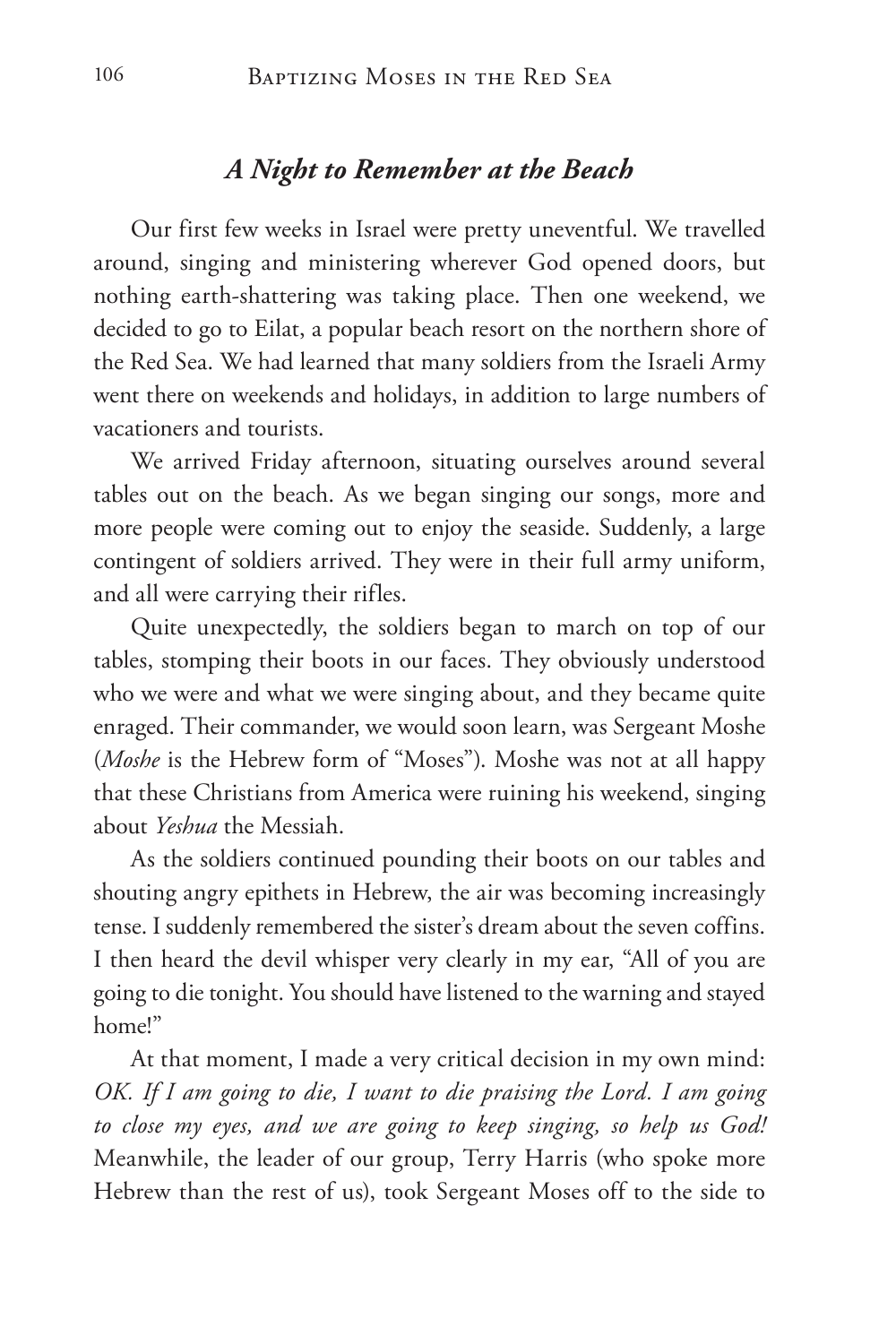try to reason with him and calm him down. The rest of us started singing the same song over and over… it was a song we had learned from Psalm 3 (kjv):

> Lord how are they increased that trouble me Many are they that rise up against me Many are they which say of my soul There is no help for him in God

But Thou, O Lord, art a shield for me My Glory and the Lifter of my head But Thou, O Lord, art a shield for me My Glory and the Lifter of my head

I will not be afraid of ten thousands of people That have set themselves against me round about I will not be afraid of ten thousands of people That have set themselves against me round about

Every few minutes, I would open my eyes and look over in the direction of Terry and Moses to see if everything was alright. At first, Moses was pointing his finger into Terry's face, yelling and making threatening gestures. Each time I would peek over, Moses seemed a little calmer. We kept singing Psalm 3.

Finally, after what seemed like an eternity (it was actually only about 15 minutes or so), I glanced over in the direction of Moses and Terry. I absolutely could not believe my eyes: there, in front of all his men, Sergeant Moshe knelt down in the sand with Terry and surrendered his life to *Yeshua Ha Mashiach*: Jesus the Messiah!

Aw, come on, you know I've got to say this: You can't make this stuff up! But it gets even more amazing.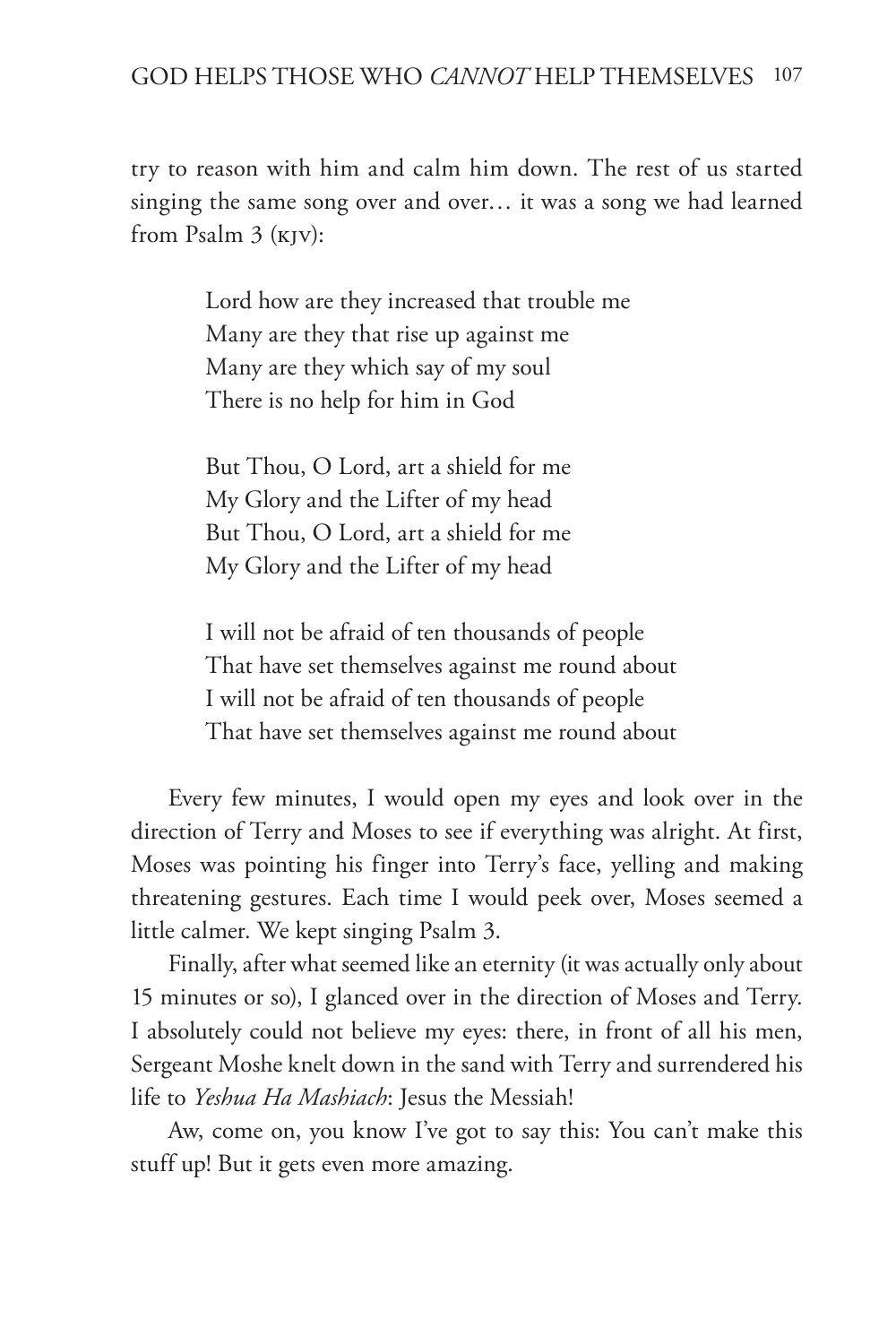After Moses finished praying in the sand, he stood up on top of one of our tables and pounded his rifle to get everyone's attention. He then told his men, "These people are followers of Jesus the Messiah. They are good people; listen to what they have to say."

That night, we shared the gospel with everyone on the beach there, and one other Israeli named Lior also gave his heart to the Lord.

The following morning, we were all still together at Eilat. After a brief time of prayer on the beach, we sat gazing out at the beautiful Red Sea. Out of the blue, Moses straightaway asked, "We have the sea right here in front of us. What prevents me from being baptized today?"

I explained to Moses that if he truly believed in Jesus and wanted to be His disciple, we could baptize him right away.

"Yes, I believe," Moses exclaimed. "I want to follow Jesus the rest of my life."

Without any further delay, we waded out into the water, and in the name of the Father and of the Son and of the Holy Spirit, we baptized Moses in the Red Sea! Now you just can't make this stuff up!

#### *Invading Israeli Military Bases*

Afterward, Sergeant Moses told us how he had a month's leave from the army. He then begged us to let him travel with us. He explained how he had top security clearance and could get us into any army base in Israel. We agreed to let Moses tag along with us. God used him in a singular way to open doors for us throughout the whole country of Israel, taking us into camps where they allowed us to sing, have meetings with the soldiers, and even pass out Bibles and gospel literature printed in Hebrew.

One evening, having finished our visit to an army base, we stopped in a city square to sing for a while. It was beginning to get dark, and we had no place to stay that night. There were 12 of us now in need of accommodations (Moses, Lior and three other American missionaries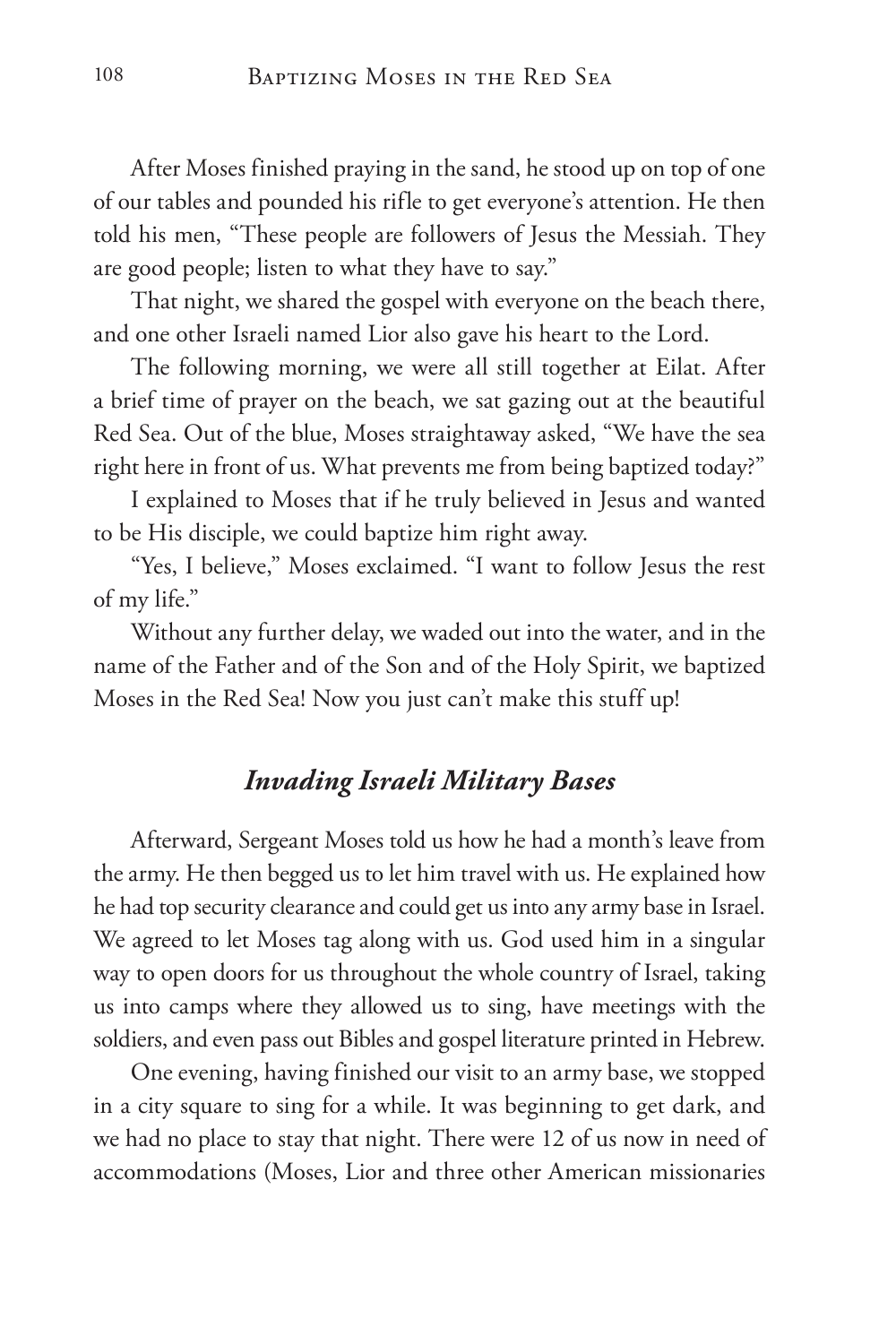had joined us). Quite unexpectedly, a total stranger invited *ALL* of us to come and stay at his house that night! God is faithful.

### *Back to Jerusalem*

When our time in Israel was drawing to a close, we all returned to our base apartment in Jerusalem. But God still had two more lifechanging experiences planned for us.

One day, we were invited to sing at the Garden Tomb, the place believed to be the cave where Christ's body was laid after His crucifixion. I'll never forget what occurred after we had finished singing. We started walking up the path, and there on a small sign in the ground, was the Scripture:

> "Declared to be the Son of God by the Resurrection from the Dead!" —Romans 1:4—

The power of God fell on me, and it finally hit me: *The tomb is empty! Christ is risen from the dead!*

Then, there was an Arab Christian family living just below our apartment. They knew we were believers, so one day the lady knocked on our door, and asked if we could come down and pray for her husband who was quite sick.

A number of us went down, including Sergeant Moses. Moses always wore his army uniform and carried his rifle wherever he went, so when the Arab woman saw him, she became noticeably startled. We calmed her down, reassuring her that Moses was "one of us" and she didn't need to worry.

What ensued then was the "icing on the cake" of this amazing six-week adventure in the Holy Land! As we gathered around the Arab man's sickbed and began to pray, Moses laid his hands on the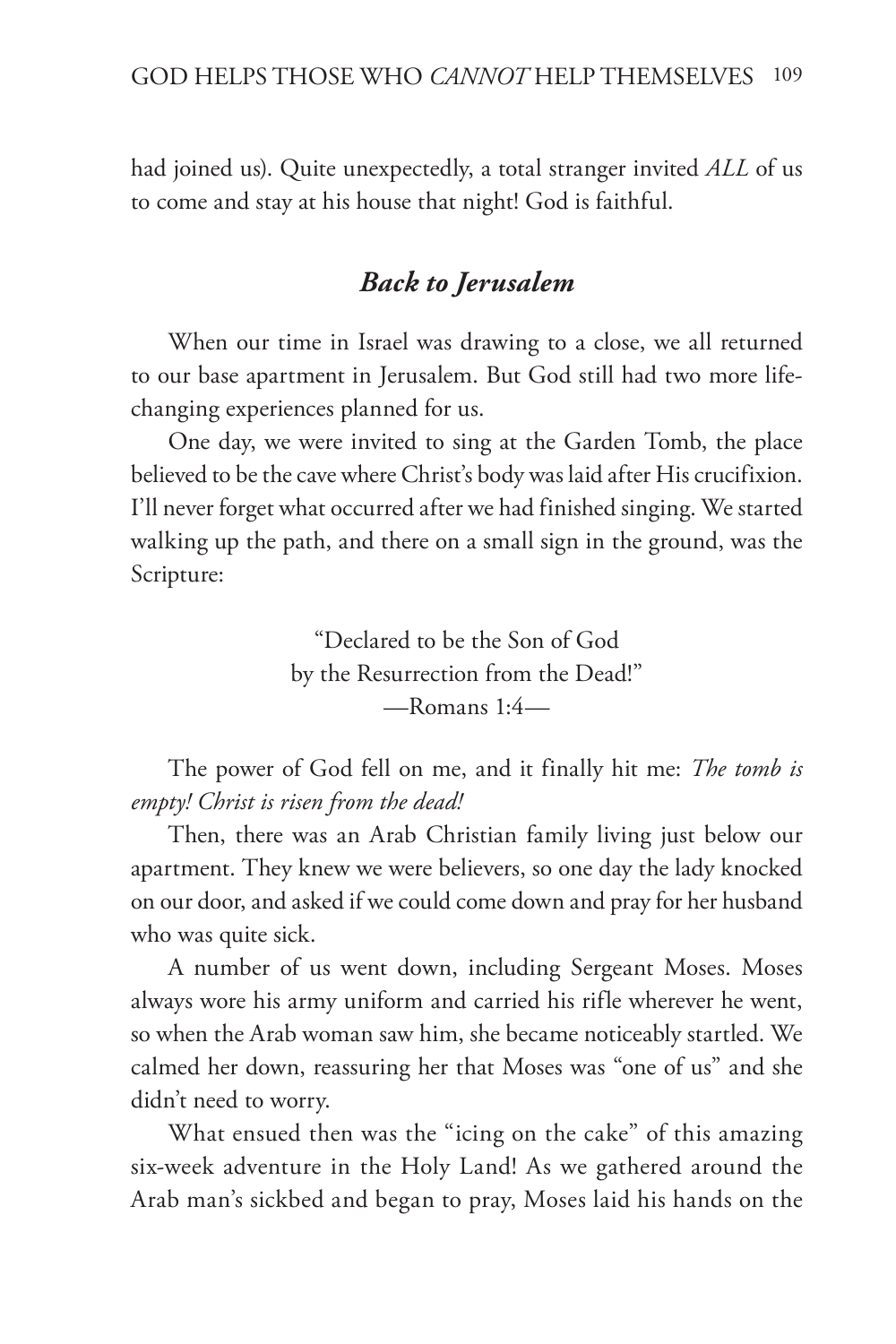man. Immediately, God baptized Moses in the Holy Spirit and he burst out speaking in tongues; the sick man jumped out of bed, instantly healed; and the two men, Arab and Jew, embraced each other as tears of joy rolled down their cheeks! Man, this is good stuff—you can't make this up! How I wish we'd had a video camera rolling that day!

After leaving Israel, we stayed in touch with Sergeant Moses through letters and written correspondence for some time, but eventually lost all contact... until a few years ago, that is. A brother whom we knew from a large church in our area phoned me one night, saying, "Wayne, you know that story we've heard you tell about baptizing Moses in the Red Sea (I've told it everywhere I go!)? Well, you're not going to believe this, but Moses came to our church here in Maryland tonight! And what is more, he is in full-time ministry; he travels around to different churches, teaching them about intercession for Israel and the Jewish people!"

I tried to contact Moses, but he had already boarded his plane and was headed back to Israel. But God let me know that after 35 years, Moses was still going on with the Lord, and serving Him full time!

I promised you at the start of this chapter that this was likely the most incredible miracle I have ever observed in my life. I hope I didn't disappoint you! Only God can weave together a plot like this, but it isn't fiction—it actually happened! No, you can't make this stuff up!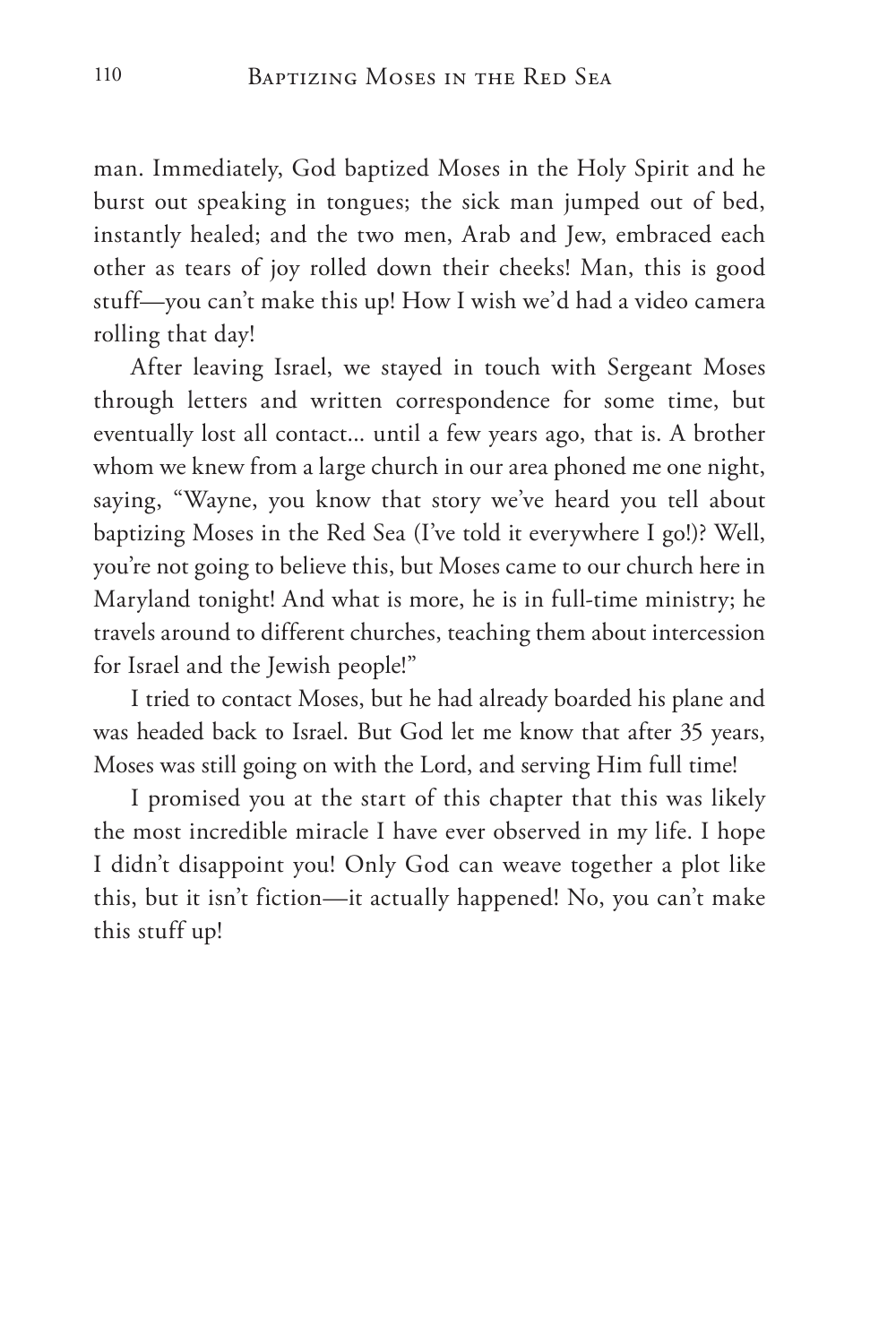**13**

## **You** *Will* **Marry <sup>a</sup> Tamil Boy**

"Haven't you read," He replied, "that at the beginning the Creator 'made them male and female,' and said, 'For this reason a man will leave his father and mother and be united to his wife, and the two will become one flesh'? So they are no longer two, but one flesh. Therefore what God has joined together, let no one separate."

*—Matthew 19:4-6*

NOTHING EVER SEEMS TO COME EASILY IN MY LIFE.<br>Time and again, I find myself in challenging situations where I am in desperate need of God's help. But, as we have been discussing throughout this book, how can we experience God's help if we don't need any? And how can we boldly say, "The Lord is my helper," if *we* have everything under control?

In this chapter, I am going to talk to you about something very personal—a situation where a mighty miracle from God was needed—I want to talk about my marriage. (Note: You can be certain of one thing—this chapter has been carefully edited and proofread by my wife Sherine!)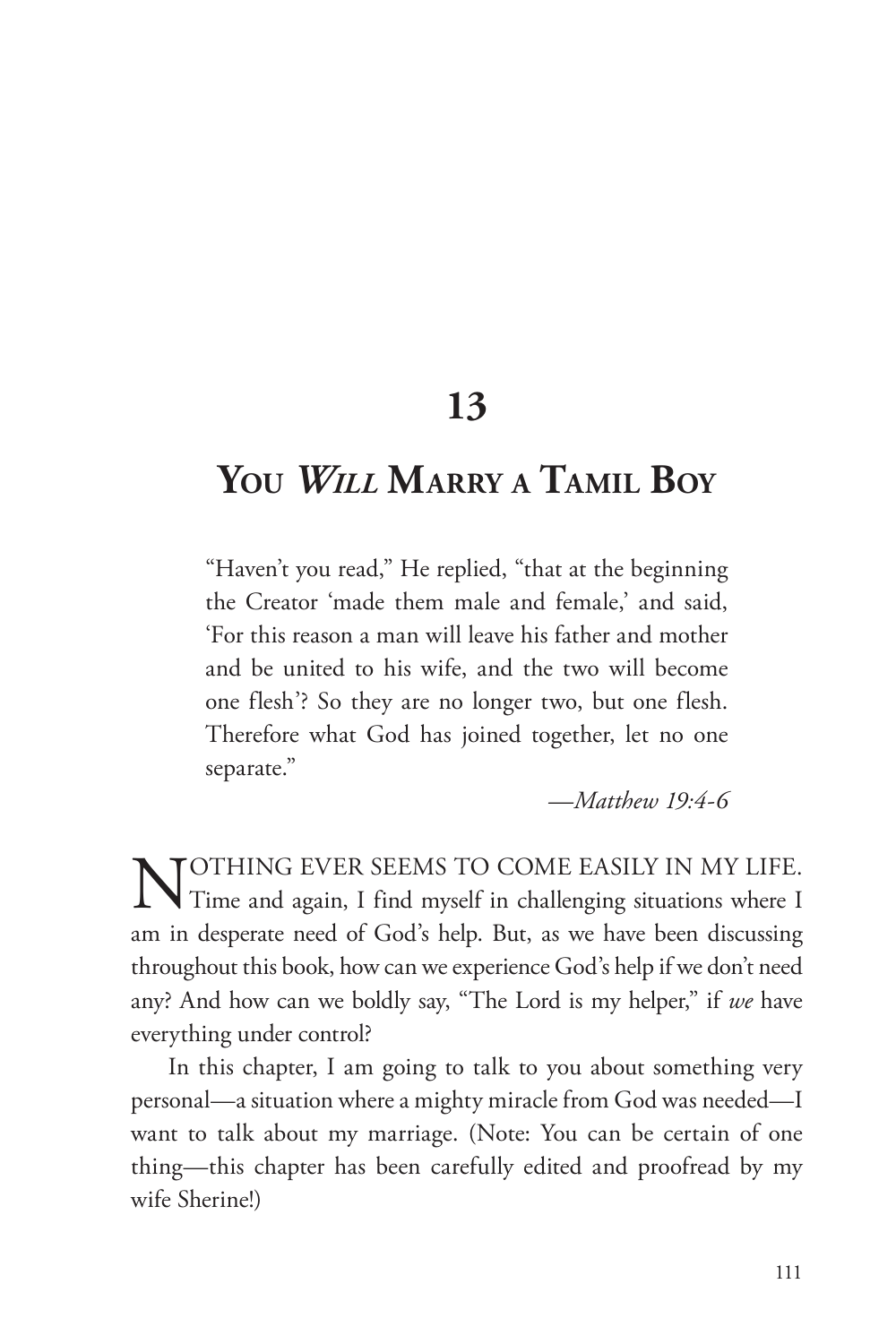At this writing, my wife Sherine and I have been married for 26 years. She is originally from Sri Lanka, an island nation off the coast of India. Sherine moved to Maryland in 1984, and I first met her later that year at a church conference in Puerto Rico. I was pastoring a church in Puerto Rico at the time, and she was visiting the conference with a mutual friend, Laurine De Zilwa.

Sherine and Laurine (also a Sri Lankan) were members of a church in Washington, D.C., that was a part of the same fellowship of churches that had organized the conference in Puerto Rico. We met, and that was that! There was no "love at first sight"—no goose bumps—or any of the other signs of "love" as portrayed in the Hollywood myths and fairy tales!

But in 1985, I was asked to move back to D.C. to pastor… you can't invent this stuff… I was asked to move back to D.C. to pastor the very church that Sherine and her parents were attending! Hmm… very interesting!

#### *A Match Made at a Bible Study*

Shortly after that, I started a weekly Bible study at the World Bank in downtown Washington, D.C. I would soon learn that Sherine worked just down the street at the World Bank's sister organization, the International Monetary Fund. She began attending the Bible study, and a friendship started to grow.

Sherine is a very beautiful woman, so it wasn't long before I started wanting this to become more than a "friendship." One day, I very cunningly asked her, "How are your mom and dad? I would love to visit them sometime." True, I *was* their pastor, but there were undoubtedly some ulterior motives at work here!

Sri Lankans are very hospitable, and having visited Sri Lanka in 1976, I knew how much they loved to prepare food for visitors. So I deliberately skipped dinner the night of my visit, fully expecting a big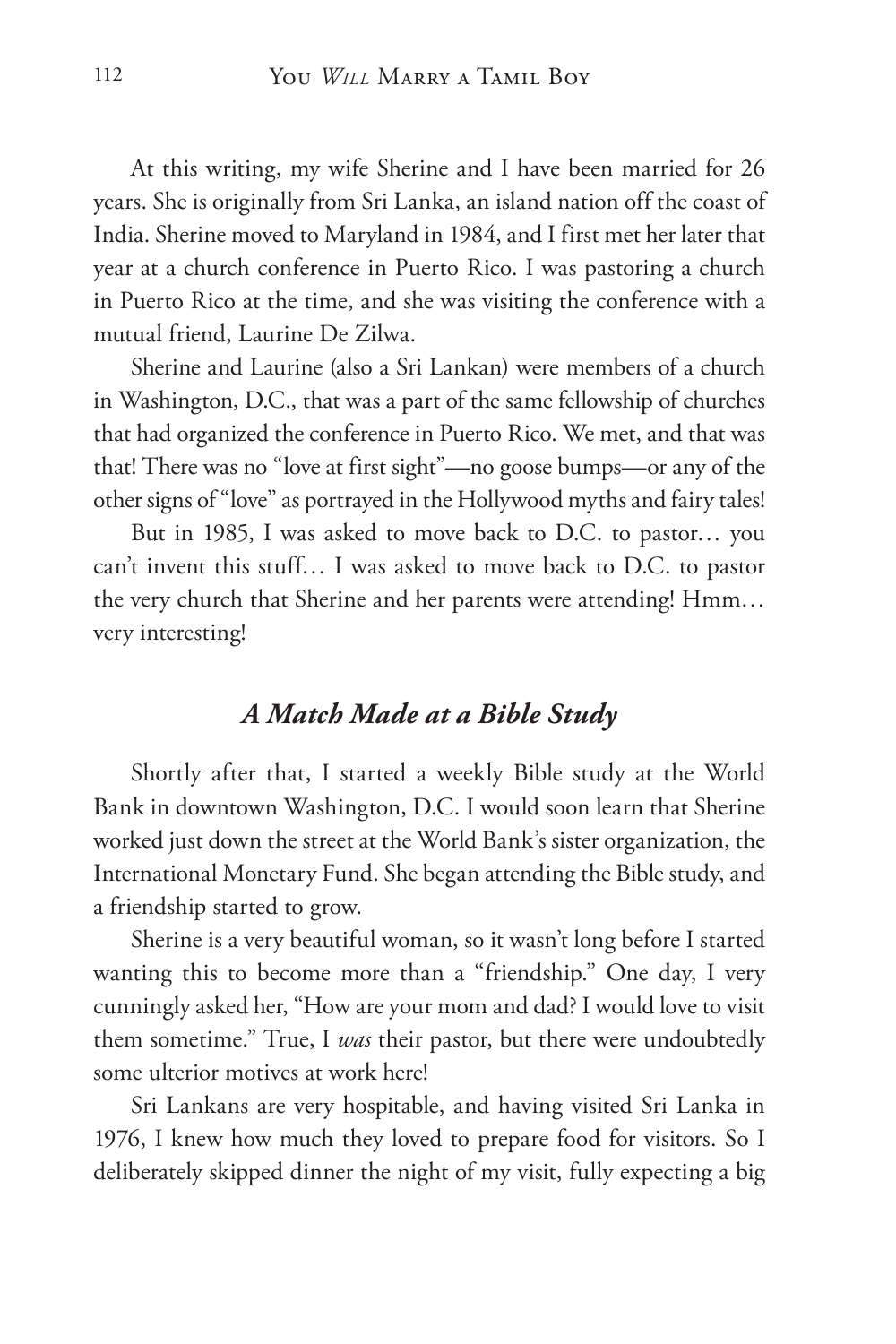Sri Lankan meal. To my surprise, when I arrived, all I was given was a cup of tea… that's all folks!

However, with the passing of time, and frequent lunch dates after the Bible studies, a serious relationship began to develop. We felt very strongly that God wanted us to become man and wife. But how would Sherine's mom and dad feel about that? One day, Sherine casually mentioned her interest in me to her parents.

Sherine lived with her mother and father, and they were very traditional, "old school" Sri Lankans. In their Tamil culture, the parents play a very active role in the whole process of their children's marriage. It was automatically assumed that a young Tamil lady would marry a nice "Tamil boy"—a young man from the same ethnic background. So when she hinted at the possibility of marrying this American pastor, they responded emphatically, "NO! Absolutely not! You *will* marry a Tamil boy!"

### *Life from the Dead on Easter Sunday*

Over the next few weeks, we put the whole matter before the Lord in prayer, but each time Sherine mentioned the subject to her father and mother, they insisted, "You *will* marry a Tamil boy!" Finally, we met one day to discuss the future of our relationship. I'll never forget that day—it was Good Friday. Sherine described how her mom and dad were still adamantly opposed to our getting married. That day we decided that we did not want to proceed any further without her parents' blessing. Eloping was not an option; therefore, we would have to break off the relationship.

The calendar may have said, *Good* Friday, but that day was the *worst* Friday of my entire life! I was so disappointed and downhearted that whole weekend. On Easter Sunday, she and her parents attended the church service, but we didn't even speak. I was totally devastated and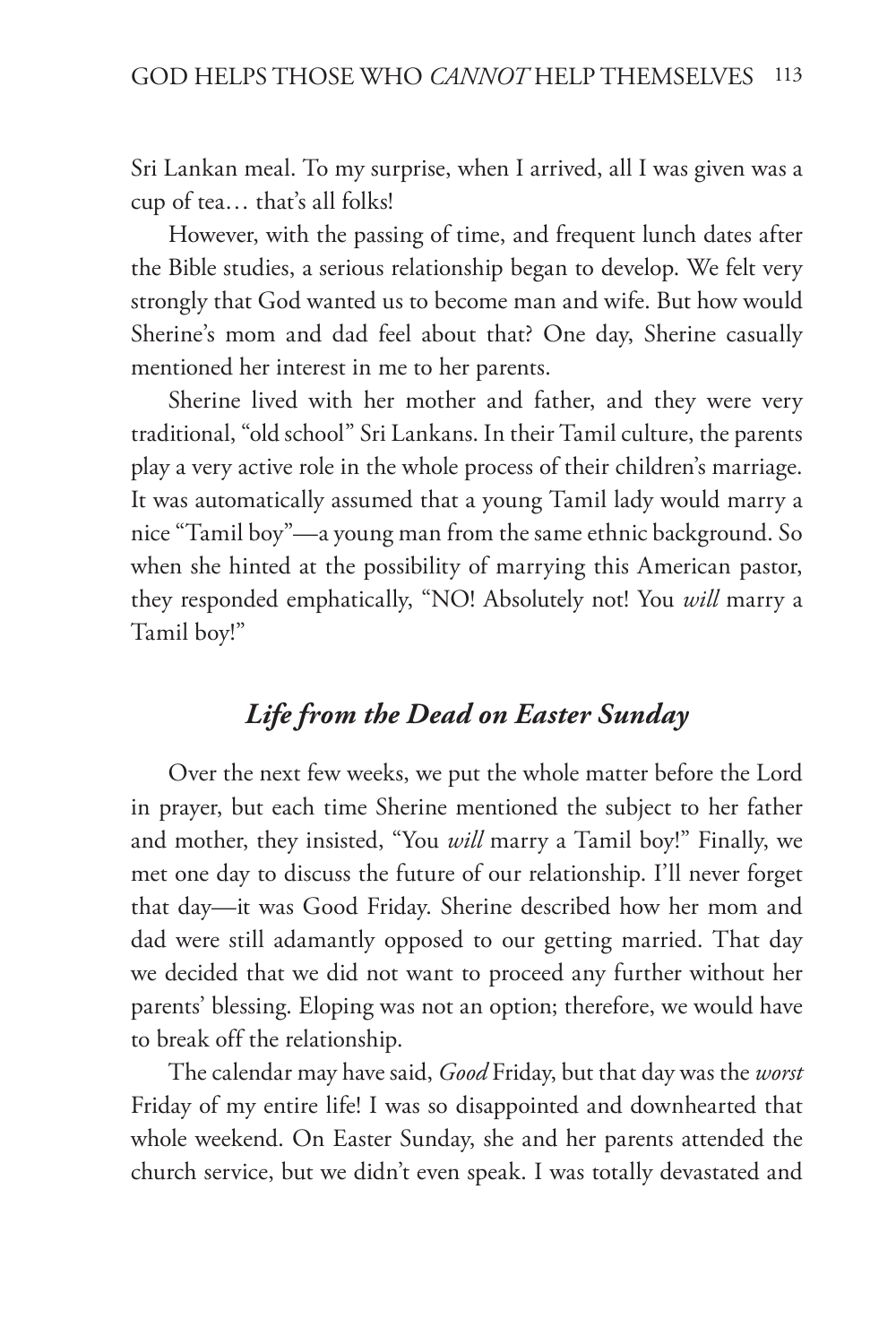heartbroken. I "hid" behind my bass guitar as I played with the worship team that morning.

Later that afternoon, I received a message from Laurine, saying, "Wayne, you need to call Sherine right away. Her folks want to speak with you."

I wasn't sure what this was all about. Did they want to threaten me to stay away from their daughter? Had they decided to leave the church to keep their daughter from seeing me anymore? I was totally confused when I called, and Sherine picked up the phone.

"Hi, what's going on?" I asked.

"Oh, just come over. Mom and Dad want to speak with you."

Great! More suspense. I still didn't know what to expect! When I reached the house, I was as tense as a bowstring. The parents had me sit down, and Sherine's mother started the conversation: "So, we understand you would like to marry our daughter."

I wasn't sure if this was a "set-up," but I was going to go ahead and speak my heart: "Yes, I would very much like to marry your daughter."

"OK then," the mother responded (her father also smiling and nodding affirmatively). "It is fine with us. How soon would you like to get married?"

Are you kidding me? And you think I can make this stuff up? NO WAY!

I would learn from Sherine later that, after returning home from church that day, her mother had called her and said, "So, Sherine, I have been thinking—I am getting old and sickly—it is about time you get settled. You said that Wayne wants to marry you. Ask him to come over—we want to give him our blessing. Today at church, the Lord spoke to me and said to give Wayne a chance."

When Sherine's mother asked how soon we wanted to get married, I understood clearly that we'd better strike while the iron was hot! I didn't want her mom to change her mind in a few days like Pharaoh did shortly after the Israelites left Egypt! It was already the end of March,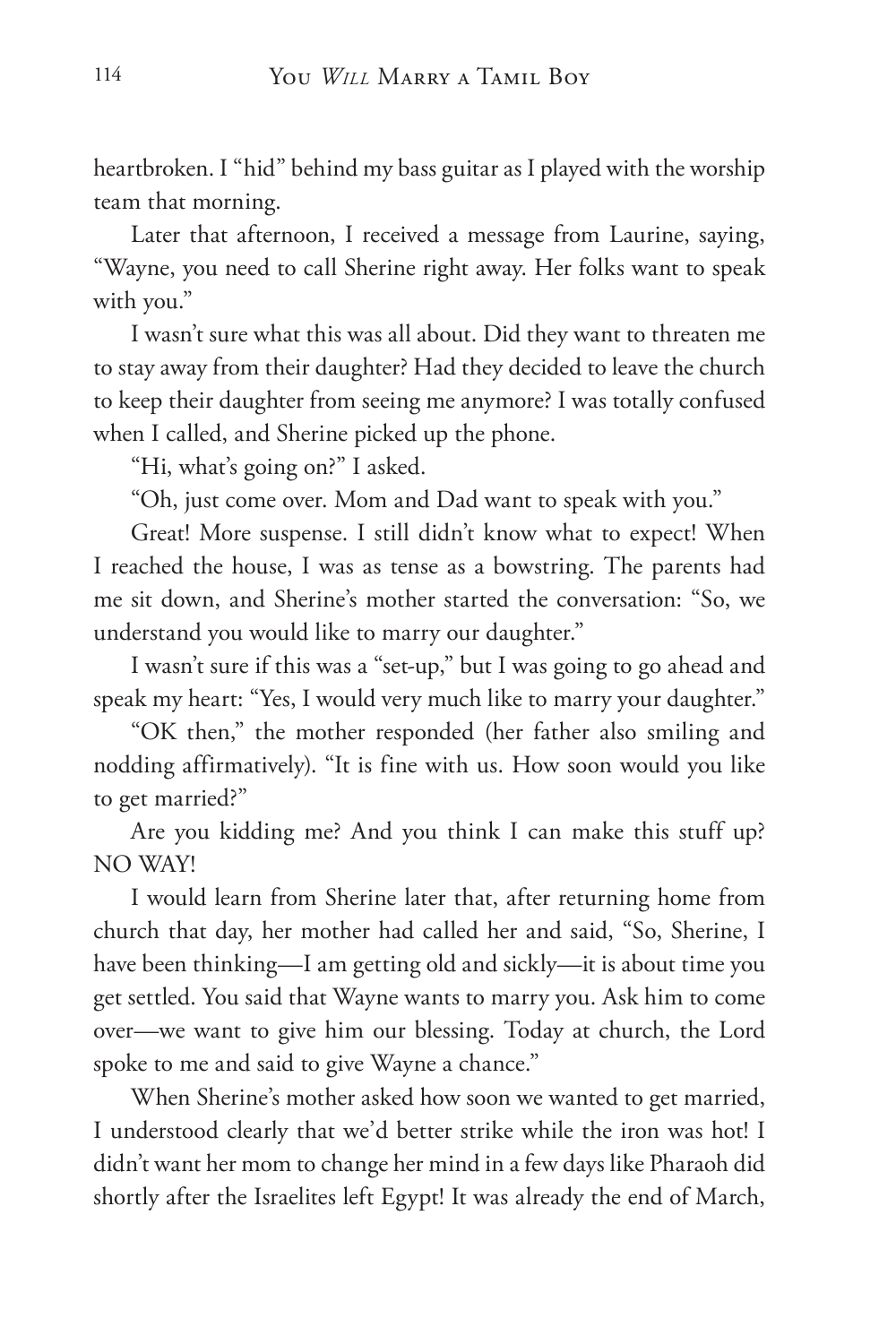and right then and there, we finalized our wedding date: May  $27<sup>th</sup>$ . When my wife and I think about it now, it sounds totally insane: to get married less than two months after your engagement.

Anyway, Sherine's mother didn't change her mind. The wedding took place without a hitch, and my wife's parents and I had the greatest relationship until the day the Lord took each of them home to glory!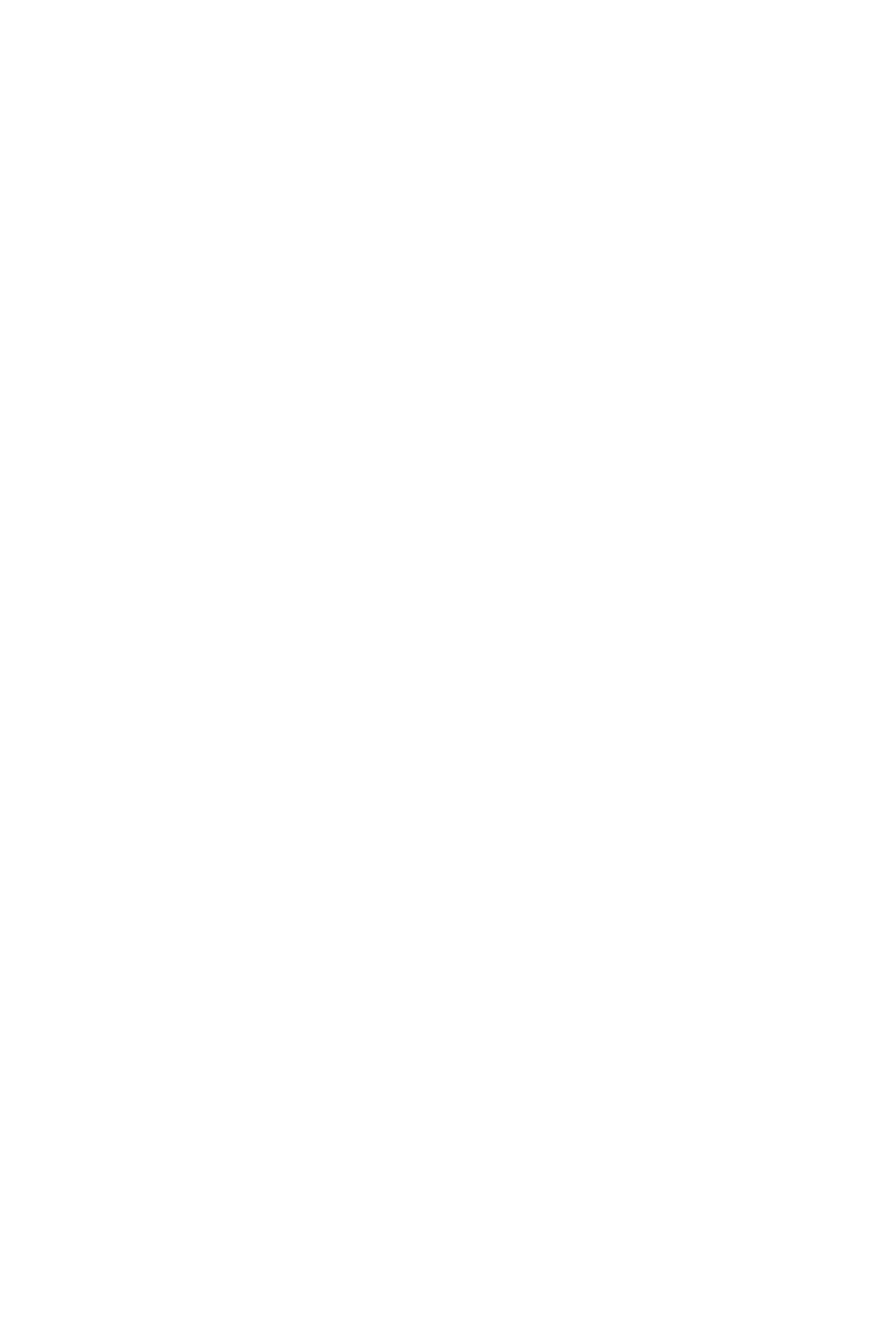**14**

## **This Is Why I Teach**

Cast your bread upon the waters, for you will find it after many days.

*—Ecclesiastes 11:1 (nkjv)*

TEACHERS ARE UNDERPAID, overworked and underappreciated. We hear it all the time. Why on earth do they do it? Perhaps I can share a little insight in this chapter as to why teachers teach—I can at least tell you why *I* teach.

I have been actively involved in Christian education since 1977. That was the year our church in Washington, D.C., decided to start its own Christian school. We began with 45 students our first year, and I was chosen to be the pastor of the school. That experience was to change my life forever.

Over the years since that time, I have helped three other ministries start their own Christian schools. Because of my educational background in science, I have taught the whole gamut of science classes from middle school right up to high school biology, chemistry, and physics. And I am happy to tell you that I am still actively employed as a secondary science teacher in a fine Christian school in Gaithersburg, Maryland, called Living Grace Christian School.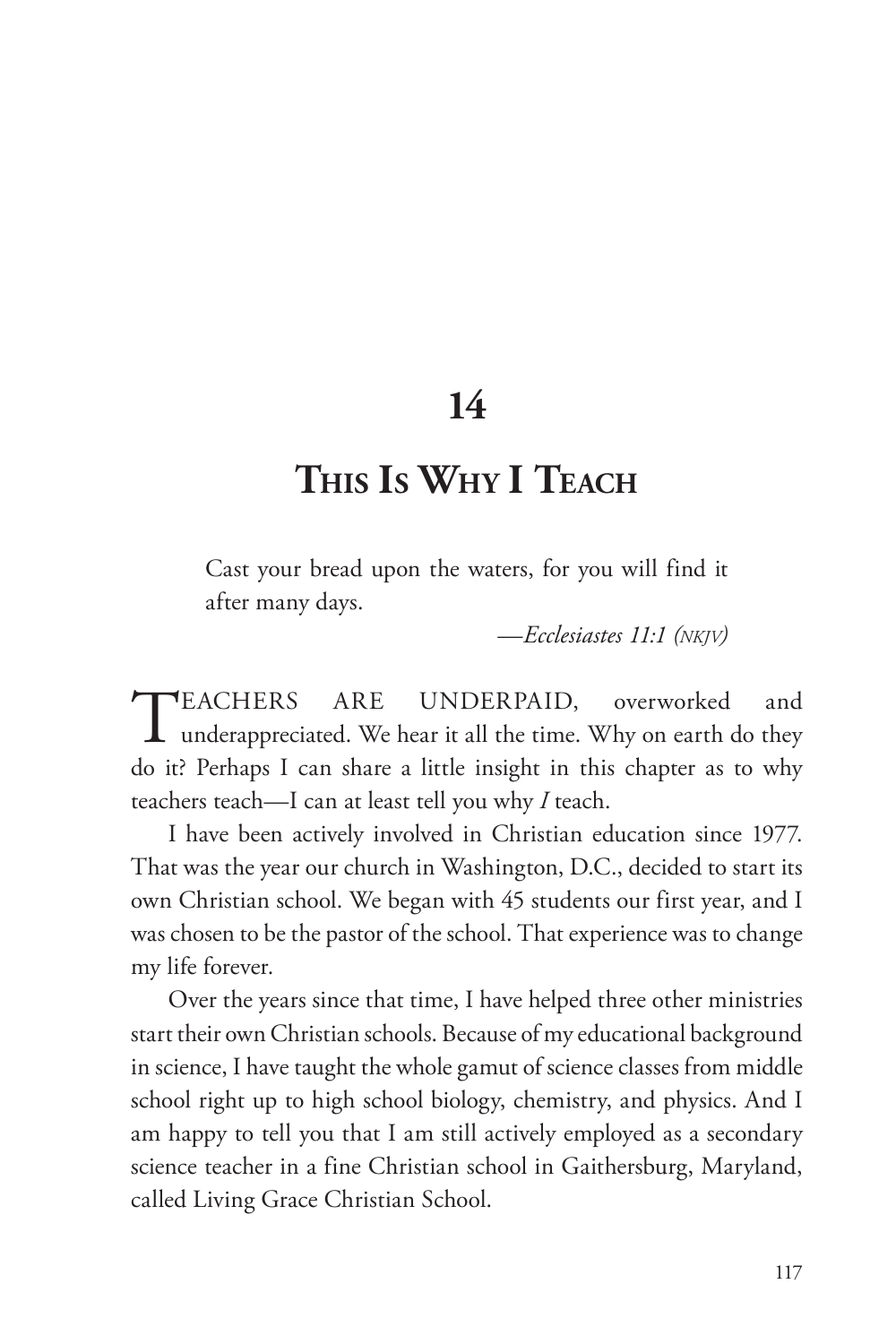Sometimes, when I tell people that I am a pastor *and* a high school physics teacher, they look at me like I've lost my marbles! "How can you be both?" they ask.

"Easy… I love both! God never told me I had to choose one or the other. Monday through Friday, I teach in my science classes about God and how He created the universe, life and mathematical laws; on Sunday, I teach my church about Fibonacci numbers, the wisdom of the ant, and the laws of sowing and reaping! For me it's the most natural thing. In the end, it's all about God."

But make no mistake… teaching *is* hard work. And I can assure you that most of the teachers I know (teachers in private Christian schools) are not doing it for the money; they could be making a whole lot more money elsewhere. So why do we teach? Perhaps the following two stories from my own experiences will help you understand.

#### *The Least Likely to Succeed*

Brothers and sisters, think of what you were when you were called. Not many of you were wise by human standards; not many were influential; not many were of noble birth. But God chose the foolish things of the world to shame the wise; God chose the weak things of the world to shame the strong. God chose the lowly things of this world and the despised things—and the things that are not—to nullify the things that are, so that no one may boast before Him.

*—1 Corinthians 1:26-29*

We'll call her Suzie. That's not her real name, but she could have been Melissa, or Janie, or maybe even you! In 1990, Suzie was a student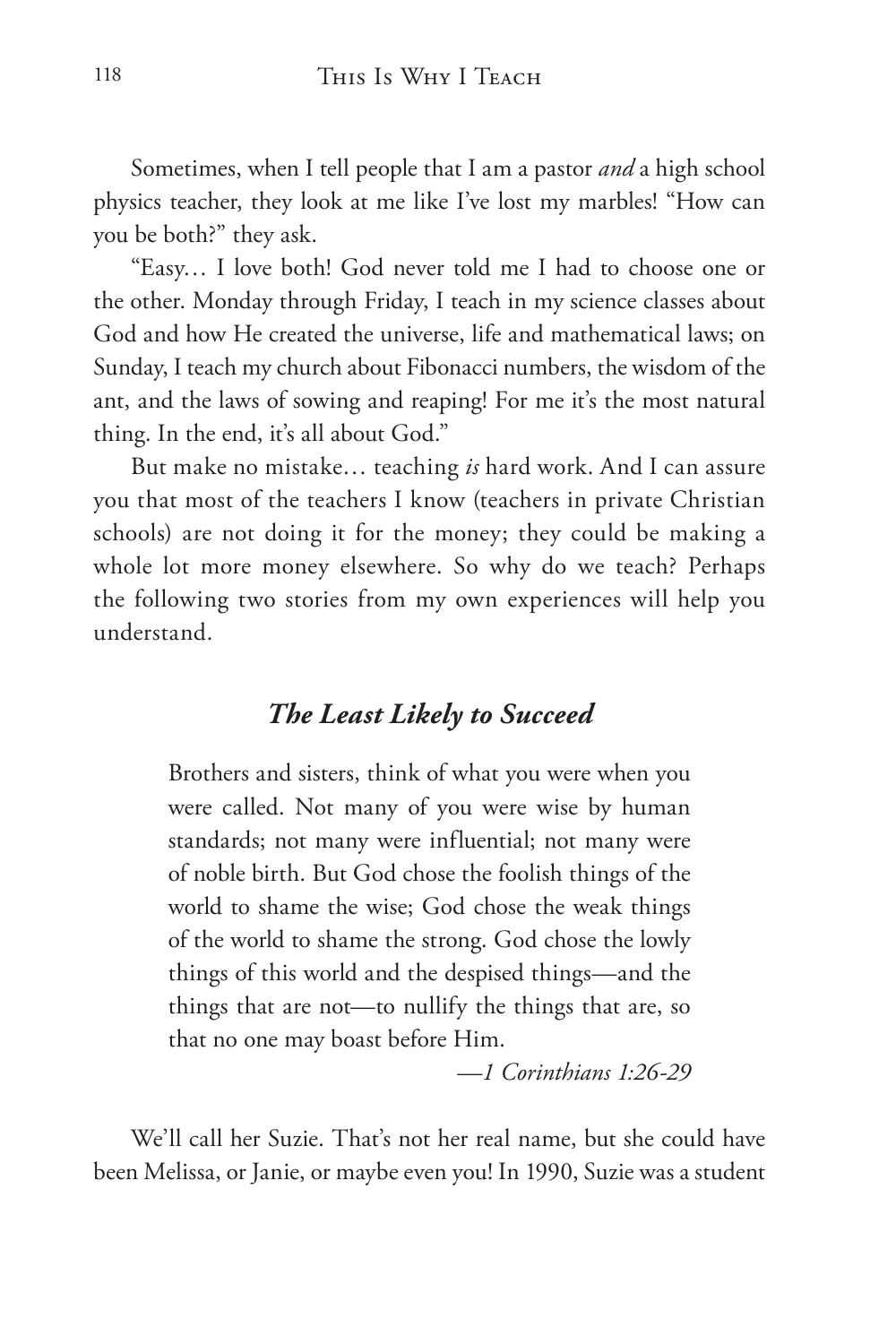in my high school science class. She was an average student—a nice girl, but Suzie only did the bare minimum in all of her classes.

Suzie didn't seem to have any motivation, and whenever I asked her what her plans/goals were, she would shrug her shoulders, and with her body language, reply, "I dunno."

If you had asked me at the end of that school year who I thought was the least likely to succeed, I probably would have voted for Suzie. I just didn't see any vital signs indicating that this girl was going to turn the world upside down! That was the last time I would see or hear from Suzie, until…

Well, fast forward to 2003. My daughter was now 13 years old, a  $7<sup>th</sup>$  grader in the same Christian school where I was a teacher. That year, the  $7<sup>th</sup>$  and  $8<sup>th</sup>$  grade classes went on a week-long mission's trip to California under the supervision of the school vice principal, who was also a pastor with a heart for missions and evangelism.

Our school teamed up with YWAM (Youth With A Mission) in California, and organized street evangelism and nightly open air outreaches there. In one of the evening meetings, my daughter was asked to come up and share a testimony. She was introduced by name, and after the meeting was over, one of the YWAM workers approached her and asked, "What is your last name again?"

"Pratt," my daughter replied.

"Oh, that's interesting. I had a science teacher in high school named Mr. Pratt. He used to tell us all these amazing stories about his experiences on the mission field in places like India, Israel, and Puerto Rico."

"Where did you go to school?" my daughter asked.

"Oh, this was back in Maryland where I grew up," the YWAM worker answered.

"Yeah, that was my dad!"

"Well, please tell him that you met me; and listening to his stories about God's miracles inspired me to give my life to the Lord to serve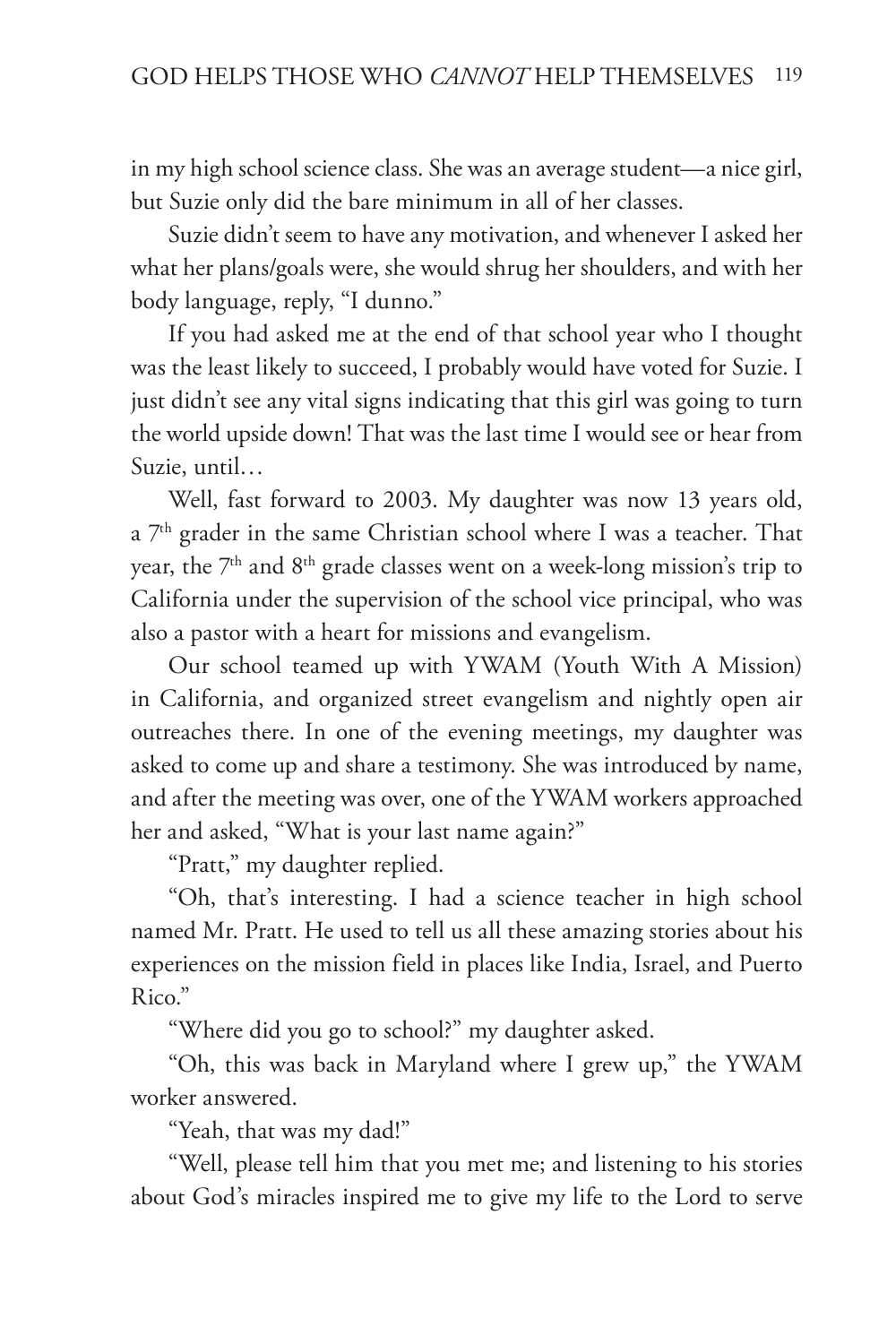Him full time as a missionary. I have worked overseas in Thailand, China, and many other countries!"

You guessed right—that was Suzie whom my daughter met! Sometimes God chooses and uses the least likely people; He'll choose a David, the eighth and last son of Jesse, who wasn't even invited to the "Who Wants to Be the Next King of Israel Contest;" He'll call uneducated fishermen and despicable tax collectors to be His first "kingdom representatives" here on earth! What are the chances that my daughter would meet Suzie 3,000 miles away from home, 13 years after I last saw her in high school? You just can't make this stuff up!

#### *Dennis the Menace Revisited*

And then there's Dennis. Actually, his name wasn't Dennis, but the "menace" part is entirely accurate! Dennis was a graduating senior in the class of 1991. He was the kind of student that gives teachers ulcers, nervous breakdowns, and causes them to make career changes!

By the end of the first month of school, I had already lost count of the number of pink slips that I had issued to Dennis (I think pink was the color of the Principal's Discipline Slips we used at that time). Pink slips for excessive talking, disrupting class, shooting rubber bands and spitballs… for generally being a constant menace to my class.

Dennis put forth very little effort in my class, but the one thing I absolutely did not want to do was fail him. Dennis *would* graduate at any cost! I could not possibly endure another year of his antics.

I'll never forget how happy and relieved I was to see Dennis graduate. *Praise God, he's gone! No more menace!*

Now, let's jump to 1996. I was attending an ACSI (Association of Christian Schools International) educators' conference in Maryland; it was a large gathering of several thousand, and the morning session was just finishing. The speaker had closed in prayer, and my head was still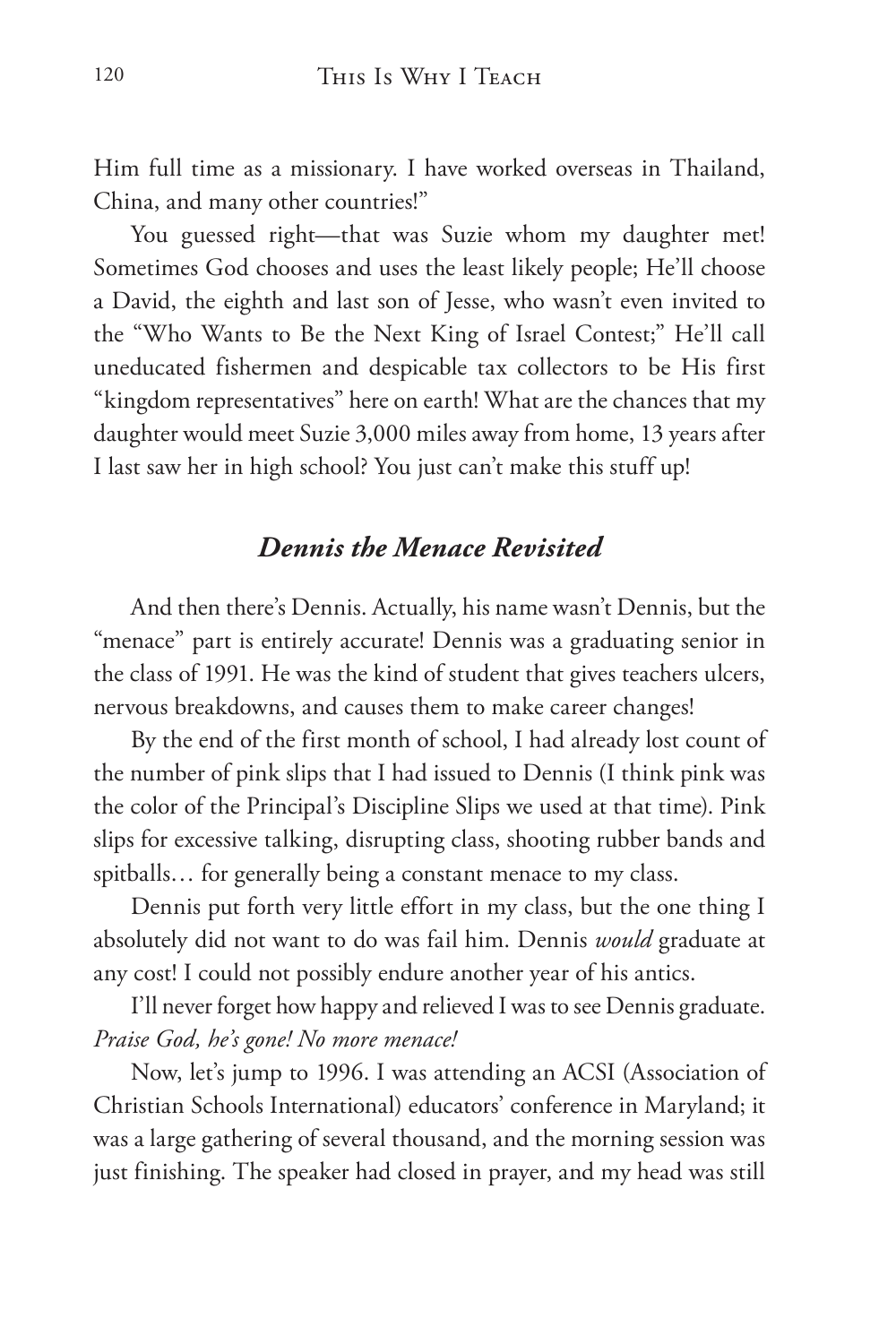bowed and my eyes closed when from behind, two big arms wrapped around me in a tight bear hug, as I heard, "Mr. Pratt!"

The voice sounded eerily familiar, but when I turned, I made the connection in a split second: "DENNIS!" I must confess, my first thought was, *How did he get in here? Oh my God, he's come to sabotage the teachers' conference!*

"What are you doing here, Dennis?"

"Oh, Mr. Pratt, God has been so good to me. I have graduated from college, and I am now a history teacher in a Christian school. And I teach my students all of the things I learned from you in our high school class!"

*Could Dennis have learned anything in my class?* I wondered. Then I suddenly comprehended that behind all the talking and disruption was a hurting, confused young man who was groping for answers. All of the noise had simply been a front.

"That's wonderful, Dennis. I am so happy for you."

"Oh, there's more Mr. Pratt. Next year I am entering Bible school, and I will be preparing for the ministry. I want to become a full-time pastor!"

Wow! God's wonders never cease! Indeed, Dennis went on to complete his pastoral training and is now the senior pastor of a thriving congregation in the Washington Metro area. There's no way you can make this stuff up!

This is why I teach. We sow seeds by faith into young lives and wait—sometimes for a decade or two—we wait in hope for those seeds to germinate, sprout, and mature; we cast the bread of God's word on the waters, and at times it is after *many* days that it returns to us. There is no greater joy than to know that somehow God has used you to touch, mark, and inspire another life for His kingdom!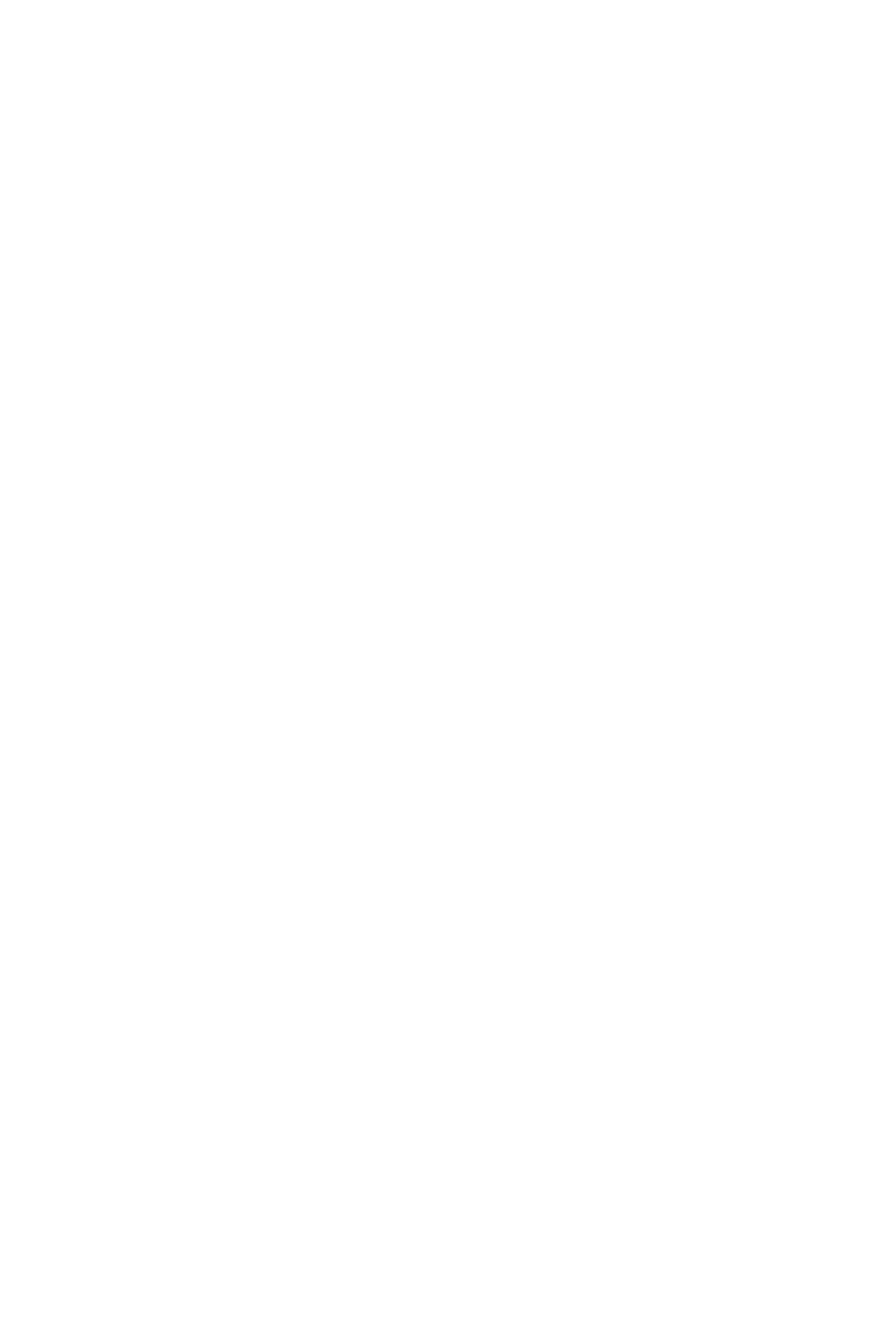# **15**

# **Ohio, America's Moving Adventure**

By faith Abraham, when called to go to a place he would later receive as his inheritance, obeyed and went, even though he did not know where he was going.

*—Hebrews 11:8*

THERE ARE NUMEROUS PROMISES IN THE BIBLE in which God assures His children that He will guide and direct their paths. Consider just a few verses among many:

> The steps of a good man are ordered by the LORD, And He delights in his way.

> > *—Psalm 37:23 (nkjv)*

Whether you turn to the right or to the left, your ears will hear a voice behind you, saying, "This is the way; walk in it."

*—Isaiah 30:21*

In his heart a man plans his course, but the LORD determines his steps.

*—Proverbs 16:9*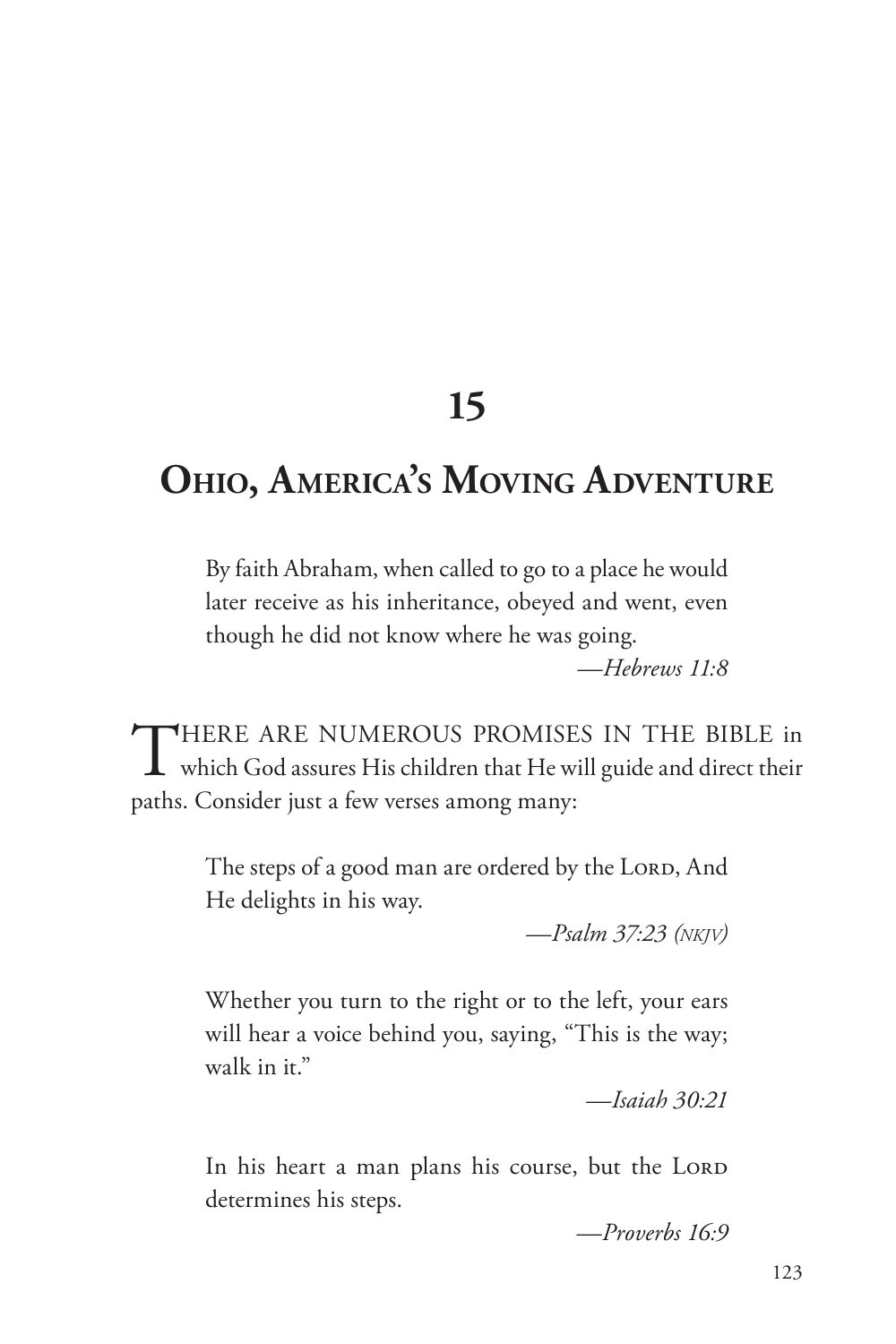But the Lord never promised to explain everything to us! Nor did He guarantee there would be a full road map showing every twist and turn in our journey. And He certainly never said the path would be free of dark valleys or tangled thickets! To the contrary, true believers are called to walk in the footsteps of our father Abraham's faith (Romans 4:12), and when Abraham was called by God, he obeyed and moved, "not knowing where he was going."

That is completely insane—picking up and moving, and you don't even know your destination? But such is the great adventure that God has called us to: to live and walk by faith.

One of my all-time favorite songs composed and sung by Steven Curtis Chapman, a man of God whom I respect very deeply, is "The Great Adventure" (©1992: Sparrow Records). The lyrics describe to a tee what this chapter is all about. The song speaks about launching out to discover new horizons, blazing new trails, and traversing both mountain heights and deep valleys. It likens our Christian journey to a great adventure, following our Leader into the glorious unknown. Here is part of the song:

> Saddle up your horses, we've got a trail to blaze Through the wild blue yonder of God's amazing grace Let's follow our leader into the glorious unknown This is a life like no other, this is the Great Adventure

### *All Eyes on O-HEE-O*

It was February of 2005. My wife and I had been comfortably settled and pastoring in Maryland since our marriage in 1989. After more than 15 years, one starts to send down roots… you get attached to a place. But if you're not careful, you can also begin to stagnate.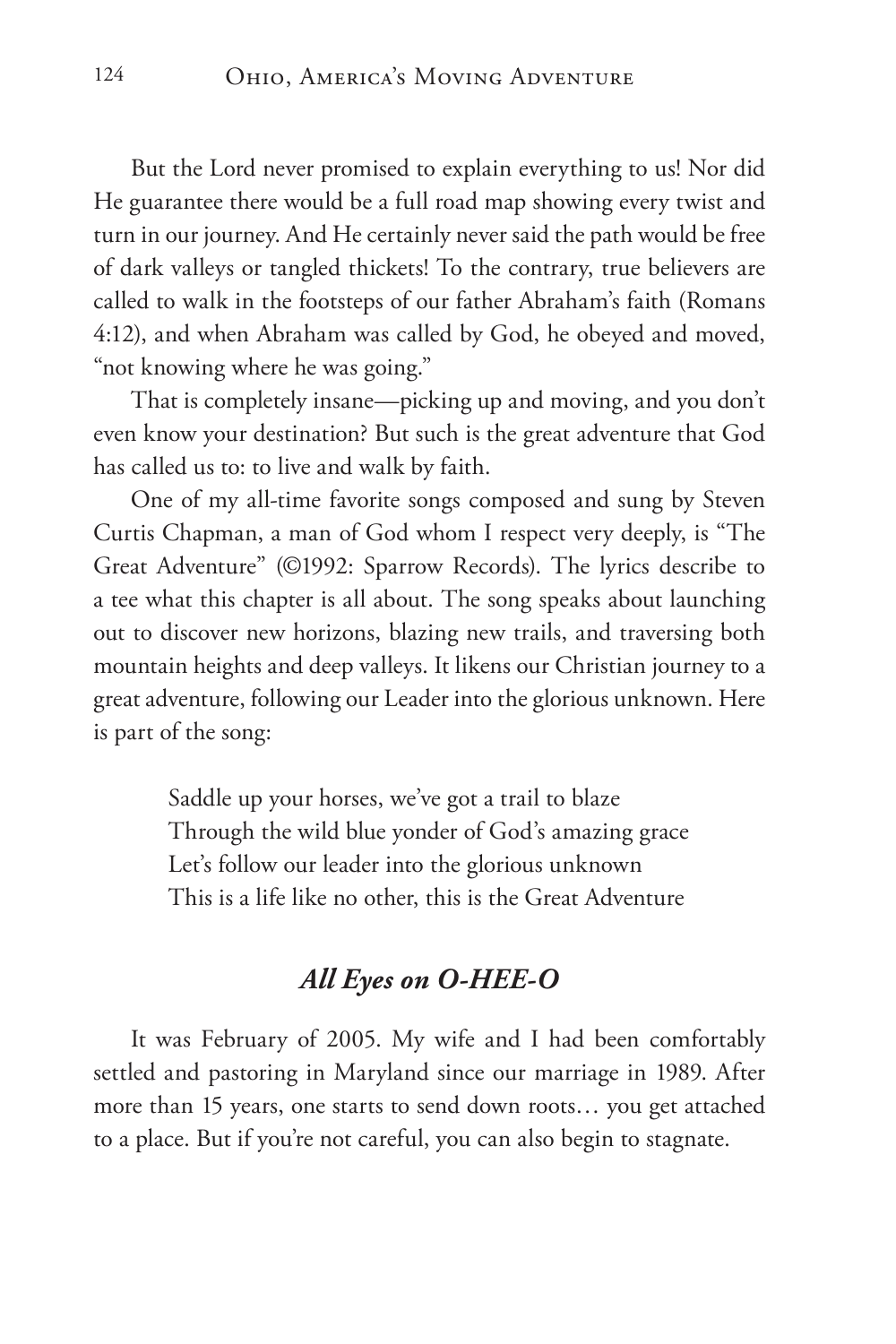During those first few months of 2005, God was speaking to me through a strange Scripture in Jeremiah 48:11:

> Moab has been at rest from youth, like wine left on its dregs, not poured from one jar to another—she has not gone into exile. So she tastes as she did, and her aroma is unchanged.

We began to sense a kind of restlessness in our spirits that I have come to recognize when God is "stirring the pot;" in other words, when He is getting ready to move and bring some significant changes into our lives. I once heard a pastor make an interesting observation: "The only thing that never changes is *change* itself. Change will always be a part of our experience."

In February, Sherine and I were attending a large church conference in the beautiful island of Puerto Rico, a place that I had visited dozens of times and where I had also lived for two years, pastoring a church in the Capital of San Juan. The ministry that we were a part of at that time had a Training Center in Ohio where all of its new workers and missionaries were sent for a time of instruction and ministerial preparation. One day during the conference, we were approached by the ministry leadership about the possibility of our moving to Ohio to help with the workers' training.

At first, the idea seemed crazy and quite impossible. My wife and I owned a house in Maryland, we worked and pastored a church in Maryland, and our daughter's school was in Maryland—we had roots! But as we prayed and waited on the Lord, He seemed to confirm that this move was His plan.

In March, we made a trip to Ohio, and spent several days in fasting and prayer there. The call seemed to get stronger and stronger: "Move to Ohio!"

We made an additional trip to Ohio in April to look at prospective homes. We had prearranged for a realtor to show us a number of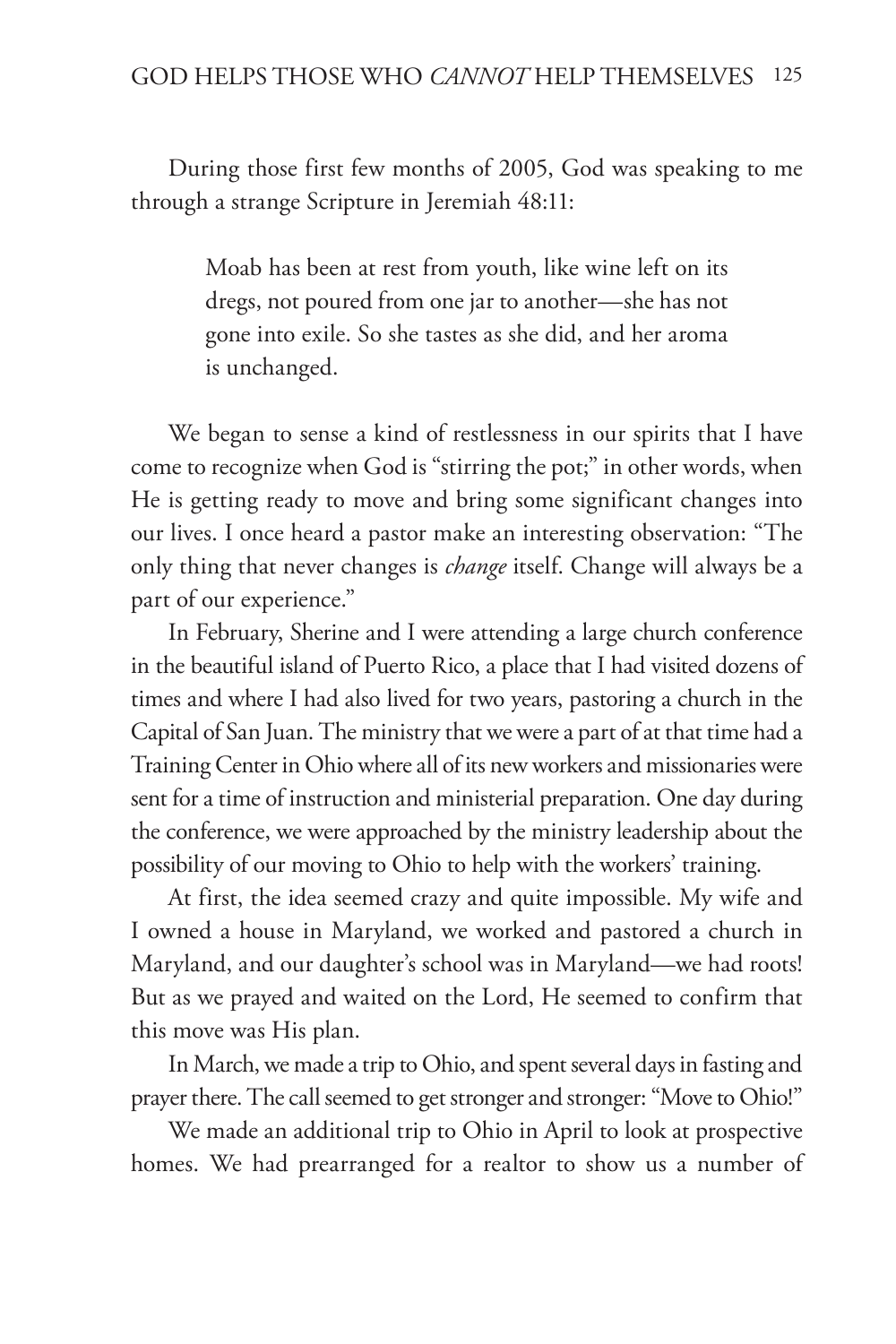properties, and by the end of the weekend, we had signed a contract on a house there. Things were happening very fast!

After returning to Maryland, we started getting our house ready to put on the market. One day my wife was cleaning out her closet; she came out holding a newspaper in her hands, tears streaming down her face. Sherine has a peculiar habit of saving an entire newspaper whenever there is a significant event or important headline on that date. The paper she held bore the headline from the 2004 Presidential election that read: "ALL EYES ON OHIO." Confirmation #1!

Several days later, my wife was seated in our family room watching the preacher Rod Parsley on TV. As I entered the room through one door, my daughter was coming in through a separate door, and at that very moment, the first words we heard from the TV were, "Why Ohio, Lord? Why Ohio?" (Rod Parsley was sharing his personal testimony about how God called him to leave Kentucky and move to Columbus, Ohio.) The three of us froze! Confirmation #2!

Then in early May, our dear friend, Pastor Mohan Joseph, came from Sri Lanka to visit and stay with us for several weeks. I had gone to the airport to pick him up, and as we got into the car, his first question to me was, "Wayne, as I pray for you and your wife, I keep sensing that He is calling you to something new, and over and over I am hearing a word that I don't understand."

"What is the word?" I asked.

"O-HEE-O," the pastor replied. "O-HEE-O."

(Pastor Mohan was not familiar with the names of all 50 states—he had never heard of Ohio!)

"Pastor, it's not 'O-HEE-O.' It is pronounced 'Ohio.' It is the name of a state in the Midwest. We haven't had a chance to talk to you about any of this—we were waiting until you came—but we have bought a house in Ohio, we will be settling on the  $23<sup>rd</sup>$  of this month, and we will be moving there in July!" Confirmation #3!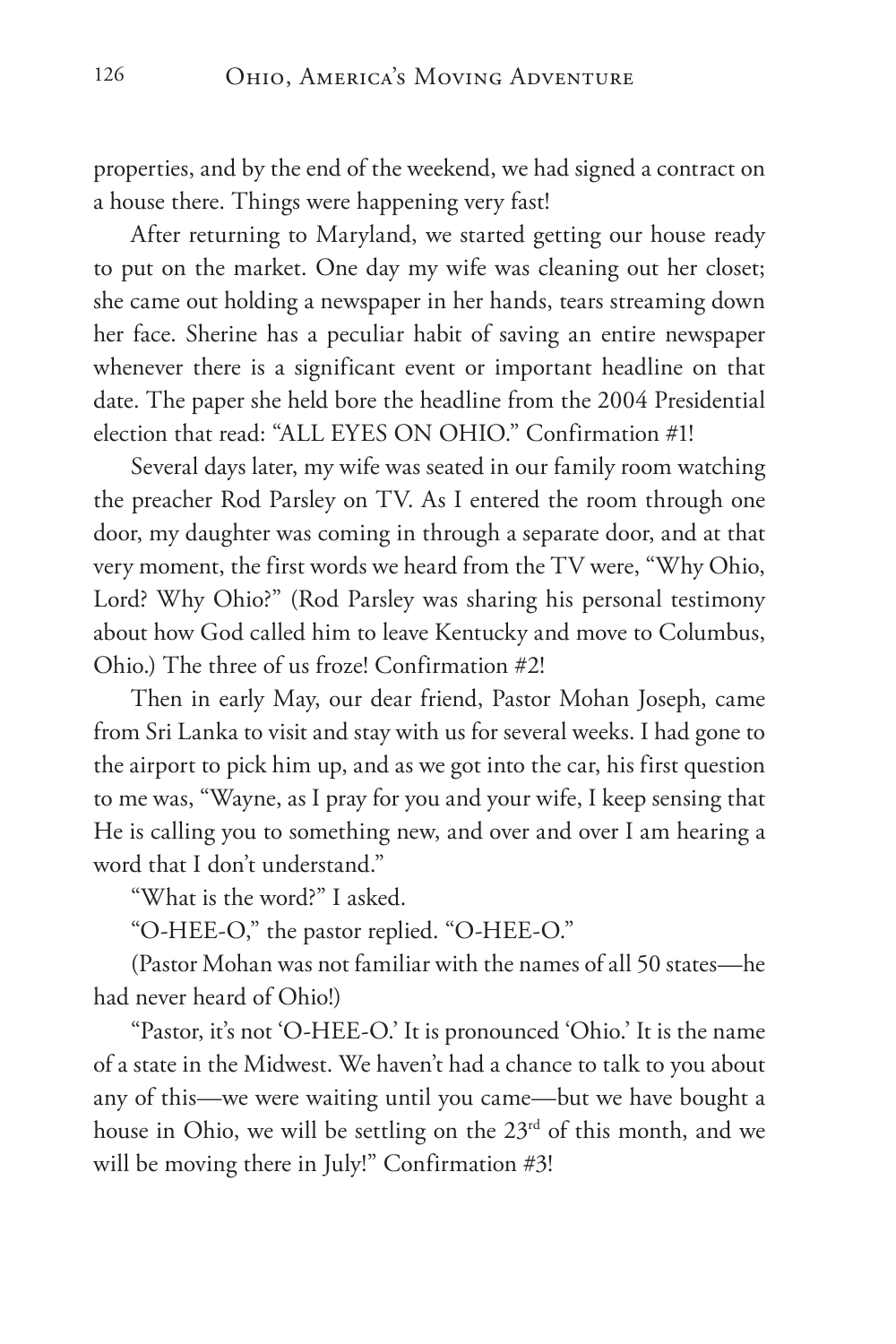Two days before the pastor's arrival, we had officially put our house up for sale. The day after he arrived, Pastor Mohan stood on our front porch as we were leaving for our Sunday church service and prophesied, "This house will sell today!"

Now, I have to be painfully honest: sometimes I am a bit skeptical about prophecies and predictions like this one. But literally, by 5:00 p.m. that Sunday afternoon, we had a contract on the house! Confirmation #4!

#### *The Great Adventure Begins*

In June, I made reservations online to rent a U-Haul truck so that we could take a load of furniture to our new house in Ohio. The day that the truck was to be picked up, I had my wife drive me to the U-Haul center. As we were entering the parking lot (which had hundreds of U-Haul trucks), there was one truck conspicuously situated right at the front entrance with a motto on the side of the truck in big letters, "America's Moving Adventure: OHIO."

"That's our truck," I shouted. "That's got to be our truck!" Sure enough, that was our truck! Confirmation #5! Come on man, you can't make this stuff up!

Before going any further, let me say a few words about confirmations. When God gives so many clear confirmations about His will and direction, as He did in the case of our relocation to Ohio, it is often because He knows we will be facing fierce battles and very difficult trials further ahead in our journey.

In Acts 16, we read the account of Paul's call to take the gospel to Macedonia:

> During the night Paul had a vision of a man of Macedonia standing and begging him, "Come over to Macedonia and help us." After Paul had seen the vision,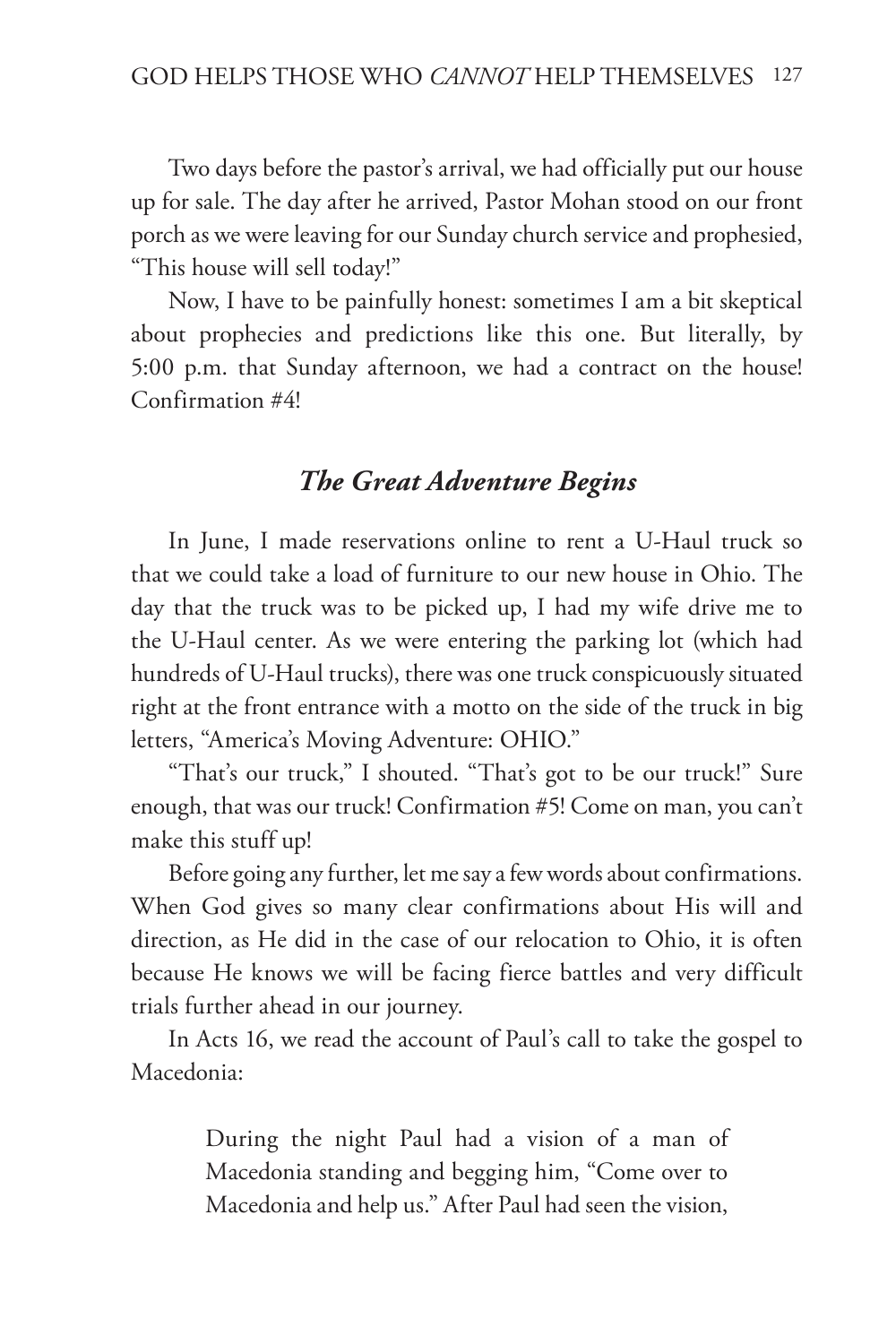we got ready at once to leave for Macedonia, concluding that God had called us to preach the gospel to them. *—Acts 16:9-10*

With such a clear vision, they set sail immediately, fully convinced that God had called them. After reaching Philippi, they met Lydia, and she and her whole household responded to the gospel and were baptized (vv.12-15). Shortly after that, Paul cast a demon of divination out of a woman and she was marvelously set free (vv.16-18). Up to that point, everything seemed to be going according to plan. They were seeing confirmation after confirmation that the Lord was with them, and that they were right where He wanted them to be.

But things suddenly changed when Paul and Silas found themselves being dragged before the authorities, beaten and flogged, and finally thrown into prison, their feet fastened in stocks (vv.19-24). God would shake the prison with a violent earthquake and set Paul and Silas free, ultimately causing the jailer and his entire household to receive Christ and be baptized (vv.25-34), but not before Paul and Silas had suffered greatly.

It was late July of 2005 when our move to Ohio was complete, a mere four months after we had first begun praying about leaving Maryland. Everything had transpired so fast! We were now settled in a beautiful home, more spacious and luxurious than anything we had ever owned, and everything was going so smoothly. Most of all, we were very hopeful and excited about all of the ministry prospects and open doors of opportunity that awaited us. I remember one day, shortly after coming to Ohio, telling my wife, "It's all like a dream: one minute we were in Maryland, and the next, here we are in Ohio."

But that bliss was short-lived. In late August, the remnants of Hurricane Katrina came blasting through Ohio, bringing torrential rains and flooding—even flooding the basement of our new dream home! After phone calls and pleas for help to realtors, the previous owner of the house,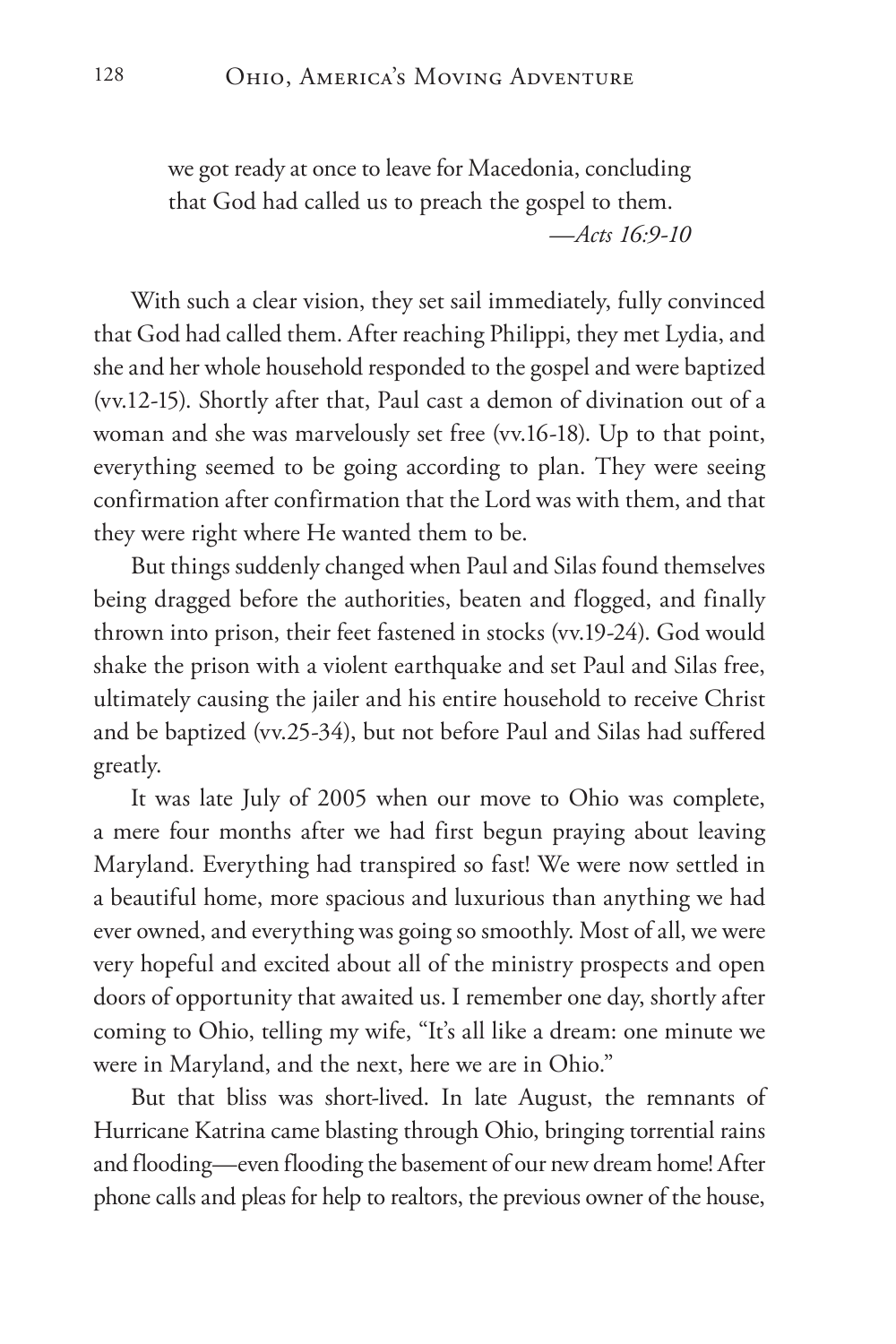our home insurance company, and even after arranging meetings with a lawyer and the builder of the house (who was our next door neighbor!), we quickly came to understand the famous Latin phrase, *caveat emptor*: "buyer beware!" No one was going to help us—we were on our own.

As the nightmare unfolded (I'll spare you all of the boring details), the entire foundation of our house had to be excavated so that it could be properly waterproofed. Our yard was filled with backhoes and bulldozers for months, and the entire property looked like an archaeological dig! And we even made headlines on the front page of the local newspaper the first day the excavation began. The soil bank caved in on one of the workers, and he was nearly buried alive; nine fire trucks and rescue vehicles descended on our quiet street, responding to the 911 call! Never a dull moment!

Just when you think things can't possibly get any worse, sometimes they do! As the dig was going on, the contractor discovered that our entire garage was sinking and separating from the rest of the house, so they had to jack up the garage and drive huge steel piers into the ground underneath to support it.

Total cost of repairs: a mere \$50,000!

Let me get back to my point about confirmations. It is at times like this that you need to *know that you know that you know* that God called you and that you are where He wants you to be. There were many days when we wanted to throw in the towel and call it quits, but God kept whispering to us, "I brought you here. I will be with you."

We ended up staying in Ohio for five years. We had amazing times of ministry, and we fell in love with the people there. But we went through some very dark valleys of trial and disappointment, particularly with our daughter.

While living in Maryland, our daughter had always attended private Christian schools from pre-school right through middle school. When we moved to Ohio, we were forced to put her into a public high school.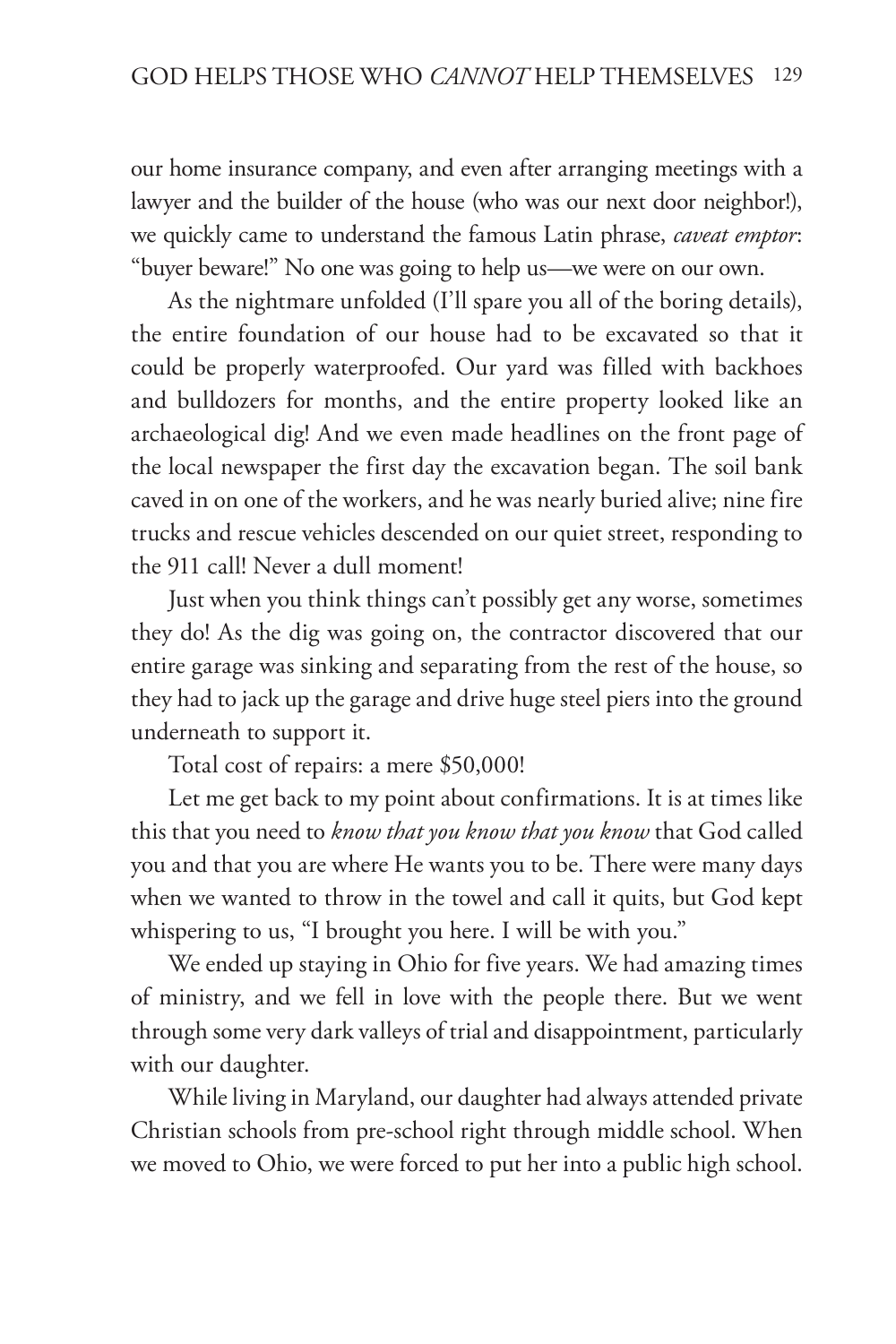There, she got involved with the wrong crowd of peers, and that ended up taking her far away from the Lord.

One thing I can confidently say: We learned how to pray in Ohio! We spent *weeks*, not days, fasting and praying and agonizing for our daughter's deliverance. And it was there that my first book was written, *My Confession of Faith*. It was never intended to be published—it was simply our "war manual." We used it every day to help us put on the whole armor of God and battle the powers of darkness with the Sword of the Spirit by confessing the word of God out loud.

One day, we were going through a part of the confession taken from Deuteronomy 28:7 that read:

> The Lord will grant that the enemies who rise up against you will be defeated before you. They will come at you from one direction but flee from you in seven.

Suddenly, I stopped and told my wife to wait a minute. I jumped up, began running from room to room throughout the entire house, and then came back to where we had been praying.

I think my wife thought I had finally cracked up (which wasn't all that far-fetched, because there were days when only the Lord kept us from losing our minds!), and when I returned, she asked, "What in the world are you doing? Have you lost your mind?"

"No," I said. "I just went through the house and counted the doors… this house has a total of seven doors. The Lord said that the enemies would come at us from one direction but flee from us in seven. So let's tell the devil right now, 'Satan, we resist you in the name of Jesus. You and all of your demons must go now. This house has seven doors; take your pick which one you're going to use, but you must get out right now!' Thanks be to God who always causes us to triumph!"

We were determined to stay in Ohio until God said our assignment was finished. We were not going to run away in defeat or discouragement.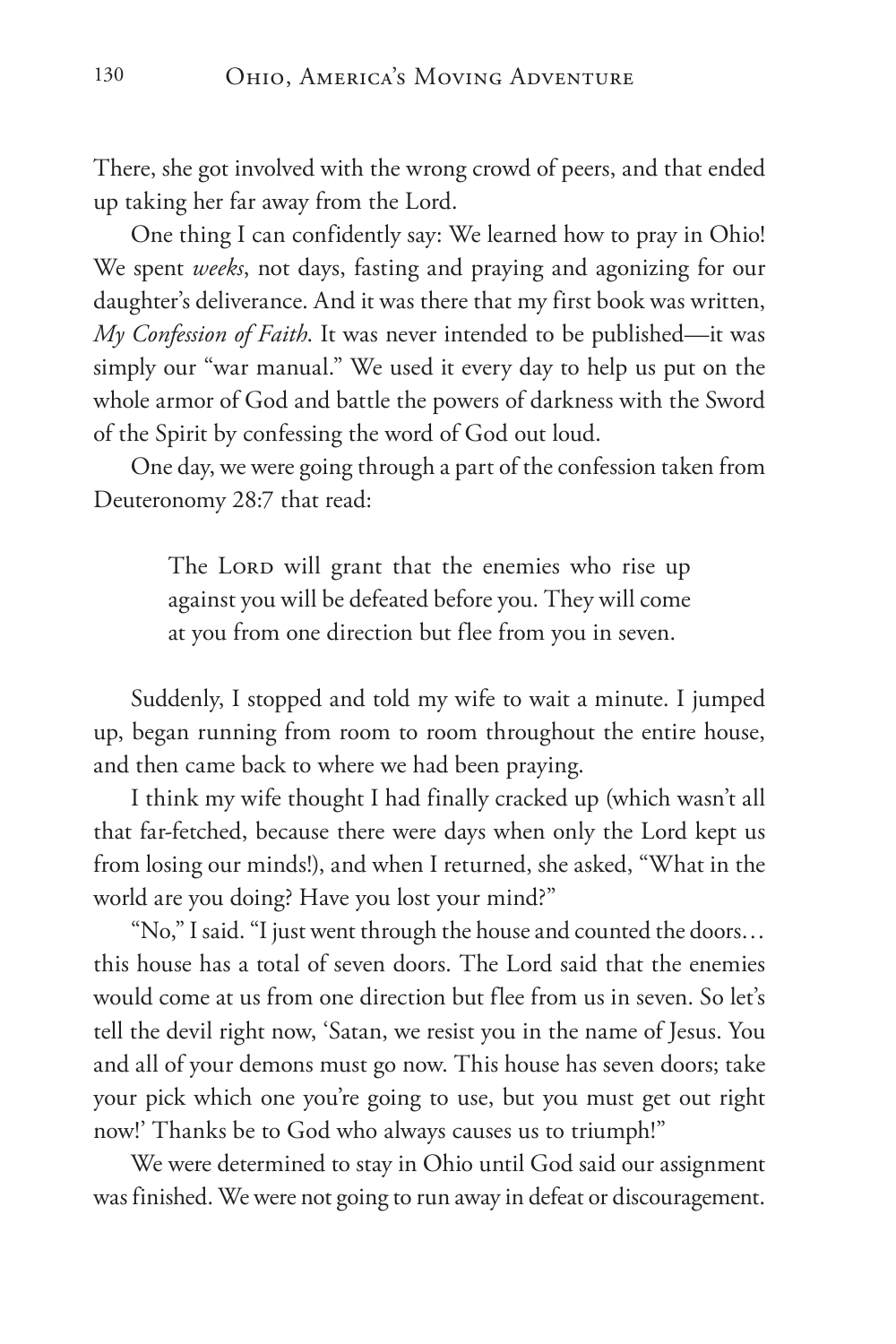God brought us there with incredible signs and miraculous confirmations, and He would have to tell us when it was time to go.

### *What Are You Doing Here?*

After battling with Jezebel and 850 false prophets at Mount Carmel, and calling down fire from heaven, shortly after that, the prophet Elijah found himself afraid and running for his life (1 Kings 19:1-3). He was tired, discouraged, and he felt so alone, he prayed that he might die:

> He came to a broom bush, sat down under it and prayed that he might die. "I have had enough, LORD," he said. "Take my life; I am no better than my ancestors."

> > *—1 Kings 19:4*

O, man or woman of God—have you ever been there? Have you ever been so weary with disappointment and discouragement that you wanted to die? I have! Elijah did! Well, we're in good company—be encouraged!

After that, the angel of the Lord brought food and water to Elijah twice, strengthening him for his journey. Elijah then went into a cave, and there God asked him the same piercing question two times:

"What are you doing here, Elijah?"

*—1 Kings 19:9, 13*

When God asks you, "What are you doing here?" you are in a very critical situation. It is time to stop, retrace your steps, and get back on course. We should never be *anywhere* if the Lord doesn't want us to be there. Moses understood this when he prayed: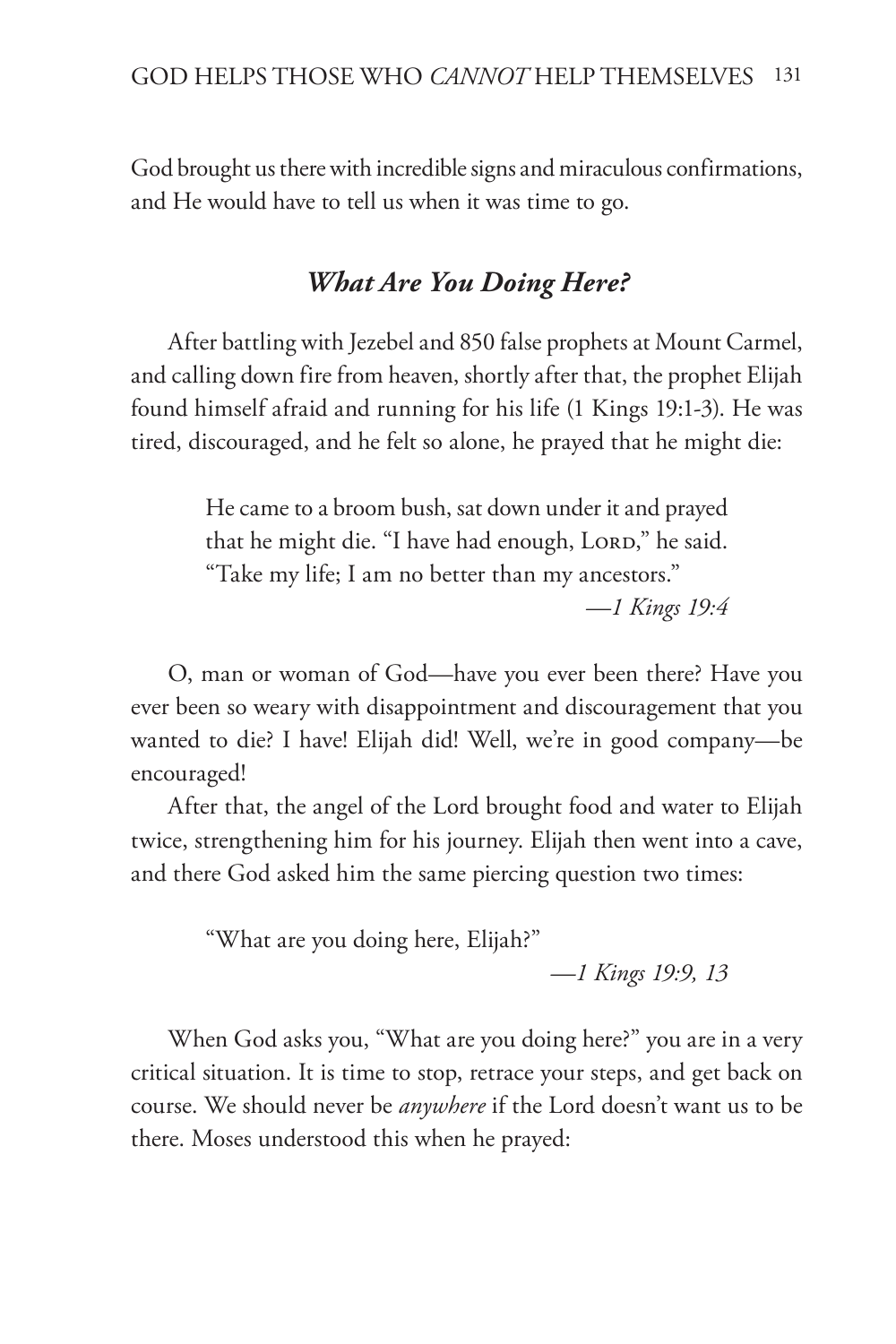"If Your Presence does not go with us, do not send us up from here."

*—Exodus 33:15*

In May of 2010, Sherine and I were in Connecticut, doing a weeklong seminar in a church there on the Tabernacle of Moses. My mother had recently had knee replacement surgery, and was making a nice recovery in a rehab center when she suffered a sudden setback. She had developed internal bleeding, which put her back in the hospital. But thankfully, the doctors got everything under control after a few days, and the day after my wife and I were leaving Connecticut, Mom was to go home from the hospital.

That morning, we had to wake up by 4:00 a.m. in order to catch our flight from Boston back to Ohio. As we were packing our suitcases, I suddenly felt a release in my spirit and I told Sherine, "We are finished in Ohio. I just felt the release in my spirit. God says our assignment there is done."

After reaching Ohio, our plan was to unpack, do some laundry, repack, and prepare for the six-hour drive to Maryland the next morning. We wanted to reach there by the time my mother was coming home from the hospital. Tragically, that same evening, we got word that my mom had a massive stroke and went into a coma. We quickly tossed our things into the car, and drove through the night, reaching the hospital by early morning.

Mom never did regain consciousness, and six days later we were having her funeral. After the funeral service was over, many of our family and friends came back to her house—the very same house in which I had grown up from early childhood—to comfort us and spend time with us. I found it very strange that three or four different people came to me independently of one another and asked, "So, are you going to move back into this house now that your mom is gone?"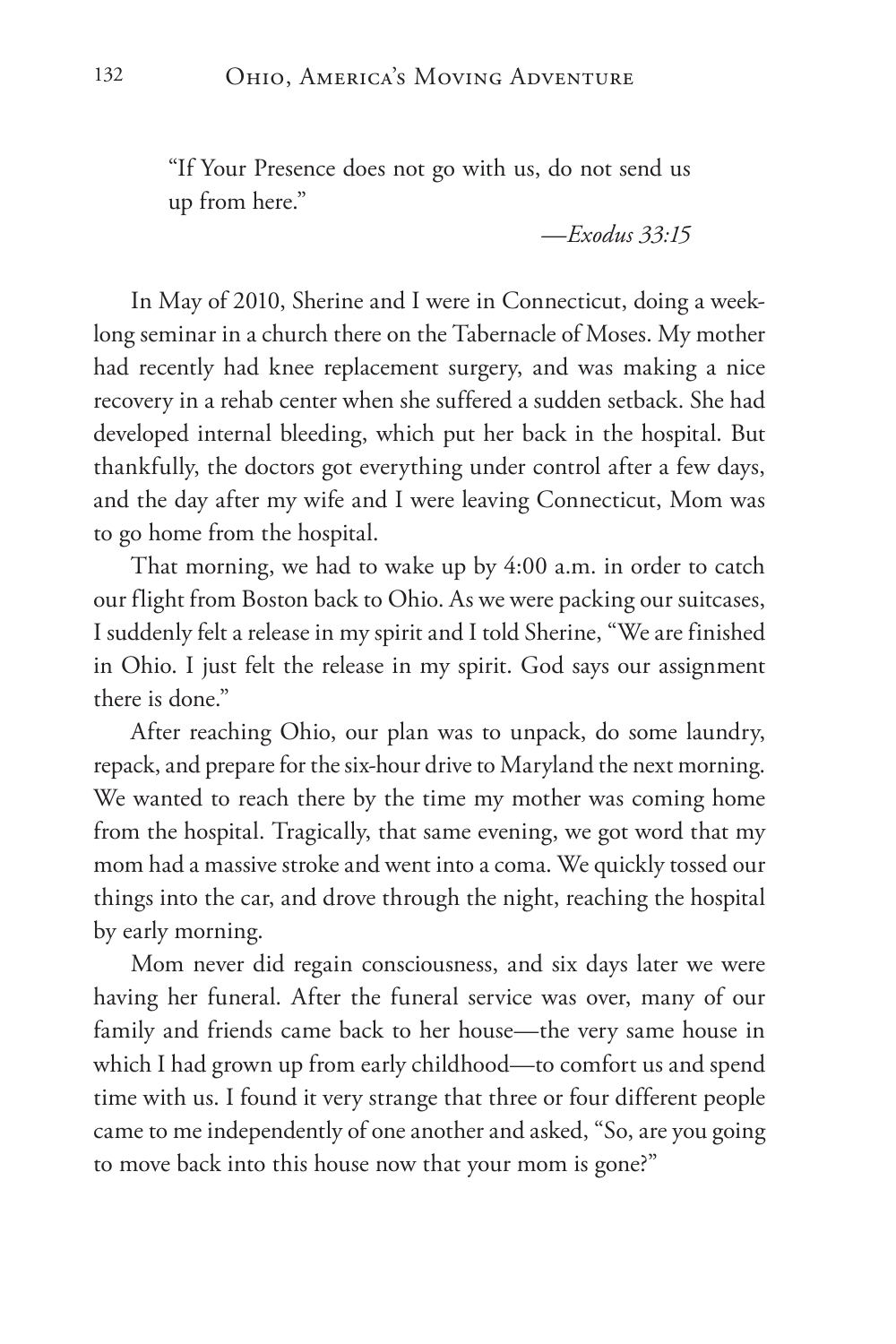"No, we are living in Ohio," I answered. "We have no plans to move back to Maryland." About a week later, we returned to Ohio. Shortly after that, I was in prayer one morning, and I heard the Lord clearly ask me, "What are you doing here?"

*What am I doing here?* I thought. *Lord, You know why we are here. We came here to serve You.*

With my mom's illness and death, there had been such a flurry of activity that I had completely forgotten what had taken place that morning in Connecticut several weeks earlier. Everything suddenly became crystal clear: we were done with Ohio!

So, by the end of summer 2010, we were back in Maryland, living in the very house I grew up in. Truly our move to Ohio and back had been a great adventure!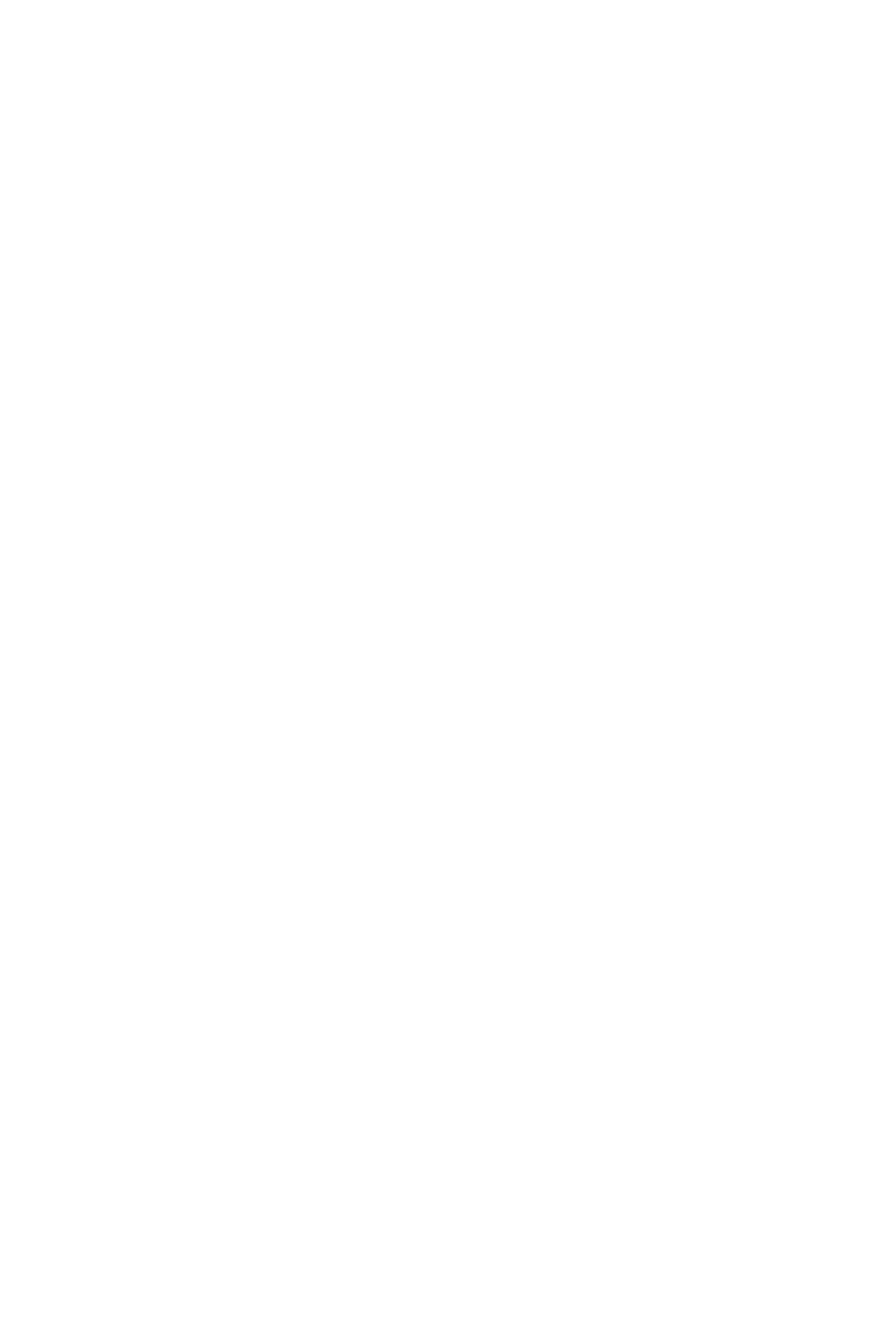**16**

## **Heavenly Java in Honduras**

When Solomon finished praying, fire came down from heaven and consumed the burnt offering and the sacrifices, and the glory of the LORD filled the temple. The priests could not enter the temple of the LORD because the glory of the LORD filled it.

*—2 Chronicles 7:1-2*

I HAVE ALWAYS LIKED COFFEE—but I was about to like it a whole lot more after my first visit to the country of Honduras in June 2011.

Pastor Luis Lozano, my friend and "partner in crime" for over 35 years (whom you met in chapter 9, "I Left My Heart (and Liver!) in San Francisco," page 83, is originally from Honduras. In 2011, he invited me to travel with him to Honduras and minister in a few small churches that he was helping. Luis knew of my great love for java (no, not the software… coffee!), so after I arrived there, he informed me of his plans to visit a coffee plantation in the mountains—a place called Marcala. He also expressed his desire for us to have a small retreat somewhere with a few pastors that were working with him.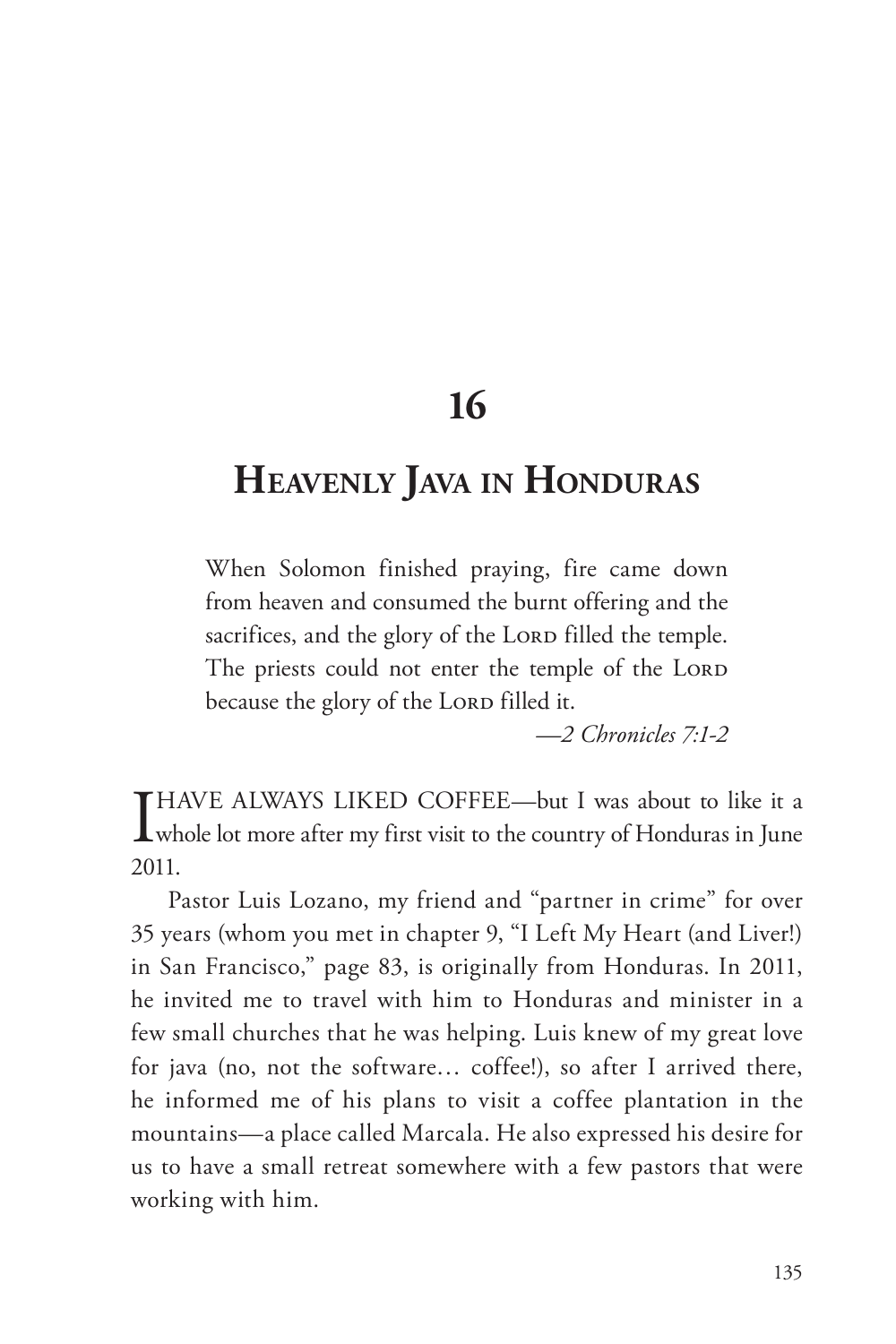Well, through a series of divine appointments and miracles, we learned of a pastors' retreat house that had been built by an American missionary in… you can't make this up… in Marcala! Unfortunately, the missionary died before they ever had their first retreat in the new facility. After his death, his wife had returned to the U.S., and the home had been sitting vacant ever since.

We met the caretaker of the house, and he gave us permission to use the house for five days. It was a beautiful, spacious house with eight bedrooms… more than we needed (or so we thought!)

On our way, we stopped at the coffee plantation to buy some green (unroasted) coffee beans. I ended up bringing back 50 pounds to Maryland with me, and ever since then, I roast and grind all of my own coffee! I wouldn't have it any other way now.

There were only six or seven of us coming to Marcala, so I was looking forward to a relaxing, quiet time with the Lord in the beautiful mountains of Honduras. One of the brothers who came with us had a guitar that was missing one string: that was the only music we had for the entire weekend! And he only knew four songs, but we met together the first night and started worshipping the Lord.

Words cannot begin to describe what happened that night (and continued for the next five days and nights): God visited us with His sweet presence and glory in a way I have only experienced one other time in my entire Christian life. Hour after hour, we were lost in Paradise somewhere; the words from the old hymn sum it up best:

Heaven came down and glory filled my soul.

But then, something quite remarkable took place. I honestly can't explain how, but more and more visitors began arriving at the house; by the end of the second day, we had 25 staying there. Pastor Luis needed to drive into the nearest town to buy 20 sleeping pads, food and other supplies for our growing retreat! On our last night in Marcala, after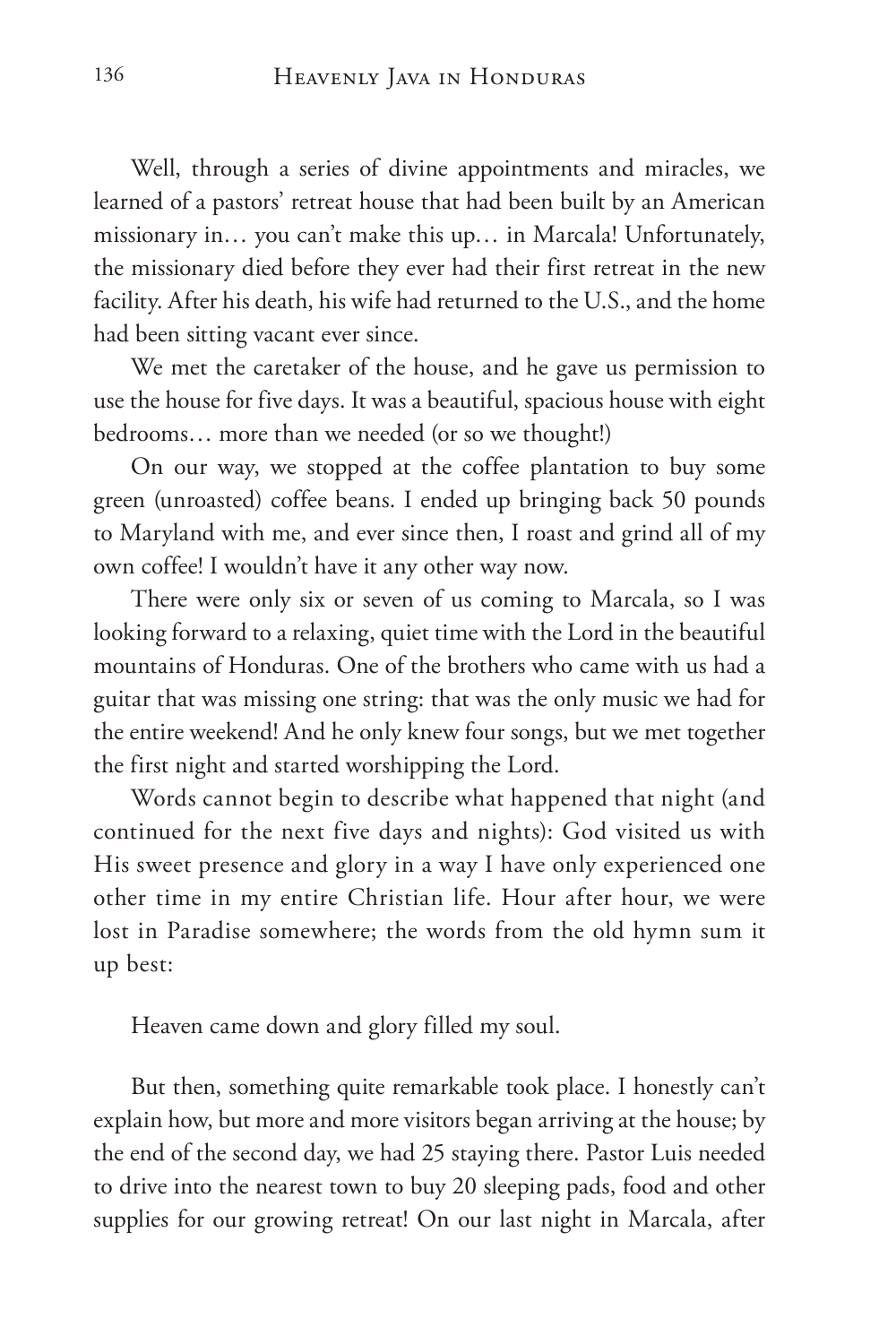our final meeting in the house, I took a group photo and counted 45 people! Where did all these folks come from? This was in the middle of nowhere! No advertising! God seemed to draw them there like He brought the animals to Noah on the Ark!

## *Fishing for Fishermen*

And Jesus, walking by the Sea of Galilee, saw two brothers, Simon called Peter, and Andrew his brother, casting a net into the sea; for they were fishermen. Then He said to them, "Follow Me, and I will make you fishers of men." *—Matthew 4:18-19 (nkjv)*

On a different occasion, we were invited to preach one Saturday at a large church convention in a place called La Ceiba. La Ceiba is a beautiful port on the northern coast of Honduras, famous for its Caribbean beaches. We had preached in the morning service, and we were invited to preach again in the evening. We had a long lunch break in between, so I asked pastor Luis, "Pastor, we are so close to the sea. Is there some place where we can get fish or seafood for lunch?"

He wasn't too familiar with the area, but after getting some vague directions ("Go to the third coconut tree, turn left when you see a cow," etc.), we headed off to our destination. After going around in circles for quite some time, we arrived at a small village called *Triunfo de la Cruz* which means "Triumph of the Cross!" (This is getting very interesting now!) We finally came to the restaurant, but it was closed.

Then we found a young man on the beach named Arnold. We asked him if he knew of any seafood restaurants in the area. He said, "Follow me."

Arnold took us to his mother, who proceeded to cook a tremendous shrimp and fish lunch for us. In the course of the conversation, we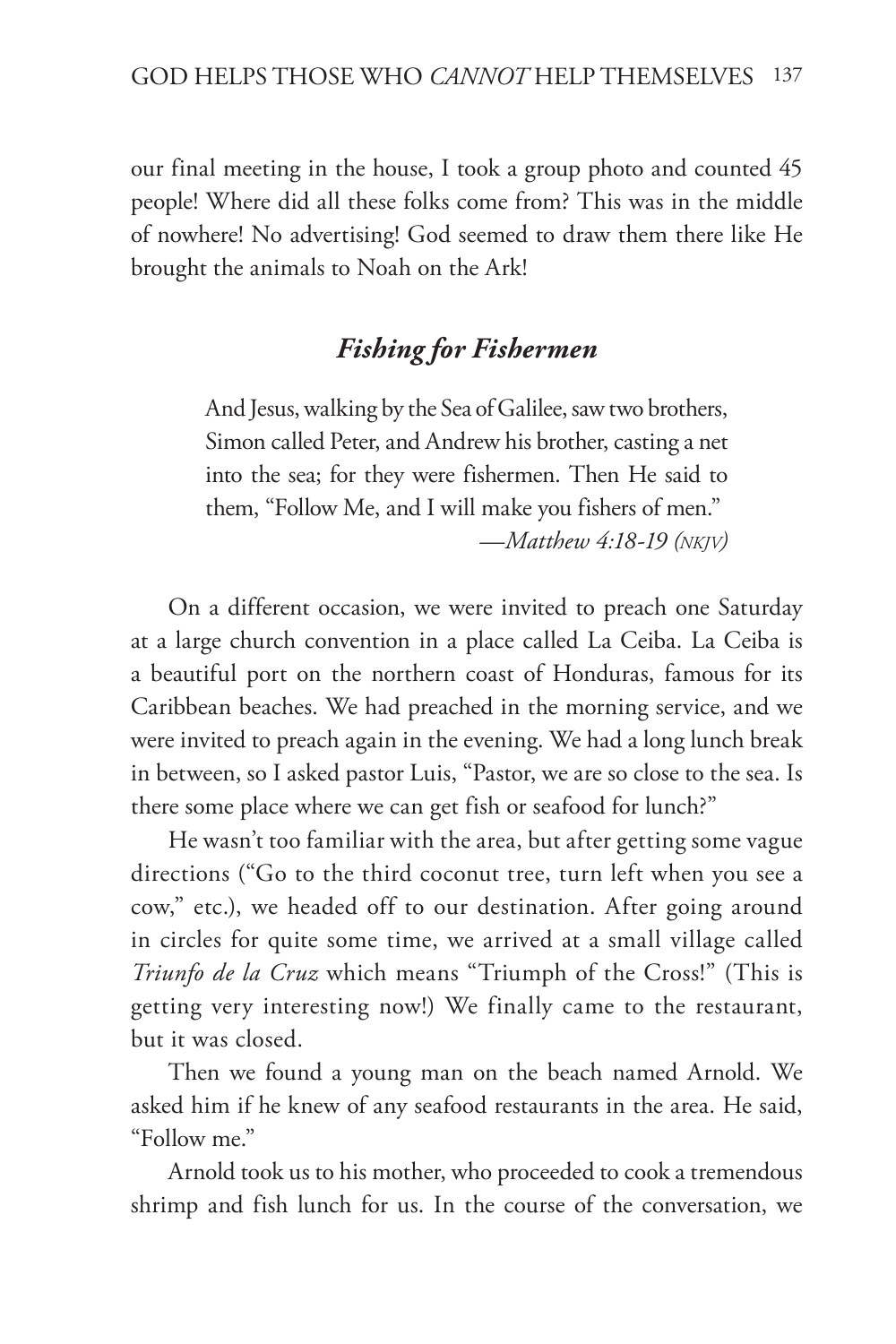learned that Arnold was a fisherman. One of the pastors with us began to share with Arnold about Christ, explaining to him how most of Jesus' disciples had been fishermen. Arnold seemed quite closed to the pastor's message, and suddenly disappeared.

I would soon learn that Triunfo de la Cruz was a very unique part of Honduras. It is home to a large population of what is known as the "Garifuna" people—descendants from West Africa, who speak their own Garifuna language in addition to Spanish. They are isolated from the rest of Honduras, and generally despised and rejected by Hondurans, in much the same way the Samaritans were despised by the Jews (see John 4:4-9).

Arnold had gone down to the shore to cut some coconuts for us, and I soon found myself sitting all alone with him there on the beach. Suddenly, the Holy Spirit came on me in a powerful way and I began to prophesy to Arnold, saying, "Arnold, one day soon, you will be running up and down this beach preaching Christ to all of the people here." I was shocked hearing the words that had just come out of my own mouth!

Arnold looked like he had just seen a ghost. His eyes became as big as saucers, and he took off running! I wondered: *Why is this young man so afraid of Jesus Christ?*

Around that time, the lunch was ready, and they called us to a little hut made of palm leaves where we sat down to eat. While we were enjoying our seafood meal, Arnold was there waiting on us. Pastor Luis began to speak to Arnold: "Arnold, you are a fisherman… Jesus loves fishermen. Most of His disciples were fishermen. Would you like to pray and surrender your life to Him today? We can pray with you right now if you like."

To be honest, I didn't expect a positive response. All afternoon, Arnold had been running every time Jesus was mentioned. But to my surprise, he said "Yes," and right there at the lunch table, he gave his heart to the Lord!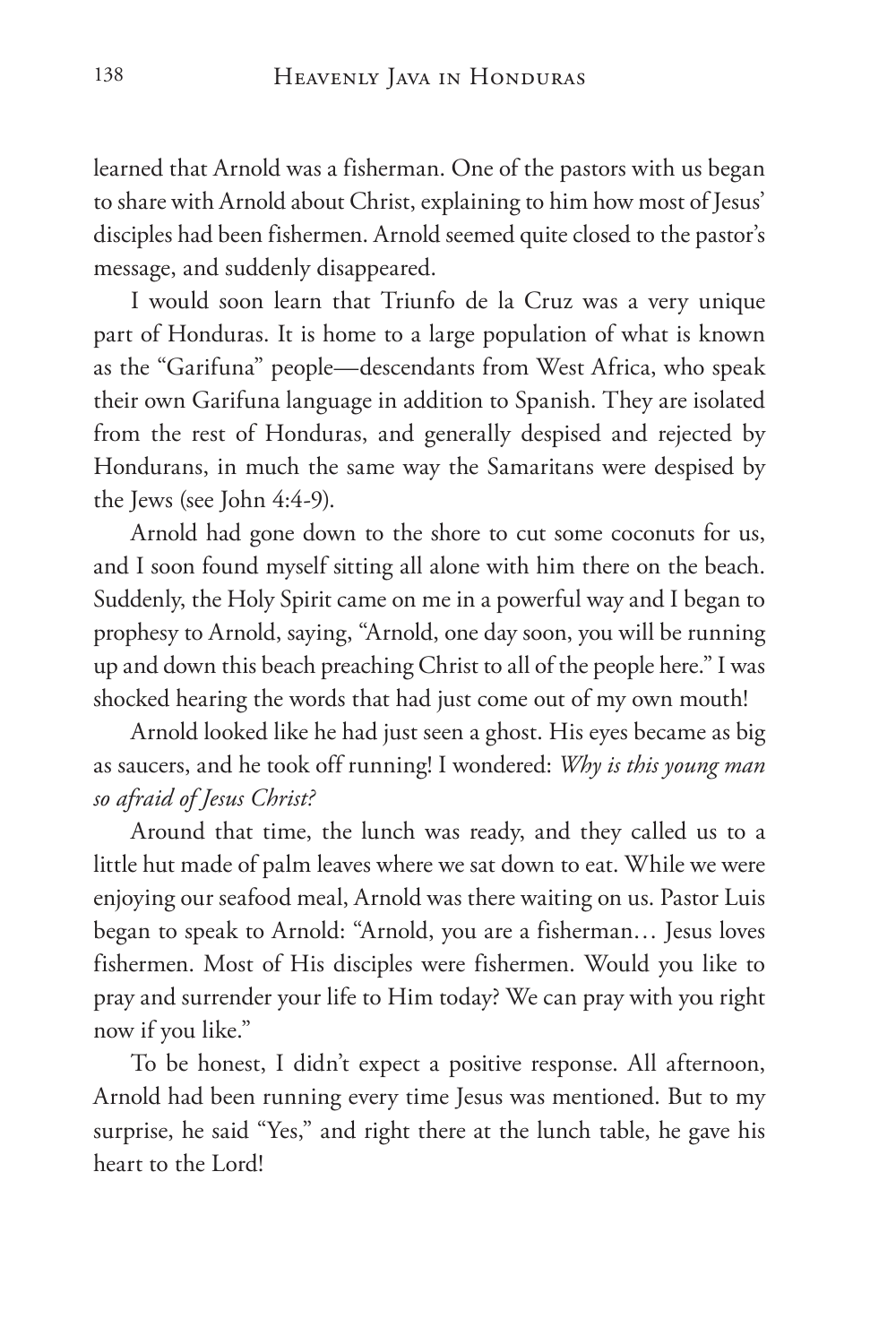As we were heading back to the convention, I told him, "Arnold, you have plenty of water here. If you want, we can come back tomorrow and baptize you."

"Oh, I would like that," Arnold smiled.

We then told him to invite others from his village, and we would have a small open air church service Sunday morning out on the beach. He agreed.

When we returned the following day, Arnold had set up 10 chairs under the palm leaf hut where we had eaten the day before. He had already brought eight people who were seated there, waiting for the service. We sang, preached a short message to them, and waded out into the Caribbean to baptize Arnold! I couldn't make up a story like this, even if I tried!

As we were leaving, I told Arnold, "That didn't take very long!"

"What do you mean?" Arnold asked.

"What the Lord spoke to you yesterday about running up and down this beach preaching Christ to all of the people here: it has already come to pass!"

With that, we left. I have never seen Arnold since then, but I have to believe he is still fishing for men on that beach in Triunfo de la Cruz. Without a doubt, the cross triumphed in Arnold's life that weekend!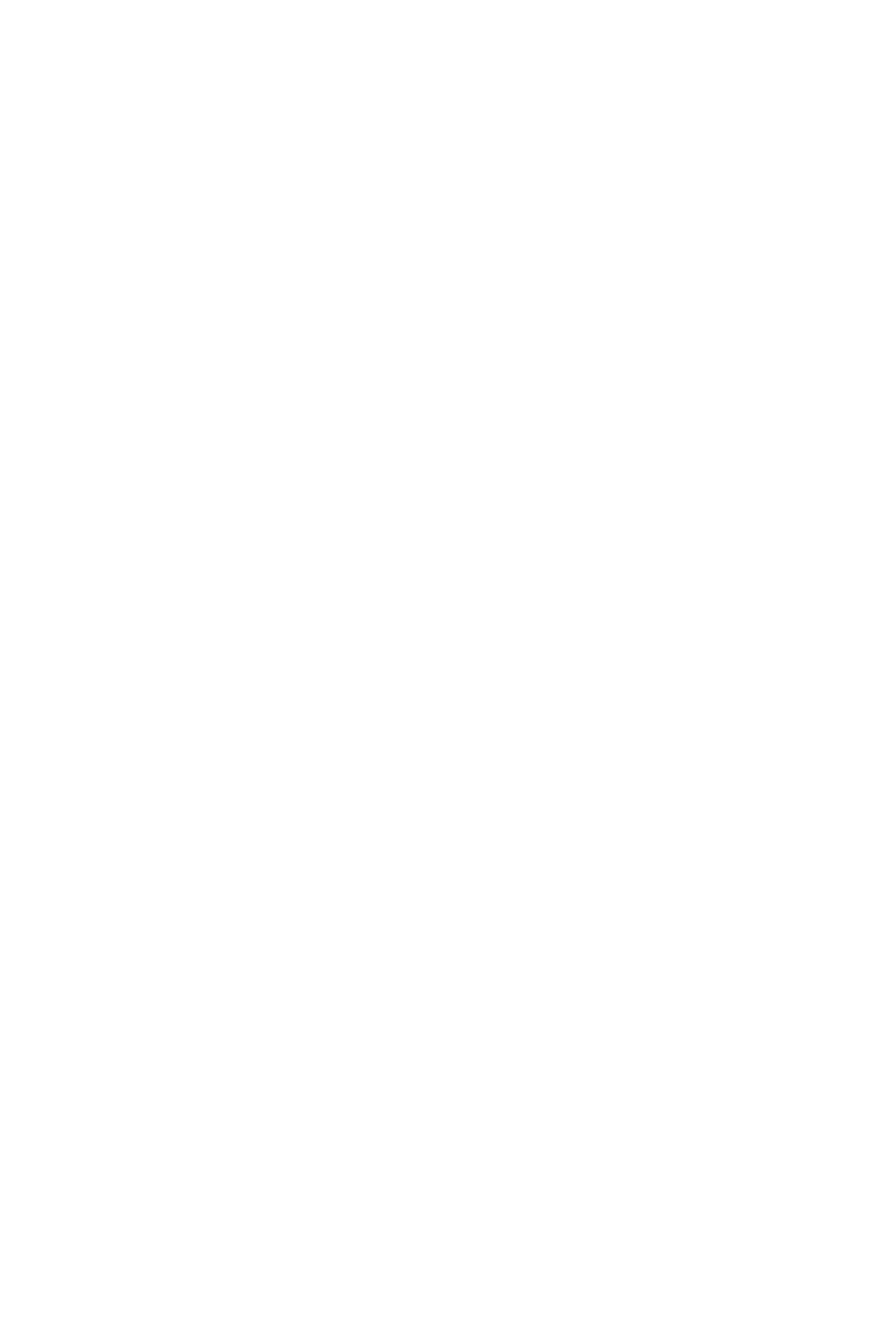## **17**

# **God Knows Our Shoe Size**

Are not two sparrows sold for a penny? Yet not one of them will fall to the ground outside your Father's care. And even the very hairs of your head are all numbered. So don't be afraid; you are worth more than many sparrows.

*—Matthew 10:29-31*

Your Father knows what you need before you ask Him. *—Matthew 6:8*

You have searched me, LORD, and You know me. You know when I sit and when I rise; You perceive my thoughts from afar. You discern my going out and my lying down; You are familiar with all my ways. Before a word is on my tongue You, LORD, know it completely. You hem me in behind and before, and You lay Your hand upon me. Such knowledge is too wonderful for me, too lofty for me to attain.

*—Psalm 139:1-6*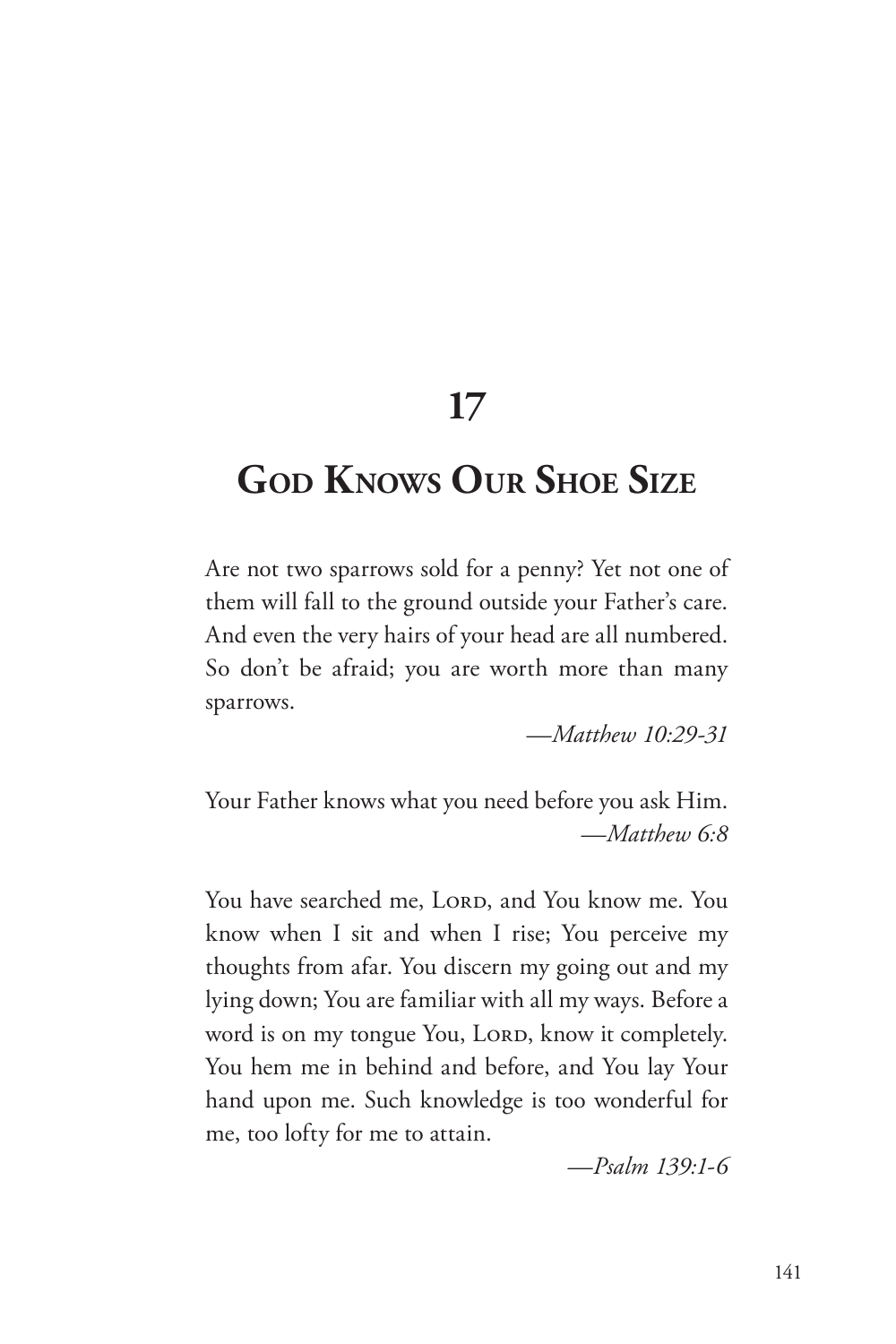GOD KNOWS MORE ABOUT US than we know about Just case in point: Do you know how many hairs you have? For most, that might be quite a challenge (although for a few of us, getting a total "hair count" would not be all that difficult—bald is beautiful!) But God knows.

God knows what I need before I ask Him. He knows and understands my heart better than I do. As the psalmist so rightly determined, "Such knowledge is too wonderful for me."

I have found that every so often, God likes to let each one of us know just how special we are to Him. He may single us out of a crowd and call us by name, as when Jesus called Zacchaeus to come down from the sycamore tree:

> When Jesus reached the spot, He looked up and said to him, "Zacchaeus, come down immediately. I must stay at your house today."

> > *—Luke 19:5*

Or, He may tell us (or someone else) that He knows our address and what we are doing, as with Saul of Tarsus:

> The Lord told him [Ananias], "Go to the house of Judas on Straight Street and ask for a man from Tarsus named Saul, for he is praying."

> > *—Acts 9:11*

He may even deliver your favorite peanut butter—Skippy Extra Crunchy—right to your front door, as He did when the two ladies brought a truckload of groceries to our Arlington house one day (read more in chapter 2, "God Will Never Pay Your Rent," on page 35).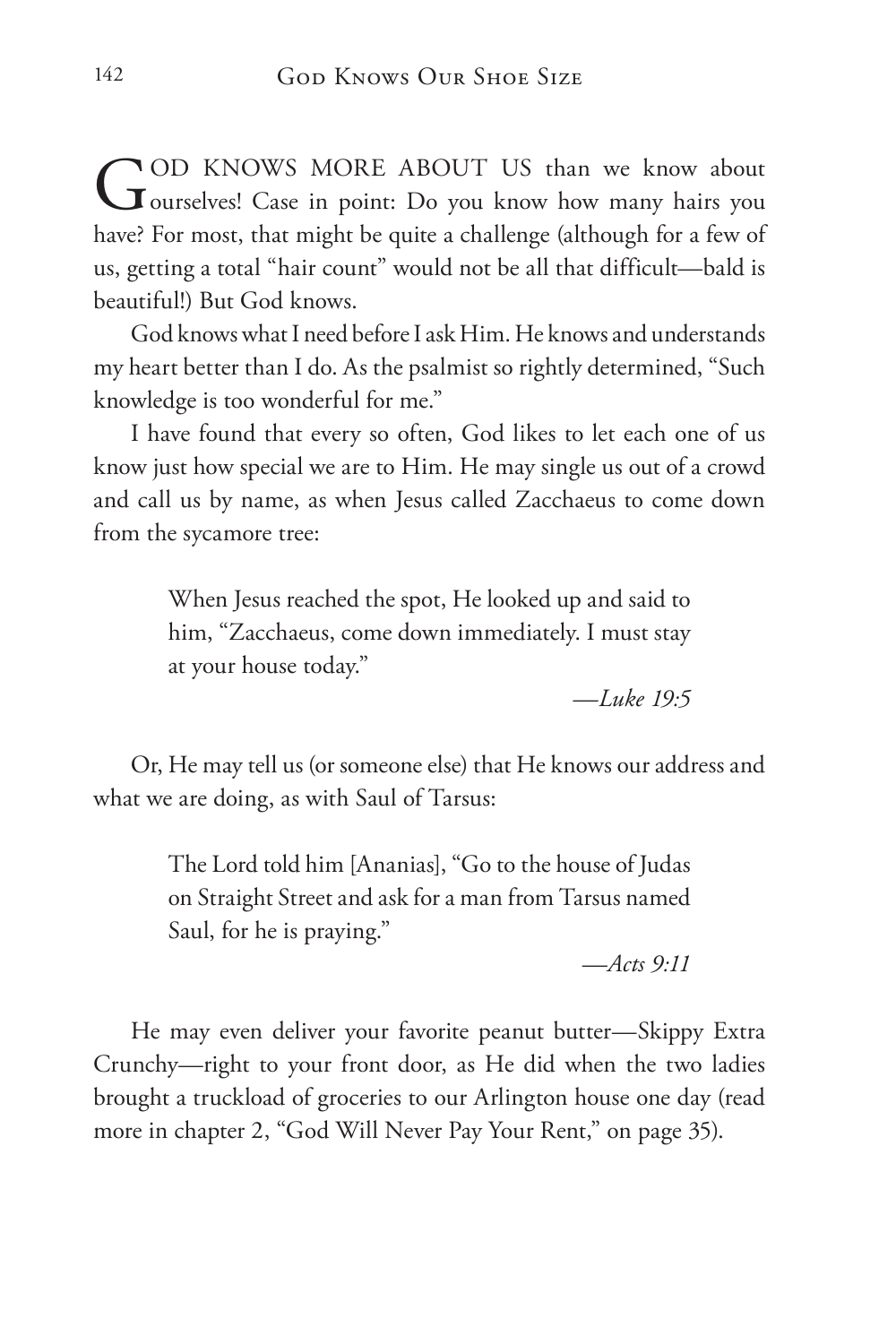## *Got Any Gorilla Glue?*

In October 2014, my wife and I were in Fort Lauderdale, Florida, for a three-day convention of churches from the South Florida area. I like to travel light, so I had only brought one pair of dress shoes for the weekend. When I returned to our hotel after the opening meeting on Friday night, I discovered that the sole of my shoe had completely separated from the rest of the shoe!

I questioned, *why do these things seem to happen to me so often? Oh, that's right… if we don't need help, God can't give us fresh revelation of Himself as our helper!*

Knowing that I had to preach Saturday night, I started to panic a bit at the prospect of standing behind the pulpit barefoot! Sherine and I decided to wait until Saturday morning, when we could walk to a nearby mall and purchase some new shoes. Unfortunately, when we reached the mall the next morning, all of the stores were still closed, and we had to start making our way back to the Saturday morning service.

Then I decided to call Dary Cabrera, a good friend of mine who is a leader in one of the churches, to ask for his help. All I needed was some strong glue to hold my shoes together temporarily, and since he is an auto technician, I was sure he either had some in his car or he would know where I could purchase the glue.

No answer…

OK, Lord, if You want to humiliate me, so be it, but I'll have to go to the morning meeting with my old beat-up shoes!

As soon as we reached the church, my friend was standing by the entrance, greeting people as they were coming in. I pulled him aside and said, "Dary, I have a small emergency. Do you have any Gorilla Glue in your car?"

Looking at me a bit strange, he asked, "Why do you need Gorilla Glue?"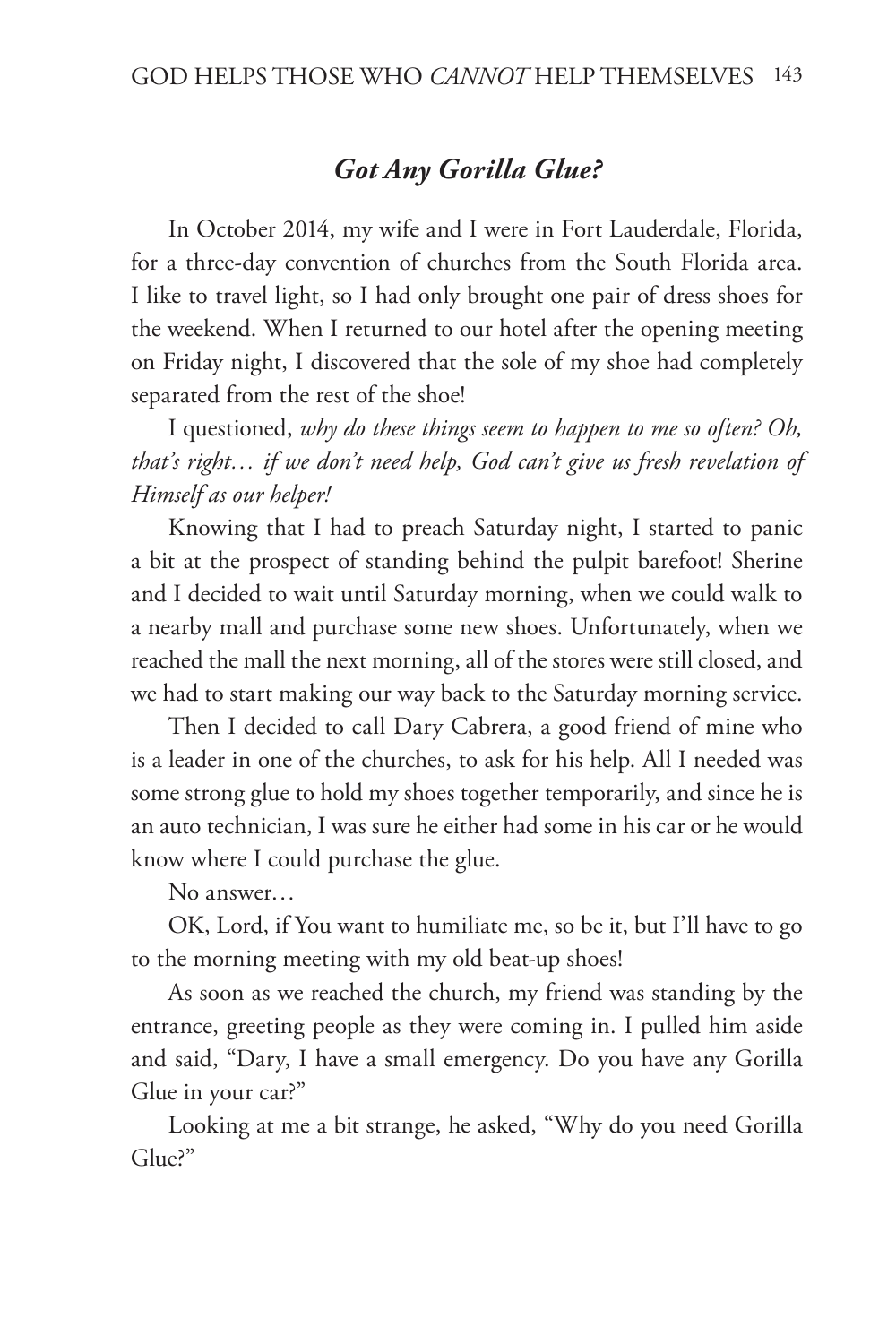Whispering in a low voice so as not to be heard, and pointing toward my ailing shoes, I continued, "Brother, my shoe is falling apart. I just need some glue to hold it together."

"Can I ask you a question… what is your shoe size?"

"Oh no, I know if I tell you, you'll run out right now and buy me a pair!" (And he is that kind of person. God bless true brothers like that!)

"OK. I promise I'm not going to buy anything," Dary said. "Just tell me your shoe size."

"It's 11.5D."

"What color?"

"Black."

"Any particular brand or style?"

"Rockport," I answered reluctantly.

"OK, pastor, here's the deal. For two years, I have had a brand-new pair of 11.5D black Rockport shoes still in the box, sitting in my closet; the Lord told me they were not for me, but I was to keep them for one of His servants. They are *your* shoes now, pastor. I will bring them to the evening service."

You can't make this stuff up!

I was stunned and overwhelmed. I thought, *God loves me that much that He's had these shoes waiting for me here in Florida for the past two years—my exact size! Such knowledge is too wonderful for me!*

Knowing that I had to preach the Saturday evening service, I must confess, I was a bit apprehensive about waiting until the last moment to try on a pair of new shoes just before the meeting. But the Lord had shown that He had everything under control, so I knew it would be OK.

Man, did we have a surprise waiting for us when he got to our hotel room! Dary had driven across town to get the shoes from his closet, and then gone all the way to our hotel. He then got permission from the hotel staff to leave the box containing the new Rockports on our bed, with the following note: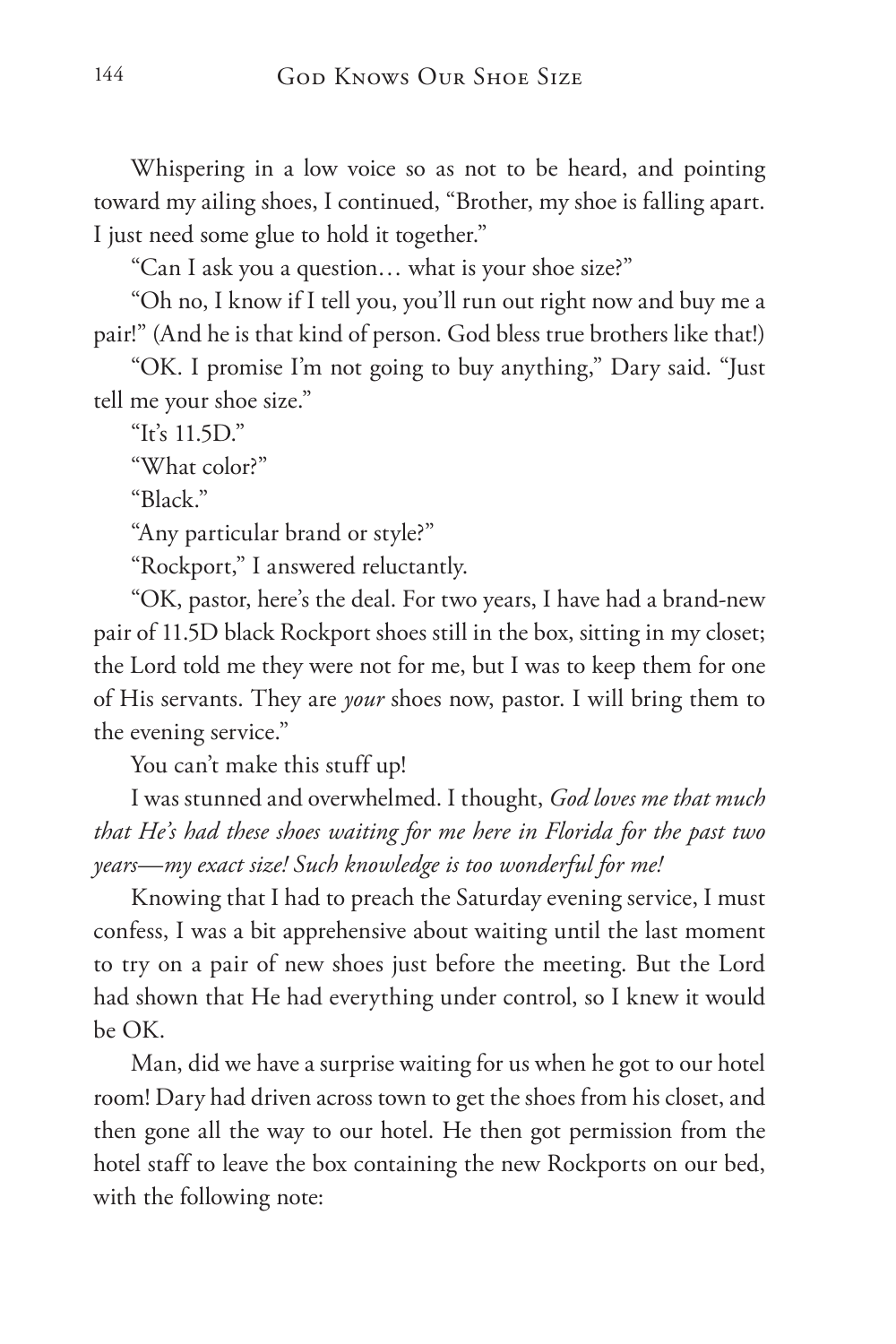"Dear pastor, these are not 'judge's shoes' (he had heard Pastor Tom's testimony about the judge's shoes), but they are 'prophet's shoes.' I hope they serve you well. May God richly bless you!"

And people say being a Christian is boring? No way! I must confess, every time I heard Tom's testimony about Mrs. Moore bringing his "judge's shoes" to the door, I used to wonder, *Lord, You gave Tom special shoes—You never did that for me.* Well, God put that question to rest!

And just when you think it can't get any better, it does!

## *Healed by Prophet's Shoes*

Only my wife knew about a chronic condition that I had for several years in my left foot known as "plantar fasciitis." Sometimes called "heel spurs," it is a very painful ailment that feels like nails are being driven into the heels of your foot whenever you stand or walk.

About five years previously, I had suffered from the same disorder in my right foot. Then, in January of 2011, during a 21-day fast in our church, I was coming down the stairs in my home one morning, when I was suddenly conscious of the fact that my right foot had been healed. The pain never again returned to my right foot. Praise God!

But then about a year later, I started having the same pain in my left foot. The condition worsened with time, to the point that a week before leaving on our trip to Florida, I had gone to the doctor hoping he would give me a cortisone shot in the foot to relieve the pain and inflammation. He told me that the shot would not provide any significant relief—I should just keep doing stretches and exercises, etc.

So, not only were my shoes falling apart in Florida, but my feet were as well! I needed healing in my left foot.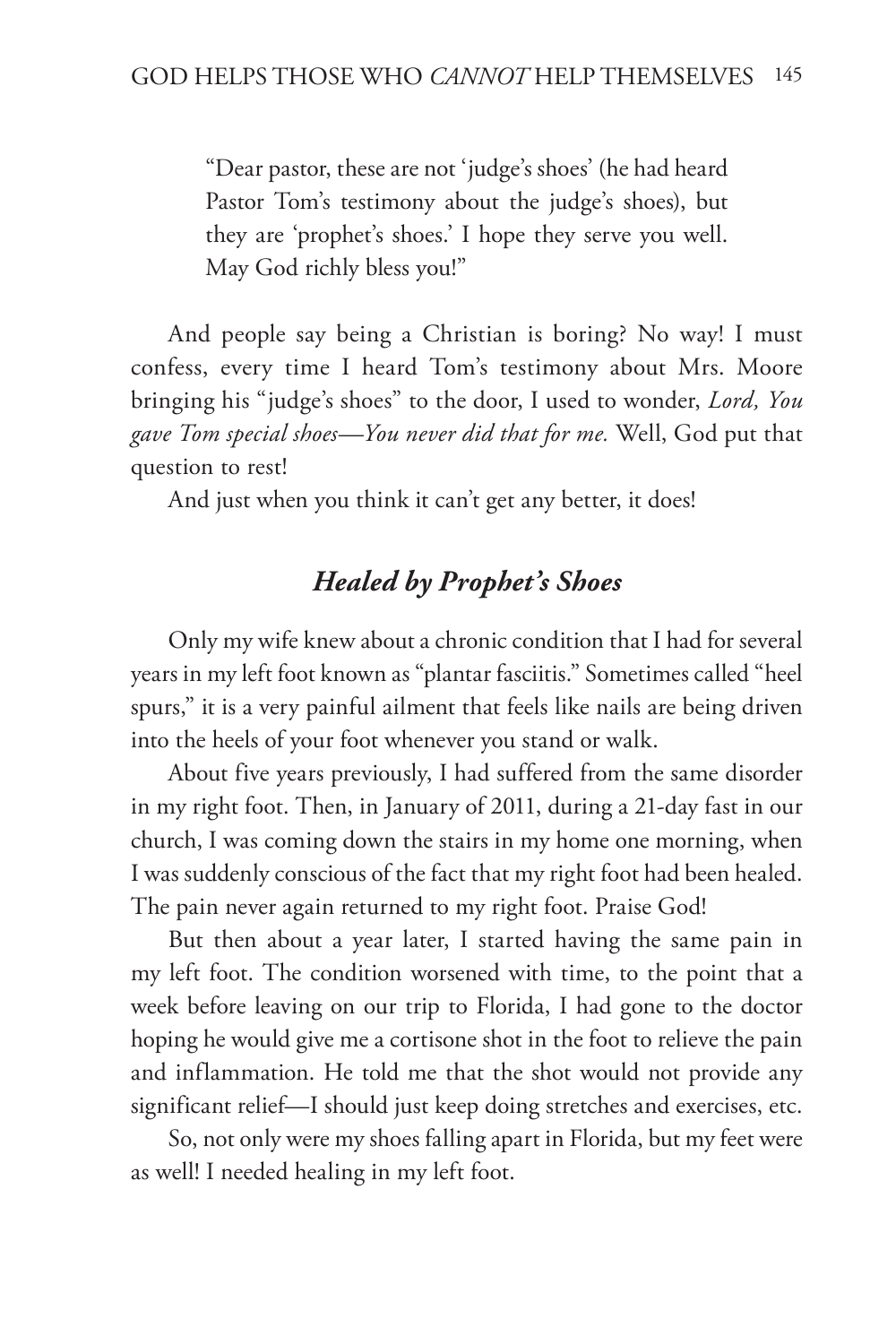God is my witness, when I tried on the new "prophet's shoes," they were a perfect fit. But more importantly, my left foot was instantly healed! No more plantar fasciitis! God healed my foot! That night when I shared the testimony at the conference, I was jumping up and down on the stage like an NBA star! And to make the whole story even more incredible, Dary told me after the service that he too had once suffered from plantar fasciitis!

Our Father is truly amazing! He knows what we need before we ask Him. As was the case with my shoes, He has all our needs "preprovided!" He loves each one of us so specially and uniquely—we are the apple of His eye, and He wants us to know that we are worth more than many sparrows:

> Keep me as the apple of Your eye; hide me in the shadow of Your wings.

> > *—Psalm 17:8*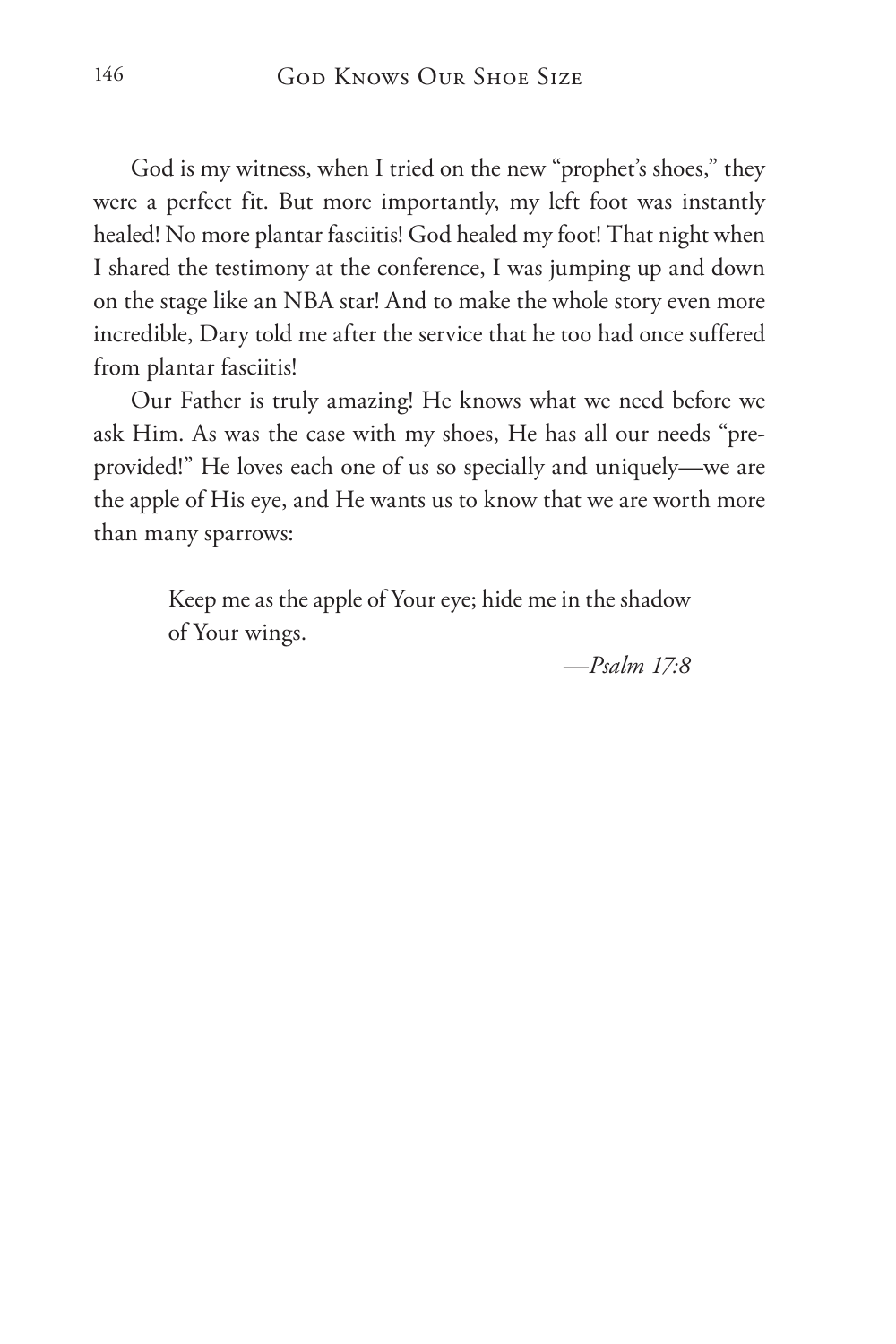## **Epilogue**

GOD IS ABLE TO HELP US, and He wants to help us. That has been the theme of this book. The Bible is basically the story of man's weakness and helplessness, and God's gracious desire to help man in his plight.

Several years ago, the Lord used a particular narrative from the Old Testament to speak to me very profoundly about this truth. That account served as the "seed" for this book. It was the story of King Asa. In the early years of Asa's reign, he sought the Lord's help whenever he was in need or trouble. When Zerah the Cushite had marched against Asa and his people with a massive army, Asa called on the Lord for help, and the Lord helped them:

> Then Asa called to the LORD his God and said, "LORD, there is no one like You to help the powerless against the mighty. Help us, LORD our God, for we rely on You, and in Your name we have come against this vast army. LORD, You are our God; do not let mere mortals prevail against you." The LORD struck down the Cushites before Asa and Judah.

> > *—2 Chronicles 14:11-12*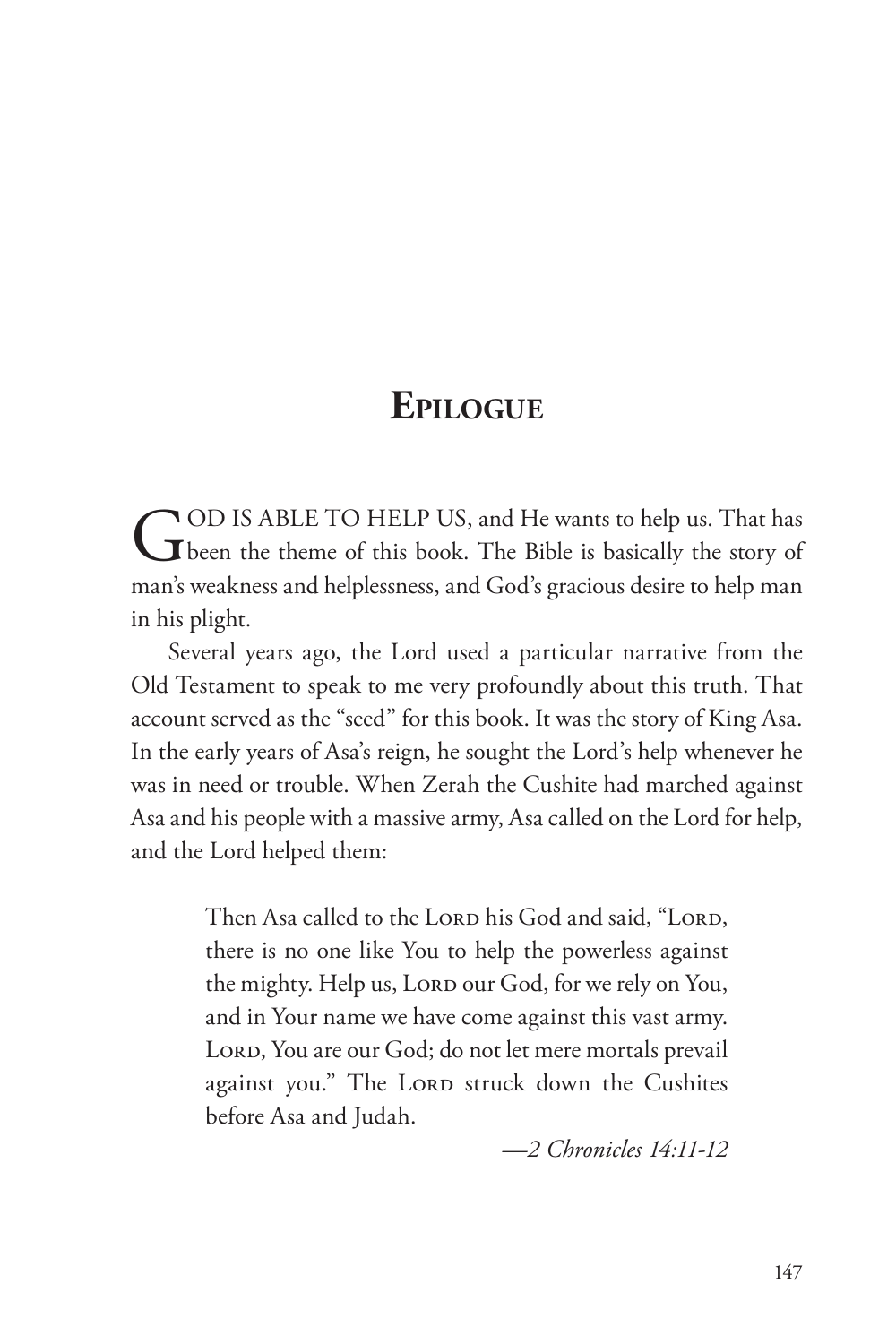## 148 Epilogue

Asa rightly recognized that God "helps the powerless." At that stage in his life, he had not yet been corrupted with the idea that "God helps those who help themselves."

However, some years later, in the 36<sup>th</sup> year of his reign, when he was again facing a formidable enemy, he chose to put his trust in man rather than God. When Baasha king of Israel was preparing to attack Judah, Asa made a treaty with Ben-Hadad, king of Aram, and sought his help in fighting against Baasha. The plan worked, and Baasha withdrew. But this time, Asa didn't seek God or cry out to Him for help—he decided he could help himself. He didn't need God's help. But God was very displeased with Asa's actions, and He sent a stern message to the king through the seer Hanani:

> At that time Hanani the seer came to Asa king of Judah and said to him: "Because you relied on the king of Aram and not on the LORD your God, the army of the king of Aram has escaped from your hand. Were not the Cushites and Libyans a mighty army with great numbers of chariots and horsemen? Yet when you relied on the LORD, He delivered them into your hand. For the eyes of the LORD range throughout the earth to strengthen those whose hearts are fully committed to Him. You have done a foolish thing, and from now on you will be at war." Asa was angry with the seer because of this; he was so enraged that he put him in prison… In the thirty-ninth year of his reign Asa was afflicted with a disease in his feet. Though his disease was severe, even in his illness he did not seek help from the LORD, but only from the physicians.

> > *—2 Chronicles 16:7-12*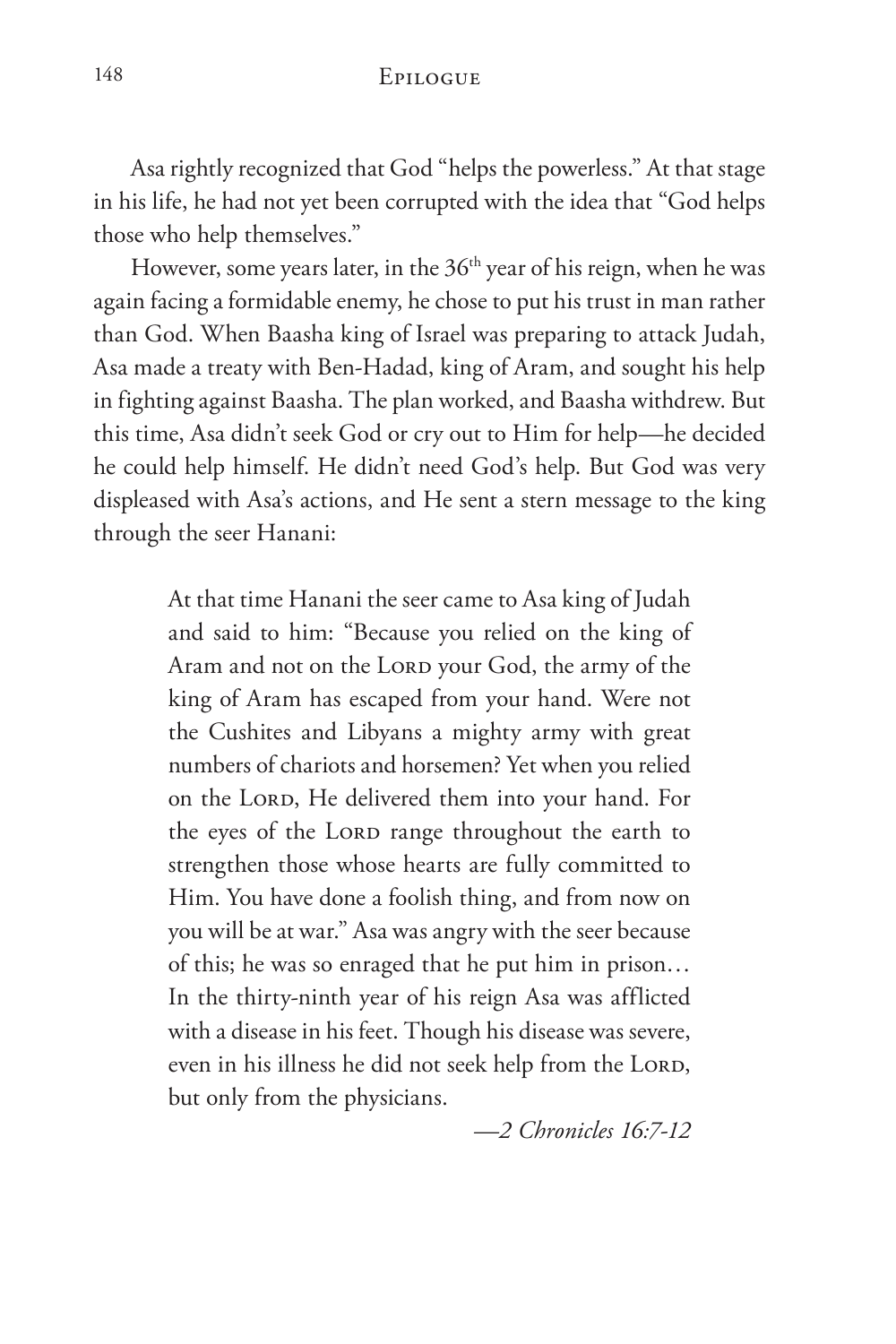God wasn't looking at the *results* of Asa's actions; He was looking at his *heart*. Asa's heart was slipping away from the Lord. Despite his successful start, Asa's end was very tragic. But interwoven in the story is a profound message to us all: God *wants us* to need Him, He desires our dependence on Him, and He is saddened when we do not seek His help. You can almost hear God's heart crying out at the end of Asa's life, "Oh, how I longed for you to turn to Me for help. If only you had sought Me, I was ready to help you."

In a strange way, Asa's story motivated me to start seeking God's help more in my own circumstances. It was clear that God wanted to help Asa, but Asa acted foolishly by not seeking His aid. God knows when we need help, and He wants to help us. It has often been preached, "We don't have a problem—we just need a miracle!" God wishes to change our *tests* into *test*imonies so that we can boldly say, "The Lord is my helper!"

As I mentioned in the introduction to the book, this entire project has been a most amazing journey for me. God is real, and every experience described in this book is real. I have taken great care to communicate the details of each story as accurately as possible, without trying to embellish or exaggerate any of the narratives. I have discovered that God doesn't need my help inventing incredible tales about His miraculous works—He already *is* "awesome in glory, working wonders" (Exodus 15:11). His works are incredible enough without me trying to add anything more to them!

The psalmist sang, "Taste and see that the Lord is good" (Psalm 34:8). This book is written to encourage the faith of fellow believers. But it is also written for seekers, doubters and yes, even for those who might boldly argue, "There is no God!"

It has been said that "a man with an experience is never at the mercy of a man with an argument." In other words, someone may try to tell me, "Wayne, God doesn't exist… He is just a figment of your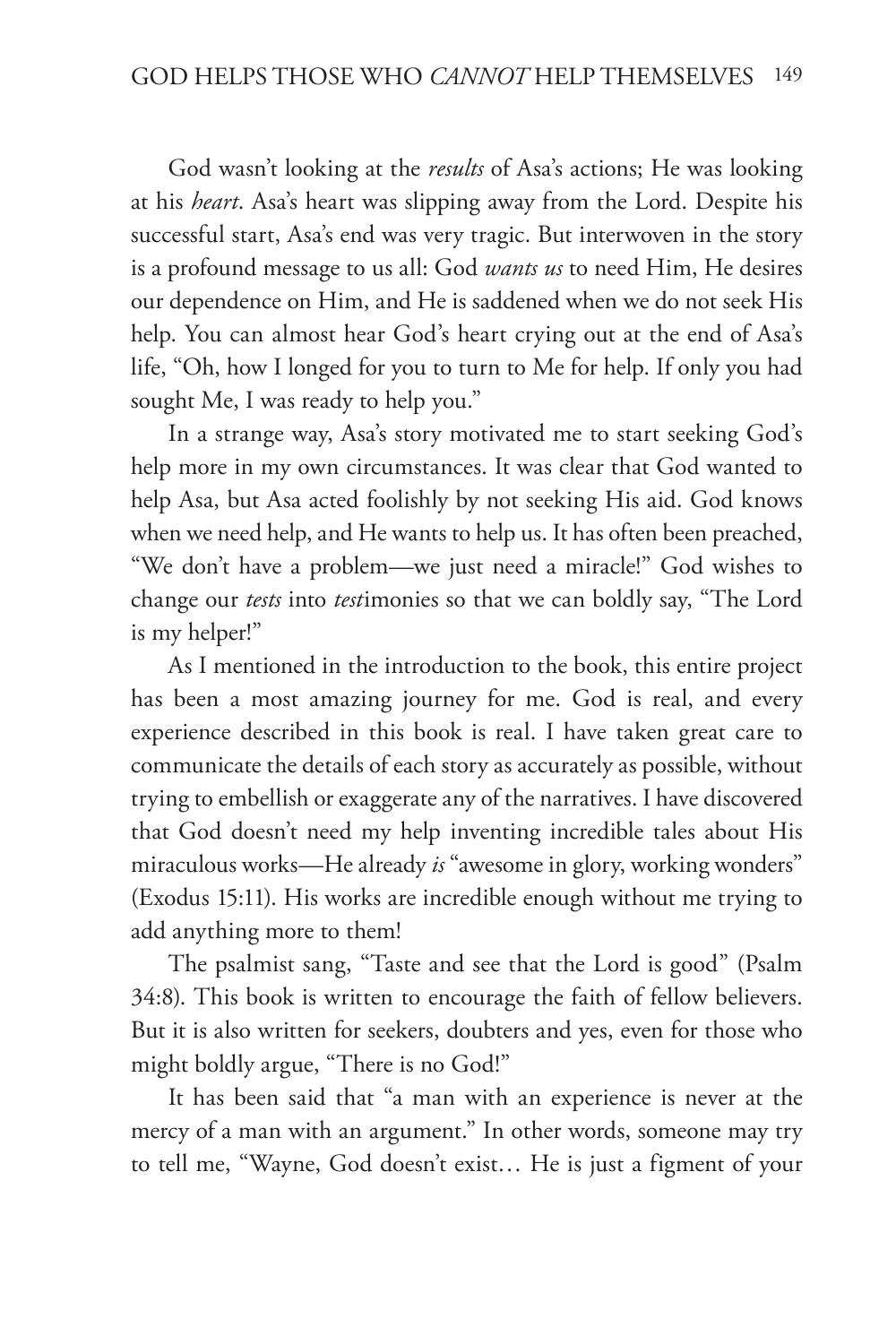150 Epilogue

imagination. He doesn't save or heal or provide or answer prayer. If you want something done, you have to do it yourself."

My humble response would be, "I know what I have seen and heard and experienced… God is very real in my life. You are entitled to your arguments, but I will hold onto my experiences. I have tasted and seen that the Lord is good! Too many times, I have been in desperate need of help, and God has always shown up in His own miraculous way. Now, I can boldly say,

'The Lord is my helper!'"

It is my hope that every reader who sincerely wants to know the truth would pray as I did years ago, "Lord, if You are real, I want to know You. Show me the way." If you search for Him with your whole heart, you will find Him! Then, as you walk with a living God, He will give you your own stories and testimonies of God's miracle-working power, so that you too can boldly say,

"The Lord is my helper!"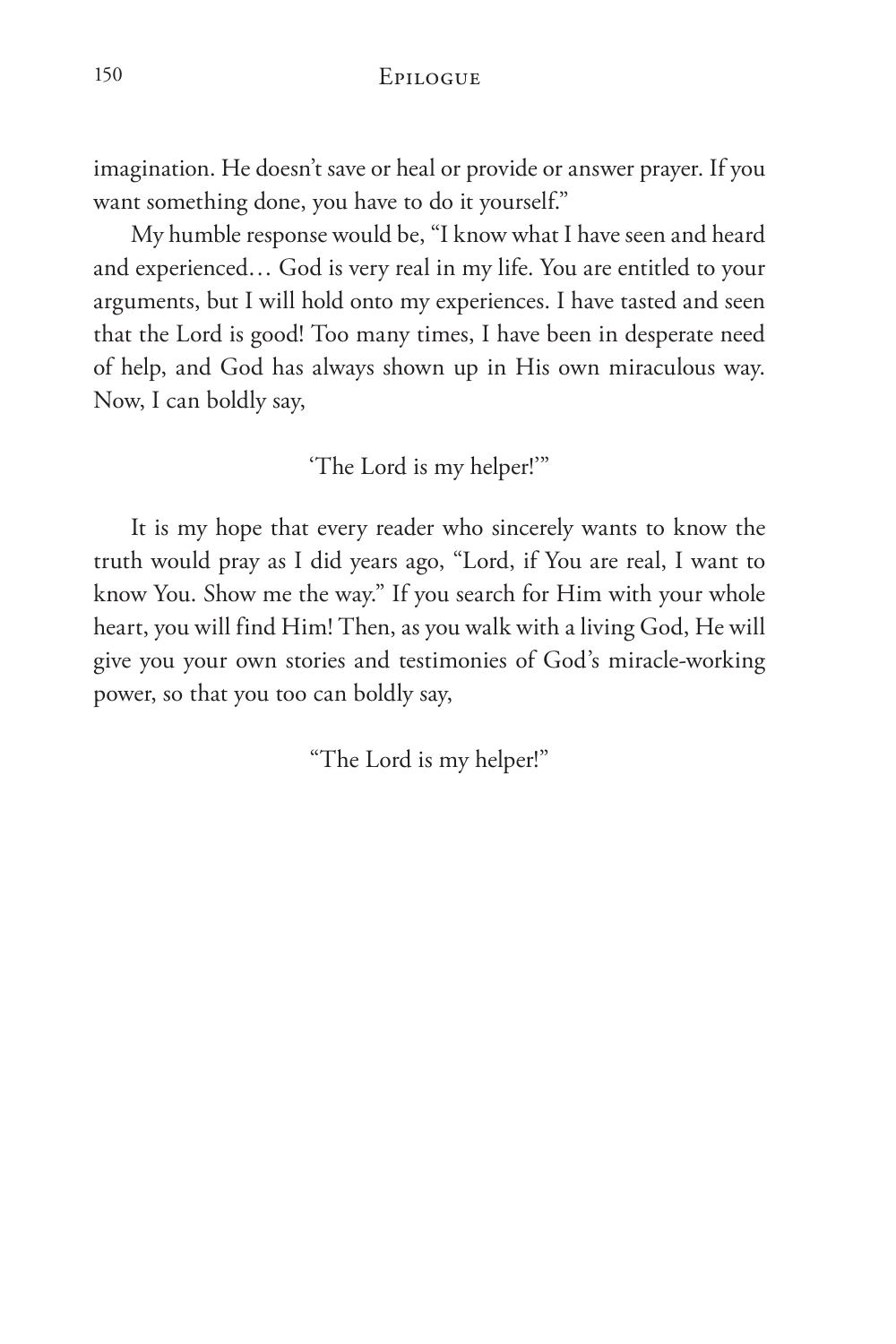## **Acknowledgements**

My deepest appreciation to…

My wife, Sherine, and my daughter, Sharon—when Abraham began his adventure of faith, stepping out into the unknown and "not knowing where he was going" (Hebrews 11:8, NKJV), his wife and family also went with him! Thank you for the sacrifices you have made to support me and God's call upon my life, and to accompany me on this amazing journey. And special thanks to Sherine for the hours of editing you contributed to this book.

Tom Dant—thank you for 41 years of friendship and partnership in the gospel of Jesus Christ. Your faith has been a continual inspiration in my life, and without you, this book would never have been written.

Laurine De Zilwa—thank you for being the sister I never had! One can only hope for a few friends of your caliber to come along in a lifetime. And thank you for your careful and diligent editing that helped immensely in the publication of this book.

Kwesi Oginga—thank you for encouraging me to write, and for all of your help and expertise in making this book possible.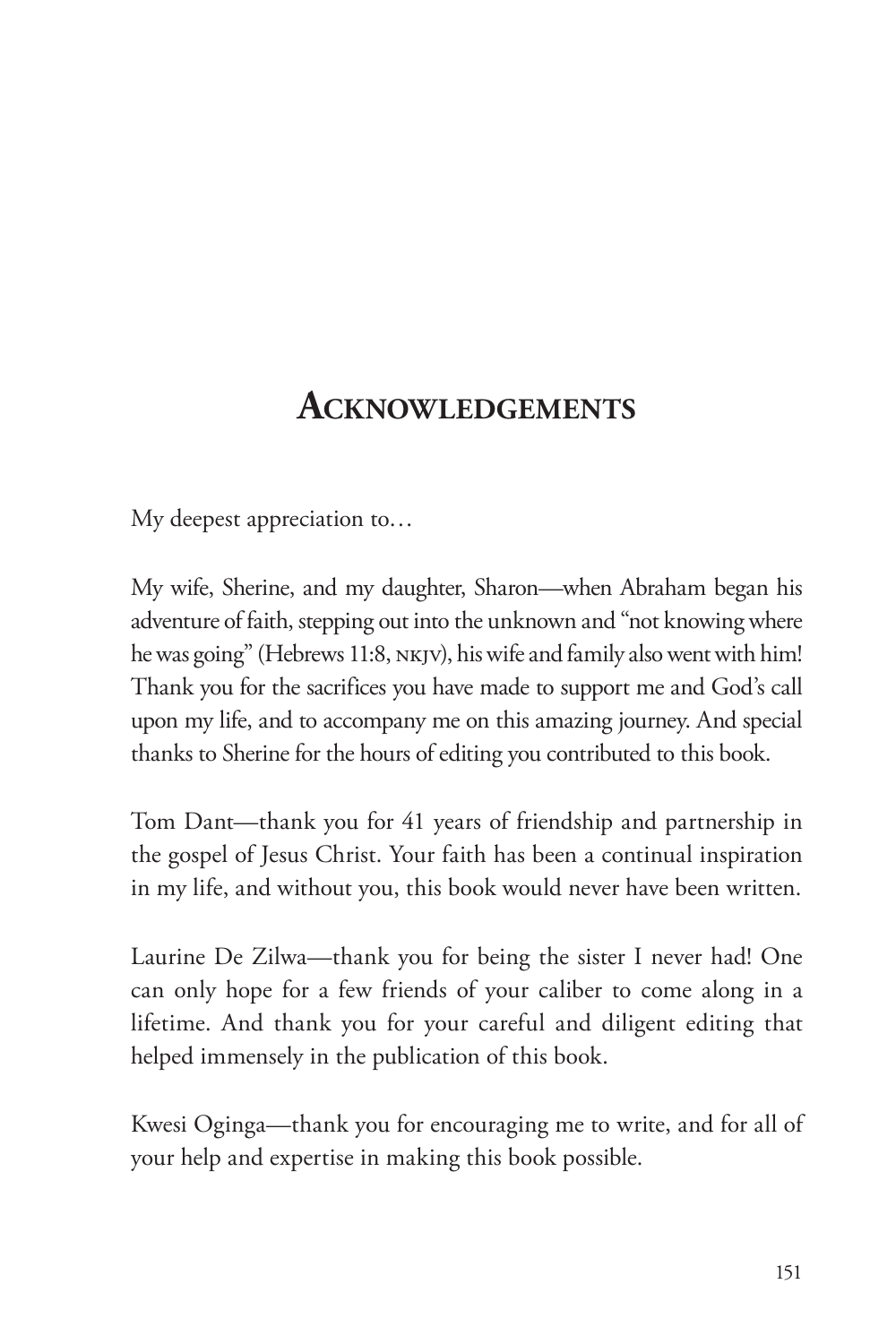Mohan Joseph—thank you, pastor, for your constant prayer support and encouragement. Sherine and I value your friendship, and we always look forward to our regular prayer times together on Skype!

Wison and Leyda Torres—thank you and your team of translators that enabled us to publish this book for our Spanish readers. More importantly, however, I thank God for real friends and followers of Christ like you. I will always treasure your love, kindness, and help.

Dary and Alba—thank you for being true servants of Christ and for our wonderful friendship. And, of course, thanks for the "prophet's shoes!"